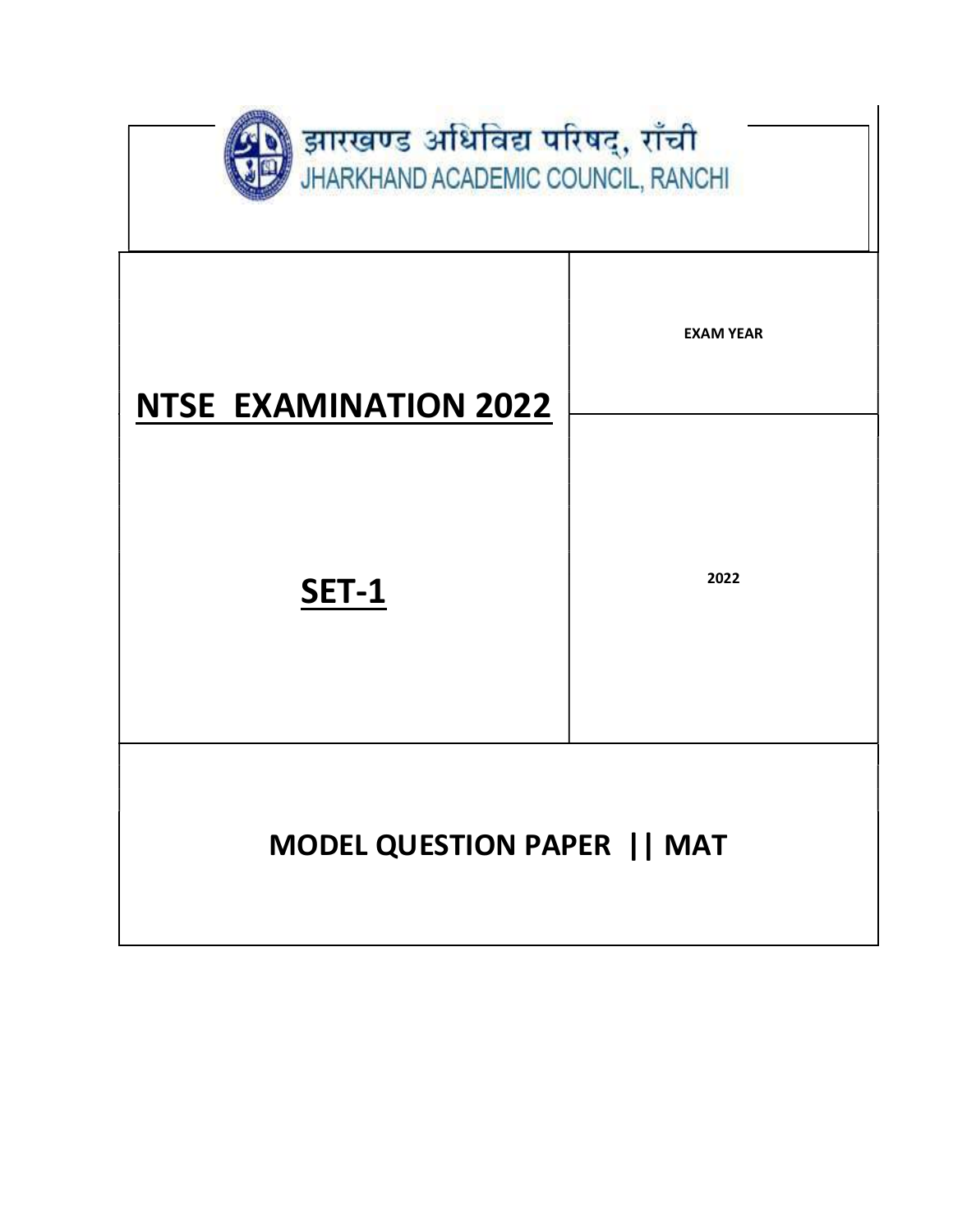# **Mental Ability Test §……Ë r˘EÚ ™……‰M™…i…… {…Æ˙"I……**

# **MENTAL ABILITY TEST**

- **1.** Outb Minar : Delhi : : Rock Garden : ? कतब मीनार : दिल्ली : : रॉक गार्डेन : ?
	- (1) Kolkata (कोलकाता) (2) Chennai (चेन्नई)
	- (3) Chandigarh (चण्डीगढ़) (4) Bengaluru (बेंगलुरू)
- **2.** If in a code CLOUD is written as DMPVE, then in the same code how SIGHT will be written ?

यदि किसी कोड में CLOUD को DMPVE के रूप में लिखा जाय तो उसी कोड़ में SIGHT को क्या लिखा जाएगा ?

- (1) SGHJV (2) UGHHT
- (3) UHJFW (4) TJHIU

- **Q. 3-7** Read the following information and answer the questions based on it:
	- (i) *A, B, C, D, E* and *F* are six family members.
	- (ii) There is one Teacher, one Professor, one Engineer, two Students and one Housewife.
	- (iii) There are two married couples in the family.
	- (iv) *A* who is a Teacher is father of *E*.
	- (v) *F* is a Student and mother of *D*.
	- (vi) *B* is grandmother of *D* and is a Housewife.
	- (vii) *C* is father of *A* and is an Engineer.
	- (viii) *D* is brother of *E*.

<u>निम्नलिखित जानकारी पढें और इसके आधार पर प्रश्नों के उत्तर दें :</u>

- (i) *A, B, C, D, E* तथा *F* एक परिवार के छः सदस्य हैं।
- (ii) जनमें से एक शिक्षक, एक अध्यापक, एक अभियंता, दो छात्र तथा एक गृहिणी हैं।
- <u>(iii) परिवार में दो विवाहित दम्पति हैं।</u>
- (iv)  $A$ ,  $E$  का पिता हैं जो एक शिक्षक हैं।
- (v)  $F$  एक छात्रा है जो  $D$  की माँ है।
- (vi)  $B$ ,  $D$  की दादी है जो गृहिणी है।
- (vii) *C* , A का पिता हैं जो एक अभियंता हैं।
- (viii)  $D$  ,  $E$  की भाई है।
- **3.** Which of the following statements is definitely true ? निम्नलिखित में से कौन-सा कथन निश्चित रूप से सत्य है ?
	- (1)  $C$  is father of the Student  $(C, \overline{S} \overline{S})$
	- (2)  $B$  is grandmother of the Professor  $(B, 3^*$ ध्यापक की दादी है)
	- (3)  $F$  is the father of Professor  $(F, 3)$  अध्यापक का पिता हैं)
	- (4) *D* is the brother of the Professor  $(D, \mathcal{V})$  and  $\pi(\vec{r})$
- **4.** Which of the following is one of the pairs of married couples ? <u>निम्नलिखित में से कौन एक दम्पतियों में से एक जोडी है ?</u>
	- (1) *FB* (2) *FA* (3) *CF* (4) *FD*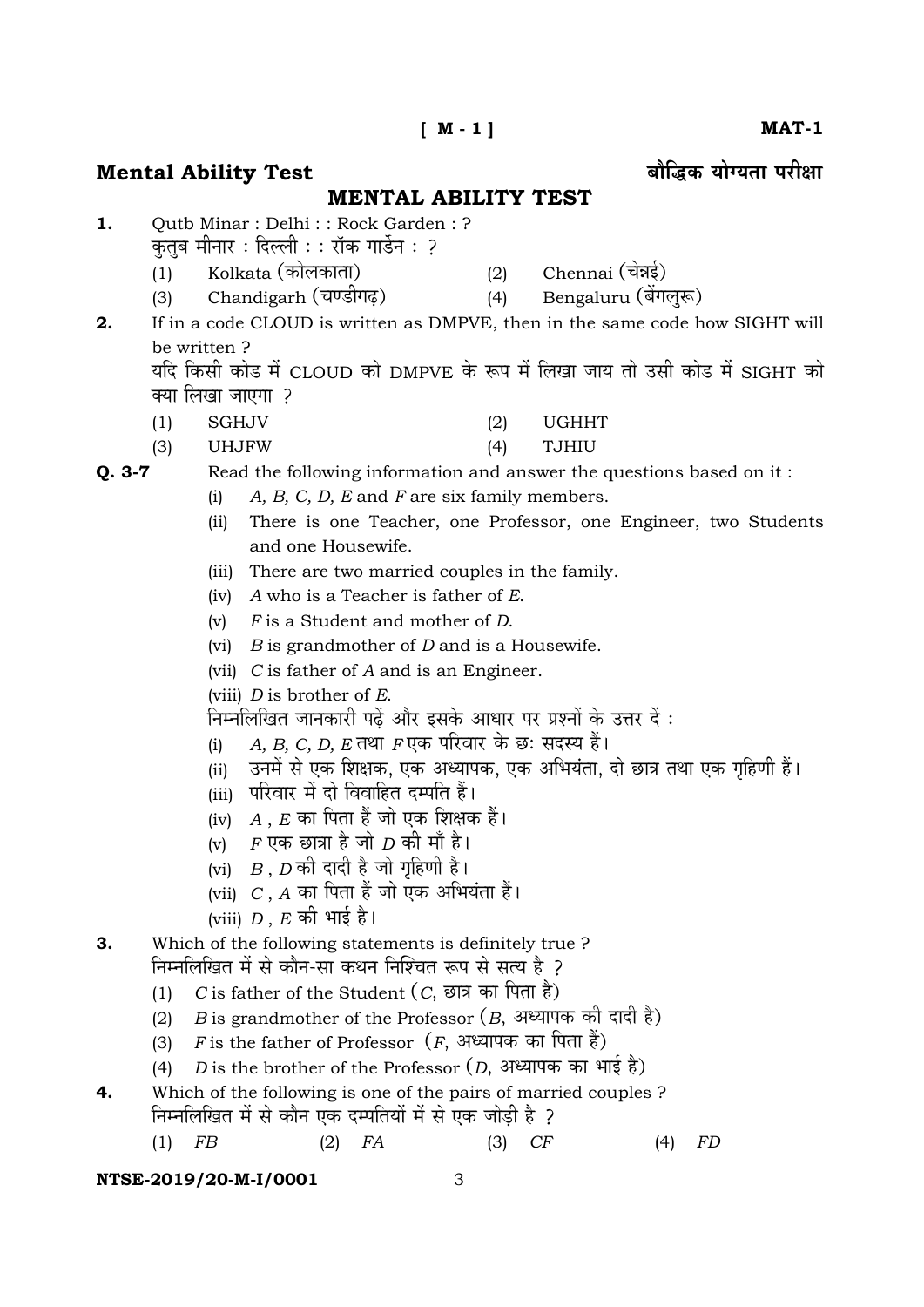**MAT-1 [ M - 2 ] 5.** Who is the Professor ? कौन अध्यापक हैं २ (1) *D* (2) *E* (3) Either *D* or  $E(D)$  अथवा  $E(\vec{H})$  कोई एक) (4) *A*'s son (*A* का पुत्र) **6.** How many female members are there in the family ? परिवार में कितनी महिला सदस्या हैं २ (1) Three only (केवल तीन)  $(2)$  Two only (केवल दो) (3) Three or four (तीन या चार)  $(4)$  Two or three (दो या तीन) **7.** How is *D* related to *B* ?  $D$  के साथ  $B$  का क्या सम्बन्ध है ?  $(1)$  Granddaughter  $(\vec{\eta}|\vec{\pi})$  (2) Grandson  $(\vec{\eta}|\vec{\pi})$ (3) Son  $(\overline{4})$  (4) None of these (इनमें से कोई नहीं) **8.** A man walks 2 km to the east, turns left, walks 2 km and turns left and walks 2 km. Which direction is he facing now ? एक व्यक्ति पूर्व की ओर  $\rm 2$  किमी चलता है, फिर बाईं ओर मुडकर  $\rm 2$  किमी तक चला। वह फिर बाईं ओर मुड़ा और 2 किमी चला। इस समय वह किस दिशा की ओर मुँह कर खड़ा है ? (1) East (पर्व) (2) West (पश्चिम) (3) North (उत्तर) (4) South (दक्षिण) **9.** If UNDERSTAND is written as 1234567823 in a code language then in that language START will be written as (1) 56781 (2) 83243 (3) 73652 (4) 67857 यदि UNDERSTAND को किसी सांकेतिक भाषा में 1234567823 लिखा जाए तो START को क्या लिखा जायेगा २ (1) 56781 (2) 83243 (3) 73652 (4) 67857 **10.** In this question, select the one figure which is different from the other three. इस प्रश्न में उस आकृति को चुनें जो अन्य तीनों से भिन्न है।  $\overline{B}$ D A (1) A (2) B (3) C (4) D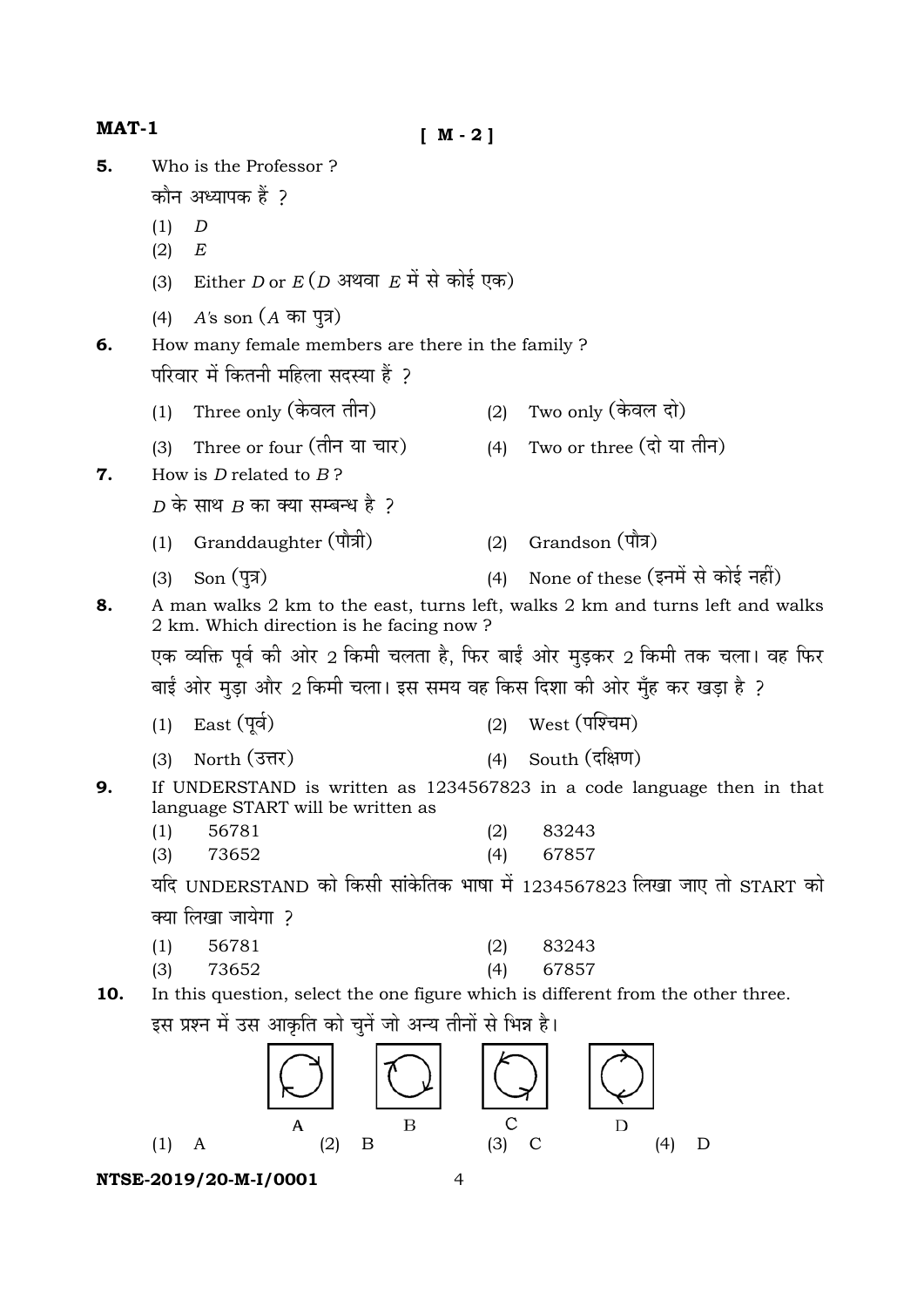**Q. 11-13** Study the following diagram :

<u>निम्न चित्र का अध्ययन करें :</u>

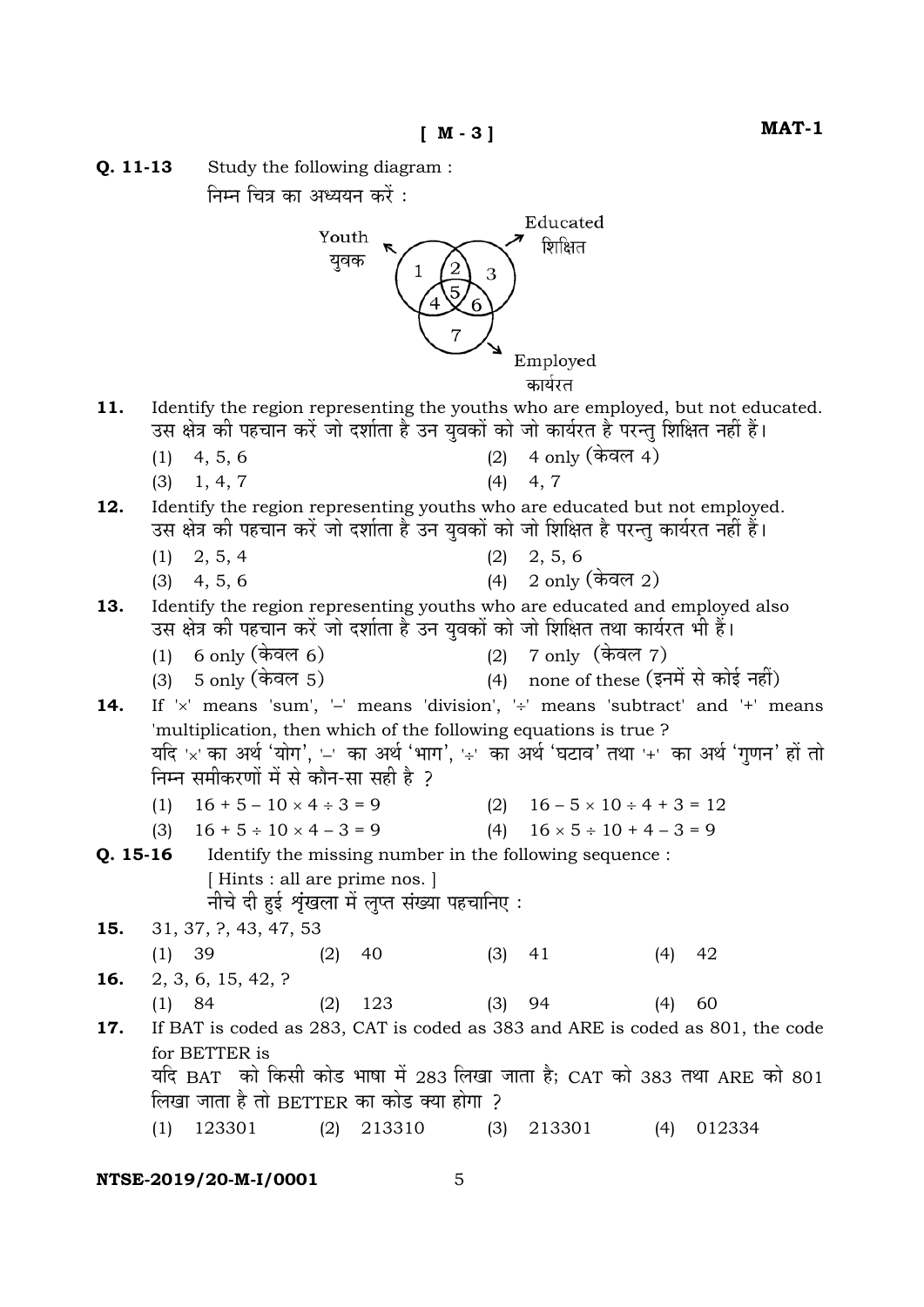# $[M - 4]$

How many rectangles are there in the following diagram ?<br>निम्न चित्र में कितने आयत हैं ? 18.  $\Box$ 

|     | 5<br>(1)                                                                        | (2)      | 15                | (3)     | 11                      | (4) | 12                                                                                         |
|-----|---------------------------------------------------------------------------------|----------|-------------------|---------|-------------------------|-----|--------------------------------------------------------------------------------------------|
| 19. | In any code language DEVIL is written as ABSFI, then how OTHER will be          |          |                   |         |                         |     |                                                                                            |
|     | written in that language?                                                       |          |                   |         |                         |     |                                                                                            |
|     |                                                                                 |          |                   |         |                         |     | किसी सांकेतिक भाषा में DEVIL को ABSFI लिखा जाता है, तो उसी सांकेतिक भाषा में               |
|     | OTHER को क्या लिखा जायेगा ?                                                     |          |                   |         |                         |     |                                                                                            |
|     | $(1)$ LRECO                                                                     |          | $(2)$ LQEBO       | (3)     | LWEBO                   | (4) | <b>RWKHV</b>                                                                               |
| 20. | What will be in place of $(?)$ ?<br>( ? ) के स्थान पर क्या होगा  ?              |          |                   |         |                         |     |                                                                                            |
|     | A, G, M, R, X, ?                                                                |          |                   |         |                         |     |                                                                                            |
|     | $(1)$ A                                                                         | $(2)$ B  |                   | $(3)$ C |                         | (4) | D                                                                                          |
| 21. | What will be in place of $(?)$ ?                                                |          |                   |         |                         |     |                                                                                            |
|     | ( ? ) के स्थान पर क्या होगा  ?                                                  |          |                   |         |                         |     |                                                                                            |
|     | AT, CS, ER, GQ, ?                                                               |          |                   |         |                         |     |                                                                                            |
|     | (1)<br>J <sub>P</sub>                                                           | $(2)$ IQ |                   | (3)     | IP                      | (4) | <b>JO</b>                                                                                  |
| 22. | Crime: Punishment:: Good work: ?<br>अपराध : दण्ड : : सत्कार्य : ?               |          |                   |         |                         |     |                                                                                            |
|     | $Sin(T\eta\Psi)$<br>(1)                                                         |          |                   | (2)     | Reward (पुरस्कार)       |     |                                                                                            |
|     | Good (अच्छा)<br>(3)                                                             |          |                   | (4)     | Entertainment (मनोरंजन) |     |                                                                                            |
| 23. | Import: Export: : Expenditure: ?                                                |          |                   |         |                         |     |                                                                                            |
|     | आयात : निर्यात : : व्यय : ?                                                     |          |                   |         |                         |     |                                                                                            |
|     | Revenue (आमदनी)<br>(1)                                                          |          |                   | (2)     | Deficit (घाटा)          |     |                                                                                            |
|     | Tax (कर)<br>(3)                                                                 |          |                   | (4)     | Exchange (विनिमय)       |     |                                                                                            |
| 24. | If in English alphabets first and twenty-sixth letters are a pair, second and   |          |                   |         |                         |     |                                                                                            |
|     | twenty-fifth are a pair and so on, then which of the following is a like pair ? |          |                   |         |                         |     | यदि अंग्रेजी वर्णमाला में पहला और छब्बीसवाँ अक्षर जोड़ा हो, दूसरा और पच्चीसवाँ अक्षर जोड़ा |
|     |                                                                                 |          |                   |         |                         |     | हो और आगे भी इसी प्रकार जोड़ा अक्षरों का क्रम जारी रहे, तो निम्नलिखित में से कौन-सा एक     |
|     | जोड़ा होगा ?                                                                    |          |                   |         |                         |     |                                                                                            |
|     | IP<br>(1)                                                                       | (2)      | GR                | (3)     | <b>CW</b>               | (4) | EV                                                                                         |
| 25. | Select the word which can be made by using the letters of the given word :      |          |                   |         |                         |     |                                                                                            |
|     | जा सकता है :                                                                    |          |                   |         |                         |     | निम्नलिखित विकल्पों में से वह शब्द चुनिए जो दिए गए शब्द के अक्षरों का प्रयोग करके बनाया    |
|     | MULTIPLICATION                                                                  |          |                   |         |                         |     |                                                                                            |
|     | <b>MUTUALY</b><br>(1)                                                           | (2)      | <b>LIMITATION</b> | (3)     | APPLICABLE              | (4) | <b>NOTIFICATION</b>                                                                        |
|     |                                                                                 |          |                   |         |                         |     |                                                                                            |

# NTSE-2019/20-M-I/0001

 $\sqrt{6}$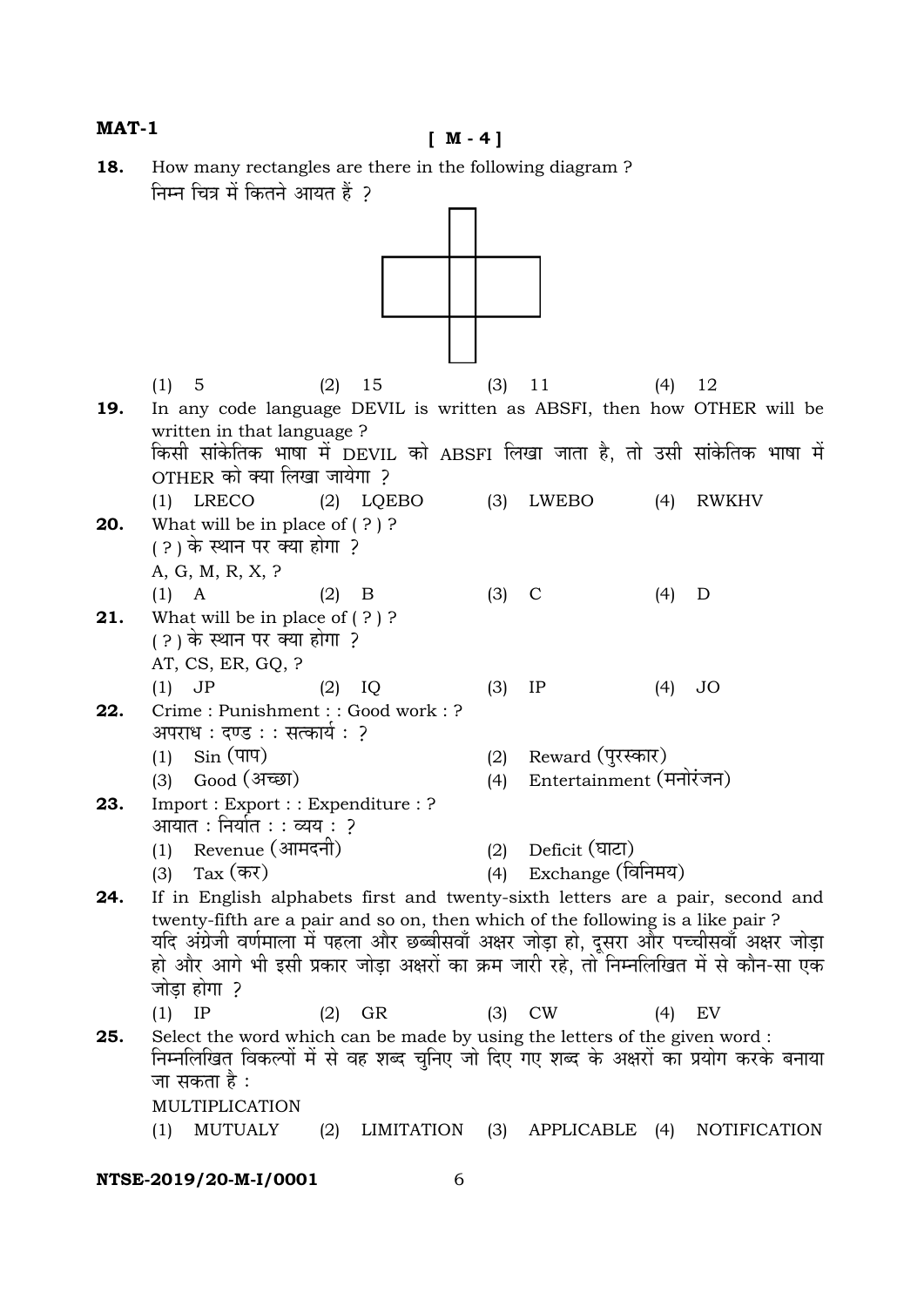$[M - 5]$ 

| 26.                                     |         | group of letters ACER only once?<br>शब्द बनाये जा सकते हैं ? |                                                  |             |     |                |                |             |                |     |                                          |     | How many meaningful English words can be made by using each letter of the<br>ACER अक्षर-समूह के प्रत्येक अक्षर का एक-एक बार प्रयोग करके अंग्रेजी के कितने अर्थपूर्ण       |  |
|-----------------------------------------|---------|--------------------------------------------------------------|--------------------------------------------------|-------------|-----|----------------|----------------|-------------|----------------|-----|------------------------------------------|-----|---------------------------------------------------------------------------------------------------------------------------------------------------------------------------|--|
| 27.                                     |         | $(1) 1$ (एक)<br>of the given word.                           |                                                  |             |     |                |                |             |                |     | $(2)$ 2 (दो) $(3)$ 3 (तीन) $(4)$ 4 (चार) |     | Select the word from the alternatives which cannot be made by using the letters<br>निम्नलिखित विकल्पों में से वह शब्द चूनिए जो दिए गए शब्द के अक्षरों का प्रयोग करके नहीं |  |
| 28.                                     |         | बनाया जा सकता<br><b>SUPERIORITY</b><br>$(1)$ PURSE           |                                                  |             |     |                |                |             |                |     |                                          |     | (2) PURSUIT (3) PRIORITY (4) PURITY<br>If in any code language CAME is written as JZBF then, what will be written for                                                     |  |
|                                         |         | CAKE in that language ?<br>लिखा जाएगा ?                      |                                                  |             |     |                |                |             |                |     |                                          |     | यदि किसी कोड भाषा में CAME को JZBF लिखा जाता हो, तो उसी भाषा में CAKE को क्या                                                                                             |  |
| 29.                                     | (1)     | <b>JBVF</b>                                                  |                                                  |             |     |                |                | $(2)$ FJVB  |                |     | $(3)$ JVBF                               | (4) | FBVJ<br>In any code language CARE is written as BZQD then how LEMON will be                                                                                               |  |
|                                         |         | written in that language?<br>किस प्रकार लिखा जायेगा ?        |                                                  |             |     |                |                |             |                |     |                                          |     | किसी सांकेतिक भाषा में CARE को BZQD लिखा जाता है, तो उसी भाषा में शब्द LEMON को                                                                                           |  |
| 30.                                     | (1)     | <b>GDEDO</b><br>that code?                                   |                                                  |             |     |                |                |             |                |     |                                          |     | (2) GDDMO (3) OVNLM (4) KDLNM<br>In certain code CLOUD is written as DMPVE then how SIGHT will be written in                                                              |  |
|                                         | जाएगा ? |                                                              |                                                  |             |     |                |                |             |                |     |                                          |     | किसी संकेत में CLOUD को DMPVE लिखा गया, तो उसी संकेत में SIGHT को क्या लिखा                                                                                               |  |
| $Q.31-35$                               | (1)     |                                                              | SGHJV<br>answer the questions :<br>के उत्तर दे : |             |     |                |                | $(2)$ UGHHT |                |     | $(3)$ UHJFW                              | (4) | <b>TJHIU</b><br>Below are given some numbers with some letters. Study them and<br>नीचे कुछ अंकों के नीचे कुछ अक्षर दिये गये हैं। इसका अध्ययन कर निम्नलिखित प्रश्नों       |  |
|                                         |         | 5                                                            | $\overline{2}$                                   | 6           | 3   | $\overline{0}$ | $\mathbf{1}$   | 8           | $\overline{7}$ | 4   | 9                                        |     |                                                                                                                                                                           |  |
|                                         |         | $\mathbf P$                                                  | D                                                | $\mathbb N$ | L   | $\mathbf G$    | $\rm K$        | H           | $\mathbf J$    | B   | A                                        |     |                                                                                                                                                                           |  |
| 31.                                     | 384029  | $(1)$ LHBGDA                                                 |                                                  |             | (2) |                | ADGBLH         |             |                | (3) | PDNLHG                                   | (4) | <b>DCBANL</b>                                                                                                                                                             |  |
| 32.                                     | 422605  | (1) CLNDOPB                                                  |                                                  |             | (2) |                | <b>BDDNGP</b>  |             |                | (3) | PGNDBC                                   | (4) | <b>CBADLC</b>                                                                                                                                                             |  |
| 33.                                     | 3265401 | (1) OPNDCBA                                                  |                                                  |             | (2) |                | <b>LCDBDNO</b> |             |                | (3) | <b>LDNPBGK</b>                           | (4) | KGBCDNC                                                                                                                                                                   |  |
| 34.                                     | 1003241 | (1) KGGDLBDK                                                 |                                                  |             | (2) |                | <b>CNDLBOK</b> |             |                | (3) | BCDBAAC                                  | (4) | KGGLDBK                                                                                                                                                                   |  |
| 35.                                     | 321567  | (1) LDKPNJ                                                   |                                                  |             | (2) |                | <b>JNPKDL</b>  |             |                | (3) | <b>LKDNJP</b>                            | (4) | <b>PJKLDN</b>                                                                                                                                                             |  |
| NTSE-2019/20-M-I/0001<br>$\overline{7}$ |         |                                                              |                                                  |             |     |                |                |             |                |     |                                          |     |                                                                                                                                                                           |  |

 $MAT-1$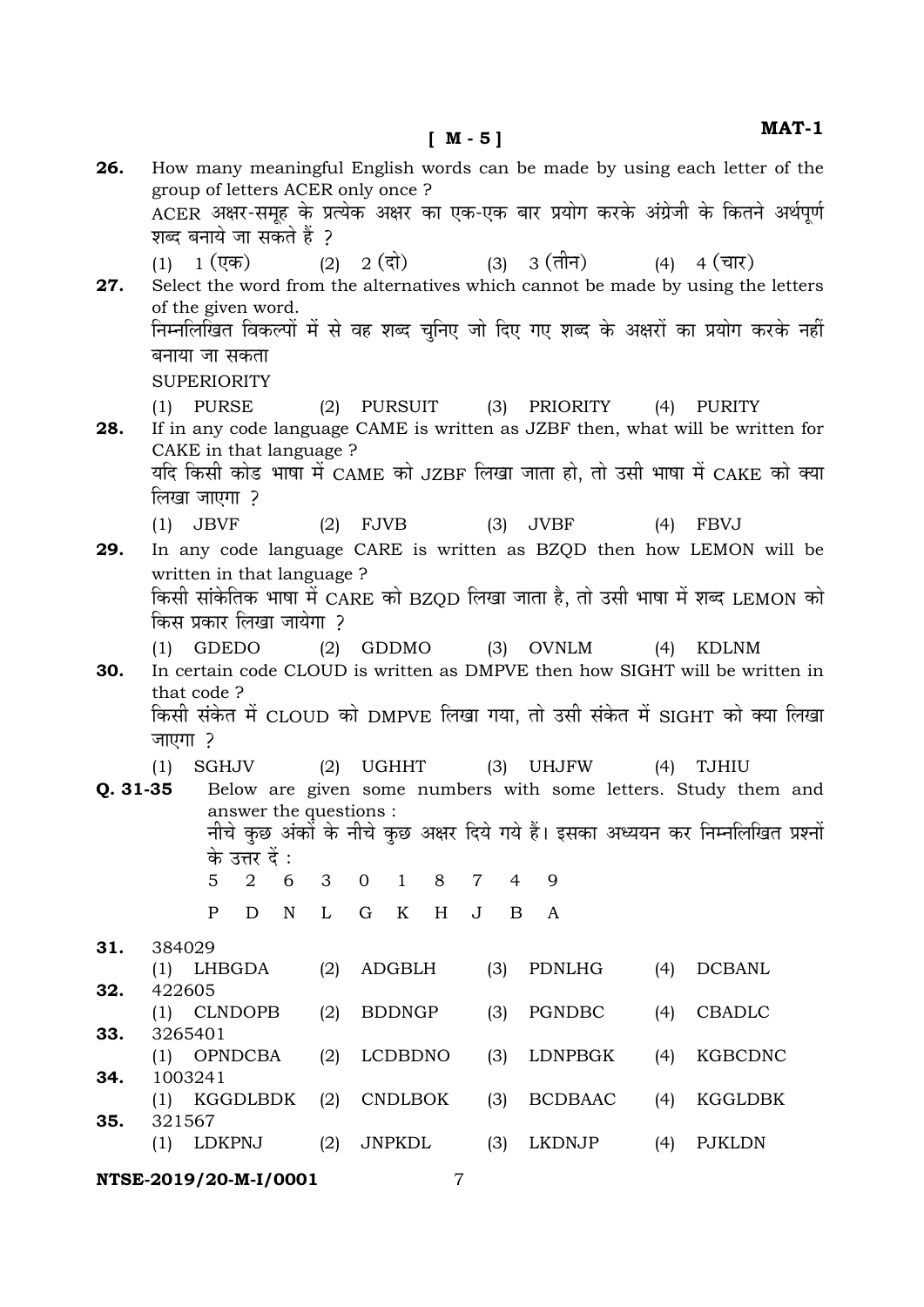**36.** The way in which 'Whale' is related to 'Mammal' in the same way to which the 'Crocodile' will be related ? जो संबंध 'ह्वेल' और 'स्तनपायी' का है, वही संबंध 'मगरमच्छ' और निम्नलिखित में से किसका है २ (1) Amphibian (उभयचर)  $(2)$  Aquatic (जलचर) (3) Mammal (स्तनपायी) (4) Bird (पक्षी) **37.** The relation that exists between China and Beijing, the same relation exists between Japan and which of the following ? जो संबंध 'चीन' और 'बीजिंग' का है, वही संबंध 'जापान' और निम्नलिखित में से किसका है ?  $(1)$  Moscow (मास्को)  $(2)$  Rome (रोम) (3) Berlin (बर्लिन) (4) Tokyo (टोक्यो) **38.** The relation which exists between pasteurization and Louis Pasteur the same relation exists between Aeroplane and which of the following ? जो संबंध 'पाश्चुरीकरण' और 'लुई पाश्चर' का है, वही संबंध 'वायुयान<sup>7</sup> और निम्नलिखित में से<br>किसका है ? (1) G. Marcony (जी० मार्कोनी) (2) J. L. Baird (जे० एल० बेयर्ड) (3) Wright brothers (राइट ब्रदर्स) (4) Brecket (ब्रेकेट) **39.** The relation exists between DSO and GVR the same relation exists between NDV and which of the following ? जिस प्रकार DSO संबंधित है GVR से, ठीक उसी प्रकार NDV का संबंध निम्नलिखित में से किसके साथ है ? (1) YGQ (2) QYG (3) YQG (4) QGY **40.** The relation that exists between 'Canada' and 'Maple leaves' the same relation exists between 'Sri Lanka' and which of the following ? जो संबंध 'कनाडा' और 'मैपल पत्ती' के बीच है, वही संबंध 'श्रीलंका' और किसके बीच है ? (1) Lion and Sword (शेर और तलवार) (2) Olive leaves (जैतन की पत्ती) (3) Eagle (ईगल)  $(4)$  Rose flower (गुलाब का फूल) **Q. 41-43** • Answer the following questions on the basis of the information given : निम्नांकित सूचनाओं के आधार पर निम्नलिखित प्रश्नों के उत्तर दें : (A) The meaning of  $P + Q$  is  $P$  is the brother of Q  $P$  +  $O$  का अर्थ है —  $P$  भाई है  $O$  का (B) The meaning of  $P - Q$  is  $P - P$  is the mother of  $Q$  $P - Q$  का अर्थ है — *P* माँ है *Q* की (C) The meaning of  $P \times Q$  is  $-P$  is the sister of Q  $P \times O$  का अर्थ है —  $P$  बहन है  $O$  की **41.** Which of the following means that *M* is the maternal uncle of *R* ? त्मिमांकित में से किसका अर्थ *M* मामा है, *R* का ? (1)  $M + K - R$  (2)  $M - R + K$  (3)  $M + K \times Q$  (4)  $M - K + R$ **42.** What conclusion do you extract from  $M + N - Q \times R$  ?  $M + N - Q \times R$  से आप क्या निष्कर्ष निकाल सकते हैं ? (1)  $R$  is the sister of  $N$  ( $R$  बहन है  $N$  की) (2) *M* is the maternal uncle of  $Q$  ( $Q$  का मामा  $M \gtrsim$ )  $(R)$  *R* is the husband of  $N(N \nabla \overline{R})$ (4)  $R$  is the brother of  $O$  ( $O$  का भाई  $R$  है)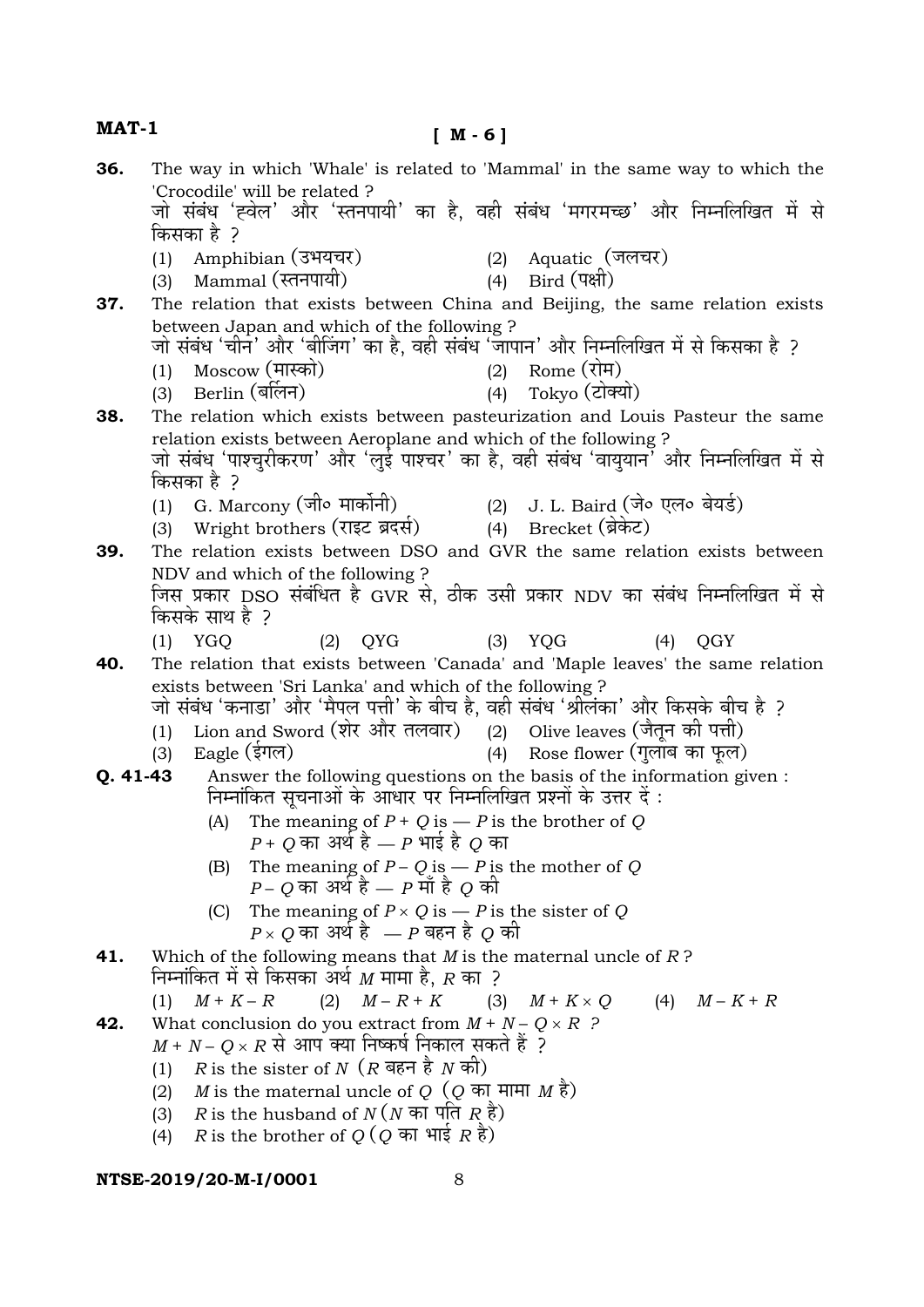#### $[M - 7]$

- P is the brother of Q, R is the sister of Q and S is the sister of R, then how is Q 43. related to  $R$ ?  $P$ ,  $Q$  का भाई है,  $R$ ,  $Q$  की बहन है तथा  $S$ ,  $R$  की बहन है, तो  $Q$ ,  $R$  से किस प्रकार संबंधित है ? (2) Brother or sister (भाई या बहन) Sister (बहन)  $(1)$ Brother (भाई) Father (पिता)  $(3)$  $(4)$ 44. Indicating to a picture Aparna said "He is the only son of the father of the brother of my sister". How is Aparna related to that person? एक तस्वीर की ओर संकेत करते हुए अपर्णा ने कहा कि 'वह मेरी बहन के भाई के पिता का एकमात्र पत्र है', तो यह व्यक्ति अपर्णा से किस प्रकार संबंधित है ? Father (पिता)  $(1)$  Maternal uncle  $($ HIHI $)$  $(2)$ Grandfather (पितामह)  $(4)$  Brother  $(\overline{415})$  $(3)$ 45. Chhaya is telling to Anuradha "The father of your daughter is the son of my maternal grandfather". How is Chhaya related to the husband of Anuradha? छाया अनुराधा से कहती है कि 'आपकी बेटी के पिता मेरे नाना के पुत्र हैं', तो बताएँ कि छाया, अनुराधा के पति से किस प्रकार संबंधित है ? Sister (बहन) (2) Mother  $(\vec{\pi})$  $(1)$ (4) Niece (भानजी)  $(3)$  Aunt  $(\overrightarrow{\text{H}}$ A lady walked 15 km in the eastern direction, then walked 4 km towards north 46. and again walked 12 km towards west. How far is he from her starting place ? एक औरत 15 किलोमीटर पूर्व दिशा की ओर चलने के बाद 4 किलोमीटर उत्तर और फिर वहाँ से  $12$  किलोमीटर पश्चिम दिशा की ओर चलती है. तो बतायें कि वह अपने प्रारंभिक स्थान से कितनी दरी पर है ? (2) 5 km (5 किलोमीटर)  $(1)$  31 km  $(31 \text{ }\overline{\text{}01})$ 19 km (19 किलोमीटर) (4) 27 km (27 किलोमीटर)  $(3)$ If a clock is kept in such a way that its figure of 12 comes towards east, then in 47. which direction will be the figure of 9? यदि किसी घड़ी को इस प्रकार रखा जाय कि 12 का अंक पर्व दिशा में हो, तो बतायें कि 9 का अंक किस दिशा में होगा ? South (दक्षिण) (2) West (पश्चिम)  $(1)$ (4) East (पूर्व) North (उत्तर)  $(3)$ In the morning I went for a walk in the garden. I was standing in a place and 48. wanted to see the sun. For this purpose I turned 90° anticlockwise. But I could not see the sun. So I turned 270° clockwise. This time I could see the sun. In which direction I was facing at the first? सुबह के समय मैं बाग में टहलने गया। मैं एक जगह खड़ा था और सूर्य को देखना चाहता था। इसके लिए मैं पहले घड़ी की सुई की विपरीत दिशा में 90° मुड़ा। सूर्य दिखाई न देने के कारण मैं फिर घड़ी की सुई की दिशा में 270° मुड़ा। अब मैं सूर्य को देख सकता था। बताएँ मैं पहले किस दिशा की ओर मुँह करके खड़ा था ? (1) North-west (उत्तर-पश्चिम)
	- South-East (दक्षिण-पूर्व)  $(3)$
- (2) North  $(3\pi)$
- (4) West (पश्चिम)

### NTSE-2019/20-M-I/0001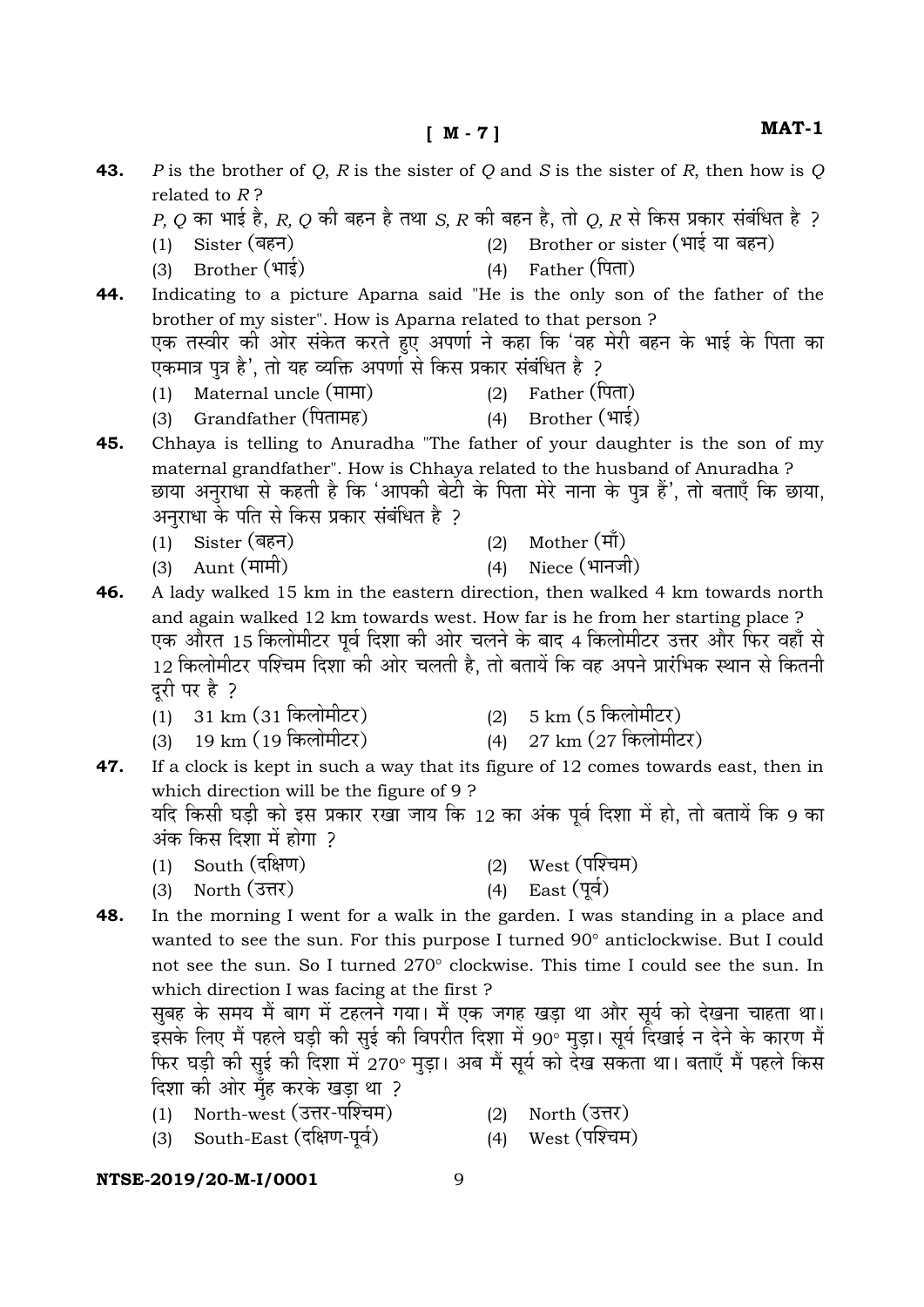### **[ M - 8 ]**

- **49.** In a morning just after the sunrise *A* and *B* was talking between each other face to face. If the shadow of *B* fell just on the left of *A*, then just opposit of which direction was the face of *A* ? एक सुबह सूर्योदय के तूरंत बाद A और B एक-दूसरे से आमने-सामने बात कर रहे थे। यदि B की  $\frac{d}{dx}$  सङ्ग हैं A के ठीक बायें पड़ रही थी, तो A का चेहरा किस दिशा के ठीक विपरीत था ? (1) North-east (उत्तर-पूर्व)  $(2)$  North (उत्तर) (3) West (पश्चिम) (4) South (दक्षिण) **50.** In the evening just before sunset, Ram and Mohan were standing in a courtyard and talking between each other. If the shadow of Mohan falls is just on the left of Ram, then in which direction is the face of Ram ? एक शाम सूर्यास्त से ठीक पहले राम और मोहन एक चौक पर खड़े होकर बात कर रहे थे। अगर मोहन की परछाईं राम के ठीक बायें पड़ती है, तो राम का चेहरा किस दिशा की ओर होगा ?  $(1)$  East  $({\rm T\dot{q}})$  (2) West  $({\rm T\dot{q}\dot{q}})$ (3) South (दक्षिण)  $(4)$  North (उत्तर) **51.** Kiran, Suman, Vidya, Naina and Kamala are five friends. Naina is younger than Kamala, Suman is younger than Vidya and Vidya is younger than Kiran. If Suman is elder than Kamala then who will be in the middle in the order of their ages ? किरण, सुमन, विद्या, नैना तथा कमला पाँच सहेलियाँ हैं। नैना कमला से छोटी है, सुमन विद्या से<br>छोटी है तथा विद्या किरण से छोटी है। यदि सुमन, कमला से बड़ी हो तो आयु क्रम के ठीक बीच<br>में कौन होगी ? (1) Kamala (कमला)  $(2)$  Suman (सुमन) (3) Vidya (विद्या)  $(4)$  Kiran (किरण) **52.** Garima, Rupa, Anjali and Khushbu are made to stand in ascending order of their ages. If Rupa is elder than Khushbu, Garima is younger than Anjali and elder than Rupa, then who is the youngest ? गरिमा, रूपा, अंजलि और खुशबू को उनके आयु के अनुसार आरोही (बढ़ते) क्रम में खड़ा किया<br>जाता है। यदि रूपा, खुशब से उम्र में बड़ी हो, गरिमा, अंजलि से उम्र में छोटी हो तथा रूपा से उम्र में बडी हो तो इन सभी में सबसे छोटी कौन होगी ? (1) Anjali (अञलि) → (2) Khushbu (खुशबू) (3) Rupa  $(\overline{\star} \overline{w})$  (4) Garima (गरिमा) **53.** In an examination Suman has got equal marks as Kavita. Meena got more marks than Geeta, but her marks was less than Suman. Who got the least marks ? किसी परीक्षा में सुमन को कविता के बराबर अंक प्राप्त हुआ। मीना को गीता से अधिक अंक प्राप्त<br>हुआ, परंतु उसके अंक सुमन से कम थे; तो सबसे कम अंक किसे प्राप्त हुआ ?<br>(1) Suman (समन)  $(1)$  Suman  $(\overline{H}H\overline{H})$  (2) (3) Geeta (गीता) (4) Kavita (कविता) **54.** Gopal is elder than Mohan but younger than Ram. Mohan is elder than Sohan but younger than Ram. Who is the eldest ? गोपाल, मोहन से बड़ा है, परंतु राम से छोटा है। मोहन सोहन से बड़ा है, परन्तु राम से छोटा है. तो
	- सबसे बड़ा कौन है ? (1) Mohan (मोहन) (2) Sohan (सोहन)
	- $(3)$  Ram (राम) (4) Gopal (गोपाल)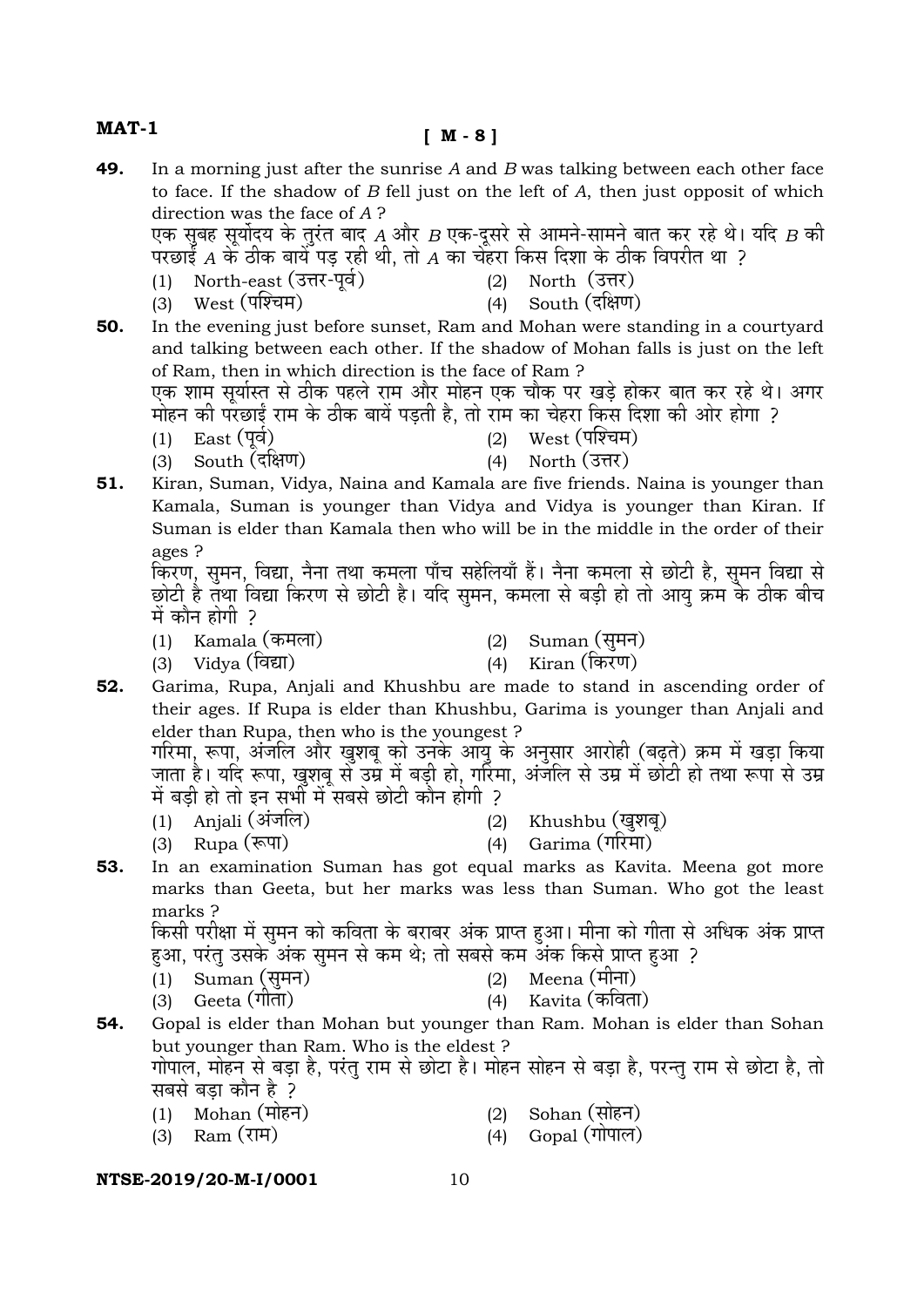| 55.       | Sourav is elder than Neeraj, but younger than Vinod. Manu is elder than Vinod, |                                                     |     |                                                    |     |                            |     |                                                                                                                                                                       |  |  |
|-----------|--------------------------------------------------------------------------------|-----------------------------------------------------|-----|----------------------------------------------------|-----|----------------------------|-----|-----------------------------------------------------------------------------------------------------------------------------------------------------------------------|--|--|
|           | but younger than Shivam. Who is the eldest?                                    |                                                     |     |                                                    |     |                            |     |                                                                                                                                                                       |  |  |
|           |                                                                                |                                                     |     |                                                    |     |                            |     | सौरभ, नीरज से बड़ा है, लेकिन विनोद से छोटा। मनु, विनोद से बड़ा है, लेकिन शिवम से छोटा।                                                                                |  |  |
|           |                                                                                | इनमें सबसे बड़ा कौन है ?                            |     |                                                    |     |                            |     |                                                                                                                                                                       |  |  |
|           | (1)                                                                            | Sourav (सौरभ)                                       |     |                                                    | (2) | Neeraj (नीरज)              |     |                                                                                                                                                                       |  |  |
|           | (3)                                                                            | Shivam (शिवम)                                       |     |                                                    | (4) | Manu (मन्)                 |     |                                                                                                                                                                       |  |  |
| $Q.56-60$ |                                                                                |                                                     |     |                                                    |     |                            |     | Six persons $A, B, C, D, E$ and $F$ are sitting in a circle facing the centre.                                                                                        |  |  |
|           | A is in the middle of B and C, but E and C are face to face to F. D is         |                                                     |     |                                                    |     |                            |     |                                                                                                                                                                       |  |  |
|           |                                                                                | second in the left of E.                            |     |                                                    |     |                            |     |                                                                                                                                                                       |  |  |
|           |                                                                                |                                                     |     |                                                    |     |                            |     | छः व्यक्ति A, B, C, D, E और F एक वृत्त में केन्द्र की ओर मुँह करके बैठे हैं। A, B एवं<br>C के बीच में है, किन्तु E एवं C, F के आमने-सामने नहीं बैठा है। D, E के बायें |  |  |
|           |                                                                                |                                                     |     |                                                    |     |                            |     |                                                                                                                                                                       |  |  |
|           |                                                                                | दूसरा है।                                           |     |                                                    |     |                            |     |                                                                                                                                                                       |  |  |
| 56.       |                                                                                |                                                     |     | Who is second person sitting in the right of $A$ ? |     |                            |     |                                                                                                                                                                       |  |  |
|           |                                                                                | $\overline{A}$ के दायें दूसरा व्यक्ति कौन बैठा है ? |     |                                                    |     |                            |     |                                                                                                                                                                       |  |  |
|           | (1)                                                                            | D                                                   | (2) | E                                                  | (3) | B                          | (4) | $_{\it F}$                                                                                                                                                            |  |  |
| 57.       |                                                                                | Who is sitting just on the left of $D$ ?            |     |                                                    |     |                            |     |                                                                                                                                                                       |  |  |
|           |                                                                                | $\overline{D}$ के तत्काल बायें कौन बैठा है ?        |     |                                                    |     |                            |     |                                                                                                                                                                       |  |  |
|           | (1)                                                                            | B                                                   | (2) | A                                                  | (3) | $\mathcal C$               | (4) | $_{\it F}$                                                                                                                                                            |  |  |
| 58.       |                                                                                | Who is sitting just in front of $F$ ?               |     |                                                    |     |                            |     |                                                                                                                                                                       |  |  |
|           |                                                                                | $\overline{F}$ के ठीक सामने कौन बैठा है ?           |     |                                                    |     |                            |     |                                                                                                                                                                       |  |  |
|           | (1)                                                                            | C                                                   | (2) | B                                                  | (3) | A                          | (4) | $\,F$                                                                                                                                                                 |  |  |
| 59.       |                                                                                | Who is sitting just in front of $E$ ?               |     |                                                    |     |                            |     |                                                                                                                                                                       |  |  |
|           |                                                                                | $\,E$ के ठीक सामने कौन बैठा है ?                    |     |                                                    |     |                            |     |                                                                                                                                                                       |  |  |
|           | (1)                                                                            | $\mathcal C$                                        | (2) | $\boldsymbol{D}$                                   | (3) | B                          | (4) | A                                                                                                                                                                     |  |  |
| 60.       |                                                                                | Who is sitting just in front of $D$ ?               |     |                                                    |     |                            |     |                                                                                                                                                                       |  |  |
|           |                                                                                | $\overline{D}$ के ठीक सामने कौन बैठा है ?           |     |                                                    |     |                            |     |                                                                                                                                                                       |  |  |
|           | (1)                                                                            | С                                                   | (2) | А                                                  | (3) | $_{\it F}$                 | (4) | E                                                                                                                                                                     |  |  |
| Q. 61-64  |                                                                                |                                                     |     |                                                    |     |                            |     | Six books are kept one above another. Biology book is just under the                                                                                                  |  |  |
|           |                                                                                |                                                     |     |                                                    |     |                            |     | Physics book. Chemistry book is in between Hindi and Geography books.                                                                                                 |  |  |
|           |                                                                                |                                                     |     |                                                    |     |                            |     | Anthropology book is not on the top. Biology book is at the bottom and                                                                                                |  |  |
|           |                                                                                | Hindi book is on the top.                           |     |                                                    |     |                            |     | छः पुस्तकें एक के ऊपर एक रखी गयी हैं। जीवविज्ञान की पुस्तक भौतिकी की पुस्तक के                                                                                        |  |  |
|           |                                                                                |                                                     |     |                                                    |     |                            |     | ठीक नीचे है। रसायनशास्त्र की पुस्तक हिन्दी और भूगोल की पुस्तक के बीच में है।                                                                                          |  |  |
|           |                                                                                |                                                     |     |                                                    |     |                            |     | मानवशास्त्र की पुस्तक सबसे ऊपर नहीं है। जीवविज्ञान की पुस्तक सबसे नीचे है तथा                                                                                         |  |  |
|           |                                                                                |                                                     |     |                                                    |     |                            |     |                                                                                                                                                                       |  |  |
| 61.       | हिन्दी की पुस्तक सबसे ऊपर है।<br>Which book is in second place from the top ?  |                                                     |     |                                                    |     |                            |     |                                                                                                                                                                       |  |  |
|           | कौन-सी पुस्तक ऊपर से दूसरे स्थान पर है ?                                       |                                                     |     |                                                    |     |                            |     |                                                                                                                                                                       |  |  |
|           | (1)                                                                            | Chemistry (रसायनशास्त्र)                            |     |                                                    | (2) | Anthropology (मानवशास्त्र) |     |                                                                                                                                                                       |  |  |
|           |                                                                                | (3) Geography (भूगोल)                               |     |                                                    | (4) | Biology (जीवविज्ञान)       |     |                                                                                                                                                                       |  |  |
| 62.       |                                                                                |                                                     |     | Which book is fourth from the bottom?              |     |                            |     |                                                                                                                                                                       |  |  |
|           |                                                                                | कौन-सी पुस्तक नीचे से चौथी है ?                     |     |                                                    |     |                            |     |                                                                                                                                                                       |  |  |
|           | (1)                                                                            | Hindi (हिन्दी)                                      |     |                                                    | (2) | Geography (भूगोल)          |     |                                                                                                                                                                       |  |  |
|           | (3)                                                                            | Anthropology (मानवशास्त्र)                          |     |                                                    | (4) | Chemistry (रसायनशास्त्र)   |     |                                                                                                                                                                       |  |  |

# NTSE-2019/20-M-I/0001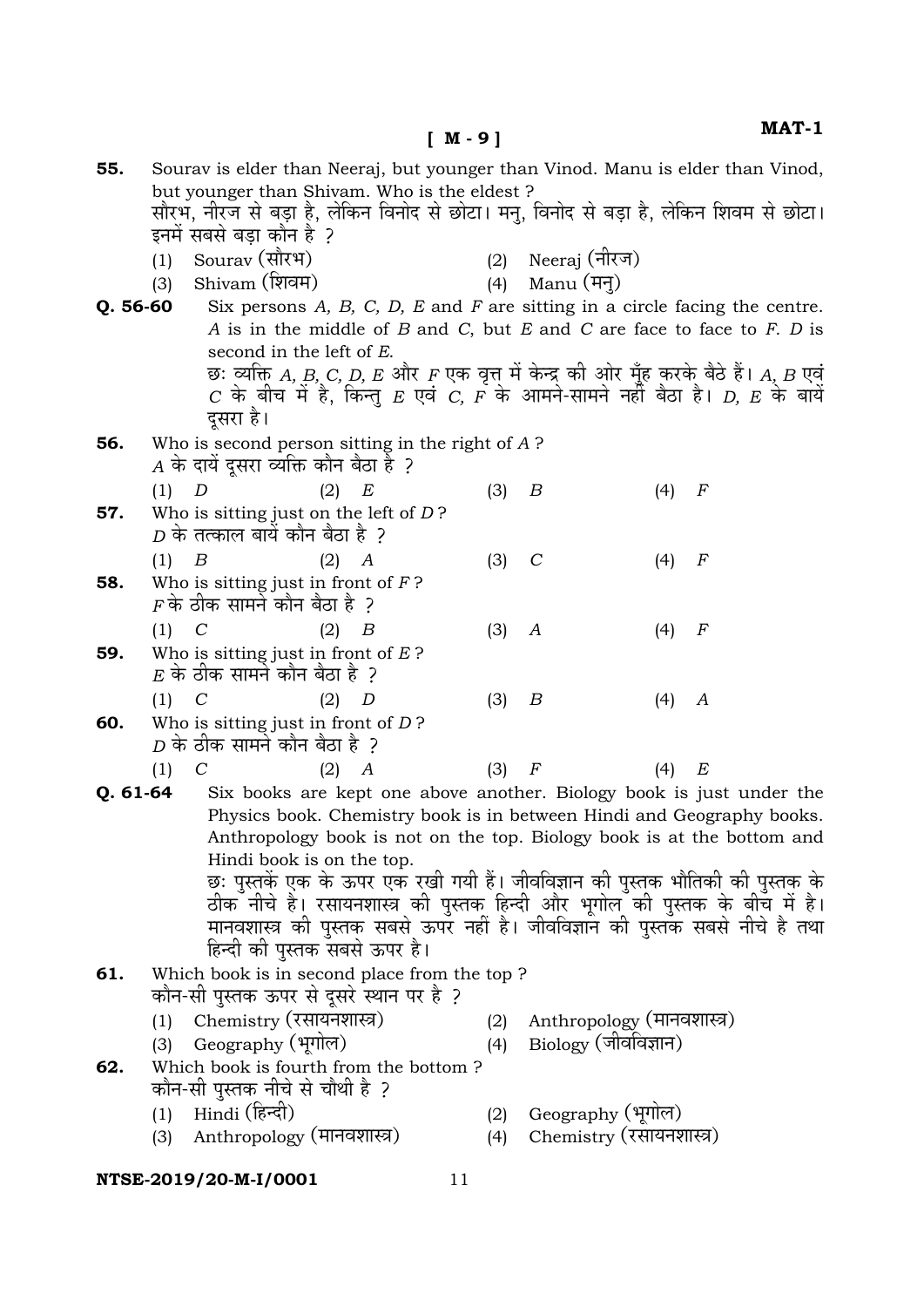| MAT-1    |                            |                                                                                                                                                                   |             | $[M - 10]$              |                                                    |        |     |             |  |
|----------|----------------------------|-------------------------------------------------------------------------------------------------------------------------------------------------------------------|-------------|-------------------------|----------------------------------------------------|--------|-----|-------------|--|
| 63.      |                            | Which book is third from the top?<br>ऊपर से तीसरे क्रम में कौन-सी पुस्तक है ?                                                                                     |             |                         |                                                    |        |     |             |  |
| 64.      | (1)<br>(3)                 | Geography (भूगोल)<br>Physics (भौतिकी)<br>Which book is in between Chemistry and Anthropology?<br>रसायनशास्त्र और मानवशास्त्र के बीच में कौन-सी पुस्तक है ?        |             | (2)<br>(4)              | Anthropology (मानवशास्त्र)<br>Biology (जीवविज्ञान) |        |     |             |  |
|          | (1)                        | Physics (भौतिकी)                                                                                                                                                  |             |                         | (2) Geography (भूगोल)                              |        |     |             |  |
|          | (3)                        | Biology (जीवविज्ञान)                                                                                                                                              |             |                         | (4) Hindi (हिन्दी)                                 |        |     |             |  |
| 65.      |                            | Which of the following words will come third in the English dictionary?<br>नीचे दिये गए शब्दों को अंग्रेजी वर्णमाला के अनुसार सजाने पर कौन-सा शब्द तीसरे स्थान पर |             |                         |                                                    |        |     |             |  |
|          | आयेगा ?                    |                                                                                                                                                                   |             |                         |                                                    |        |     |             |  |
| Q. 66-70 | Reconcile<br>(1)           | (2)<br>What will be in the place of $(?)$ ?                                                                                                                       | Reconstruct | (3)                     | Reconsider                                         | (4)    |     | Reconnoitre |  |
| 66.      | 6<br>40                    | (?) के स्थान पर क्या होगा ?<br>54                                                                                                                                 | 8           | 6                       |                                                    |        |     |             |  |
| 67.      | 70<br>(1)<br>З<br>27       | (2)<br>4<br>64<br>5                                                                                                                                               | 75          | (3)                     | 80                                                 | (4)    | 85  |             |  |
|          | 10                         | 125                                                                                                                                                               | (1)         | 1000                    | (2)                                                | 2000   |     |             |  |
|          | 9<br>512 343<br>8          | 216                                                                                                                                                               | (3)         | 3000                    | (4)                                                | 4000   |     |             |  |
| 68.      | 3<br>$\overline{2}$<br>126 | 5<br>4<br>216                                                                                                                                                     | 3           | 5.<br>$\mathbf 1$<br>5. | 6<br>(1)                                           | 142    | (2) | 242         |  |
|          | $\overline{2}$<br>5        | 3<br>7<br>$\dot{8}$                                                                                                                                               | 7           | 6<br>4                  | (3)<br>2                                           | 144    | (4) | 216         |  |
| 69.      | 7<br>63<br>2<br>5<br>30    | 9                                                                                                                                                                 | (1)         | 33                      | (2)                                                | 145    |     |             |  |
|          | 15                         |                                                                                                                                                                   | (3)         | 135                     | (4)                                                | $18\,$ |     |             |  |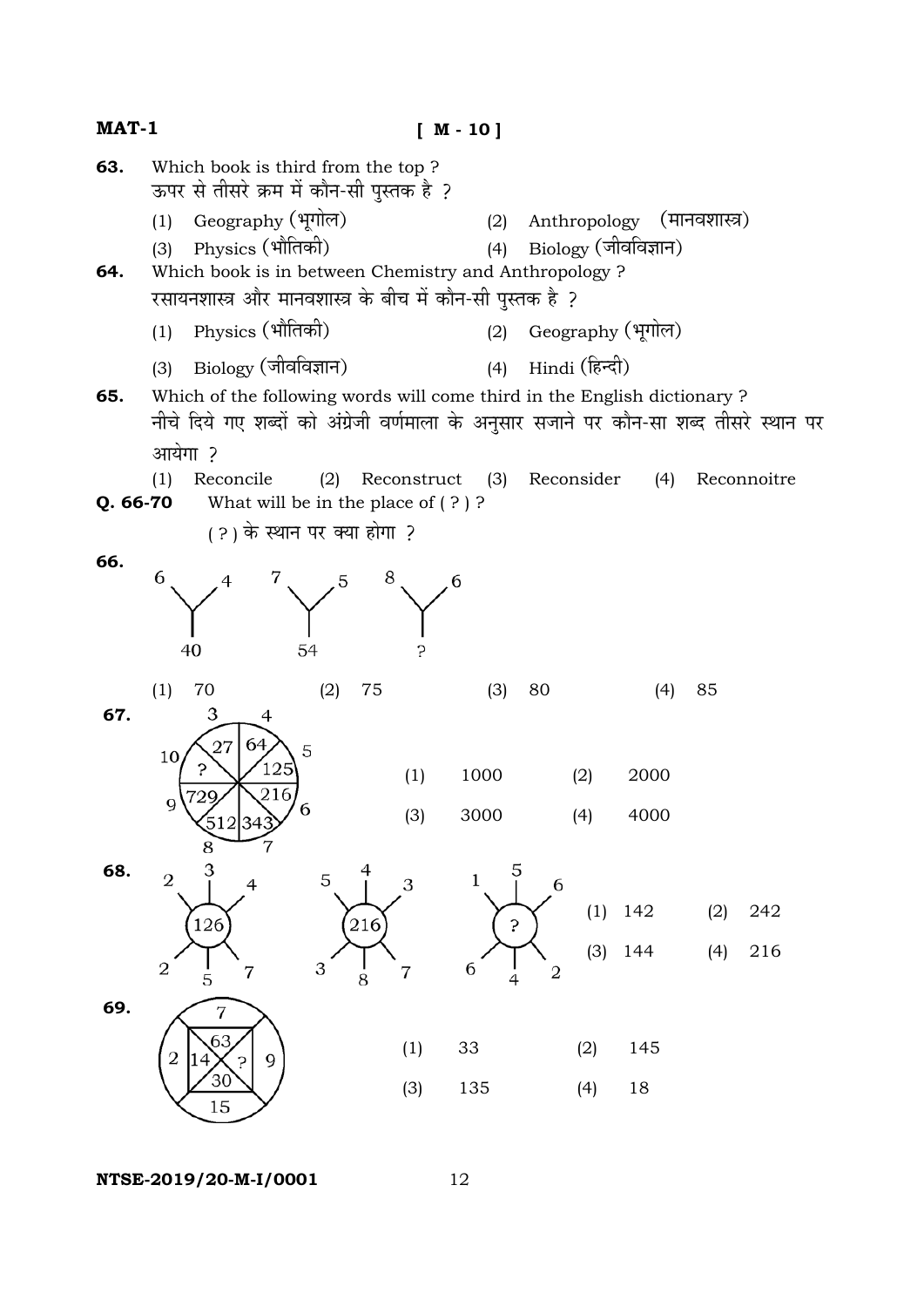38

48

 $(2)$ 

 $(4)$ 



O. 71-75  $In$ the following questions two statements and four conclusions I, II, III and IV have been given. According to the logic you have to decide on the basis of the given two statements that which conclusion is correct: नीचे दिए गए प्रत्येक प्रश्न में दो कथन के बाद चार निष्कर्ष I, II, III और IV दिये गए हैं।

तर्क के अनुसार आपको निर्णय करना है कि दो कथनों के आधार पर कौन-सा निष्कर्ष सही है २

- 71. Statements : A. Some students are children.
	- **B.** All children are girls.

Conclusions : I. All students are girls.

- $II.$ Some girls are students.
- Some girls are children.  $III.$
- IV. All children are students.
- (1) Only conclusion II is correct
- Conclusions I. II and III are correct  $(2)$
- (3) All conclusions are correct
- (4) Conclusions II and III are correct.
- कुछ छात्र बच्चे हैं। कथन : A.
	- सभी बच्चे लडकियाँ हैं।  $B.$

सभी छात्र लड़कियाँ हैं। निष्कर्ष :  $\mathbf{L}$ 

- कछ लडकियाँ छात्र हैं।  $II.$
- III. कुछ लड़कियाँ बच्चे हैं।
- IV सभी बच्चे छात्र हैं।
- केवल निष्कर्ष II सही है  $(1)$
- निष्कर्ष I, II तथा III सही हैं  $(2)$
- सभी निष्कर्ष सही हैं  $(3)$
- निष्कर्ष II तथा III सही हैं  $(4)$
- 72. All papers are pens. Statements : A.
	- $\mathbf{B}$ All pens are wet.

Conclusions : I. Some pens are papers.

- No pen is paper.  $II.$
- Some wet are pens. III.
- IV. All wets are papers.
- (1) Only conclusion I is correct.
- $(2)$ Conclusion I or II is correct.
- Conclusions I and III are correct.  $(3)$
- $(4)$ Conclusion III or IV is correct.

#### NTSE-2019/20-M-I/0001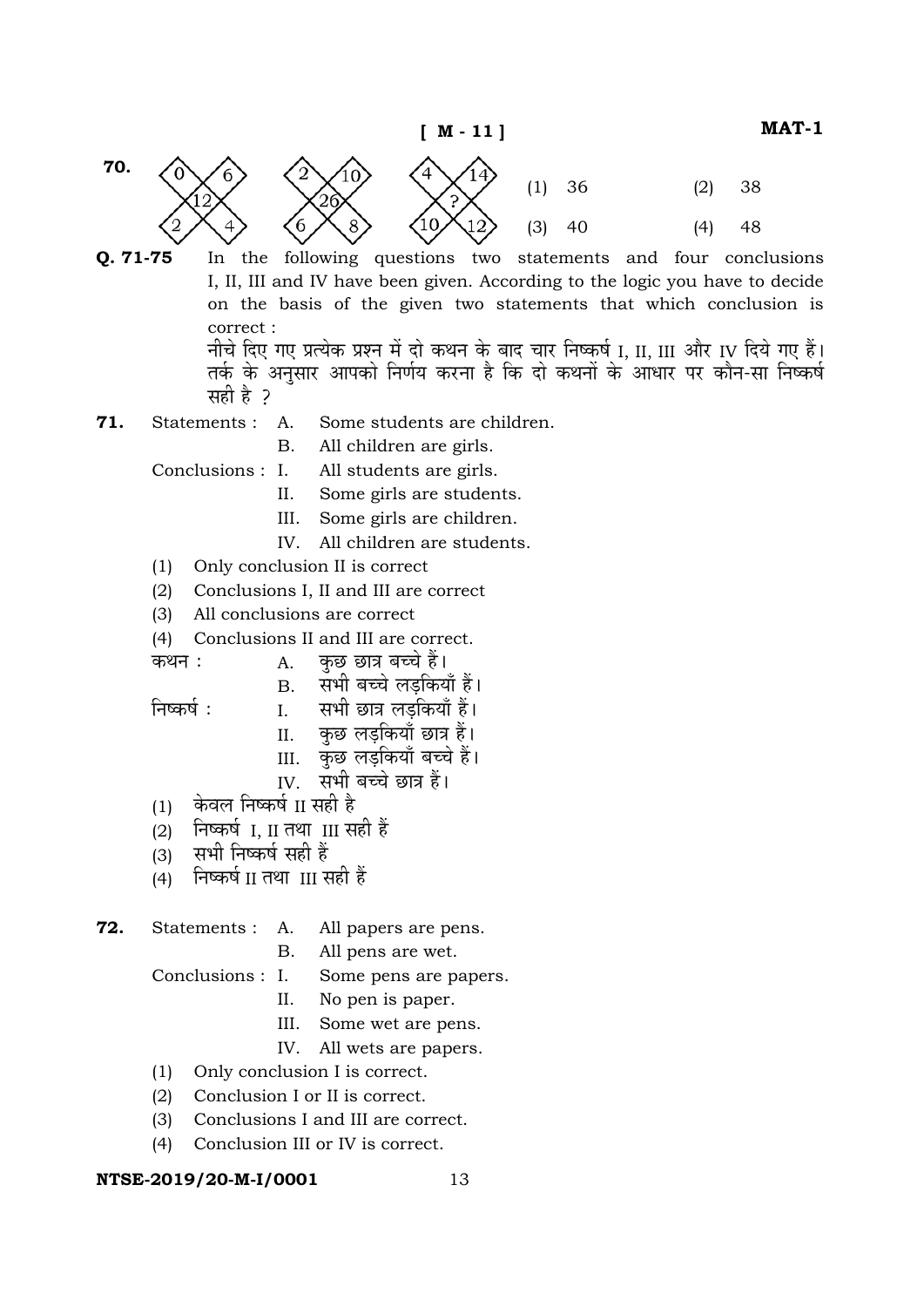#### **[ M - 12 ]**

 $\overline{P}$ कथन :  $\overline{A}$ . सभी कागज कलम हैं।

B. सभी कलम भींगे हैं।

निष्कर्ष: I. कुछ कलम कागज हैं।

- II. कोई कलम कागज नहीं है।
- III. कुछ भींगे कागज हैं।
- IV. सभी भींगे कागज हैं।
- $(1)$  केवल निष्कर्ष I सही है
- $(2)$  निष्कर्ष I या II सही है
- (3) निष्कर्ष I तथा III सही हैं
- $(4)$  निष्कर्ष III या IV सही है
- **73.** Statements : A. Some windows are doors.
	- B. All doors are handles.
	- Conclusions : I. Some windows are handles.
		- II. All windows are handles.
		- III. Some cats are handles.
		- IV. All cats are handles.
	- (1) All conclusions are correct.
	- (2) Conclusions II and IV are correct.
	- (3) No conclusion is correct.
	- (4) Conclusions I and III are correct.

EÚl…x… : A. E÷ÚUÙ J…c˜EÚ" n˘Æ˙¥……V…‰ ΩÈ˛\*

B. सभी दरवाजे हैंडल हैं।

 $\overline{r}$ निष्कर्ष: I. कृछ खिडकी हैंडल हैं।

- II. 4भी खिडकी हैंडल हैं।
- III. कुछ बिल्ली हैंडल हैं।
- IV. सभी बिल्ली हैं. हल हैं।
- $(1)$  सभी निष्कर्ष सही हैं
- (2) निष्कर्ष II तथा IV सही हैं
- $(3)$  कोई निष्कर्ष सही नहीं है
- $(4)$  निष्कर्ष I तथा III सही हैं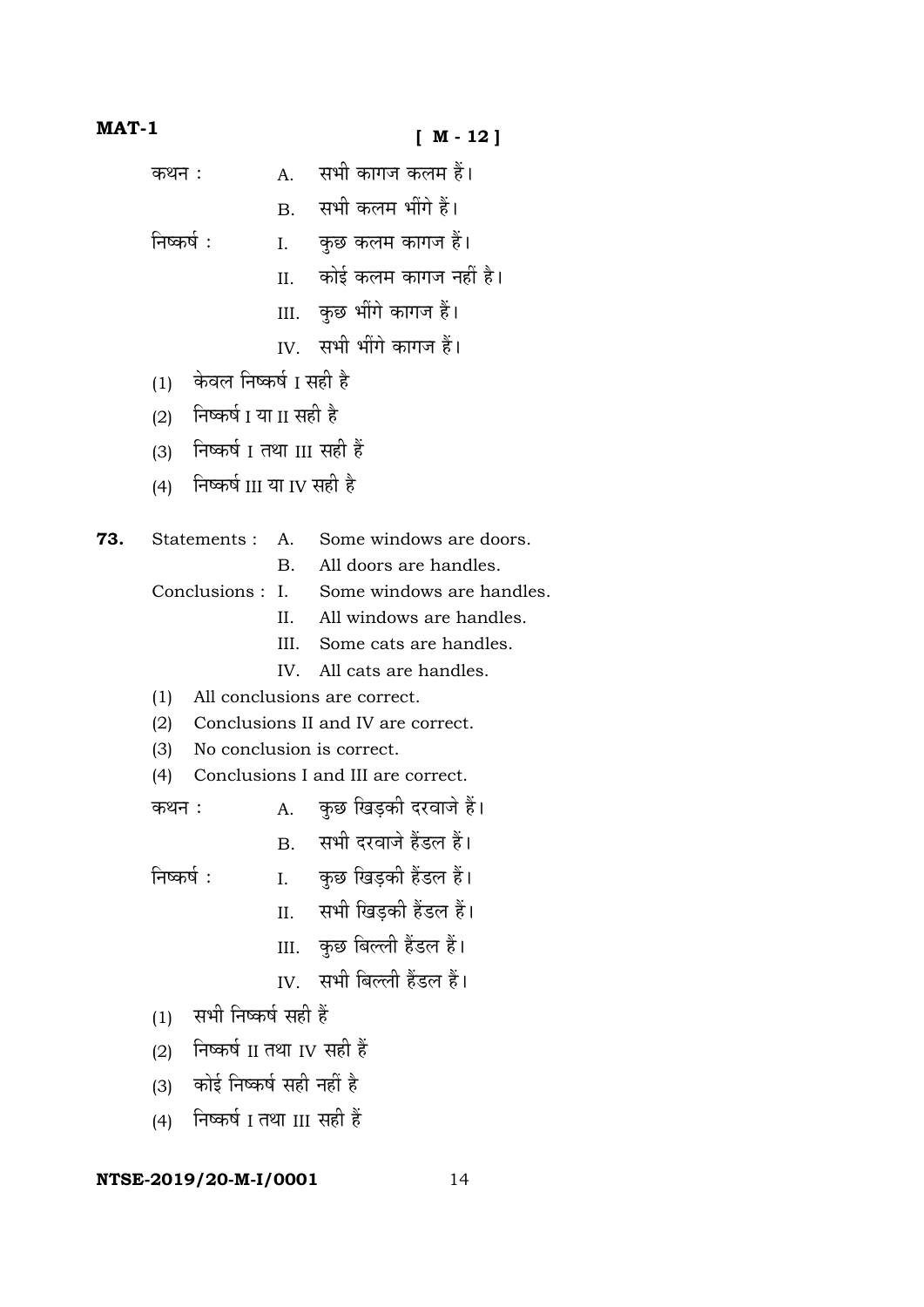74. Statements: A. Some black are yellow.

> **B.** No yellow is not white.

Conclusions: L Some yellow are black.

> II. Some white are black.

- $III.$ Some white are not black.
- IV. All white are black.
- (1) Only conclusion I is correct.
- Conclusions II & III are correct.  $(2)$
- Conclusions I & III are correct.  $(3)$
- (4) Only conclusion III is correct.

कुछ काला पीला है। कथन : A.

> कोई पीला उजला नहीं है।  $\mathbf{B}$

कछ पीला काला है।  $\mathbf{I}$ . निष्कर्ष :

- II. कुछ उजला काला है।
- III. कुछ उजला काला नहीं है।
- IV. सभी उजला काला है।
- $(1)$  केवल निष्कर्ष । सही है
- (2) निष्कर्ष II तथा III सही हैं
- (3) निष्कर्ष I तथा III सही हैं
- केवल निष्कर्ष III सही है  $(4)$
- 75. Statements : A. Some pens are pencils.
	- $B<sub>1</sub>$ Some pencils are papers.

Conclusions : I. All papers are pens.

> $II.$ Some papers are pens.

- Only conclusion I is correct.  $(1)$
- Only conclusion II is correct.  $(2)$
- Both conclusions I & II are correct.  $(3)$
- Neither conclusion I nor conclusion II is correct.  $(4)$
- कुछ पेन पेन्सिल हैं।  $A_{\cdot}$ कथन :
	- B. कछ पेंसिल कागज हैं।
- सभी कागज पेन हैं। निष्कर्ष:  $\mathbf{L}$

कुछ कागज पेन हैं। II.

- केवल निष्कर्ष । सही है  $(1)$
- $(2)$  केवल निष्कर्ष II सही है
- (3) निष्कर्ष I और II दोनों सही हैं
- न तो निष्कर्ष । और न ही ॥ सही है  $(4)$

#### NTSE-2019/20-M-I/0001

15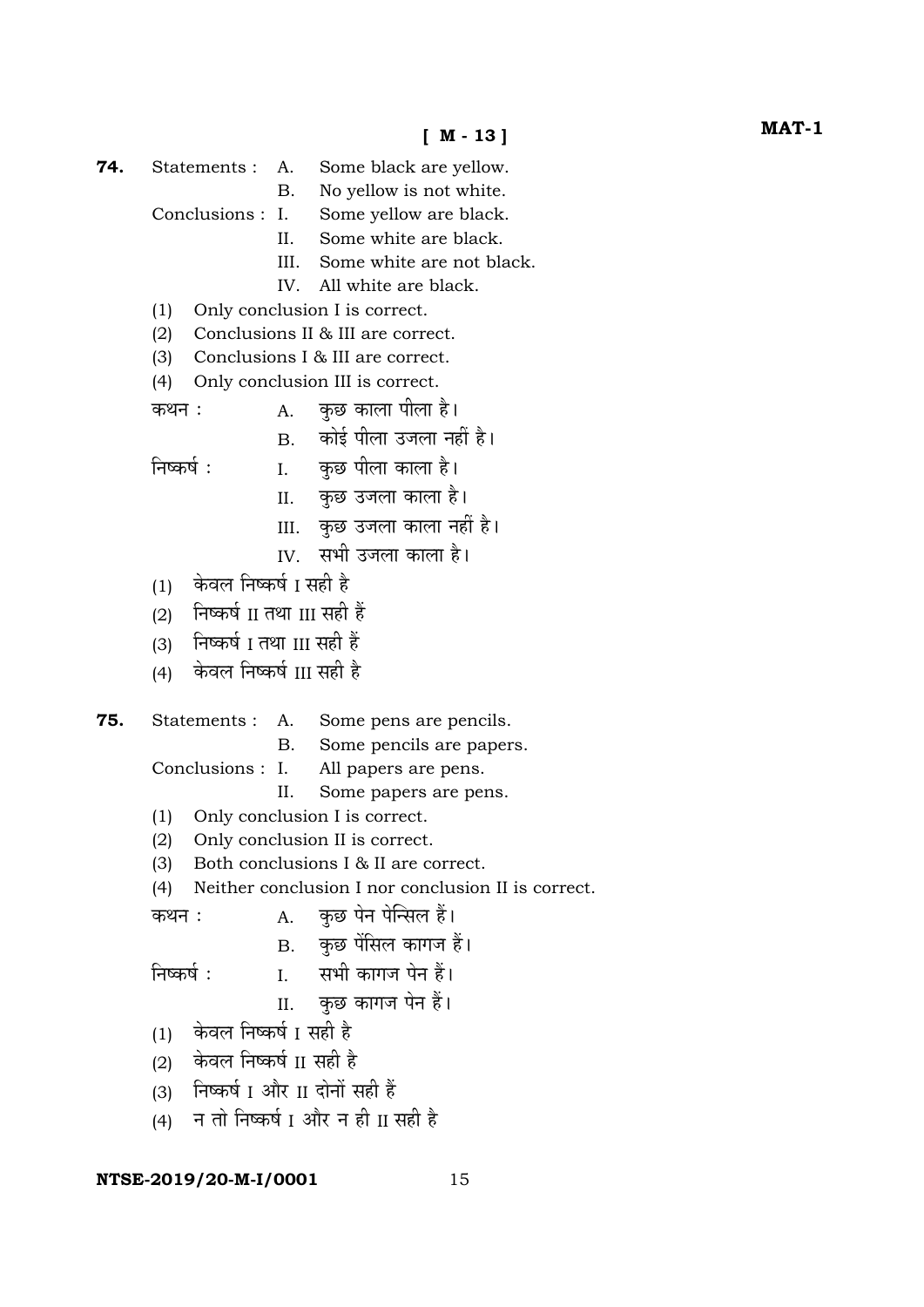**76.** Which diagram represents the relation between Ruble, Dollar and Rupee ? रूबल, डॉलर व रुपया के बीच के संबंध को कौन-सी आकृति प्रदर्शित करती है ?



**77.** Which diagram represents angle, side and triangle ? कोण, भूजा व त्रिभूज के बीच के संबंध को कौन-सी आकृति प्रदर्शित करती है ?



**78.** Which diagram represents TV, Freeze and Cooler ? टी॰वी॰, फ्रिज व कुलर के बीच के संबंध को कौन-सी आकृति प्रदर्शित करती है ?

$$
(1) \quad \begin{matrix} 0 & 0 \\ 0 & 0 \end{matrix} \quad (2) \quad (3) \quad (3) \quad (4) \quad (5) \quad (6)
$$

**79.** Which diagram represents Boy, Girl and Man ? लड़का, लड़की व मनुष्य के बीच के संबंध को निम्नांकित में से कौन-सी आकृति प्रदर्शित करती है ?



**80.** Which diagram represents India, China and Russia ? भारत, चीन व रूस के बीच के संबंध को कौन-सी आकृति प्रदर्शित करती है ?

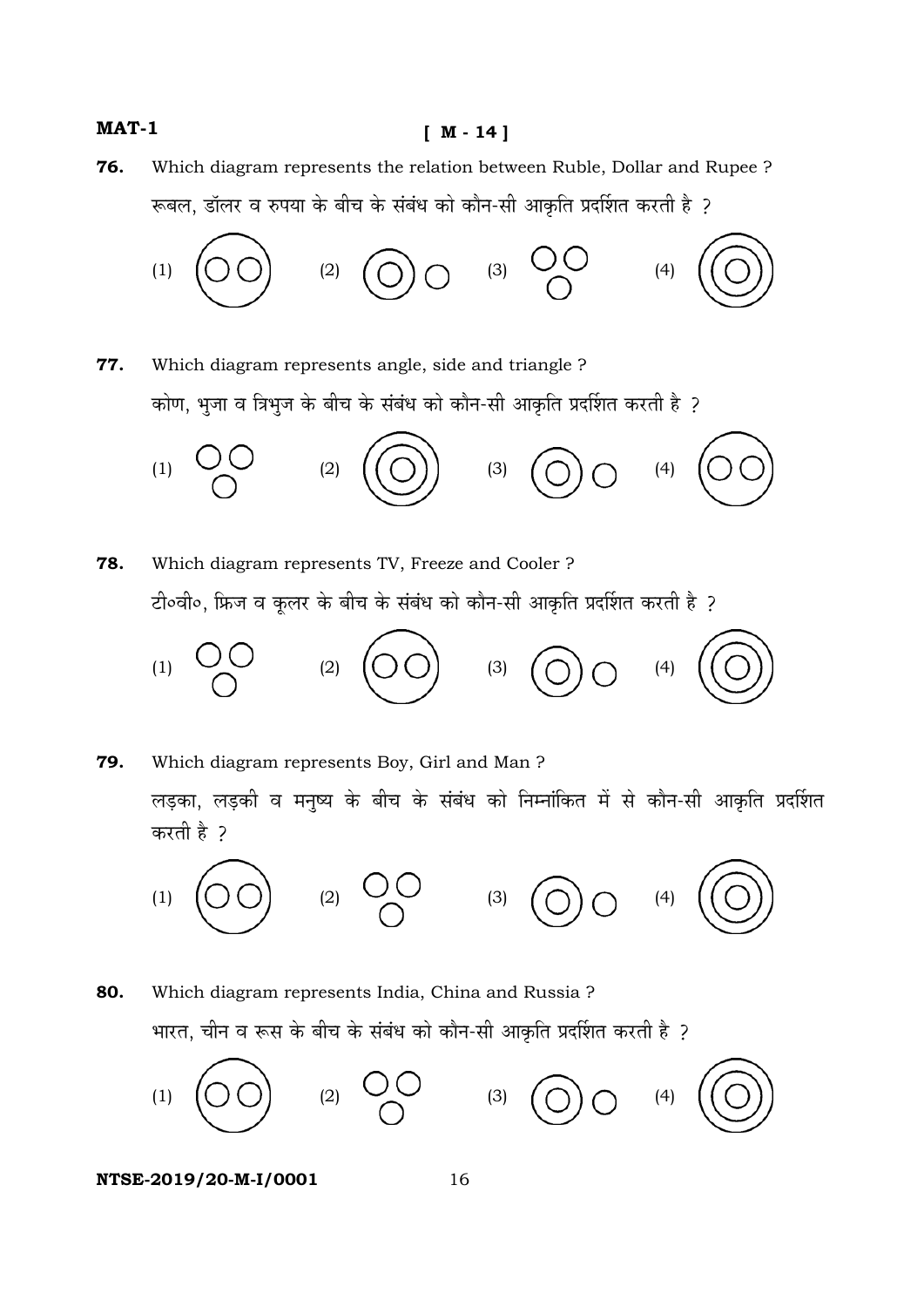O. 81-85 Question Nos. 81 to 85 are based on the following diagram in which four figures (one circle, one square, one triangle and one rectangle) are overlapping each other. Different regions of the diagram are marked with letters A to Q. Read each question carefully and choose the correct alternatives.

> प्रश्न 81 से 85 तक निम्नांकित चित्र पर आधारित हैं, जिसमें चार आकृतियाँ (एक वृत्त, एक वर्ग, एक त्रिकोण और एक आयत) एक-दसरे में जड़े हुए हैं, चित्र के विभिन्न क्षेत्र A से O तक के विभिन्न अक्षरों से नामांकित हैं। प्रत्येक प्रश्न पढकर नीचे दिए हुए चार वैकल्पिक उत्तरों में से सही उत्तर ज्ञात करें।



81. In the given diagram which letter is inside the square and triangle, but outside the rectangle and circle?

दिए हुए चित्र में से कौन-सा अक्षर वर्ग और त्रिभुज के भीतर है, किन्तु आयत और वृत्त के बाहर है ?

- $(1)$  G  $(3)$  L  $(2)$  I  $(4)$  F
- Which letter is outside the square and triangle, but inside the rectangle and 82. circle ?

दिए हुए चित्र में निम्न में से कौन-सा अक्षर वर्ग और त्रिभुज के बाहर है, किन्तु आयत और वृत्त के भीतर है 2

$$
(1) D \t (2) B \t (3) C \t (4) A
$$

83. Which letter will come inside the square, circle and rectangle, but not inside the triangle?

दिए हुए चित्र में निम्न में से कौन-सा अक्षर वर्ग, वृत्त और आयत के भीतर है किन्तु त्रिभुज के भीतर नहीं ?

$$
(1) E \t (2) D \t (3) C \t (4) B
$$

84. Which letter is inside of all the figures? दिए हुए चित्र में निम्न में से कौन-सा अक्षर सभी आकृतियों के भीतर है ?  $(1)$  C  $(2)$  $\overline{B}$  $(3)$  A  $(4)$  $\overline{O}$ 

#### NTSE-2019/20-M-I/0001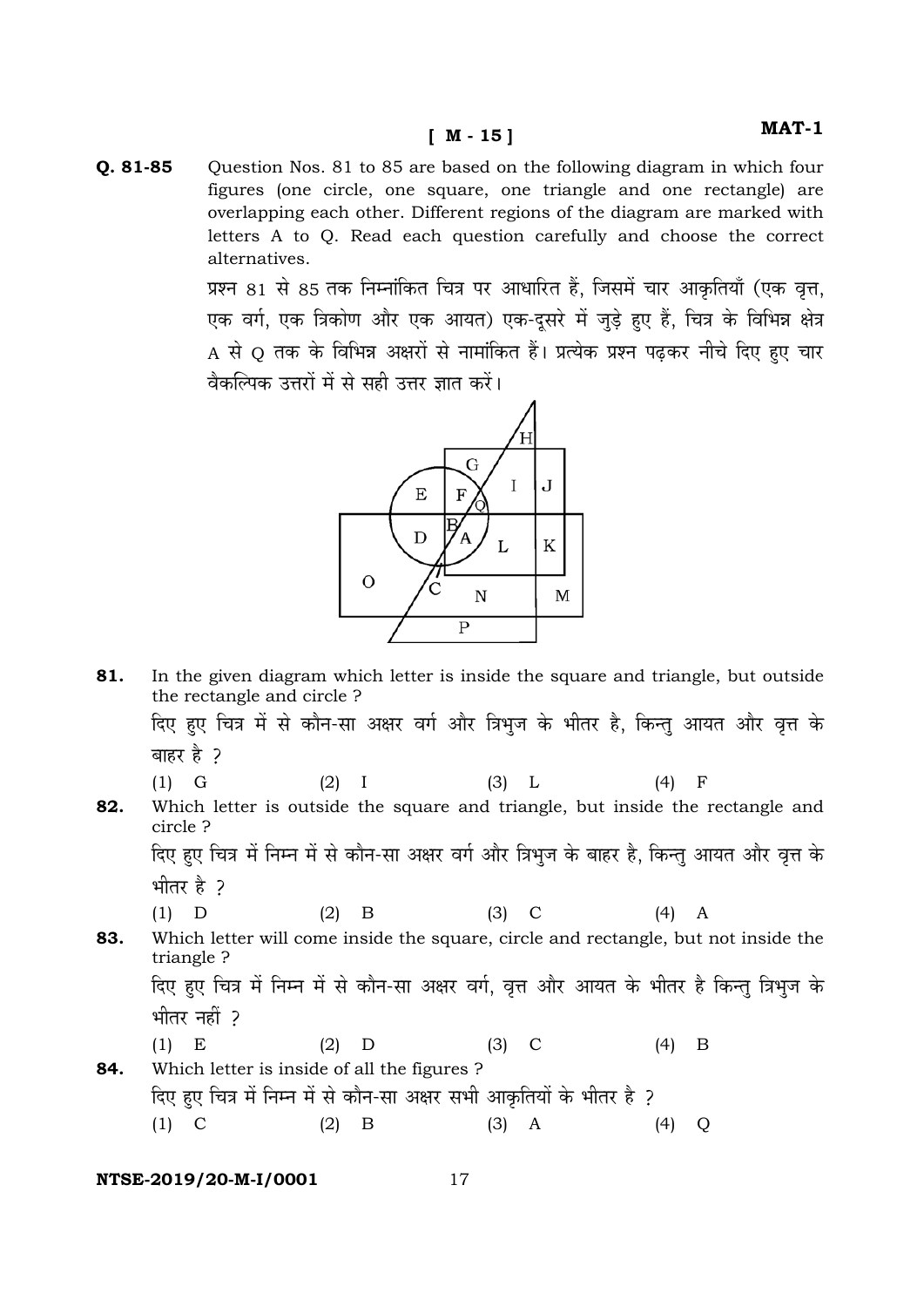- **85.** Which letter is inside the rectangle, square and triangle, but outside the circle ? ऊपर दिए हए चित्र में निम्न में से कौन-सा अक्षर आयत, वर्ग और त्रिभज के भीतर, परन्त वृत्त के बाहर है ?
- (1) B (2) C (3) A (4) L

**86.** The director reached the conference hall for the meeting at 10 minutes earlier than 11:40 and found that his joint director who was 30 minutes late had reached 20 minutes earlier. What is the scheduled time of the meeting ? मीटिंग के लिए कान्फ्रेंस हॉल में 11:40 से 10 मिनट पूर्व पहुँचकर डायरेक्टर को पता चला कि वह ज्वाइंट डायरेक्टर से जो कि 30 मिनट लेट था, 20 मिनट पहले पहँच गया है। मीटिंग का निर्धारित समय क्या है २

- (1)  $11:40$  (11 बजकर 40 मिनट)  $(2)$   $11:30$  (11 बजकर 30 मिनट)
- (3)  $11:20$  (11 बजकर 20 मिनट) (4)  $11:50$  (11 बजकर 50 मिनट)

**87.** A candidate joined an examination in which he answered 108 questions. In the examination every wrong answer will get negative  $\frac{1}{3}$ rd mark and every correct answer will get 1 mark. If the candidate has got zero then how many wrong answers he has given ?

किसी परीक्षा में एक विद्यार्थी सम्मिलित हुआ जिसमें उसने 108 प्रश्न हल किए। इस परीक्षा में प्रत्येक गलत प्रश्न पर  $\frac{1}{3}$  अंक ऋणात्मक मिलते हैं तथा प्रत्येक सही प्रश्न करने पर 1 अंक <u>मिलता है। यदि उसने शन्य अंक प्राप्त किए हों तो उसने कितने प्रश्न गलत किए थे ?</u>

(1) 27 (2) 62 (3) 54 (4) 81

**88.** On my birthday my father distributed Rs. 280 in such a way that each girl gets Rs. 20 and each boy gets Rs. 10. If the number of girls is 2 more than the boys then how many boys were there ?

मेरे पिता ने मेरे जन्म-दिवस पर 280 रु० इस प्रकार बाँटे कि प्रत्येक लडकी को 20 रु० तथा लड़के को 10 रु॰ मिले। यदि लड़कियों की संख्या. लड़कों से 2 अधिक है तो लड़कों की संख्या कितनी है २

$$
(1) 5 (2) 9 (3) 10 (4) 8
$$

**89.** My mother's age is double of my sister. My father is 20 years elder than me. When my sister was born I was 5 years old. If my sister is at present 17 years old, then what is the difference of ages of my father and mother ? मेरी माँ मेरी बहन से दुगुनी आयु की है। मेरे पिता मुझसे 20 वर्ष बड़े हैं। बहन के जन्म के समय सैं 5 वर्ष का था। यदि मेरी बहन अब 17 वर्ष की है तो मेरे माता-पिता की आयु में क्या

अन्तर है ?

 $(1)$  5 years  $(5 \overline{q} \dot{q})$  (2) 6 years  $(6 \overline{q} \dot{q})$ 

(3)  $7 \text{ years } (7 \text{ } \text{qq})$  (4)  $8 \text{ years } (8 \text{ } \text{qq})$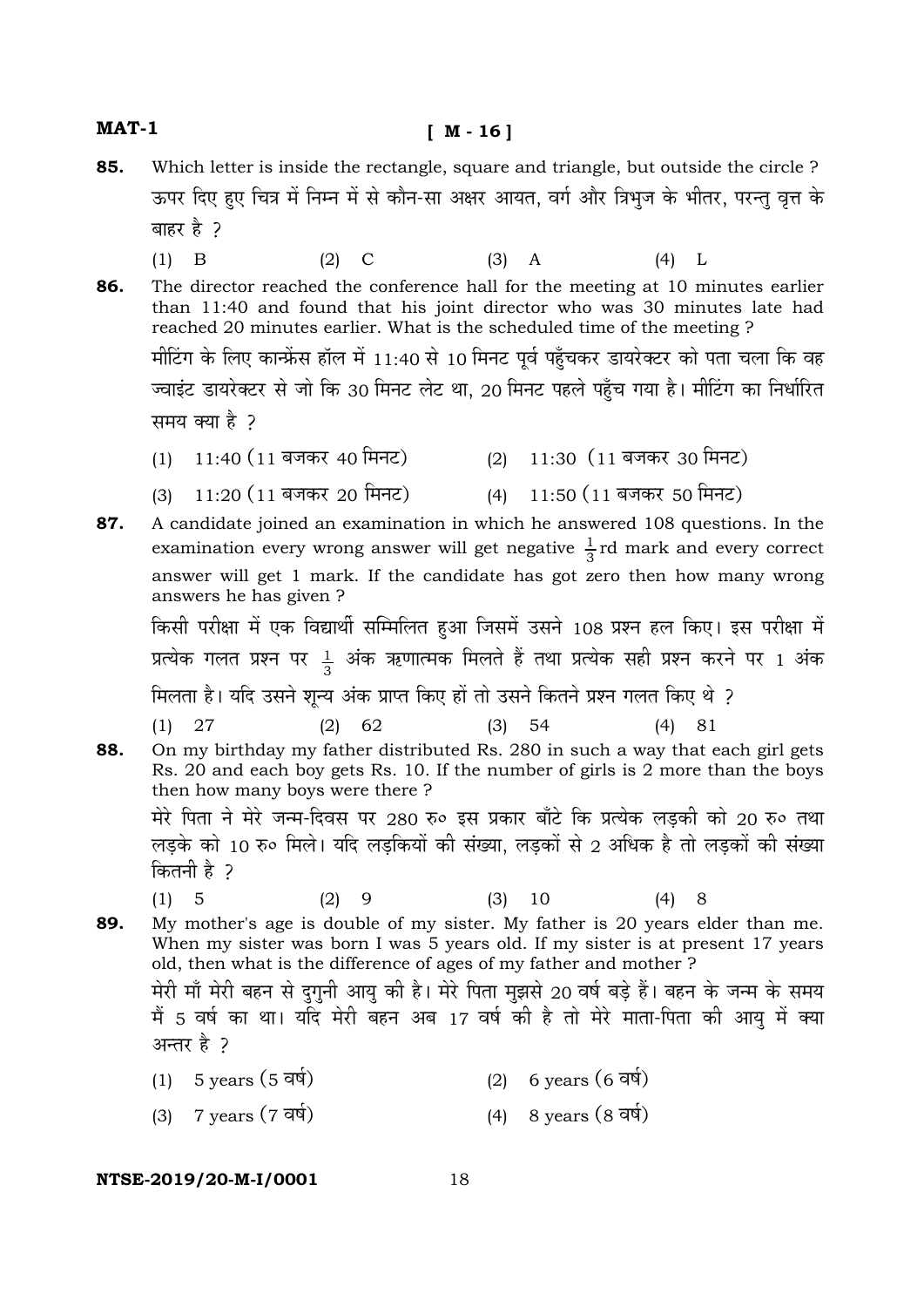**[ M - 17 ]** 

- **90.** *B'*s age is 4 years less than *A*. *D'*s age is 4 years less than *C*, but  $\frac{1}{4}$ th of *A*. If *C'*s age is 8 years then *B'*s age is how much time(s) of *D* ?  $B$  की आयु  $A$  से 4 वर्ष कम है।  $D$  की आयु  $C$  से 4 वर्ष कम है, परंतु  $A$  की आयु का  $\frac{1}{4}$  है। यदि *C* की आयु 8 वर्ष है तो *B* की आयु *D* की आयु से कितनी गुनी है ? (1) 1 (2) 2 (3) 3 (4)  $\frac{1}{2}$ (4)  $\frac{1}{2}$
- **Q. 91-95** In each question there are four figures 1, 2, 3 and 4. Among these four figures three are alike and one is different. Select the different figure. प्रत्येक प्रश्न में चार आकृतियाँ 1, 2, 3, 4 दी गई हैं। इन चार आकृतियों में से तीन आकृतियों में कोई समानता है एवं एक आकृति भिन्न है। भिन्न आकृति का पता लगाइए।

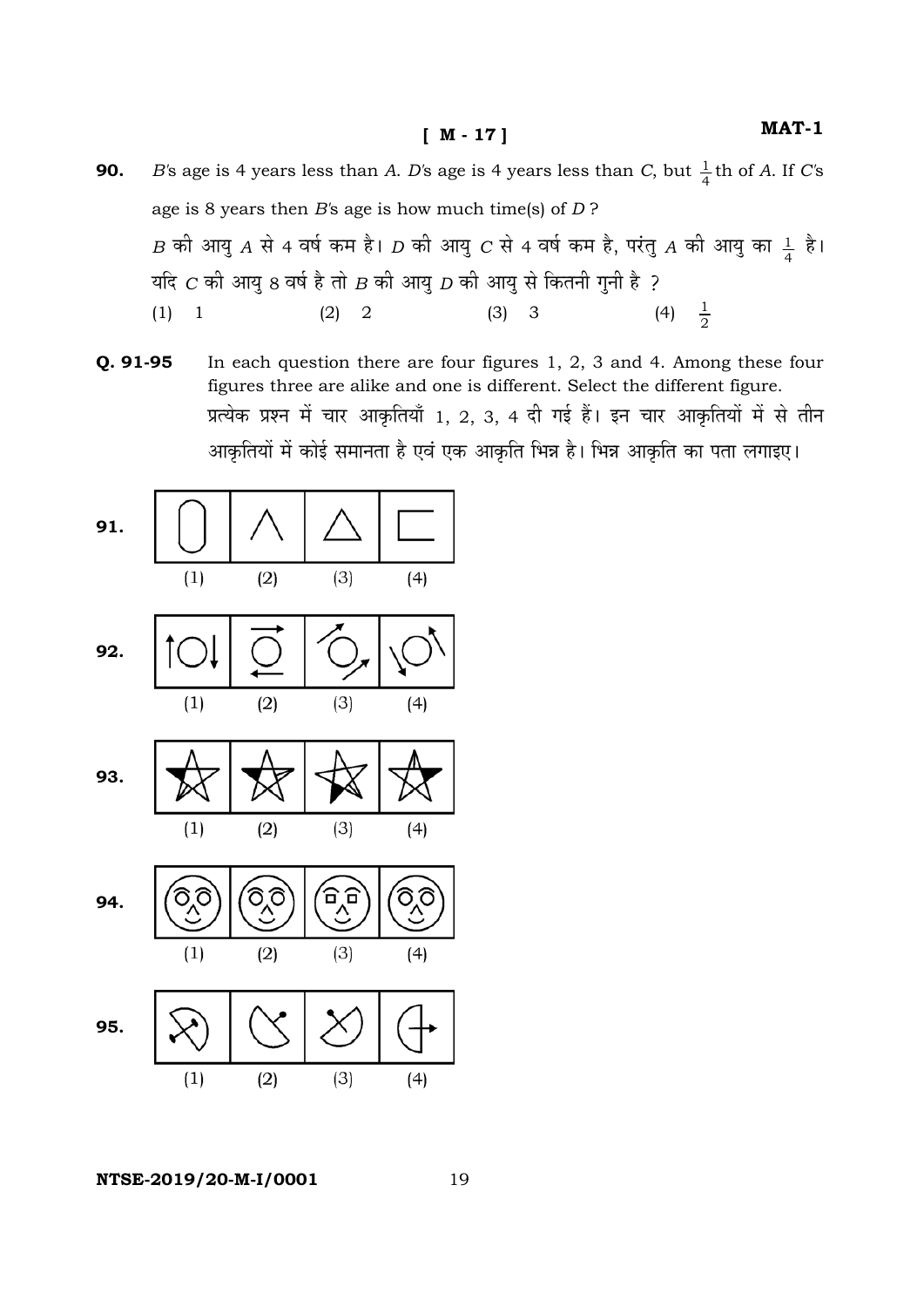#### **[ M - 18 ]**

**Q. 96-100** In the left of each question there is one question figure and to the right there are four answer figures 1, 2, 3 and 4. You have to select the similar figure to the question figure among the four answer figures. दिये गए प्रत्येक प्रश्न में दाहिनी ओर दी गई चार उत्तर आकृतियों, जिनके नीचे

 $(1, 2, 3$  तथा 4) लिखा है, में से एक बायीं ओर दी गई प्रश्न-आकृति जैसी है। प्रश्न-आकृति में समान आकृति वाली उत्तर आकृति दर्शाएँ।

**96.** Question figure **Answer figures** 







$$
\boxed{\textcolor{blue}{\blacksquare}}
$$





**NTSE-2019/20-M-I/0001** 20

 $(2)$ 

 $(1)$ 

 $(3)$ 

 $(4)$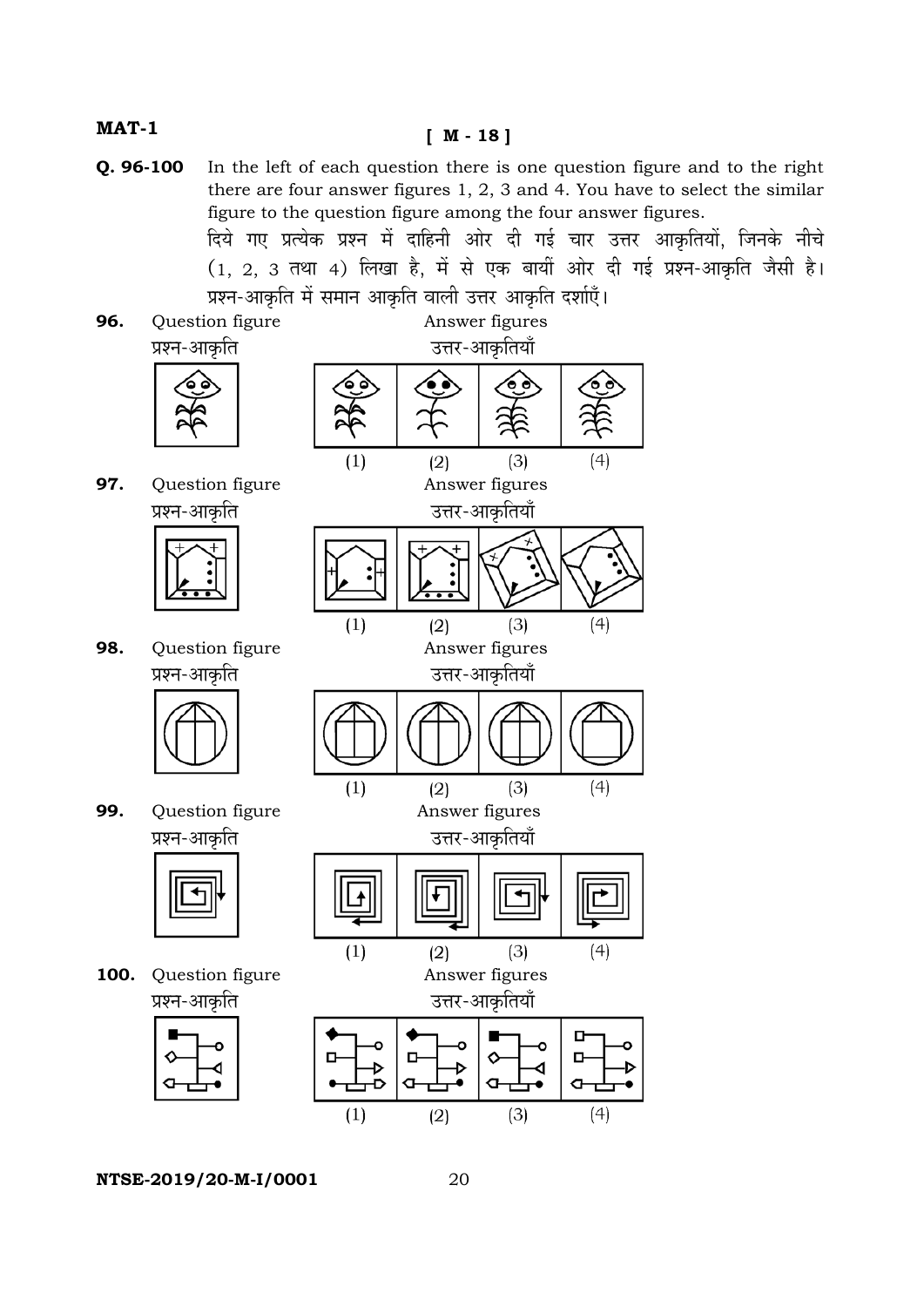*For Rough Work Only*<br>(केवल अपूर्ण कार्य के लिए)

 $MAT-1$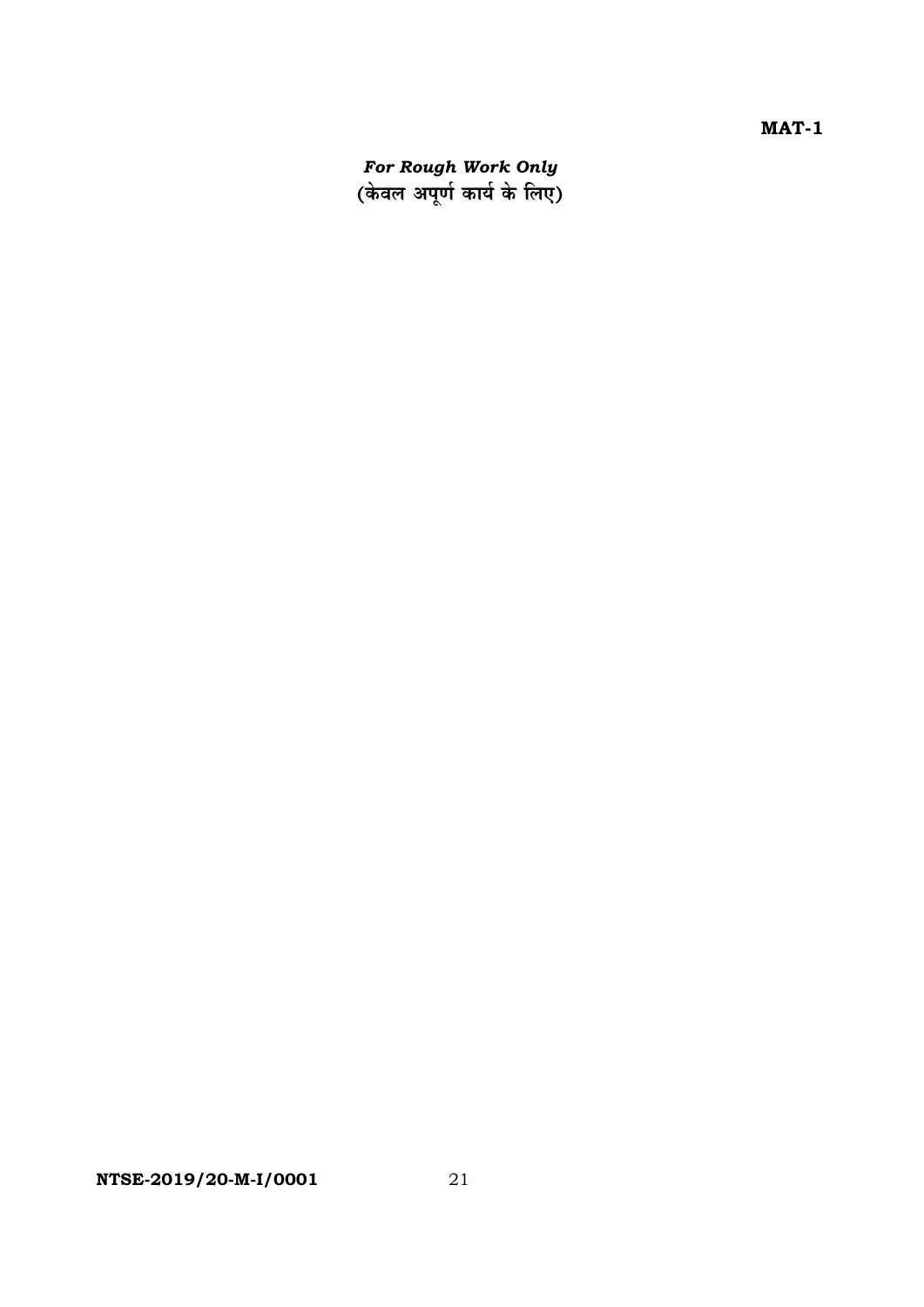*For Rough Work Only*<br>(केवल अपूर्ण कार्य के लिए)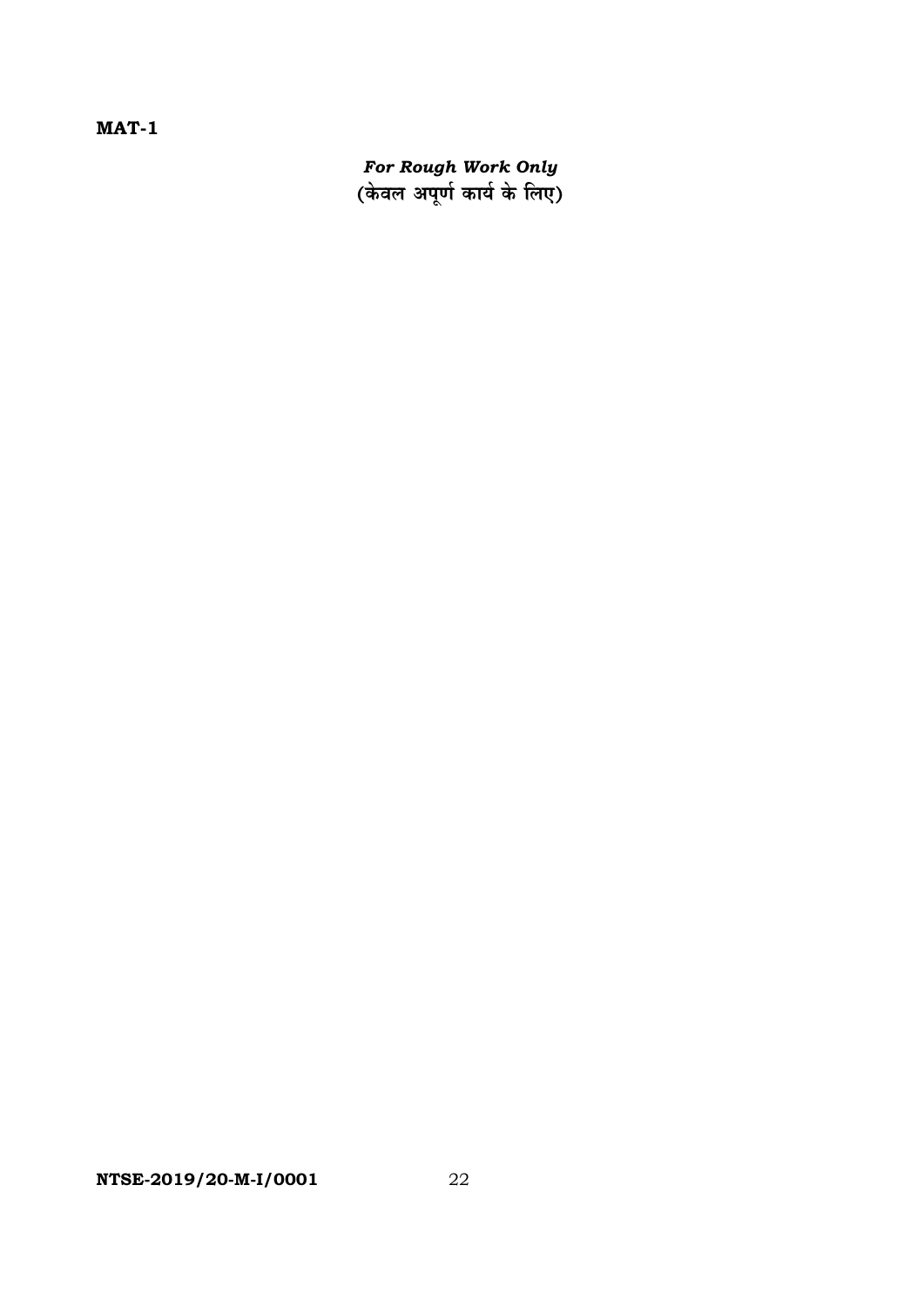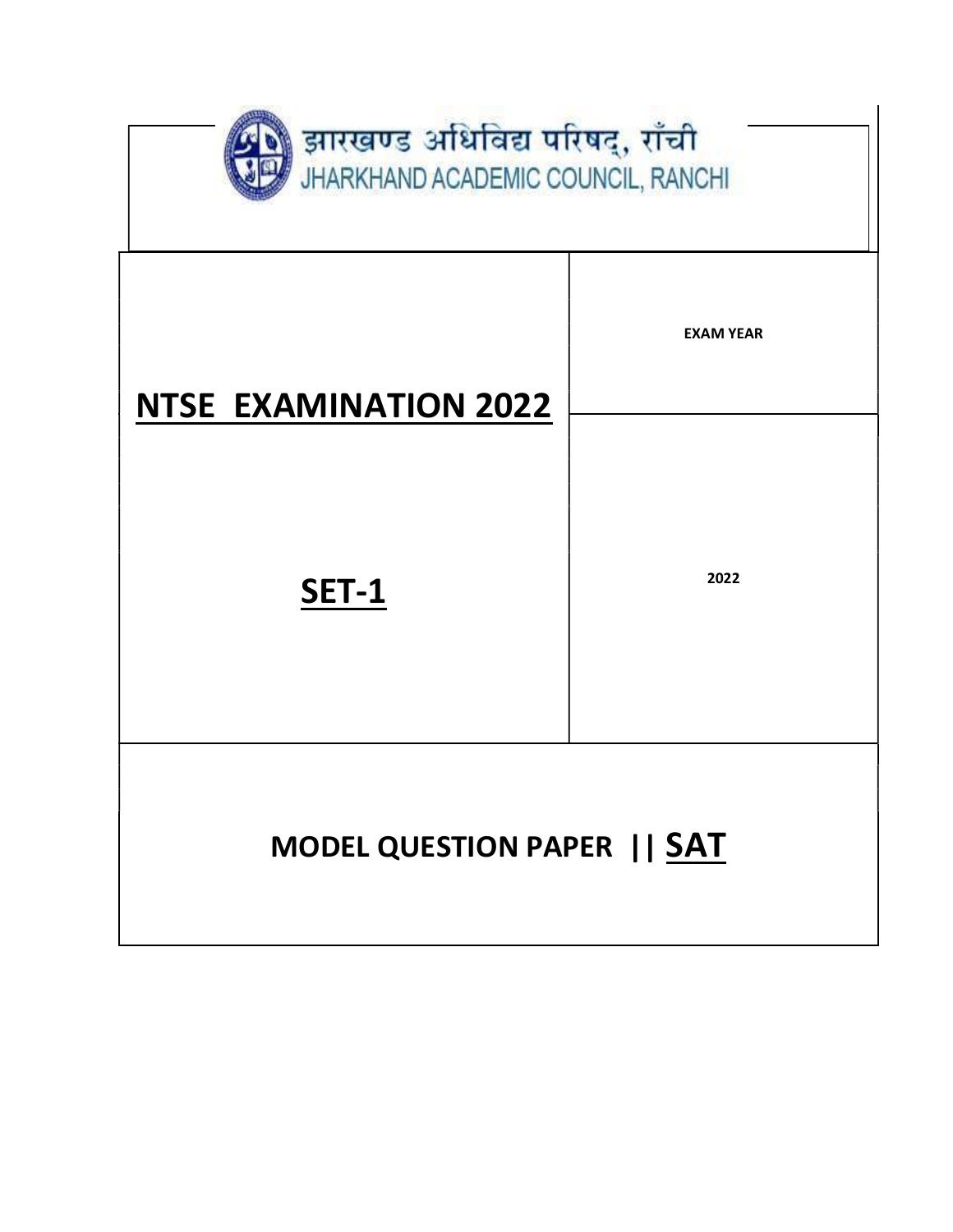# <u>श्रौक्षिक योग्यता परीक्षा</u>

त्तमय : 120 मिनट $\frac{120}{100}$  हिन्दुः संस्था : 100

# <u>निर्देश</u>

शैक्षिक योग्यता परीक्षा के विषय निम्नवत् तीन समूहों में विभक्त हैं :

| क्र.सं. | समूह का नाम                         | समूह के अंतर्गत<br>समाहित विषय                     | पूर्णांक | प्रश्नों की<br>संख्या | प्रत्येक प्रश्न<br>का मान |
|---------|-------------------------------------|----------------------------------------------------|----------|-----------------------|---------------------------|
| (i)     | विज्ञान                             | भौतिकी, रसायन एवं<br>जीव विज्ञान                   | 40       | 40                    | 1 (एक) अंक                |
| (ii)    | गणित                                | गणित                                               | 20       | 20                    | $1$ (एक) अंक              |
| (iii)   | सामाजिक विज्ञान<br>एवं मानविकी विषय | इतिहास, भूगोल,<br>नागरिकशास्त्र एवं<br>अर्थशास्त्र | 40       | 40                    | $1$ (एक) अंक              |

 $\frac{1}{2}$  कृपया पत्रा उलटें और अपना कार्य आरम्भ करें।

# **Scholastic Aptitude Test**

Time : 120 Minutes Full Marks : 100

# **DIRECTION**

 The subjects of Scholastic Aptitude Test are divided into three groups, as given below :

| SI.<br>No. | Title of the<br>group             | Subjects covered<br>under the group         | Full<br>marks | No. of<br>questions | Marks<br>allotted<br>to each<br>question |
|------------|-----------------------------------|---------------------------------------------|---------------|---------------------|------------------------------------------|
| (i)        | Science                           | Physics, Chemistry<br>and Biology           | 40            | 40                  | 1 (one)                                  |
| (i)        | Mathematics                       | Mathematics                                 | 20            | 20                  | 1 (one)                                  |
| (iii)      | Social Sciences<br>and Humanities | History, Geography,<br>Civics and Economics | 40            | 40                  | 1 (one)                                  |

*Please Turn over the Page and Start Your Work.*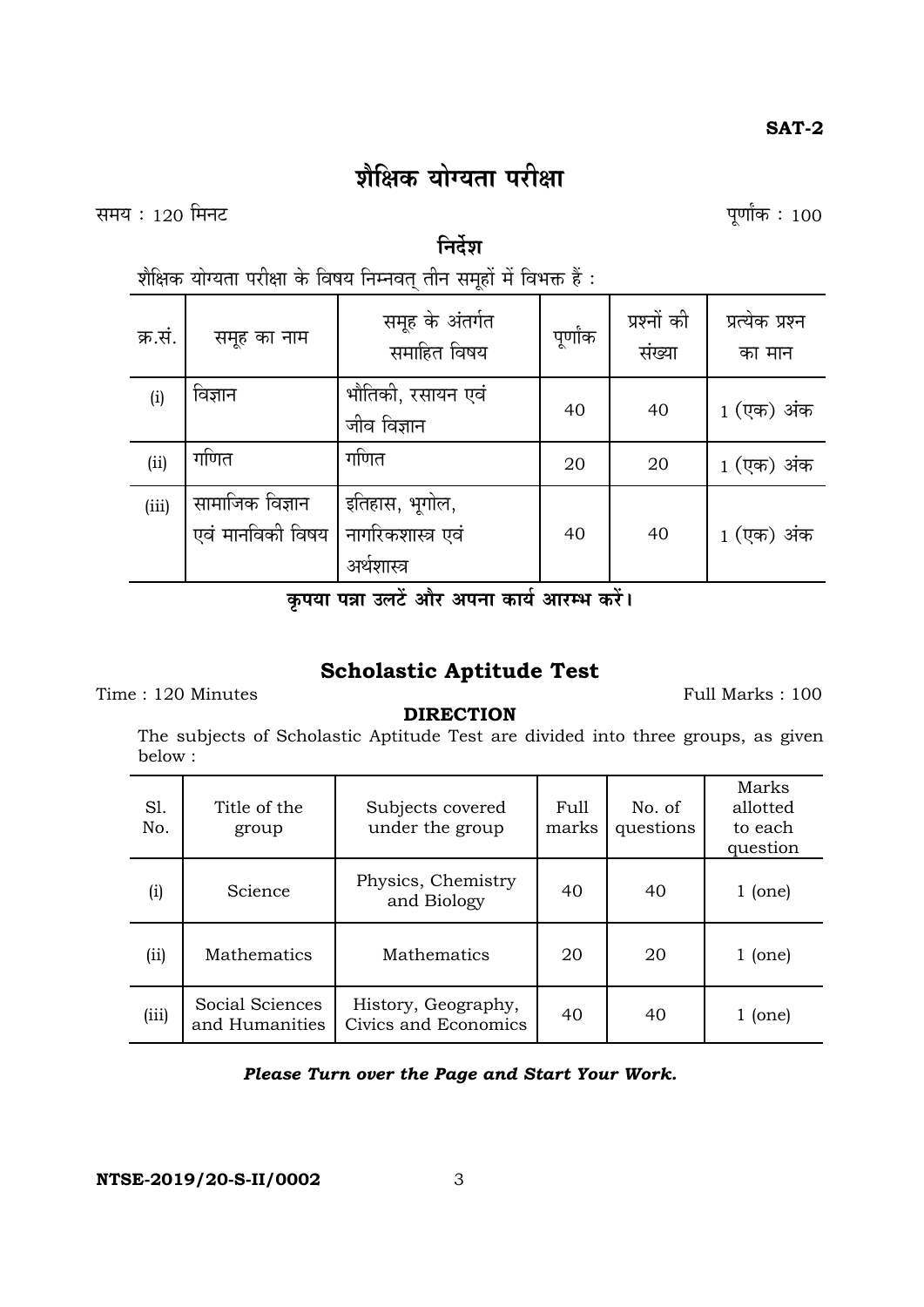#### **SAT-2**

# $[$  PHY-1  $]$

#### **Physics**

- $1.$ Which of the following terms does not represent electrical power in a circuit?
	- $(1)$   $I^2R$  $(2)$   $IR^2$
	- (4)  $V^2/R$  $(3)$  $\it VI$
- 2. For a steady current  $I$ , the amount of heat  $H$  produced in time  $t$  is
	- (1)  $IR^2t$ (2)  $I R t^2$
	- (4)  $I^2R^2t$ (3)  $I^2Rt$
- 3. What phenomenon of light causes the blue colour of the sky and the redding of the sun at sunrise or sunset ?
	- (1) Reflection
	- (2) Refraction
	- $(3)$ Scattering
	- (4) Total internal reflection
- The power of a lens is  $-2.5$  D. Its  $4.$ focal length is
	- $(1) 2.5$  cm  $(2) - 4D$
	- $(3)$  $-40$  cm  $(4) - 66.6$  cm
- 5. At focus  $F$  and between  $F$  and  $2F$ . a concave mirror always forms a
	- (1) real, inverted and magnified image
	- (2) virtual, erect and magnified image
	- $(3)$  virtual, inverted and diminished image
	- real, erect and diminished  $(4)$ image
- निम्नलिखित में से कौन-सा पद विद्युत  $1<sup>1</sup>$ परिपथ में विद्युत शक्ति को निरूपित नहीं करता २  $(1)$   $I^2R$  $(2)$   $IR^2$ (4)  $V^2/R$  $(3)$  VI
- किसी स्थायी विद्युत धारा  $I$  द्वारा  $t$  समय में 2. उत्पन्न ऊष्मा  $H$  की मात्रा है (2)  $I R t^2$  $(1)$   $IR^2t$ 
	- $I^2R^2t$ (3)  $I^2Rt$  $(4)$
- प्रकाश की किस परिघटना के कारण  $\mathcal{R}$ . आकाश का रंग नीला तथा सुर्योदय एवं सर्यास्त के समय सर्य रक्ताभ प्रतीत होता है २
	- (1) परावर्तन
	- (2) अपवर्तन
	- (3) प्रकोर्णन
	- (4) पर्ण आन्तरिक परावर्तन
- किसी लेंस की क्षमता-2.5 D है। इसकी  $\overline{4}$ . फोकस दूरी होगी
	- (1)  $-2.5$  cm<br>(3)  $-40$  cm (2)  $-4D$ <br>(4)  $-66.6$  cm
- किसी अवतल दर्पण के फोकस *F* पर तथा  $5<sub>1</sub>$  $F$  एवं  $2F$  के बीच सर्वदा बनाता है
	- (1) वास्तविक. उलटा तथा आवर्धित प्रतिबिम्ब
	- (2) आभासी. सीधा आवर्धित तथा प्रतिबिम्ब
	- (3) आभासी. उलटा तथा ह्रासित प्रतिबिम्ब
	- (4) वास्तविक. सीधा ह्रासित तथा प्रतिबिम्ब

## NTSE-2019/20-S-II/0002

# भौतिकी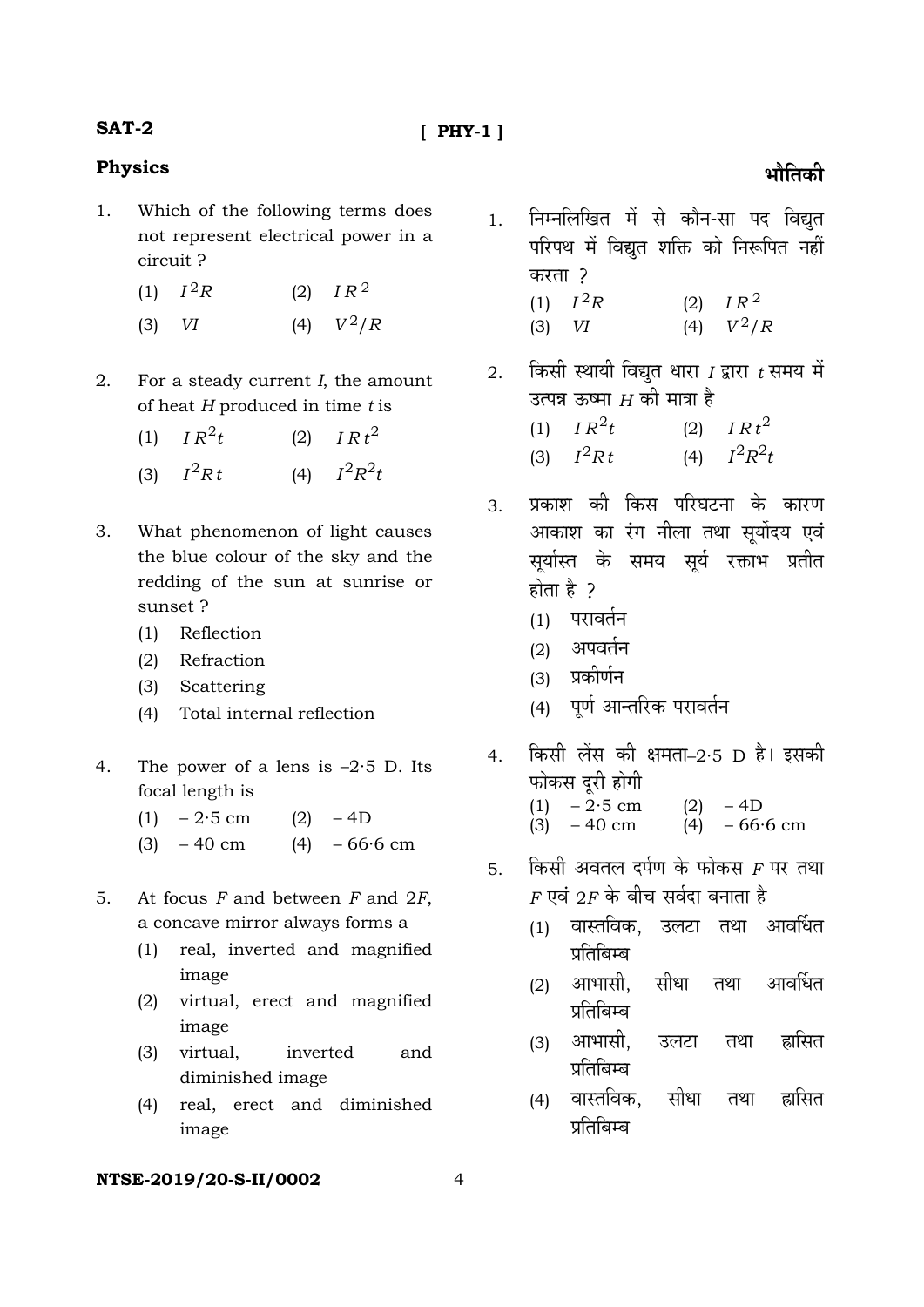- 6. What is the magnitude of force *F* on a charge *q* moving with a velocity *v* in a perpendicular magnetic field *B* ?
	- (1)  $\frac{qB}{v}$  $\frac{qB}{v}$  (2)  $\frac{vB}{q}$
	- (3)  $qvB$  (4)  $rac{qv}{B}$
- 7. Which of the following is most suitable for the core of electromagnets ?
	- (1) Air (2) Soft iron
	- (3) Steel (4) Cu-Ni alloy
- 8. Magnetic fields do not interact with
	- (1) electric charges at rest
	- (2) electric charges in motion
	- (3) permanent magnets at rest
	- (4) permanent magnets in motion
- 9. Which of the following is correct ?
	- (1) joule = coulomb  $\times$  volt
	- (2) joule = coulomb / volt
	- (3) joule = volt / ampere
	- (4) joule = ampere / volt

#### **NTSE-2019/20-S-II/0002** 5

- $6.$   $\,$  लम्ब चुम्बकीय क्षेत्र  $B$  में चाल  $\nu$  से चलता हुआ कोई आवेश  $q$  पर बल  $F$  की मात्रा होगी
- (1)  $\frac{qB}{v}$  (2)  $\frac{vB}{q}$  $(3)$  *qvB* (4)  $\frac{qv}{B}$
- 7. विद्युत चुम्बक के क्रोड हेतु सबसे उपयुक्त है
	- $(1)$  हवा
	- $(2)$  नरम लोहा
	- (3) इस्पात
	- $(4)$  Cu-Ni मिश्रधातु
- 8. चुम्बकीय क्षेत्र अंतर्क्रिया नहीं करता है
	- (1) विरामावस्था पर विद्युत आवेश के साथ
	- $(2)$  गति कर रहा विद्युत आवेश के साथ
	- (3) विरामावस्था पर स्थायी चम्बक के साथ
	- (4) गति कर रहा स्थायी चुम्बक के साथ
- 9. निम्न में से कौन सही है ?
	- (1) जूल = कुलम्ब  $\times$  वोल्ट
	- $(2)$  जुल = कुलम्ब / वोल्ट
	- $(3)$  जुल = वोल्ट / एम्पीयर
	- $(4)$  जुल = एम्पीयर / वोल्ट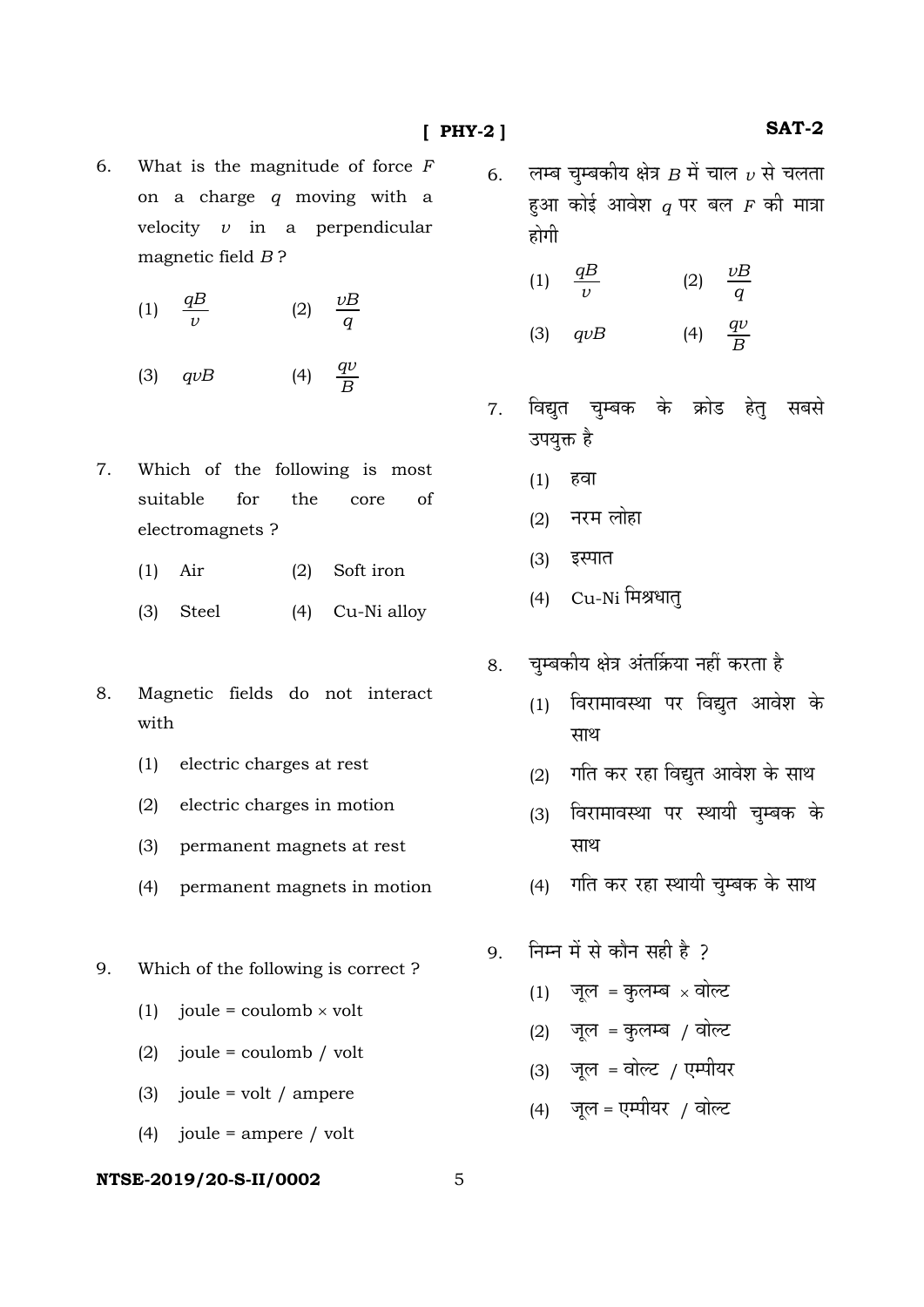## **SAT-2**

## **[ PHY-3 ]**

- 10. A body can be negatively charged by
	- (1) giving some protons to it
	- (2) removing some neutrons from it
	- (3) giving electrons to it
	- (4) removing some electrons from it
- 11. The resistances  $R_1$  and  $R_2$  are connected in parallel. The equivalent resistance of the combination is
	- (1)  $R_1 + R_2$  (2)  $R_1 R_2$
- (3)  $\cdot_1$  +  $\cdot_2$  $1''2$  $R_1 + R$  $R_1R$  $\frac{1}{1+R_2}$  (4)  $\frac{1}{R_1R_2}$  $\cdot_1$   $\cdot_2$  $R_1R_2$  $R_1 + R$
- 12. One ampere is synonymous with
	- (1)  $Cs^{-1}$  (2) JC
	- (3)  $JC^{-1}$  (4)  $NC^{-1}$
- 13. The ratio of the focal length of spherical mirror to its radius of curvature is
	- (1) 0·5 (2) 1
	- $(3)$  2  $(4)$  3
- 10. किसी पिण्ड को ऋण आवेशित किया जा सकता है
	- (1) इसको कुछ प्रोटॉन देकर
	- (2) इससे कुछ न्यूट्रॉनों को हटाकर
	- (3) इसको इलेक्टॉन देकर
	- (4) इससे कुछ इलेक्ट्रॉनों को हटाकर
- $11.$  दो प्रतिरोधक  $R_1$  तथा  $R_2$  समानांतर में जुड़े हुए हैं। संयोजन का तुल्य प्रतिरोध होगा
	- (1)  $R_1 + R_2$  (2)  $R_1 R_2$
- (3)  $\cdot_1$  +  $\cdot_2$  $1''2$  $R_1 + R$  $R_1R$  $\frac{1}{1} + R_2$  (4)  $\frac{1}{R_1 R_2}$  $\cdot_1$   $\cdot_2$  $R_1R_2$  $R_1 + R$
- 12. एक एम्पीयर समानार्थक है
	- (1)  $Cs^{-1}$  (2) JC
	- (3)  $JC^{-1}$  (4)  $NC^{-1}$
- 13. गोलीय दर्पण की फोकस दूरी के साथ वक्रता त्रिज्या का अनुपात है
	- (1) 0·5 (2) 1
	- $(3)$  2  $(4)$  3

**NTSE-2019/20-S-II/0002** 6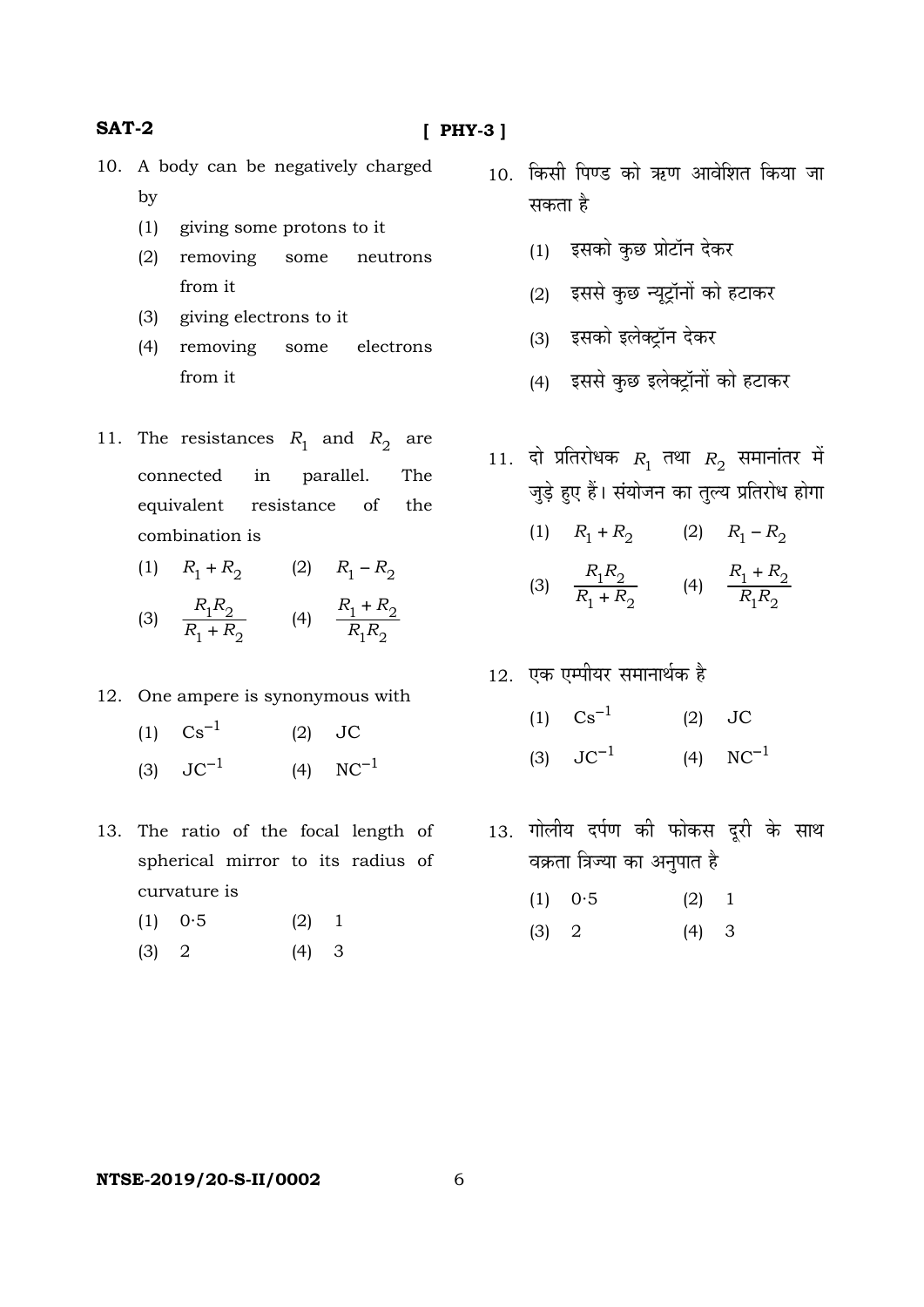*For Rough Work Only*<br>(केवल अपूर्ण कार्य के लिए)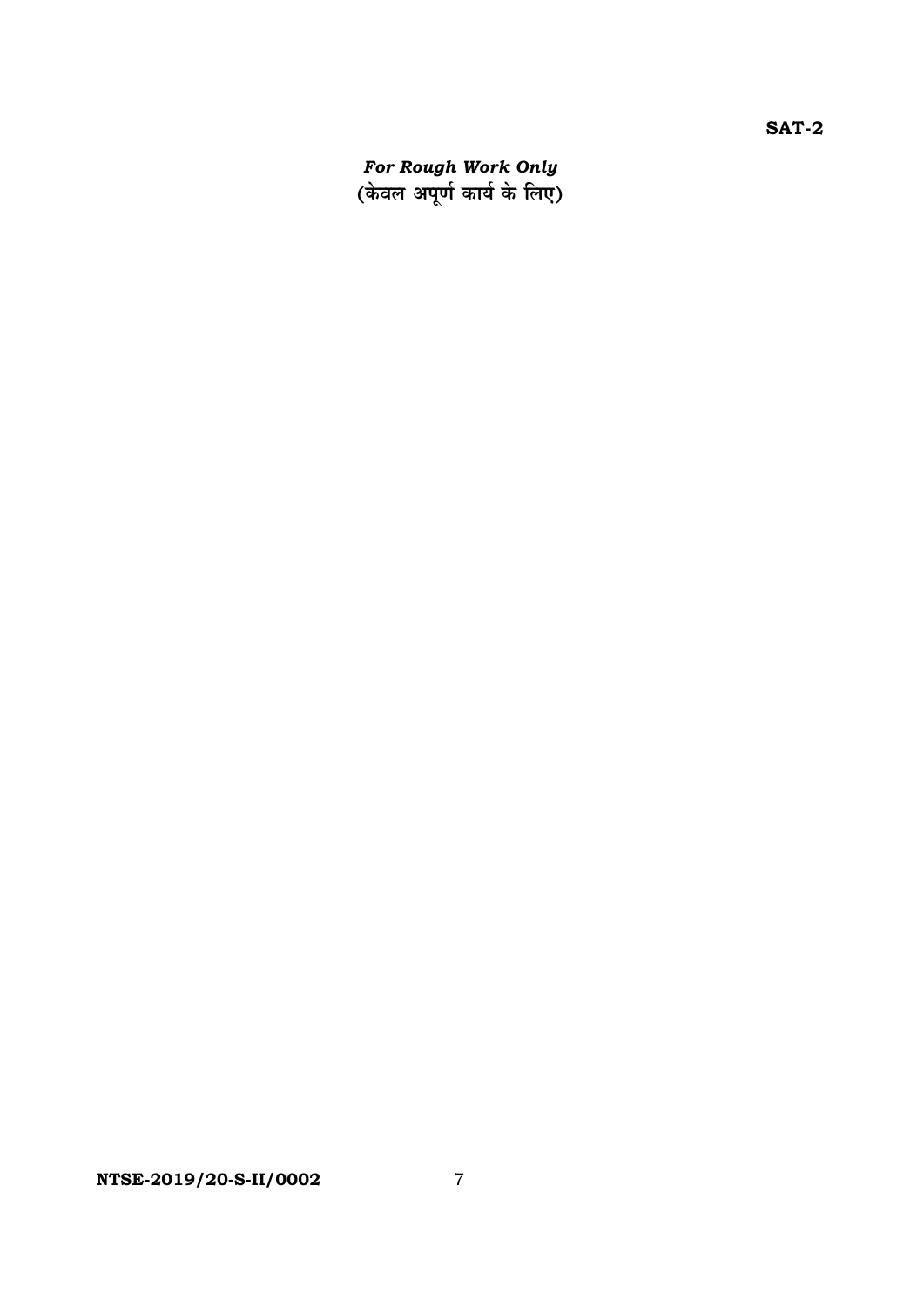### **SAT-2**

# **[ CHE-1 ]**

## **Chemistry**

14.  $Fe_2O_3 + 2Al \rightarrow Al_2O_3 + 2Fe$ 

 The above reaction is an example of a

- (1) combination reaction
- (2) double displacement reaction
- (3) decomposition reaction
- (4) displacement reaction
- 15. Select the mineral acid from the following :
	- (1) Acetic acid
	- (2) Citric acid
	- (3) Hydrochloric acid
	- (4) Lactic acid
- 16. Which of the following indicators is not an acid-base indicator ?
	- (1) Phenolphthalein
	- (2) Vanilla
	- (3) Litmus
	- (4) Methyl orange
- 17. Which of the following methods is used to obtain chlorine and hydrogen from sodium chloride ?
	- (1) Electrolysis
	- (2) Thermal heating
	- (3) Evaporation
	- (4) Electroplating

#### **NTSE-2019/20-S-II/0002** 8

#### रसायन

- 14.  $\text{Fe}_2\text{O}_3 + 2\text{Al} \rightarrow \text{Al}_2\text{O}_3 + 2\text{Fe}$ ऊपर दी गयी अभिक्रिया किस प्रकार  $\frac{1}{2}$   $\frac{1}{2}$  2
	- $(1)$  संयोजन अभिक्रिया
	- $(2)$  द्विविस्थापन अभिक्रिया
	- (3) वियोजन अभिक्रिया
	- (4) विस्थापन अभिक्रिया
- $15.$  निम्न में से खनिज अम्ल को चुनिये :
	- $(1)$  एसीटिक अम्ल
	- $(2)$  साइट्रिक अम्ल
	- (3) हाइड़ोक्लोरिक अम्ल
	- (4) लैक्टिक अम्ल
- 16. निम्न में से कौन एक सूचक अम्ल-क्षार सूचक नहीं है ?
	- $(1)$  फिनॉल्फथेलीन
	- $(2)$  वैनिला
	- (3) लिटमस
	- (4) मिथाइल ऑरेंज
- 17. निम्न में से किस विधि का प्रयोग कर ्<br>सोडियम क्लोराइड से क्लोरिन तथा हाइड्रोजन पाया जाता है ?
	- $(1)$  विद्यत अपघटन
	- (2) ऊष्मीय तापन
	- $(3)$  वाष्पन
	- (4) विद्युत लेपन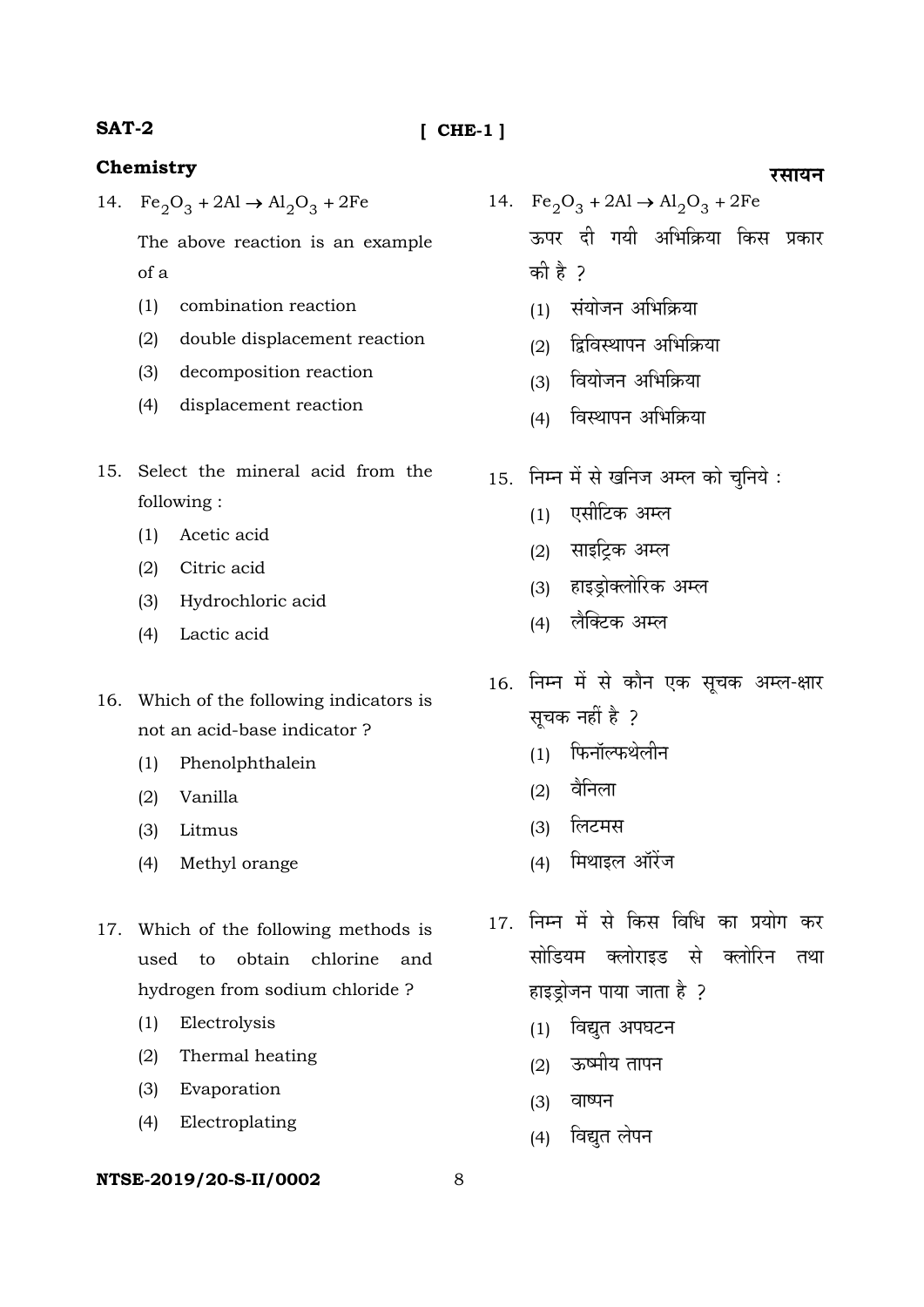- 18. Which of the following metals does not react with dilute hydrochloric acid to liberate hydrogen gas ?
	- (1) Calcium (2) Zinc
	- (3) Iron (4) Silver
- 19. Which of the following reactions is not a redox reaction ?
	- (1)  $Mg + Cl_2 \rightarrow MgCl_2$
	- (2)  $\text{CuO} + \text{H}_2 \rightarrow \text{Cu} + \text{H}_2\text{O}$
	- (3)  $AgNO_3 + NaCl \rightarrow AgCl + NaNO_3$
	- (4)  $\text{MnO}_2 + 4\text{HCl} \rightarrow$

$$
MnCl2 + 2H2O + 2Cl2
$$

- 20. In Aqua regia the ratio of concentrated HCl to concentrated  $HNO<sub>3</sub>$  is
	- $(1)$  1 : 3  $(2)$  3 : 1
	- $(3) \quad 1 : 2 \quad (4) \quad 2 : 1$
- 21. Ethane, with the molecular formula  $C_2H_6$  has
	- (1) 6 covalent bonds
	- (2) 7 covalent bonds
	- (3) 8 covalent bonds
	- (4) 9 covalent bonds
- 22. Glacial acetic acid is
	- (1) an aqueous solution of alcohol
	- (2) vinegar
	- (3) an aqueous solution of acetic acid
	- (4) 100% pure ethanoic acid

#### **NTSE-2019/20-S-II/0002** 9

- 18. निम्न में से कौन धातु तनु हाइड्रोक्लोरिक अम्ल के साथ अभिक्रिया कर हाइड़ोजन गैस का उत्सर्जन नहीं करता है ?
	- $(1)$  कैलशियम  $(2)$  जस्ता
	- (3) लोहा (4) चाँदी
- 19. निम्न में से कौन-सी अभिक्रिया चयापचय आभिक्रिया नहीं है ?
	- (1)  $Mg + Cl_2 \rightarrow MgCl_2$
	- (2)  $\text{CuO} + \text{H}_2 \rightarrow \text{Cu} + \text{H}_2\text{O}$
	- (3)  $AgNO_3 + NaCl \rightarrow AgCl + NaNO_3$
	- (4)  $\text{MnO}_2 + 4\text{HCl} \rightarrow$

$$
MnCl_2 + 2H_2O + 2Cl_2
$$

- $20.$  ऐक्वा रेजिया में सांद्र  $HC1$  के साथ सांद्र  $HNO<sub>3</sub>$  का अनुपात है
	- $(1)$  1 : 3  $(2)$  3 : 1
	- $(3) \quad 1:2$   $(4) \quad 2:1$
- 21. आणविक सूत्र  $C_2H_6$  वाला इथेन का है
	- $(1)$  6 सहसंयोजक आबंध
	- (2) 7 सहसंयोजक आबंध
	- $(3)$  8 सहसंयोजक आबंध
	- (4) 9 सहसंयोजक आबंध
- $22.$  ग्लेशियल एसीटिक अम्ल है
	- $(1)$  एल्कोहाल का जलीय विलयन
	- $(2)$  विनिगर
	- (3) एसीटिक अम्ल का जलीय विलयन
	- (4) 100% श़द्ध एथेनोइक अम्ल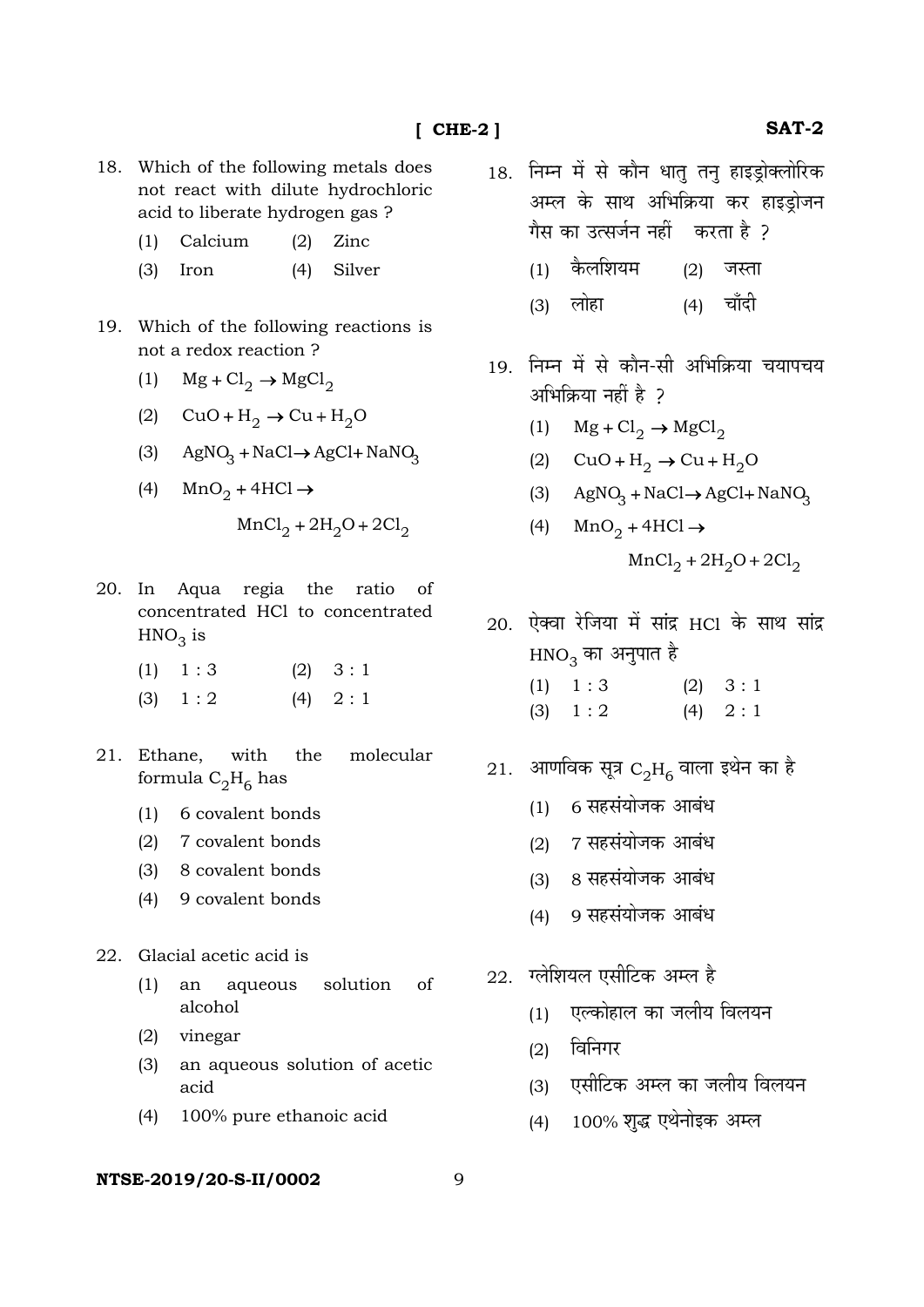# **SAT-2**

# $[CHE-3]$

- 23. Which of the following is a nonmetal and also a solid?
	- $(1)$ Iodine  $(2)$ Mercury
	- (4) Hydrogen  $(3)$ Boron
- 24. Propane has
	- 8 covalent bonds  $(1)$
	- 9 covalent bonds  $(2)$
	- (3) 10 covalent bonds
	- (4) 11 covalent bonds
- 25. An element has electronic configuration 2, 8, 8, 1. Which statement is not correct about the element ?
	- It is present in group 3  $(1)$
	- $(2)$ Its valency is one negative
	- It is present in group 1  $(3)$
	- It is present in 4th period  $(4)$
- 26. The property by which a large number of atoms of the same element linked get through covalent bonds forming long chains is called
	- catenation  $(1)$
	- polymerisation  $(2)$
	- $(3)$ allotropy
	- addition reaction  $(4)$
- 23. निम्न में से कौन एक अधातु तथा ठोस भी है 2
	- (1) आयोडीन  $(2)$  पारा
	- (3) बोरॉन (4) हाइड्रोजन
- 24. प्रोपेन का है
	- (1) 8 सहसंयोजक आबंध
	- (2) 9 सहसंयोजक आबंध
	- (3) 10 सहसंयोजक आबंध
	- (4) 11 सहसंयोजक आबंध
- $25.$  एक तत्व का इलेक्टॉनिक विन्यास  $2.8.$ 8. 1 है। इस तत्व के बारे में कौन-सा कथन सही नहीं है ?
	- (1) यह ग्रप 3 में उपस्थित है
	- (2) इसकी संयोजकता एक ऋणात्मक है
	- (3) यह ग्रप 1 में उपस्थित है
	- (4) यह चौथा आवर्त में उपस्थित है
- 26. वह धर्म जिसके जरिये एक ही तत्व की बहत संख्या में परमाण एक साथ जोडकर सहसंयोजक आबंध के माध्यम से लम्बी शृंखला बनाता है, कहलाता है
	- (1) कैटिनेशन
	- (2) पालीमेराइजेशन
	- (3) एलोट्रापी
	- (4) संयोजन अभिक्रिया

## NTSE-2019/20-S-II/0002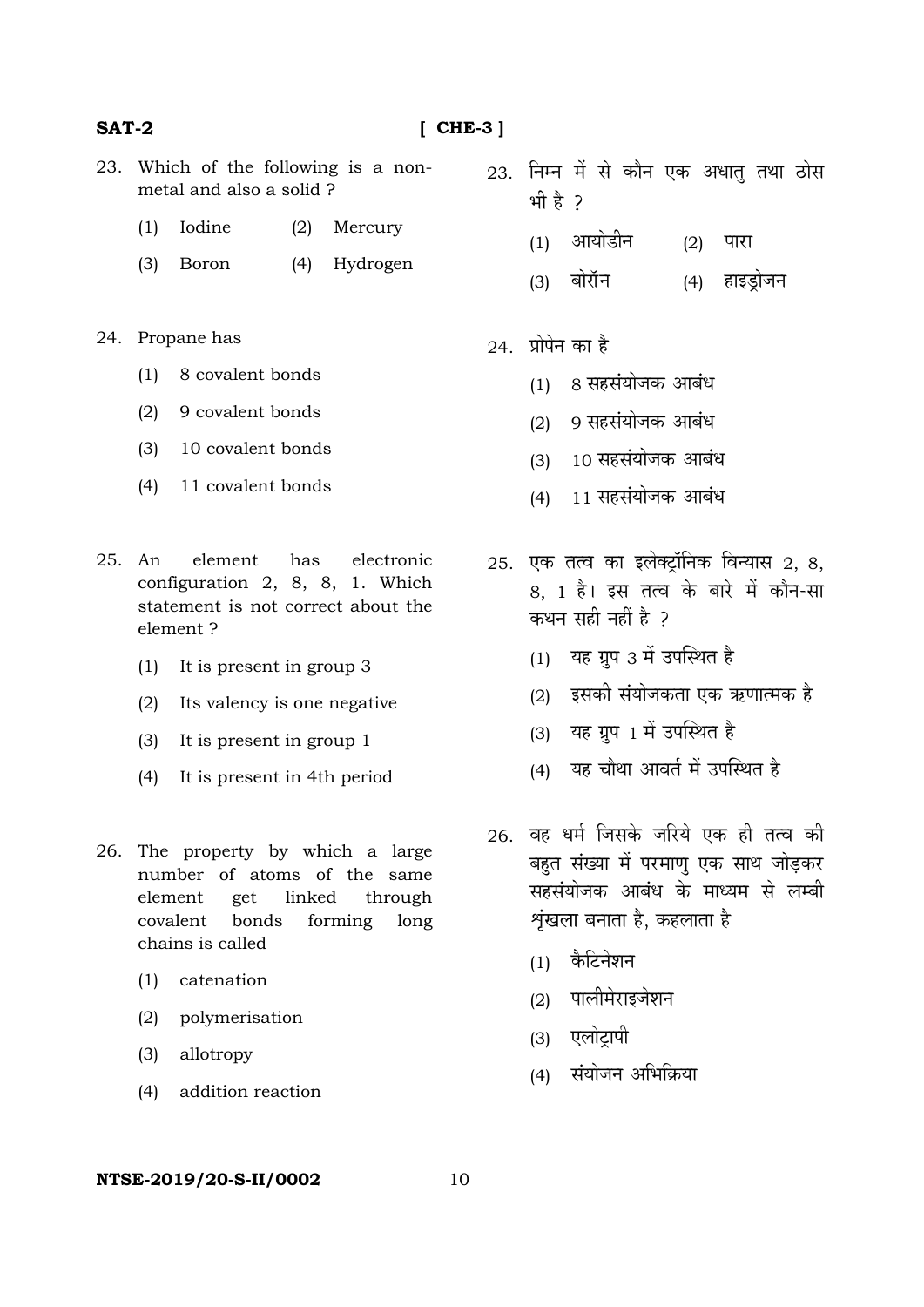*For Rough Work Only*<br>(केवल अपूर्ण कार्य के लिए)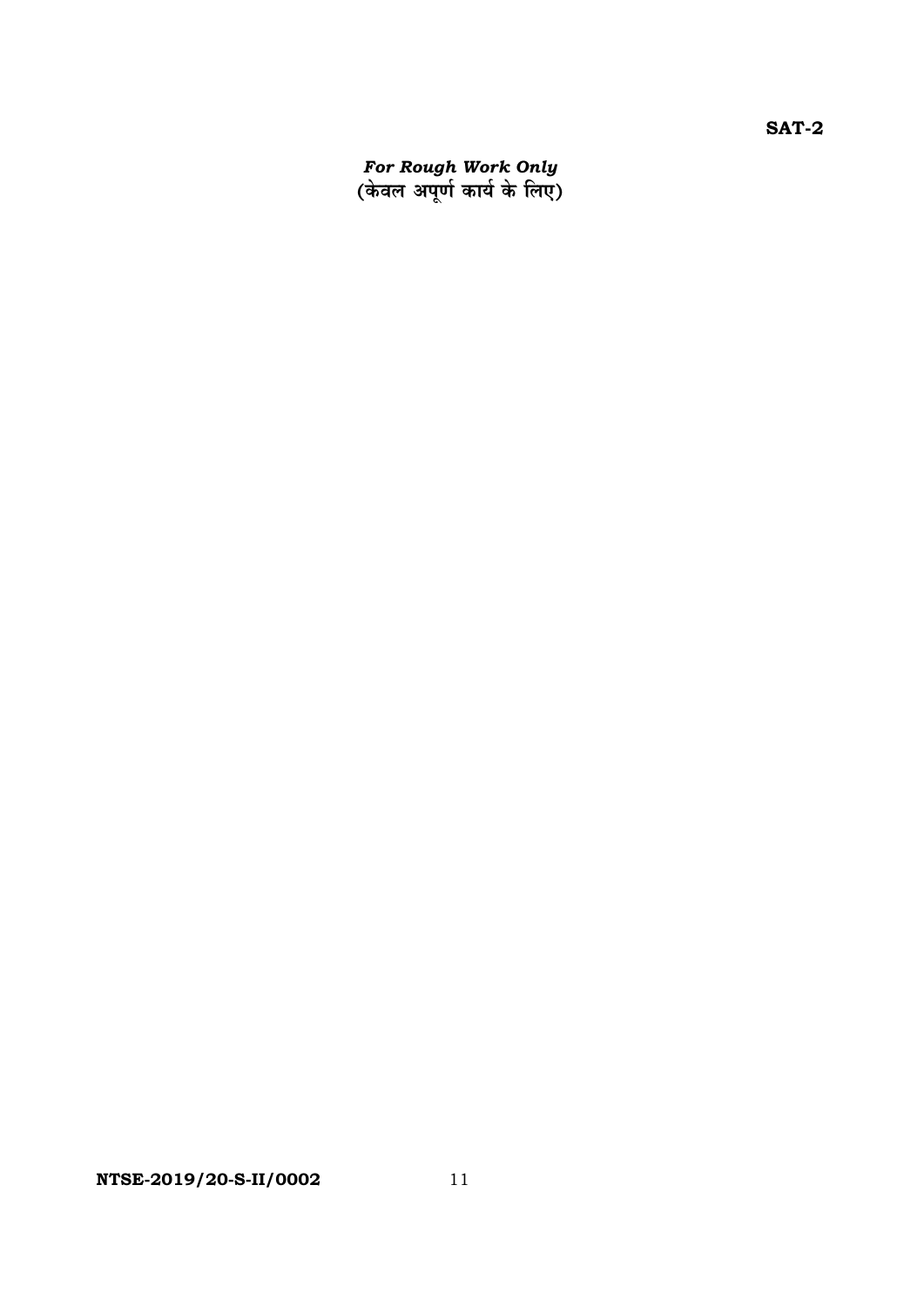### $[$  BIO-1]

# **SAT-2**

### **Biology**

- 27. Saliva contains an enzyme called
	- Amylase  $(2)$  Lypase  $(1)$
	- $(3)$ Pepsin  $(4)$ Tripsin
- 28. Regulation of respiration is under the control of
	- $(1)$  Cerebrum
	- $(2)$ Cerebellum
	- Medula oblongata  $(3)$
	- $(4)$ Pons
- 29. Embryo sac is found in
	- endosperm (2) embryo  $(1)$
	- $(4)$  $(3)$ ovule seed
- 30. A pair of contrasting characters is called
	- phenotype  $(2)$ genotype  $(1)$
	- $(3)$ allele  $(4)$ gene
- 31. Which of the following is not used as biomass ?
	- Plant waste  $(1)$
	- $(2)$ Wood
	- $(3)$ Animal waste
	- $(4)$ Human excreta
- 32. The green plants in a terrestrial ecosystem capture the energy of the sun about
	- 90% 80%  $(1)$  $(2)$
	- 70%  $(4)$ 10%  $(3)$

#### NTSE-2019/20-S-II/0002

# 27. लार में एक किण्वक रहता है जो कहलाता है

- (1) एमाइलेज  $(2)$  लाइपेज
- (4) टिप्सिन (3) पेप्सिन
- 28. श्वसन के नियमन का नियंत्रण करता है
	- $(1)$  प्रमस्तिष्क
	- (2) अनुमस्तिष्क
	- (3) मेडुला आवलांगेटा
	- (4) पॉन्स
- 29. भ्रूणकोष पाया जाता है
	- (1) भ्रूणपोष में (2) भ्रूण में
	- (4) बीज में (3) बीजांड में
- 30. विपरीत लक्षणों का एक जोड़ा कहलाता है
	- (2) जीनोटाइप  $(1)$  फीनोटाइप जीन (3) एलील  $(4)$
- 31. निम्न में से किसका प्रयोग बायोमास में नहीं होता है २
	- (1) पादप वर्ज्य
	- (2) लकड़ी

12

- (3) जन्तू वर्ज्य
- (4) मानव मल-मूत्र
- 32. किसी स्थलीय पारिस्थितिकी में हरे पौधे सूर्य की ऊर्जा का लगभग ........... प्रग्रहण करता है। 90% 80%  $(1)$  $(2)$  $10%$ 70%  $(4)$  $(3)$

जीव-विज्ञान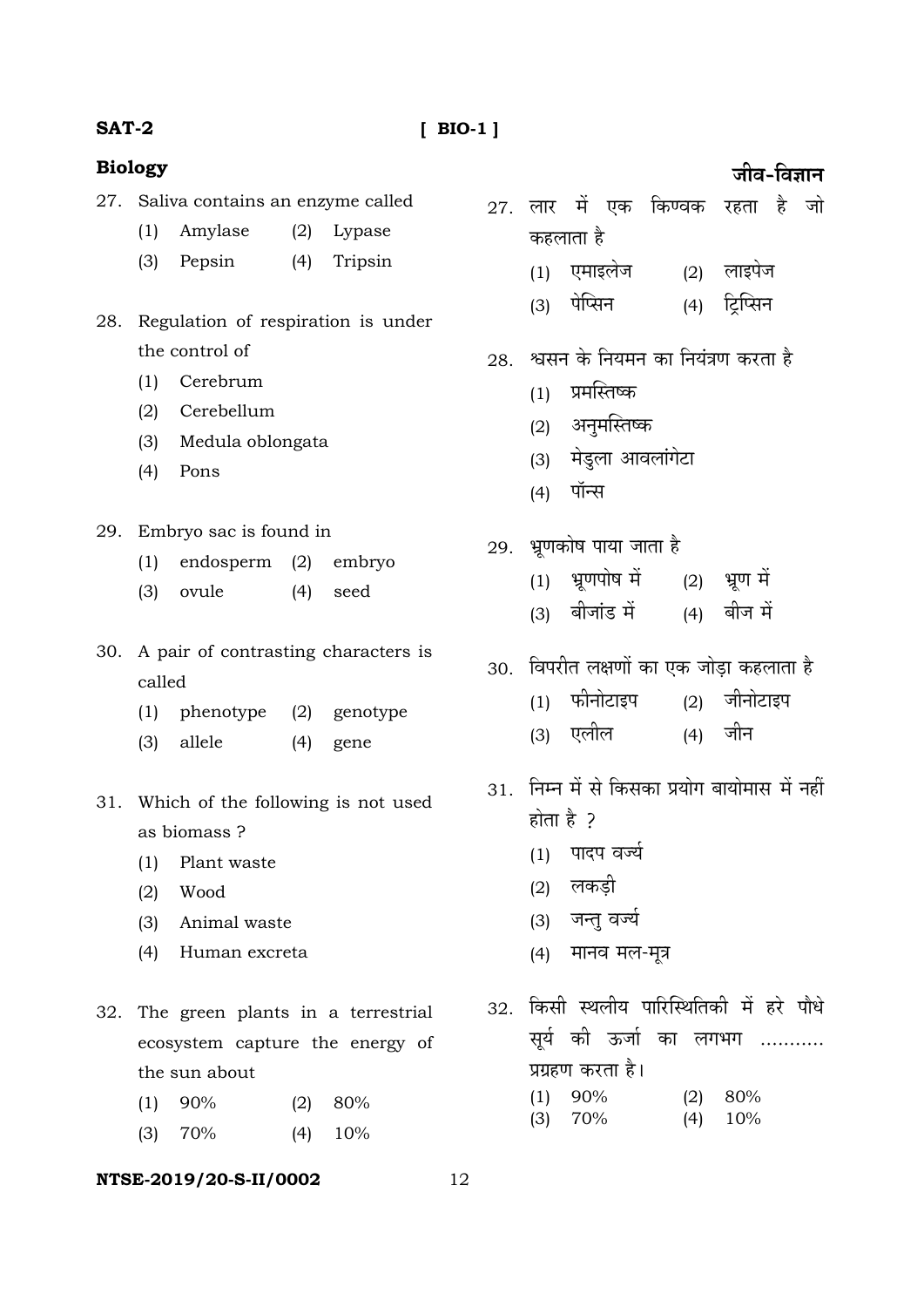- 33. The presence  $\sigma$ f which microorganism in Ganga water indicates contamination?
	- Lactobacillus bacteria  $(1)$
	- $(2)$ Amoeba
	- Coliform bacteria  $(3)$
	- (4) Mucor spores
- 34. In which part of the alimentary canal digested food is absorbed?
	- Stomach  $(1)$
	- Appendix  $(2)$
	- Large intestine  $(3)$
	- $(4)$ Small intestine
- 35. Which of the following is a plant hormone?
	- Insulin  $(1)$
	- $(2)$ Thyroxine
	- $(3)$ Oestrogen
	- $(4)$ Cytokinin
- 36. Pollen grains are produced by
	- $(1)$ ovary
	- $(2)$ petal
	- $(3)$ seed
	- anther  $(4)$
- 33. गंगा के जल में किस सुक्ष्मजीवी की उपस्थिति प्रदूषण को सूचित करता है ?
	- (1) लैक्टोबेसिलस बैक्टेरिया
	- (2) अमीबा
	- (3) कोलिफार्म बैक्टेरिया
	- (4) म्यूकर बीजाण्
- 34. आहार नाल के किस भाग में पाचित खाद्य का अवशोषण होता है ?
	- आमाशय  $(1)$
	- (2) परिशेषिका
	- (3) बृहदांत्र
	- (4) क्षुद्रांत्र
- 35. निम्न में से कौन एक पौधा हार्मोन है ?
	- (1) इन्सुलीन
	- (2) थायराक्सीन
	- (3) एक्ट्रोजेन
	- सायटोकाइनिन  $(4)$
- 36. परागकण का उत्पादन करती है
	- ओवरी  $(1)$
	- (2) पेटल
	- (3) बीज
	- एंथर  $(4)$

13

# NTSE-2019/20-S-II/0002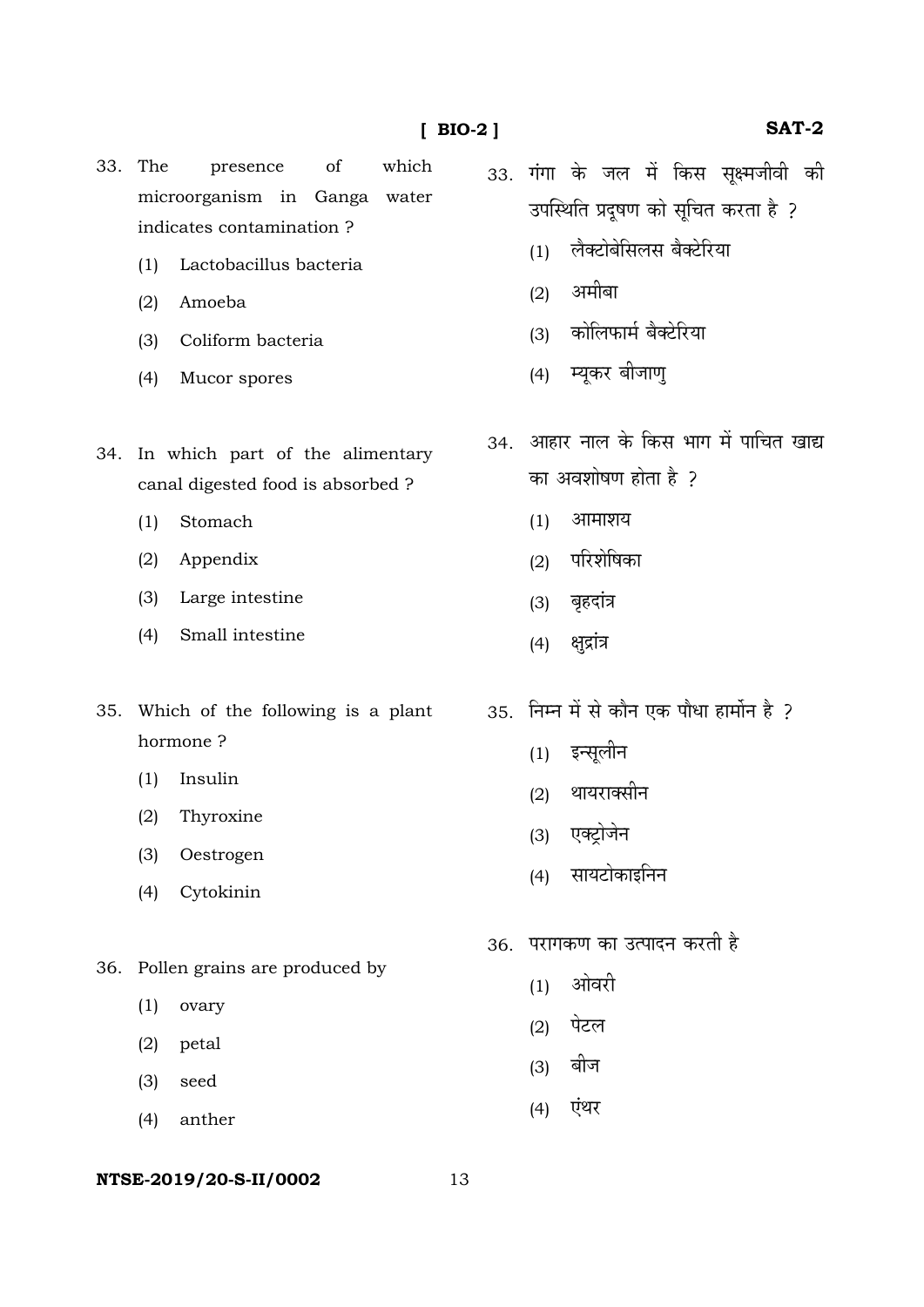**[ BIO-3 ]** 

- 37. Chromosomes are made up of
	- (1) proteins
	- (2) DNA
	- (3) both (1) and (2)
	- (4) RNA
- 38. The non-renewable source of energy amongst the following is
	- (1) coal energy
	- (2) nuclear energy
	- (3) wood
	- (4) wind energy
- 39. The structure formed by the union of male and female gametes is termed as
	- (1) embryo
	- (2) morula
	- (3) zygote
	- (4) placenta
- 40. The three R's to save the environment are
	- (1) Reserve, Reduce, Recycle
	- (2) Reuse, Reserve, Reduce
	- (3) Reserve, Reuse, Reduce
	- (4) Reduce, Recycle, Reuse
- 37. गणसूत्र बने होते हैं
	- $(1)$  प्रोटीन से
		- $(2)$  डीएनए से
		- (3) (1) और (2) दोनों
		- (4) आरएनए से
- 38. निम्न में से गैर-नवीकरणीय ऊर्जा स्रोत है
	- $(1)$  कोयला ऊर्जा
	- $(2)$  नाभिकीय ऊर्जा
	- (3) लकड<u>ी</u>
	- (4) पवन ऊर्जा
- 39. नर एवं मादा युग्मकों के संयोजन द्वारा बनी संरचना कहलाती है
	- $(1)$  भ्रूण
	- $(2)$  मोरूला
	- (3) जाइगोट
	- $(4)$  प्लासेन्टा
- $40.$  पर्यावरण का संरक्षण हेत् तीन  $R$  हैं
	- (1) रिजर्व, रिड्यस, रिसाइकिल
	- (2) रियूज, रिजर्व, रिड्यूस
	- (3) रिजर्व, रियुज, रिड्युस
	- (4) रिड्यूस, रिसाइकिल, रियूज

**NTSE-2019/20-S-II/0002** 14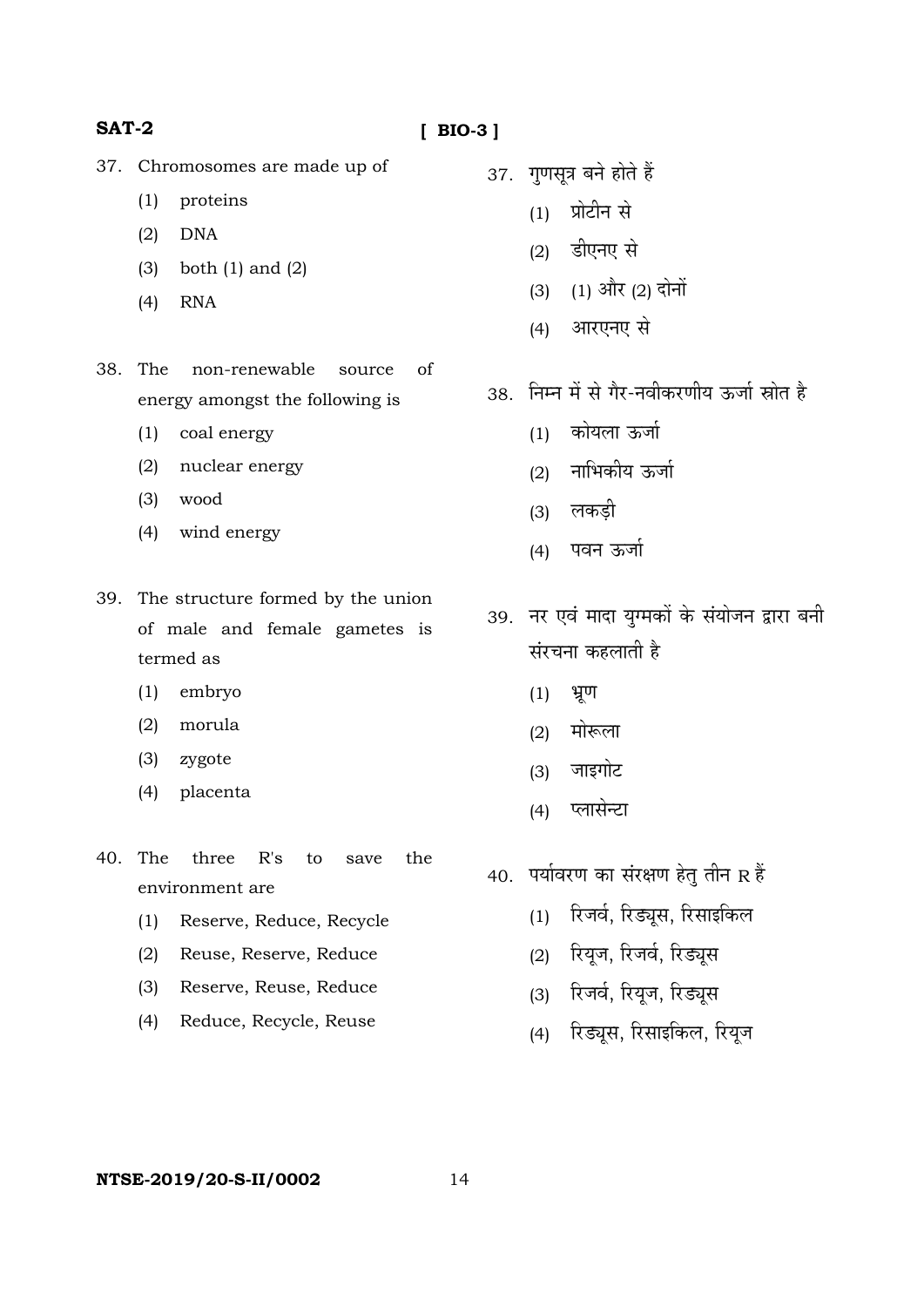*For Rough Work Only*<br>(केवल अपूर्ण कार्य के लिए)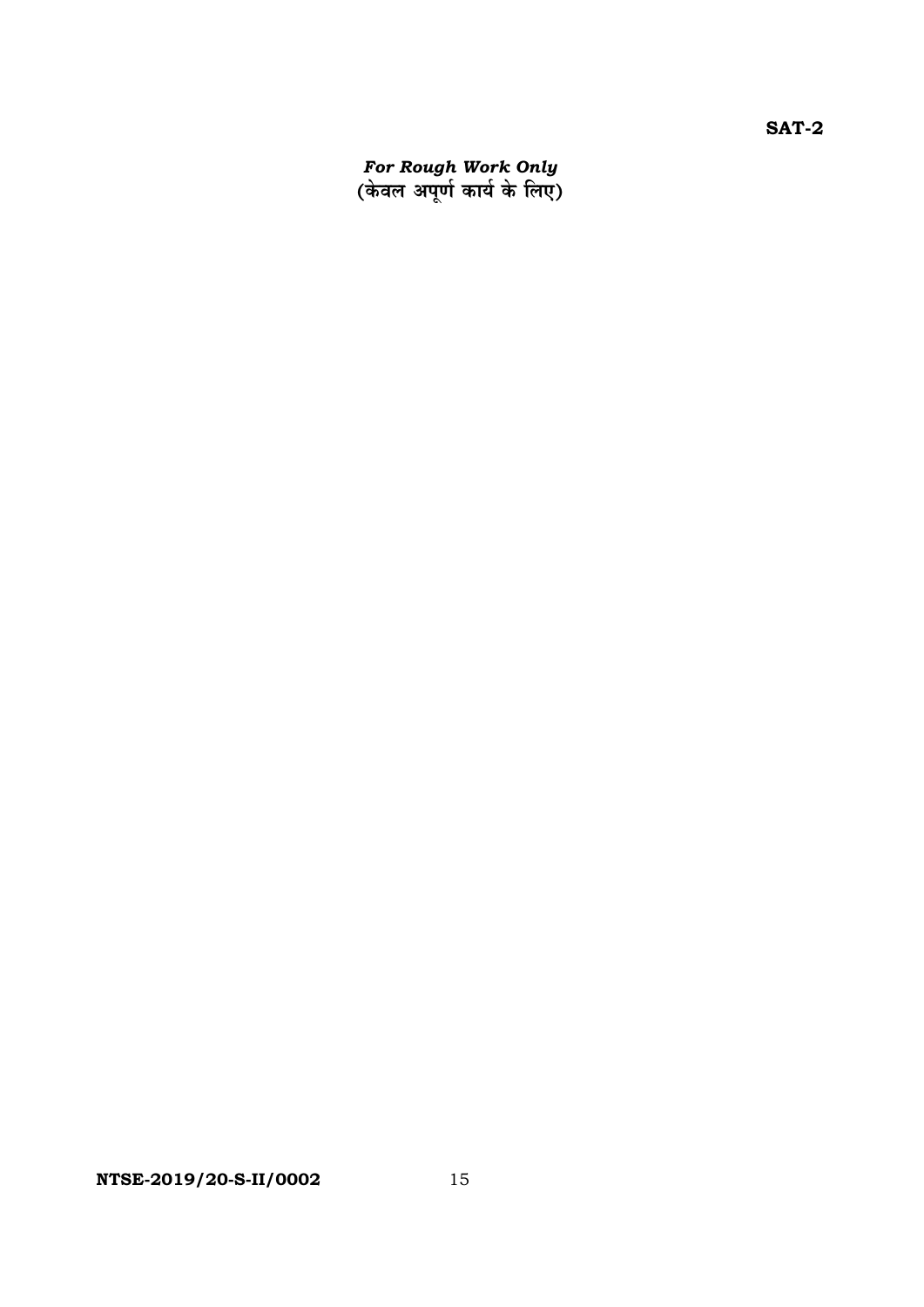## **[ MTH-1 ]**

# **Mathematics**

41.  $\pi$  is

**SAT-2**

- (1) an irrational number
- (2) a rational number
- (3) a prime number
- (4) a composite number

42. The value of  $p(x) = x^2 - 3x - 4$  at  $x = -1$  is

- $(1)$  1  $(2)$   $-4$  $(3)$  0  $(4)$   $-3$
- 43. The solution of the equations

$$
\frac{x}{a} + \frac{y}{b} = 2
$$
  
ax - by =  $a^2 - b^2$   
is

- (1)  $x = a, y = b$
- (2) *x* = −*a* , *y* = −*b*
- (3)  $x = a, y = -b$

$$
(4) \qquad x = -a \ , \ y = b
$$

- 44. The height of an equilateral triangle of side *a* is
- (1)  $\frac{a}{2}$ (2)  $a\sqrt{3}$ (3)  $\frac{a\sqrt{3}}{2}$  (4)  $\frac{a\sqrt{3}}{4}$
- 45. If  $\sec\theta + \tan\theta = m$  and  $\sec \theta - \tan \theta = n$ , then the value of *mn* is
	- $(1)$  2  $(2)$  1
- (3)  $\pm 1$  (4)  $\pm 2$
- 46. The mean of first ten odd natural numbers is

| (1) 5 |          | $(2)$ 10 |  |
|-------|----------|----------|--|
|       | $(3)$ 20 | $(4)$ 19 |  |

#### **NTSE-2019/20-S-II/0002** 16

 $41. \pi$  है

- (1) एक अपरिमेय संख्या
	- $(2)$  एक परिमेय संख्या
	- $(3)$  एक अभाज्य संख्या
- $(4)$  एक संयुक्त संख्या
- 42.  $p(x) = x^2 3x 4$  का मान  $x = -1$ पर है  $(1)$  1  $(2)$   $-4$  $(3)$  0  $(4)$   $-3$
- 43. समीकरणों
	- $+\frac{y}{b} = 2$ *a x*  $ax - by = a^2 - b^2$ का हल है  $(x + 1)$   $x = a, y = b$ (2)  $x = -a$ ,  $y = -b$ (3)  $x = a, y = -b$ (4)  $x = -a$ ,  $y = b$
- $44.$  भुजा  $a$  का एक समबाहु त्रिभुज की ऊँचाई है (1)  $\frac{a}{2}$  (2)  $a\sqrt{3}$
- (3)  $\frac{a\sqrt{3}}{2}$  (4)  $\frac{a\sqrt{3}}{4}$
- 45. यदि sec  $θ$  + tan  $θ$  = *m* तथा  $sec θ - tan θ = n$ , तो *mn* का मान है  $(1)$  2  $(2)$  1 (3)  $\pm 1$  (4)  $\pm 2$
- 46. पहली दस विषम प्राकृतिक संख्याओं का माध्य है  $(1) 5 (2) 10$ (3) 20 (4) 19

गणित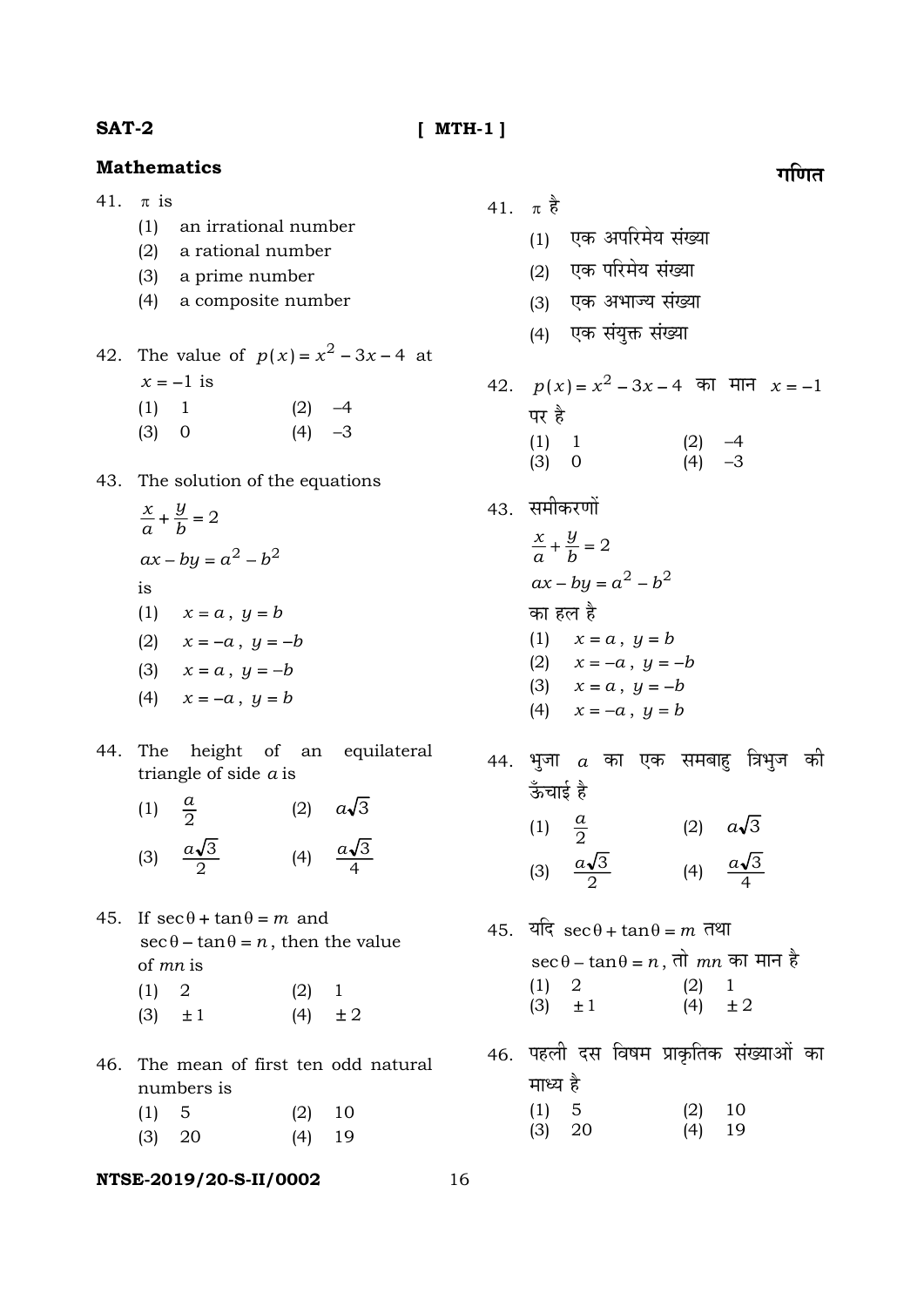47. The solution of the pair  $\alpha$ f equations  $x + y = 14$  $x - y = 4$ is (1)  $x = 9$ ,  $y = 5$ (2)  $x = 5$ ,  $y = 9$ 

- (3)  $x = 9$ ,  $y = 9$
- (4)  $x = 5, y = 5$
- 48. Sum of the first  $n$  terms of the series  $\sqrt{2} + \sqrt{8} + \sqrt{18} + ...$  is

(1) 
$$
\frac{n(n+1)}{2}
$$
 (2)  $\sqrt{2}n$   
(3)  $\frac{n(n+1)}{\sqrt{2}}$  (4) 1

- 49. The area of the triangle whose vertices are  $(0, 0)$ ,  $(a, 0)$  and  $(0, b)$  is
	- (2)  $\frac{1}{2}ab$  $(1)$  ab
	- (4)  $a^2 + b^2$  $(3)$  $a + b$
- 50. If the shadow of 10 m high tree is  $10\sqrt{3}$  m, then the angle of elevation of sun is
	- $60^\circ$  $(2)$  $90^\circ$  $(1)$
	- $(4)$  $30^\circ$  $(3)$  $45^{\circ}$
- 51. In the following figure, the measure of  $\angle$ *PBA* is



- $60^\circ$  $(1)$
- $(2)$  $30^\circ$
- $45^{\circ}$  $(3)$
- $(4)$ none of these

#### NTSE-2019/20-S-II/0002

- 47. निम्न समीकरणों के युग्म का हल होगा  $x + y = 14$  $x - y = 4$ (1)  $x = 9, y = 5$ (2)  $x = 5, y = 9$ (3)  $x = 9, y = 9$ (4)  $x = 5$ ,  $y = 5$
- 48. श्रेणी  $\sqrt{2} + \sqrt{8} + \sqrt{18} + ...$  के n पदों का योगफल है (1)  $\frac{n(n+1)}{2}$  (2)  $\sqrt{2}n$ (3)  $\frac{n(n+1)}{\sqrt{2}}$  (4) 1
- 49. त्रिभुज जिसके शीर्ष (0, 0), (a, 0) तथा  $(0, b)$  हैं, का क्षेत्रफल है (2)  $\frac{1}{2}ab$  $(1)$  ab (3)  $a+b$  (4)  $a^2+b^2$
- 50. यदि 10 m ऊँचा एक पेड की छाया  $10\sqrt{3}$  m है तो सूर्य का उन्नयन कोण है  $(1) 60^{\circ}$  $(2)$  $90^\circ$  $(3)$  45°  $(4)$  $30^\circ$
- 51. चित्र में ∠PBA की माप है



इनमें से कोई नहीं  $(4)$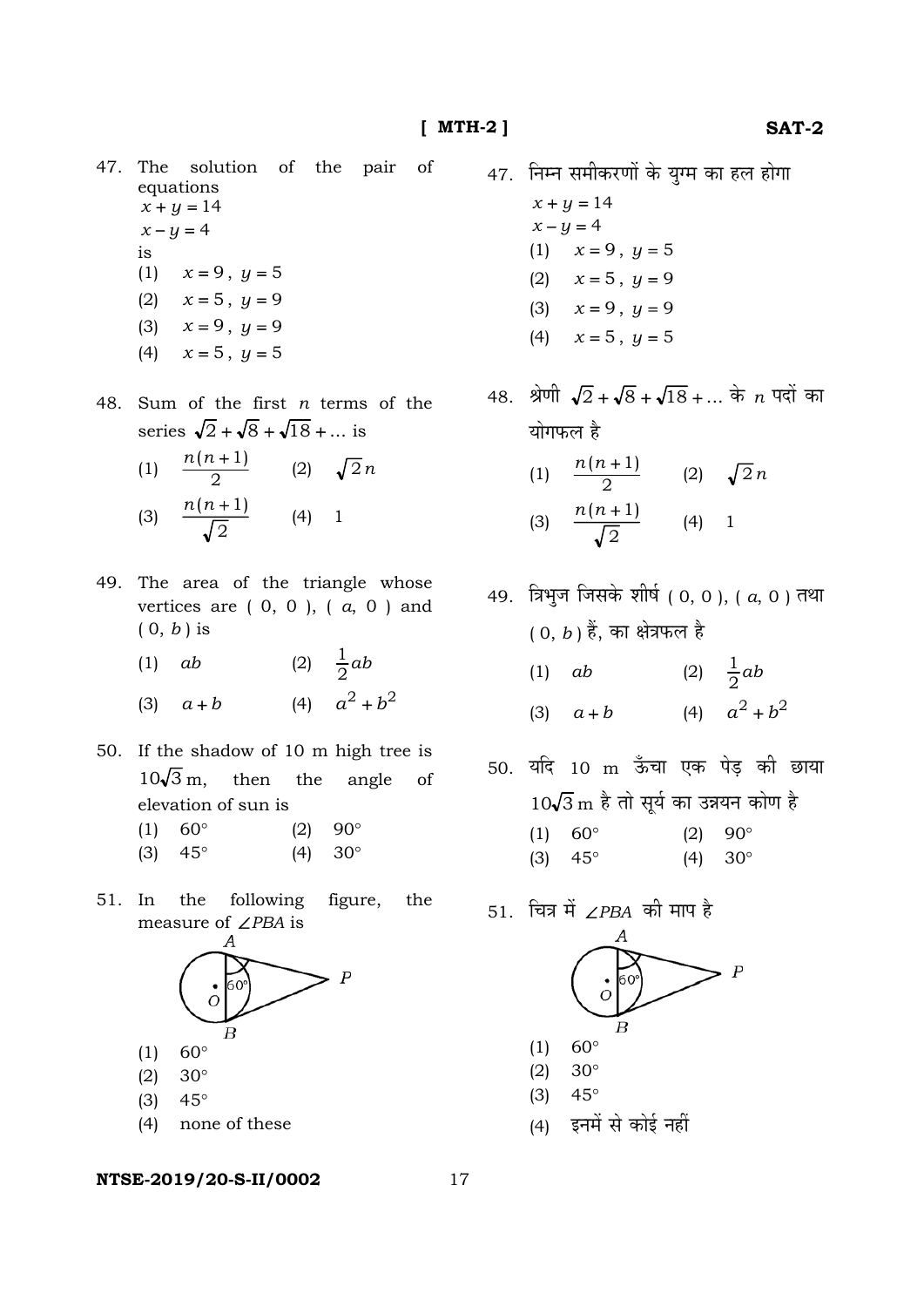#### **SAT-2**

#### **[ MTH-3 ]**

52. A segment *AB* is divided at a point

*P* such that  $\frac{PB}{AB} = \frac{3}{7}$ , then the ratio of *AP* : *PB* is

- $(1)$  4 : 7  $(2)$  7 : 4
- $(3)$   $7:3$   $(4)$   $4:3$
- 53. A square is circumscribing a circle. The side of the square is 14 cm. The area of the square not included in the circle is



- (1)  $21 \text{ cm}^2$  (2)  $42 \text{ cm}^2$
- (3)  $48 \text{ cm}^2$  (4)  $196 \text{ cm}^2$
- 54. By melting a solid sphere of radius 5 cm a solid right circular cone of the same circular base is made. The height of the cone is
	- (1) 20 cm (2) 10 cm
	- (3) 5 cm (4) 12 cm
- 55. Two friends were born in the year 2000. The probability that they have the same birth date is
- (1)  $\frac{1}{2000}$  (2)  $\frac{2}{365}$
- (3)  $\frac{1}{365}$  (4)  $\frac{1}{366}$ 1

#### **NTSE-2019/20-S-II/0002** 18

- 52. कोई रेखाखण्ड *P* बिन्दु पर ऐसा विभाजित करता है कि  $\frac{PB}{AB} = \frac{3}{7}$ , तो  $AP : PB$  का अनुपात है
	- $(1)$  4 : 7  $(2)$  7 : 4  $(3) \quad 7 : 3$   $(4) \quad 4 : 3$
- 53. एक वर्ग एक वृत्त को परिगत करता है। aर्ग की भूजा 14 cm है। वृत्त में परिगत नहीं है ऐसा वर्ग के अंश का क्षेत्रफल है



|  | (1) 21 $\text{cm}^2$  | (2) $42 \text{ cm}^2$   |
|--|-----------------------|-------------------------|
|  | (3) $48 \text{ cm}^2$ | (4) 196 cm <sup>2</sup> |

- 54. 5 cm त्रिज्या वाला एक ठोस गोला को पिघलाकर बराबर वृत्तीय आधार का एक ठोस लम्बवृत्तीय शंकू बनाया गया। शंकू की ऊँचाई है
	- (1) 20 cm (2) 10 cm (3) 5 cm (4) 12 cm
- 55. दो मित्र सन् 2000 में एक ही साथ जन्म .<br>लिए। उनकी जन्म तिथि एक ही होने की प्रायिकता है
- (1)  $\frac{1}{2000}$  (2)  $\frac{2}{365}$
- (3)  $\frac{1}{365}$  (4)  $\frac{1}{366}$ 1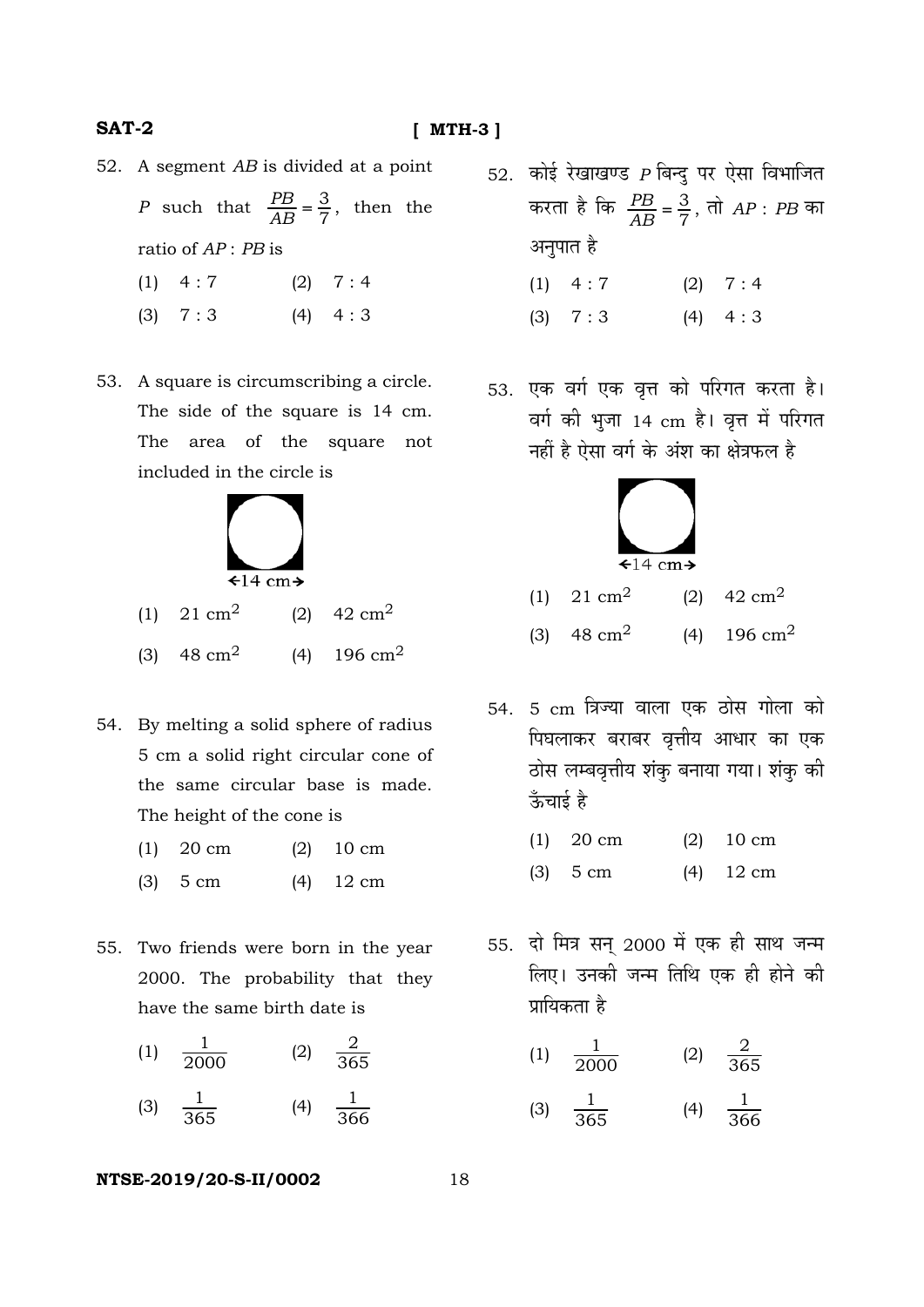- 56. If  $3x + y = 10$  and  $y = 4$ , then the value of *x* is
	- $(1) 0 (2) 1$  $(3)$  2  $(4)$  3
	- sin
- 57.  $\frac{\sin \theta}{1 + \cos \theta}$  $1 + \cos$  $\frac{\sin \theta}{\cos \theta}$  is
- (1)  $\frac{\cos \theta}{1 \sin \theta}$  $1 - \sin$  $\frac{\cos \theta}{-\sin \theta}$  (2)  $\frac{1-\cos \theta}{\sin \theta}$ θ sin  $1 - \cos$ (3)  $\frac{1-\sin\theta}{\cos\theta}$  $rac{1-\sin\theta}{\cos\theta}$  (4)  $rac{1-\cos\theta}{1+\cos\theta}$ θ  $1 + \cos$  $1 - \cos$ + −
- 58. The area swept out by a horse tied in a rectangular grass field with a rope 8 m long is
	- (1)  $16\pi \text{ m}^2$  (2)  $64\pi \text{ m}^2$
	- (3)  $48 \pi \text{ m}^2$  (4)  $32 \pi \text{ m}^2$
- 59. A tree breaks into two parts due to heavy wind such that the upper part makes an angle of 30° with the plane. The place where the upper part of the tree touches the ground is at a distance of 10 m from the base point of the tree. The height of the tree is
	- (1)  $10\sqrt{3}$  m (2)  $10\sqrt{2}$  m
- (3)  $\frac{10}{\sqrt{3}}$  m (4)  $5\sqrt{2}$  m
- 60. If the perimeter and the area of a circle are equal numerically, then the diameter of the circle is
	- (1) 2 units (2)  $\pi$  units
	- (3) 4 units (4) 7 units

#### **NTSE-2019/20-S-II/0002** 19

56. यदि  $3x + y = 10$  तथा  $y = 4$ , तो x का मान $\dot{\tilde{z}}$ 

- $(1) 0 (2) 1$  $(3)$  2  $(4)$  3
- 57.  $\frac{\sin \theta}{1 + \cos \theta}$  $1 + \cos$ sin  $\frac{\sin \theta}{\cos \theta}$  है (1)  $\frac{\cos \theta}{1 - \sin \theta}$  $1 - \sin$ cos  $\frac{\cos \theta}{-\sin \theta}$  (2)  $\frac{1-\cos \theta}{\sin \theta}$ sin  $1 - \cos$ (3)  $\frac{1-\sin\theta}{\cos\theta}$ cos  $rac{1-\sin\theta}{\cos\theta}$  (4)  $rac{1-\cos\theta}{1+\cos\theta}$  $1 + \cos$  $1 - \cos$ + −
- 58. 8 मी लंबी रस्सी से एक घोड़ा को आयताकार घास के मैदान में बाँधा गया है। उसके द्वारा दौडा गया मैदान के अंश का क्षेत्रफल होगा
	- (1)  $16\pi \text{ m}^2$  (2)  $64\pi \text{ m}^2$
	- (3)  $48 \pi \text{m}^2$  (4)  $32 \pi \text{m}^2$
- 59. तेज हवा के कारण एक पेड दो भागों में ऐसे टट जाता है ताकि ऊपरी भाग समतल के साथ 30° का कोण बनाता है। जिस जगह पेड़ का ऊपरी भाग जमीन को छूता है वह पेड़ का आधार बिन्दु से 10 मी पर है। पेड की ऊँचाई है (1)  $10\sqrt{3}$  m (2)  $10\sqrt{2}$  m (3)  $\frac{10}{\sqrt{3}}$  m (4)  $5\sqrt{2}$  m
- 60. यदि किसी वृत्त का परिमाप तथा क्षेत्रफल सांख्यिक रूप से बराबर है, तो वृत्त का व्यास है $\,$ 
	- (1) 2 इकाई  $(2)$  π इकाई
	- (3) 4 इकाई (4) 7 इकाई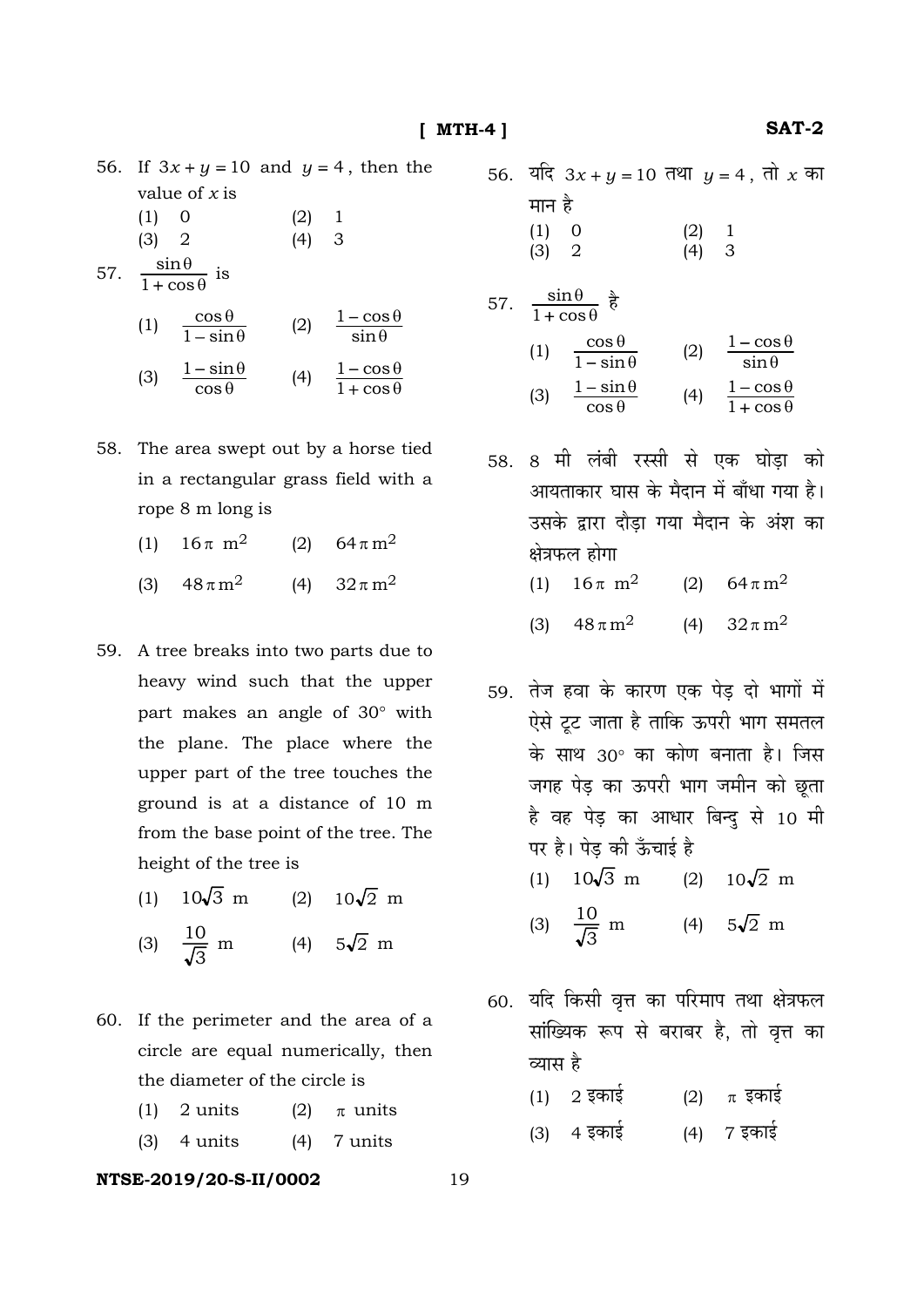**SAT-2** 

*For Rough Work Only*<br>(केवल अपूर्ण कार्य के लिए)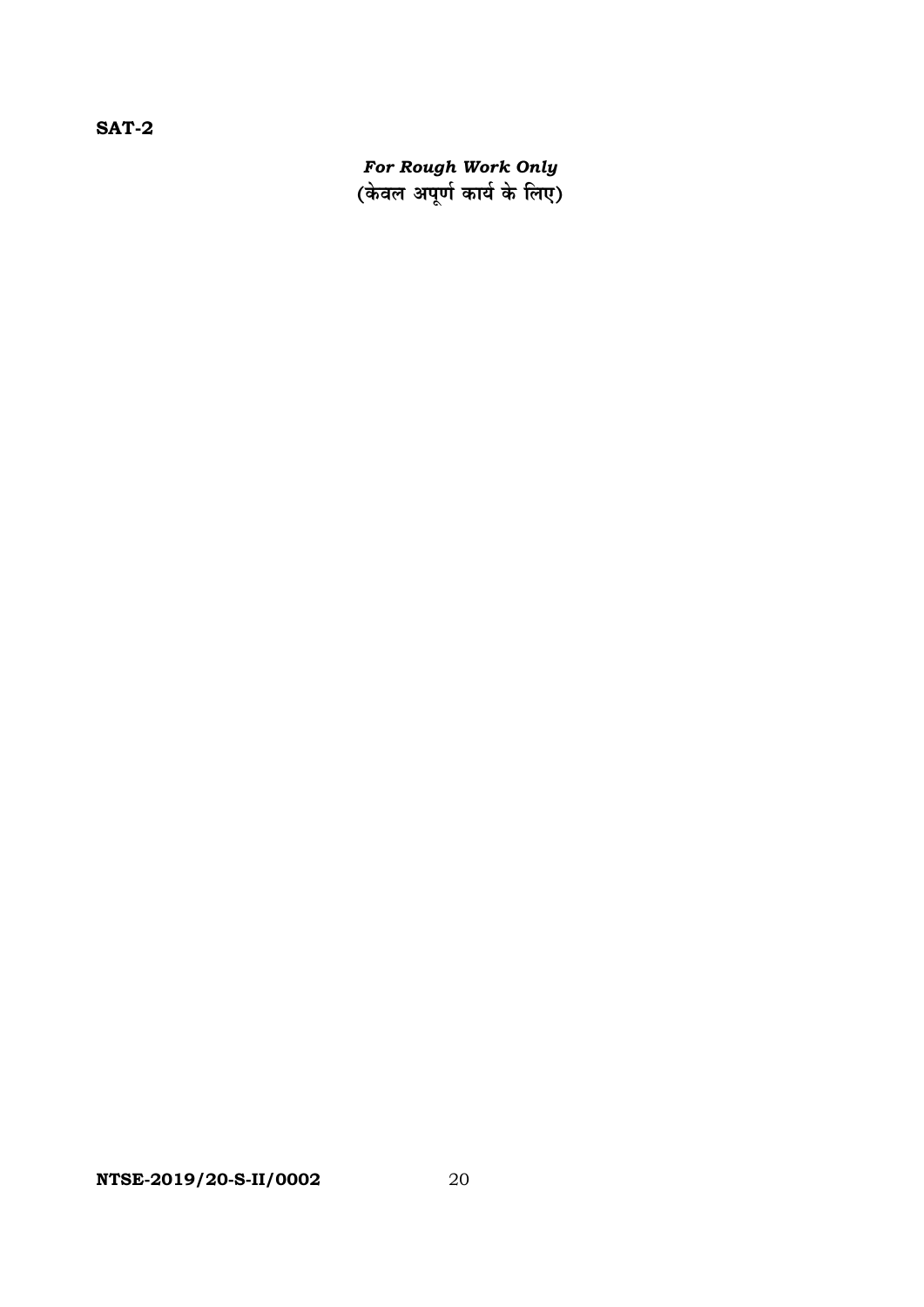*For Rough Work Only*<br>(केवल अपूर्ण कार्य के लिए)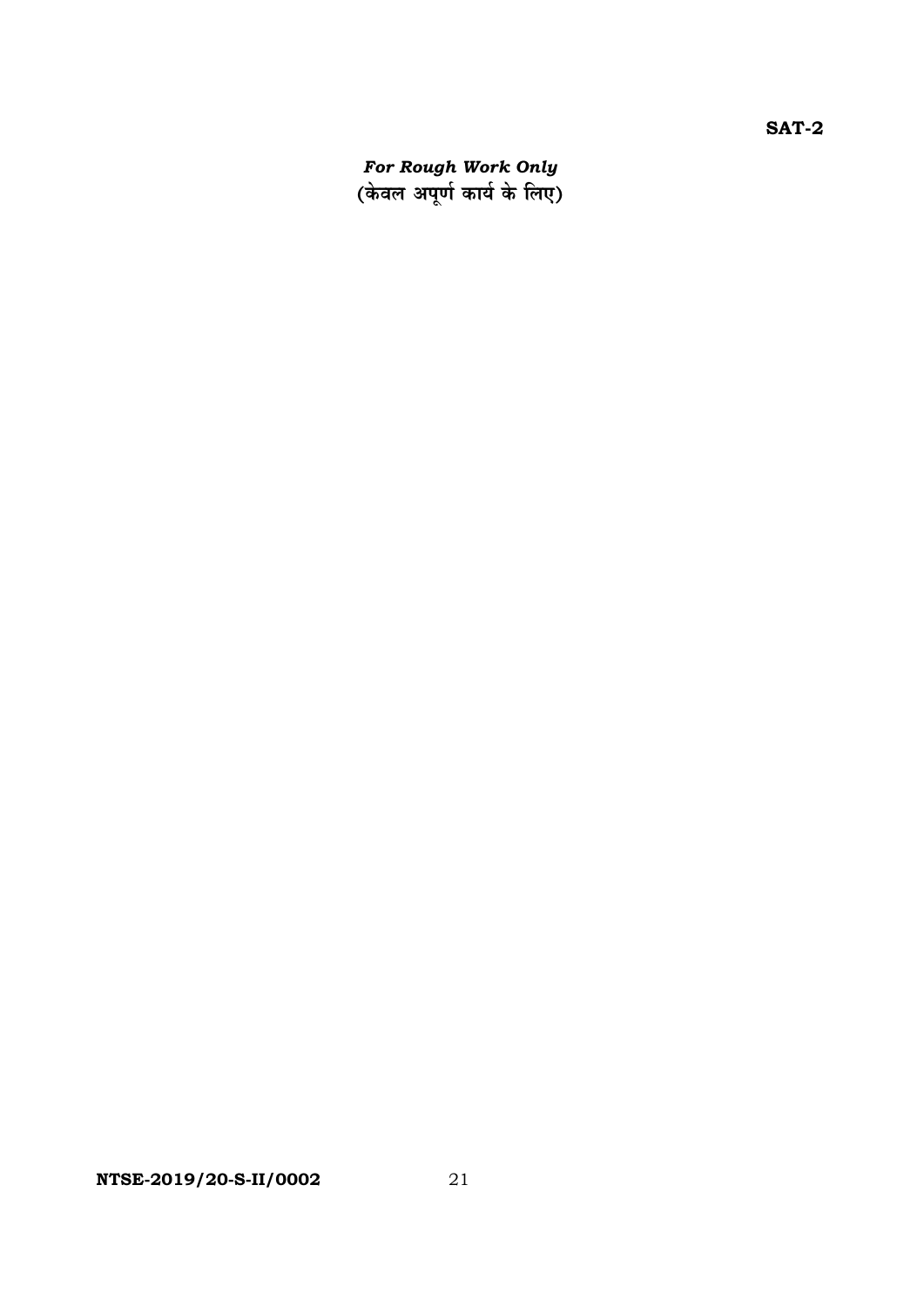#### $[$  HIS-1  $]$

### **History**

- 61. Who was responsible for the unification of Germany?
	- $(1)$ **Bismarck**  $(2)$ Garibaldi
	- $(3)$  $(4)$ Mazzini Cavour
- 62. Printing press first came to India with
	- $(1)$ the English
	- $(2)$ the French
	- the Dutch  $(3)$
	- $(4)$ Portuguese missionaries
- 63. Champaran Satvagraha  $(1916)$ was launched by Gandhiii against
	- $(1)$ high revenue demands
	- $(2)$ indigo planters
	- mill owners  $(3)$
	- $(4)$ salt tax
- 64. Which of the following emerged as the centre of world trade in the 18th century?
	- $(1)$ Europe  $(2)$ India
	- $(3)$ China  $(4)$ America
- 65. Which of the following ports lost its importance under colonial rule?
	- $(1)$ Calcutta  $(2)$ Bombay
	- $(3)$ Surat  $(4)$ Madras
- 66. The first Factories Act, to help keep children out of industrial work was passed in
	- 1870 1902  $(1)$  $(2)$
	- $(3)$ 1906  $(4)$ 1912
- 67. For which of the following reasons Simon Commission was the boycotted?
	- $(1)$ It supported Muslim the League
	- It did not recognise Congress  $(2)$ as a party
	- There was no Indian in the  $(3)$ Commission
	- There were differences among  $(4)$ the members

#### जर्मनी के एकीकरण उत्तरदायी का 61. कौन है २

- बिस्मार्क गैरीबाल्डी  $(1)$  $(2)$
- माजिनी  $(3)$ कावर  $(4)$
- सर्वप्रथम भारत में प्रिंटिंग प्रेस लाया गया 62.
	- अंग्रेजों द्रारा  $(1)$
	- फ्रेंचों द्रारा  $(2)$
	- ंडचों द्रारा  $(3)$
	- पुर्तगाली मिशनरियों द्वारा  $(4)$
- गाँधीजी द्वारा चम्पारण सत्याग्रह (1916) 63. चलाया गया
	- उच्च राजस्व माँग के विरुद्ध  $(1)$
	- इंडिगो बागान मालिक के विरुद्ध  $(2)$
	- मिल मालिक के विरुद्ध  $(3)$
	- (4) नमक कर के विरुद्ध
- 64. निम्न में से किसका 18 वीं सदी में विश्व व्यापार के केन्द्र के रूप में उदय हुआ ? यरोप भारत  $(1)$  $(2)$ चीन अमेरिका  $(3)$  $(4)$
- 65. निम्न में से कौन-सा बंदरगाह औपनिवेशिक
	- शासन के दौरान अपना महत्व खो बैठा २ बम्बडे  $(1)$ कलकत्ता  $(2)$
	- $(3)$ सूरत  $(4)$ मद्रास
- अधिनियम जिसमें 66. पहला कारखाना औद्योगिक कामकाज से बच्चों को दर रखने का अधिनियम पारित हुआ था
	- 1870 में 1902 में  $(1)$  $(2)$
	- 1906 मे  $(4)$ 1912 मे  $(3)$
- साइमन कमीशन के बहिष्कार का कारण 67. निम्नलिखित में से कौन था २
	- यह मुस्लिम लीग को समर्थन करता  $(1)$ था
	- यह काँग्रेस को एक पार्टी के रूप में  $(2)$ नहीं मानता था
	- इस कमीशन में कोई भारतीय नहीं था  $(3)$
	- इसके सदस्यों में मतभेद था  $(4)$

#### NTSE-2019/20-S-II/0002

# डतिहास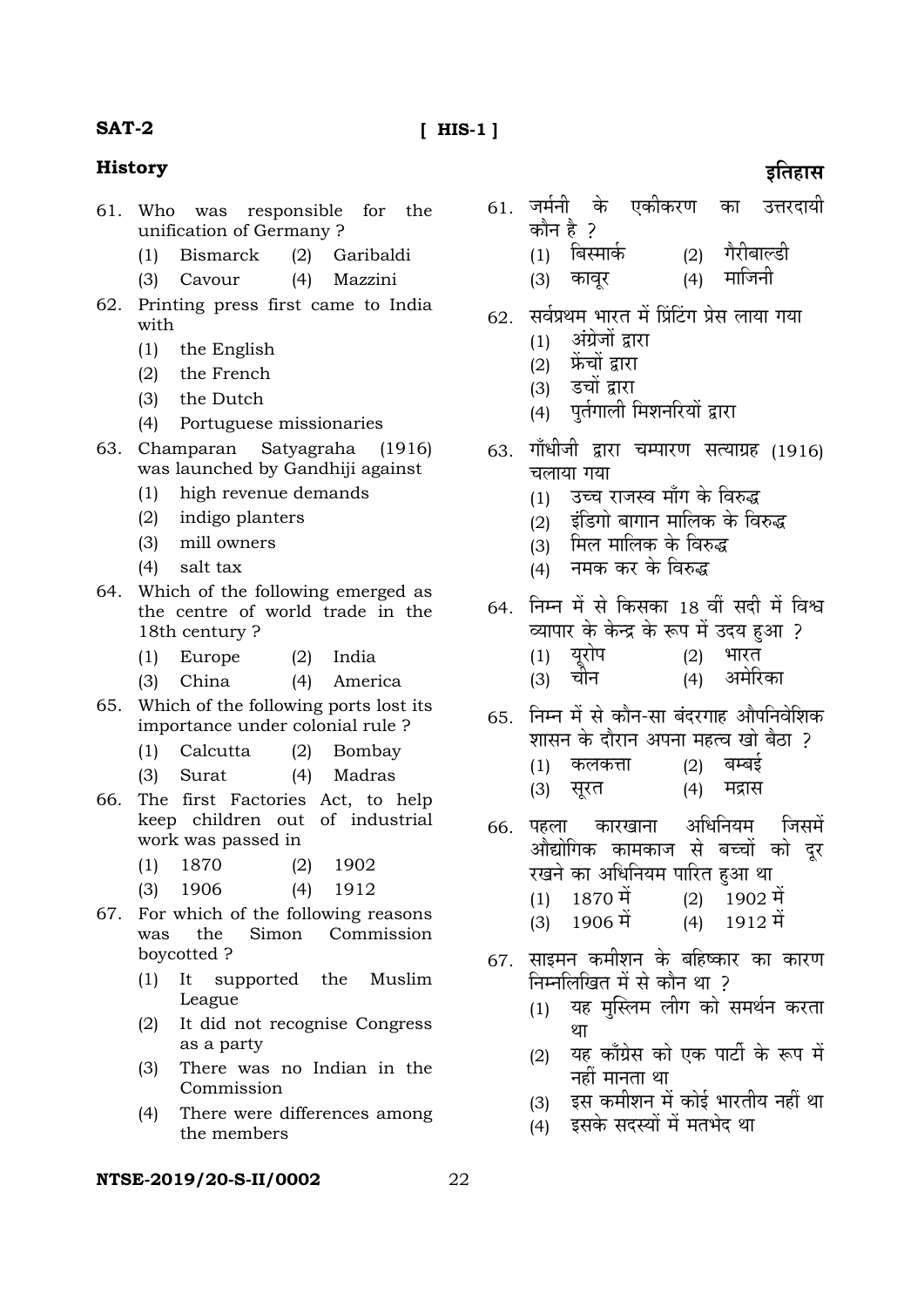- 68. Munshi Premchand wrote on which of the following themes ?
	- (1) Religious and Mythological
	- (2) Oppression in society
	- (3) Historical
	- (4) Detective and mystery
- 69. Akbar's court poet was
	- (1) Tulsidas
	- (2) Abdur Rahim Khan Khana
	- (3) Amir Khusro
	- (4) Tukaram
- 70. Which of the following was the reason for calling off the Non-Cooperation Movement by Gandhiji ?
	- (1) High pressure from the British government
	- (2) Round Table Conference
	- (3) Gandhiji's arrest
	- (4) The Chauri Chaura incident
- 71. Which Sikh guru was executed by Aurangzeb ?
	- (1) Tegh Bahadur
	- (2) Arjun Dev
	- (3) Hargobind
	- (4) Govind Singh
- 72. Where was the first Cotton Mill set up in India ?
	- (1) Ahmedabad (2) Kanpur
	- (3) Mumbai (4) Madras
- 73. Which Mughal king died by a sudden fall from the staircase ?
	- (1) Babur
	- (2) Akbar
	- (3) Jahangir
	- (4) Humayun
- 74. Which of the following newspapers was started by Bal Gangadhar Tilak ?
	- (1) Kesari
	- (2) Jansatta
	- (3) The Statesman
	- (4) Amrita Bazar Patrika
- 75. Which king started the organization of Kumbh fair at Allahabad ?
	- (1) Harshavardhana
	- (2) Dhruvasena II
	- (3) Narsimhavarnam
	- (4) Akbar

#### (3) ऐतिहासिक (4) जासूसी तथा रहस्यात्मक

पर लिखे ?

69. अकबर के दरबारी कवि थे

(1) धार्मिक तथा पौराणिक (2) । समाज में उत्पीडन

- $(1)$  तुलसीदास
	- (2) → अब्दुरेहीम खानखाना
	- (3) → अमीर खुसरो
	- (4) तुकाराम
- 70. निम्न में से कौन एक गांधीजी द्वारा असहयोग आंदोलन वापस लेने का कारण था ?

68. मंशी प्रेमचंद निम्न में से किस विषय वस्त

- (1) ब्रिटिश सरकार से उच्च दबाव
- (2) गोलमेज सम्मेलन
- (3) गाँधीजी की गिरफ्तारी
- (4) चौरी-चौरा की घटना
- 71. औरंगजेब द्वारा किस सिख गुरु को फाँसी दिया गया ?
	- (1) तेग बहादुर
	- (2) अर्जुन देव
	- (3) हरगोविन्द
	- (4) गोविंद सिंह
- $72$ . भारत में पहला सूती मिल की स्थापना कहाँ हुई ?
	- $(1)$  अहमदाबाद  $(2)$  कानपूर
- (3) मुम्बई (4) मद्रास
- 73. किस मुगल राजा का निधन अचानक सीढ़ी से फिसलकर हुआ था ?
	- $(1)$  बाबर  $(2)$  अकबर
	- (3) जहांगीर (4) हमायूँ
- 74. बाल गंगाधर तिलक द्वारा चलाया गया समाचारपत्र निम्न में से कौन था ?
	- (1) केसरी
	- $(2)$  जनसत्ता
	- (3) द स्टेट्समैन
	- (4) अमृत बाजार पत्रिका
- 75. किस राजा ने इलाहाबाद में कुम्भ मेला का आयोजन को शुरुआत को ?
	- (1) हर्षवर्धन
	- $(2)$  ध्रुवसेना II
	- (3) नरसिंहवर्मन
	- (4) अकबर

# **NTSE-2019/20-S-II/0002** 23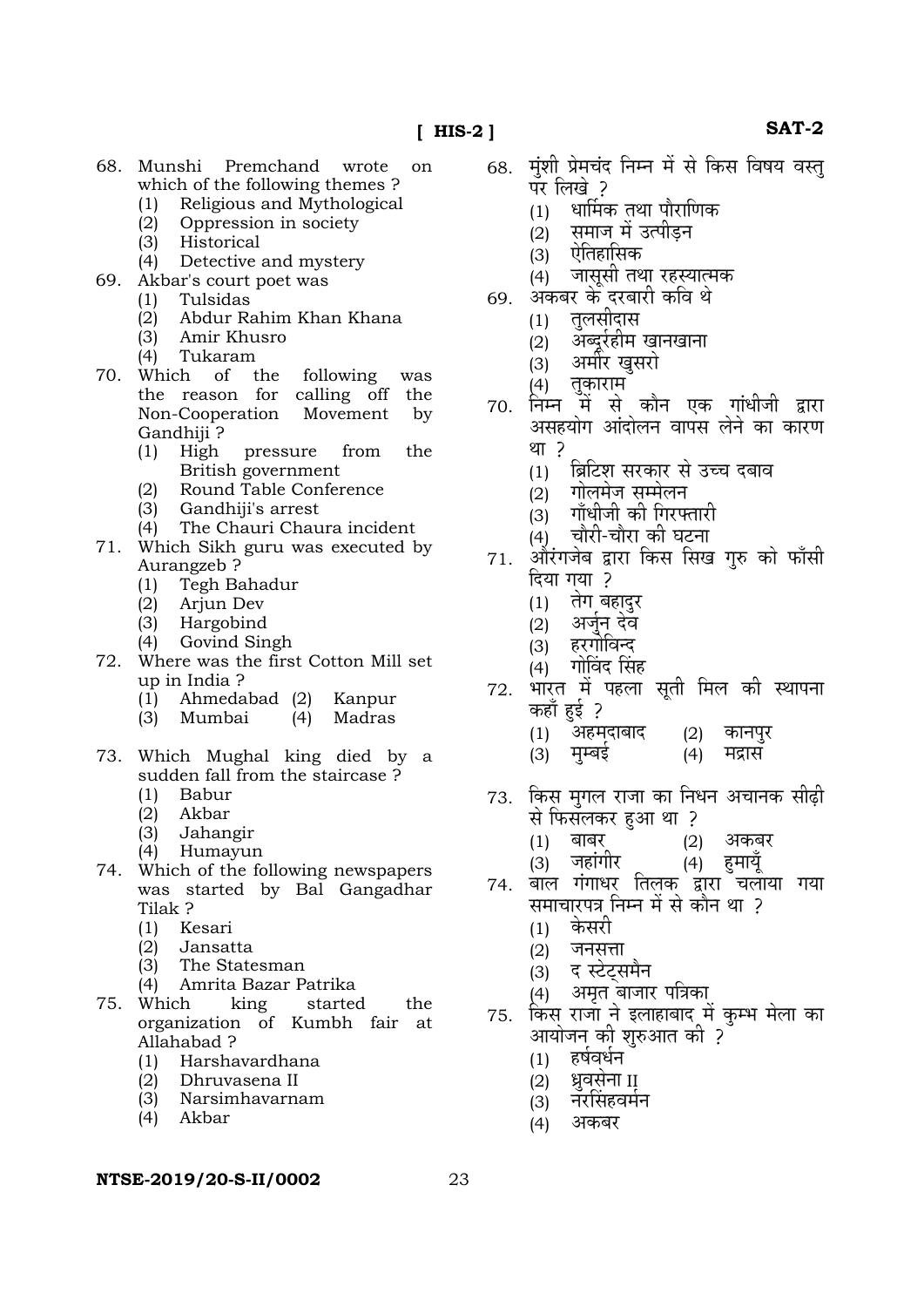#### **SAT-2**

#### $IGEO-1$ ]

#### Geography

- 76. What per cent area of the whole country does mountain occupy?
	- $(1)$ 27%
	- 43%  $(2)$
	- $(3)$ 30%
	- $(4)$ 50%
- 77. Which wildlife is protected by the villagers of Bishnoi village in Rajasthan?
	- Chinkara  $(1)$  $(2)$  Elephant
	- Tiger  $(4)$  Lion  $(3)$
- 78. The system of agriculture when a single crop is grown on a large area is termed as
	- shifting agriculture  $(1)$
	- $(2)$ horticulture
	- (3) intensive agriculture
	- (4) plantation agriculture
- 79. Which is called the 'Queen of Arabian Sea' ?
	- Venice  $(1)$
	- $(2)$ Kochin
	- $(3)$ Surat
	- (4) Lakshadwip
- 80. Which one of the following agencies markets steel for the public sector plants?
	- HAIL  $(2)$ TATA steel  $(1)$
	- $(3)$ **SAIL**  $(4)$ MNCC
- 81. Which two of the following extreme locations are connected by the east-west corridor?
	- Mumbai and Kolkata  $(1)$
	- $(2)$ Mumbai and Nagpur
	- Nagpur and Siliguri  $(3)$
	- Silchar and Porbandar  $(4)$

#### NTSE-2019/20-S-II/0002

# भूगोल

76. देश का कितना प्रतिशत भाग पर्वत से घिरा

- हआ है ?
- 27%  $(1)$
- $(2)$ 43%  $30%$  $(3)$
- $(4)$  $50%$
- 77. राजस्थान में बिश्नोई गाँव के ग्रामीणों ने किस वन्य प्राणी का संरक्षण किया 2
	- (1) चिन्कारा  $(2)$  हाथी
	- (4) शेर (3) बाघ
- 78. कृषि की वह प्रणाली जिसमें एक विशाल क्षेत्र में एक ही फसल उगाया जाता है कहलाती है
	- $(2)$  बागवानी (1) झम कृषि
	- (3) गहन कृषि (4) बागानी कृषि
- 79 'अरब सागर की रानी' किसे कहा जाता है २
	- $(1)$  वेनिस
	- (2) कोचीन
	- (3) सूरत
	- (4) लक्षद्रीप
- 80. निम्न में से कौन एजेन्सी इस्पात का विपणन सार्वजनिक क्षेत्र में करता है 2
	- (2) टाटा स्टील  $(1)$  HAIL
	- **MNCC**  $(3)$ **SAIL**  $(4)$
- 81. निम्न में से कौन दो दूरतम स्थानों को पुरब-पश्चिम गलियारों से जोडता है ?
	- (1) मुम्बई तथा कोलकाता
	- (2) मुम्बई तथा नागपुर
	- (3) नागपुर तथा शिलिगड़ी
	- (4) शिलचर तथा पोरबंदर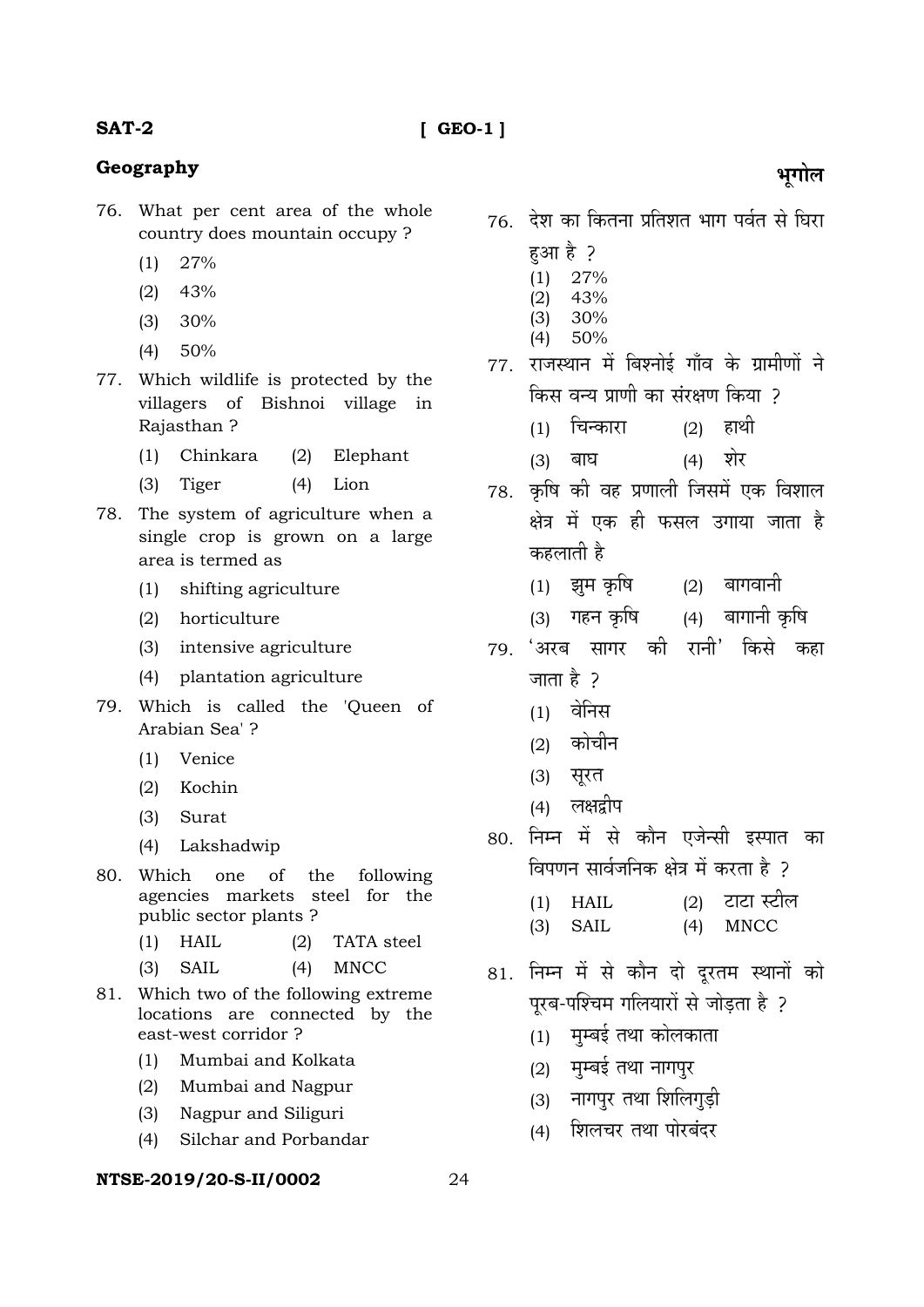- 82. Which is *not* the soil conservation method ?
	- (1) Contour planning
	- (2) Strip cropping
	- (3) Terracing of slopes
	- (4) Shelter belts
- 83. Species found in isolated places only are called
	- (1) normal species
	- (2) endemic species
	- (3) vulnerable species
	- (4) rare species
- 84. Which of the following is *not* the purpose that modern dams serve ?
	- (1) Generation of hydroelectricity
	- (2) Industrial use
	- (3) Irrigation
	- (4) Inland navigation
- 85. Rearing of silkworms for production of silk fibre is called
	- (1) interculture
	- (2) sericulture
	- (3) horticulture
	- (4) pisciculture
- 86. Which one of the following minerals is formed due to evaporation ?
	- (1) Chalk
	- (2) Silica
	- (3) Petroleum
	- (4) Gypsum

#### **NTSE-2019/20-S-II/0002** 25

- $82.$  निम्न में से कौन एक मृदा संरक्षण विधि  $\overrightarrow{AB}$  है ?
	- (1) । समोच्च परिकल्पना
	- (2) । पट्टीदार सस्य-क्रम
	- (3) दलानों की सीढी
	- (4) रक्षक मेखला
- 83. केवल विमुक्त जगहों में पाई जाने वाली प्रजाति कहलाती है
	- $(1)$  सामान्य प्रजाति
	- $(2)$  स्थानिक प्रजाति
	- $(3)$  असरक्षित प्रजाति
	- (4) विरल प्रजाति
- 84. निम्न में से कौन एक आधुनिक बाँधों का उद्देश्य नहीं है ?
	- (1) जलविद्युत का उत्पादन
	- $(2)$  औद्योगिक प्रयोग
	- $(3)$  सिंचाई
	- $(4)$  अंत:स्थलीय नौसंचालन
- 85. रेशम तंत के उत्पादन हेत रेशमकीट का पालन कहलाता है
	- (1) इंटरकल्चर
	- $(2)$  सेरिकल्चर
	- (3) हॉर्टिकल्चर
	- (4) पिसीकल्चर
- 86. निम्न में से कौन-सा खनिज वाष्पन के कारण बनता है २
	- $(1)$  चाक
	- $(2)$  सिलिका
	- (3) पेट्रोलियम
	- (4) जिप्सम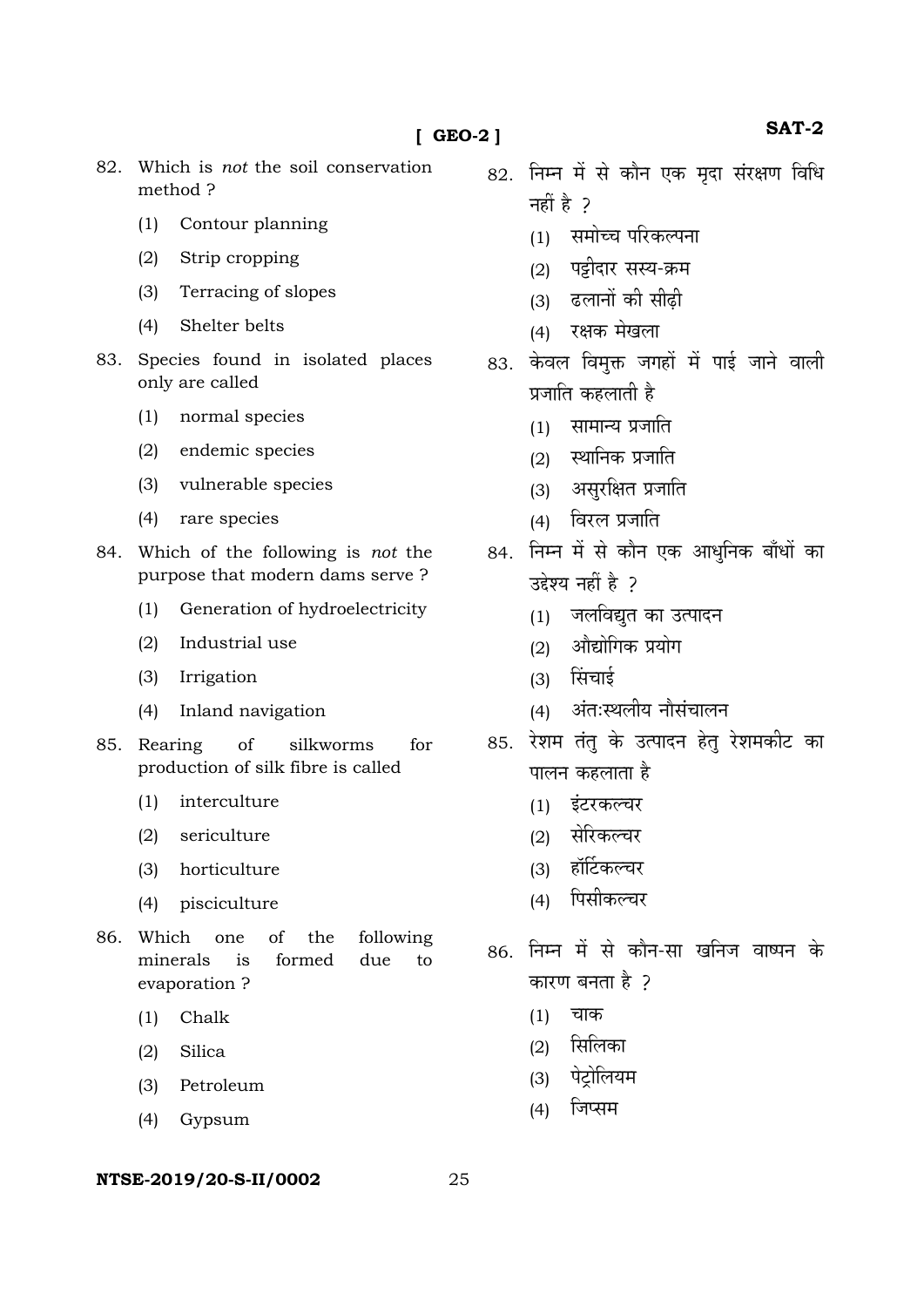| 87. | the<br>Which<br>of<br>following<br>one<br>minerals is <i>not</i> used in making<br>cement? | 87. | खनिज है | सीमेण्ट उत्पादन में प्रयुक्त न होनेवाला   |     |            |
|-----|--------------------------------------------------------------------------------------------|-----|---------|-------------------------------------------|-----|------------|
|     | (1)<br>Coal                                                                                |     | (1)     | कोयला                                     |     |            |
|     | Silica<br>(2)                                                                              |     | (2)     | सिलिका                                    |     |            |
|     | Aluminium<br>(3)                                                                           |     | (3)     | एल्यूमिनियम                               |     |            |
|     | (4)<br>Copper                                                                              |     |         |                                           |     |            |
| 88. | Which<br>of<br>the<br>following<br>one                                                     |     | (4)     | ताँबा                                     |     |            |
|     | countries imports iron ore from<br>India?                                                  | 88. |         | भारत से लौह अयस्क आयात करनेवाला           |     |            |
|     | (1)<br><b>USA</b><br>(2)<br>Japan                                                          |     |         | देश है                                    |     |            |
|     | Russia<br>China<br>(3)<br>(4)                                                              |     | (1)     | यूएसए                                     | (2) | जापान      |
| 89. | Which one of the following is a<br>riverine port?                                          |     | (3)     | रूस                                       | (4) | चीन        |
|     | Kolkata<br>(1)                                                                             |     |         | 89. निम्न में से कौन एक नदतटीय पत्तन है ? |     |            |
|     | Mumbai<br>(2)                                                                              |     |         | कोलकाता                                   |     |            |
|     | Kandla<br>(3)                                                                              |     | (1)     |                                           | (2) | मुम्बई     |
|     | (4)<br>Vishakhapatnam                                                                      |     | (3)     | कांडला                                    | (4) | विशाखापटनम |
| 90. | The place of India in respect of rice<br>cultivation is                                    | 90. |         | चावल की खेती में भारत का स्थान है         |     |            |
|     | (1)<br>first<br>(2)<br>second                                                              |     | (1)     | पहला                                      | (2) | दूसरा      |
|     | third<br>(3)<br>fourth<br>(4)                                                              |     | (3)     | तीसरा                                     | (4) | चौथा       |

*For Rough Work Only*  (केवल अपूर्ण कार्य के लिए)

**NTSE-2019/20-S-II/0002** 26

# **SAT-2**

# **[ GEO-3 ]**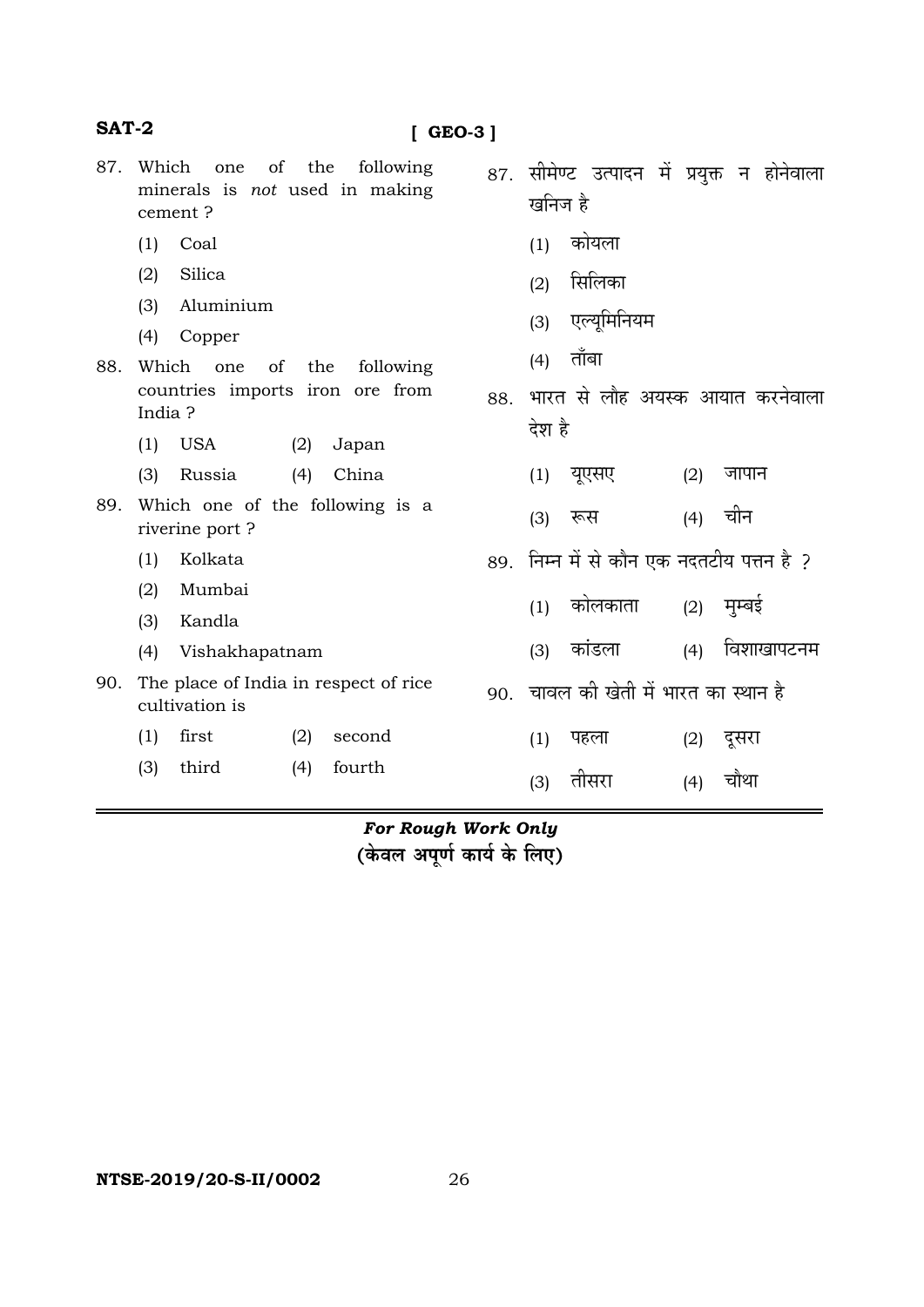#### **SAT-2**

#### **Civics**

91. Which of the following are the two Ethnic groups in Sri Lanka ?

(1) Hindus and Muslims

(2) Sinhalese and Tamils

- (3) Muslims and Cristians
- (4) Christians and Tamils
- 92. The number of subjects given in Union List is
- (1) 47 (2) 66
- (3) 85 (4) 97
- 93. The policy of 'Apartheid' was adopted by the government of
	- (1) U.S.A.
	- (2) South Africa
	- (3) India
	- (4) England
- 94. Untouchability has been abolished in India by which of the following articles of the Constitution of India ?
	- (1) Article 14 (2) Article 15
	- (3) Article 16 (4) Article 17
- 95. Democracy was re-established in Nepal in
	- (1) 2005 (2) 2006
	- (3) 2007 (4) 2008

#### **NTSE-2019/20-S-II/0002** 27

## <u>नागरिकशास्त्र</u>

- 91. श्रीलंका के दो जातीय समूह हैं
	- $(1)$  हिंदु तथा मुस्लिम
	- $(2)$  सिंहली तथा तमिल
	- (3) मुस्लिम तथा ईसाई
	- $(4)$  ईसाई तथा तमिल

92. केन्द्रीय सूची में दिये गए विषयों की संख्या है

- (1) 47 (2) 66 (3) 85 (4) 97
- 93. 'रंगभेद' की नीति किस सरकार ने अपनाया था ?
	- $(1)$  यूएसए
	- $(2)$  दक्षिण अफ्रीका
	- (3) भारत
	- (4) इंग्लैण्ड
- 94. भारत में अस्पृश्यता का उन्मूलन भारतीय संविधान के किस अनुच्छेद का तहत किया  $T^{\text{H}}$  ?
	- $(1)$  अनुच्छेद 14  $(2)$  अनुच्छेद 15
	- (3) अनुच्छेद 16 (4) अनुच्छेद 17
- 95. नेपाल में लोकतन्त्र की पुनःस्थापना हुई सन्
	- $(1)$  2005  $\vec{H}$  (2) 2006  $\vec{H}$
	- $(3)$  2007  $\ddot{q}$  (4) 2008  $\ddot{q}$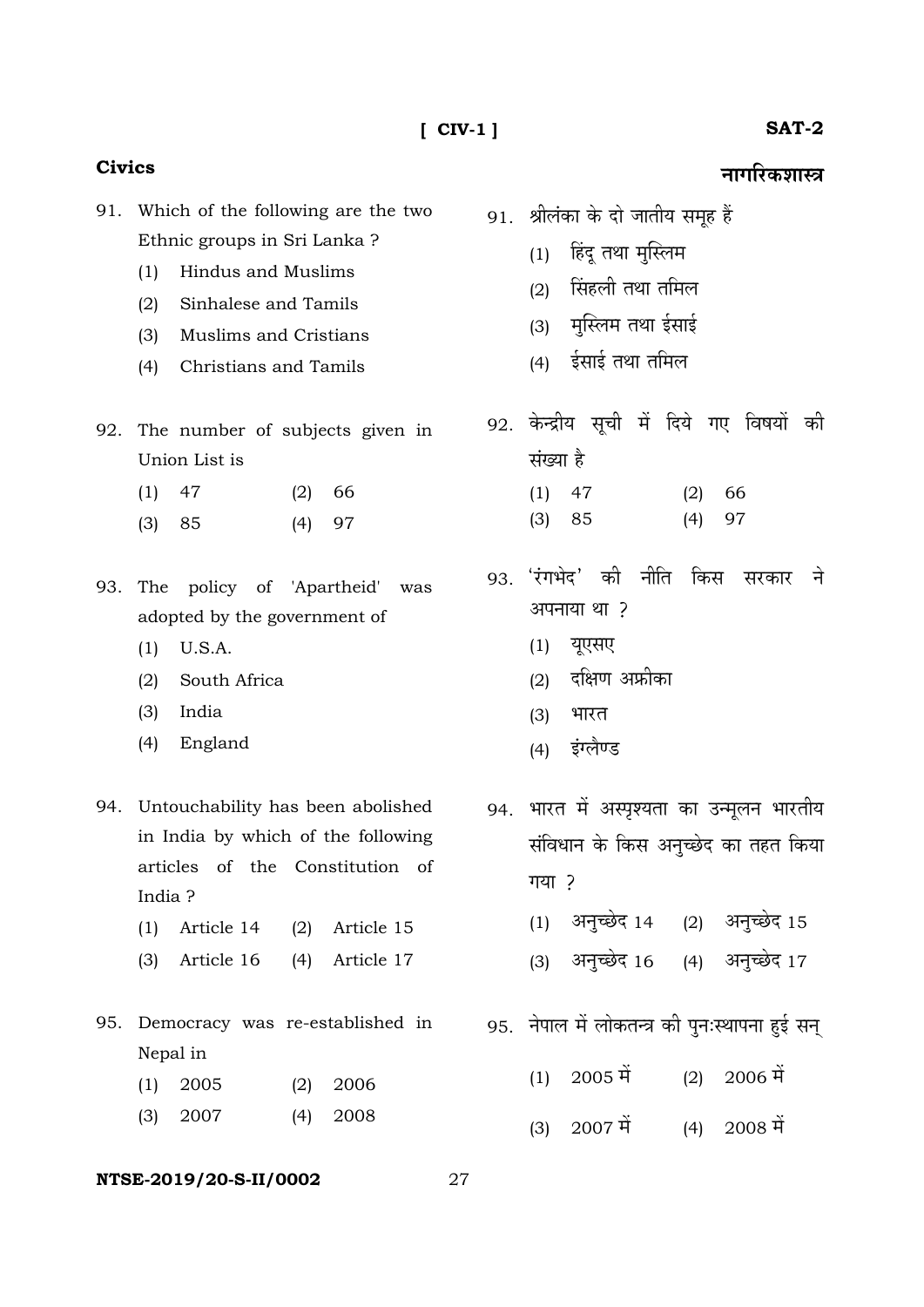#### $[ECO-1]$

# **Economics**

- 96. Average income is
	- $(1)$  Toal National Income  $\prime$ Population of the country
	- Per Capita Income / Total  $(2)$ National Income
	- $(3)$ National Wealth / Per person of the country
	- National Capital / National  $(4)$ **Budget**
- 97. Tertiary Sector has become an important part of Indian economy on account of
	- (1) development of agriculture and industry
	- $(2)$ rise in levels of income
	- $(3)$ both  $(1)$  and  $(2)$
	- (4) none of these
- 98. The main function of Reserve Bank of India is
	- (1) providing loans
	- (2) credit control
	- dealing with World bank  $(3)$
	- $(4)$ none of these
- 99. MNC is a company
	- $(1)$  that owns **or** controls production in more than one nation
	- $(2)$  that owns or controls production in one nation
	- owns <sub>or</sub>  $(3)$ that controls production outside the nation
	- $(4)$ all of these
- 100. Which of the following does not fall under consumer rights?
	- (1) Right to be informed
	- Right to choose  $(2)$
	- Right to seek government help  $(3)$
	- Right to represent in the  $(4)$ consumer courts

#### NTSE-2019/20-S-II/0002

- 96. औसत आय है
	- (1) कुल राष्ट्रीय आय / देश की जनसंख्या

अर्थशास्त्र

- (2) प्रति व्यक्ति आय / कुल राष्ट्रीय आय
- राष्ट्रीय संपत्ति / देश के प्रति व्यक्ति  $(3)$
- राष्टीय पँजी / राष्टीय बजट  $(4)$
- भारतीय अर्थव्यवस्था में तृतीयक क्षेत्र एक 97. महत्वपूर्ण अंश बन गया, कारण
	- (1) कृषि तथा उद्योग के विकास
	- (2) आय स्तर में बढोतरी
	- $(3)$   $(1)$  तथा  $(2)$  दोनों
	- (4) इनमें से कोई नहीं
- भारतीय रिजर्व बैंक का प्रमुख कार्य है 98.
	- (1) ऋणों का प्रावधान
	- (2) साख नियंत्रण
	- (3) विश्व बैंक के साथ व्यापार
	- (4) इनमें से कोई नहीं
- 99. MNC कम्पनी है
	- (1) जो एक से अधिक राष्ट्र के उत्पादन के मालिक या नियंत्रक
	- (2) जो एक ही राष्ट्र के उत्पादन के मालिक या नियंत्रक
	- (3) राष्ट्र के बाहर उत्पादन के मालिक या नियंत्रक
	- (4) इनमें से कोई नहीं
- 100 निम्न में से कौन उपभोक्ता अधिकार के अंतर्गत नहीं है २
	- सूचना के अधिकार  $(1)$
	- पसंद करने के अधिकार  $(2)$
	- सरकारी मदद माँगने का अधिकार  $(3)$
	- उपभोक्ता अदालत में निवेदन करने  $(4)$ का अधिकार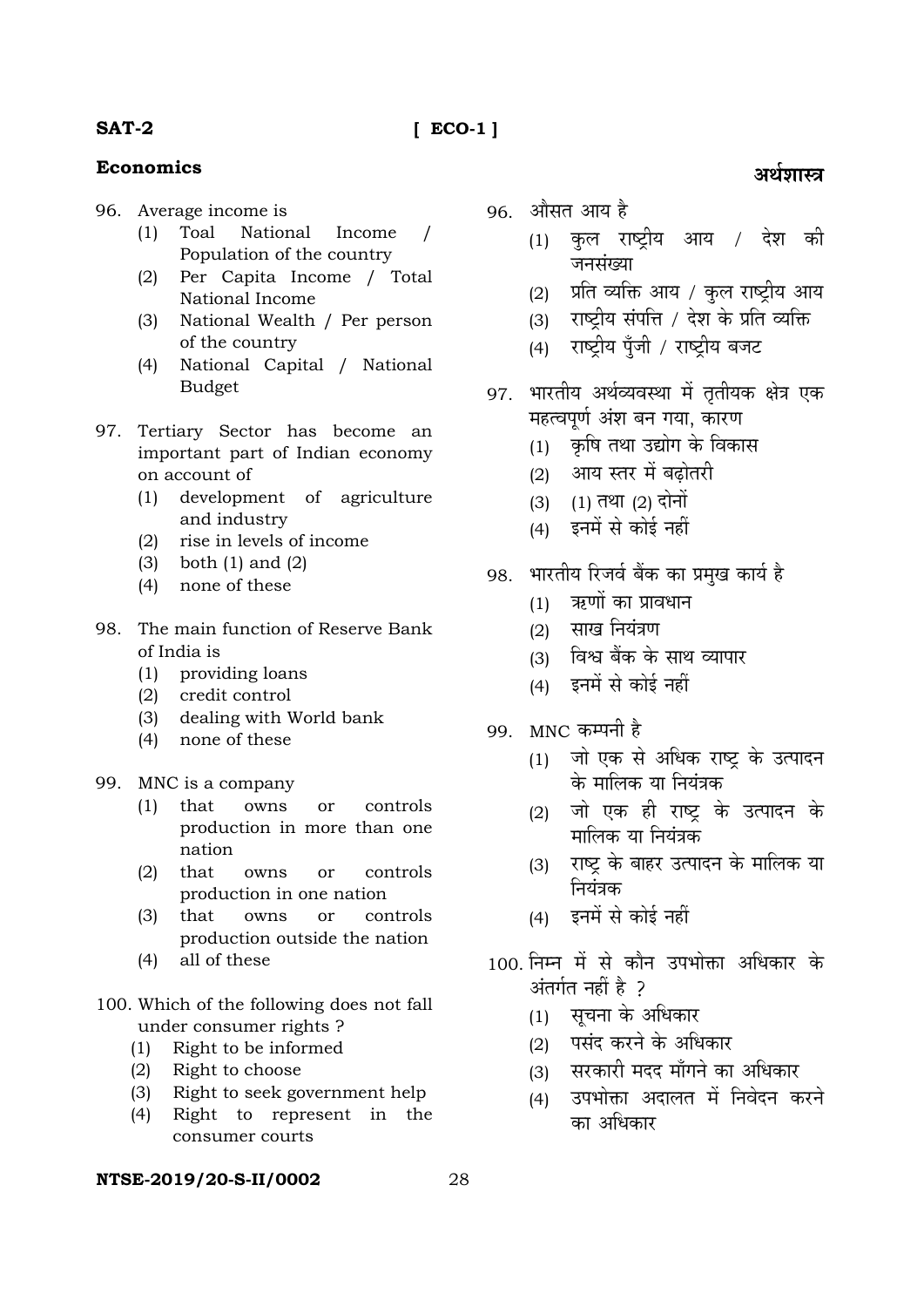*For Rough Work Only*<br>(केवल अपूर्ण कार्य के लिए)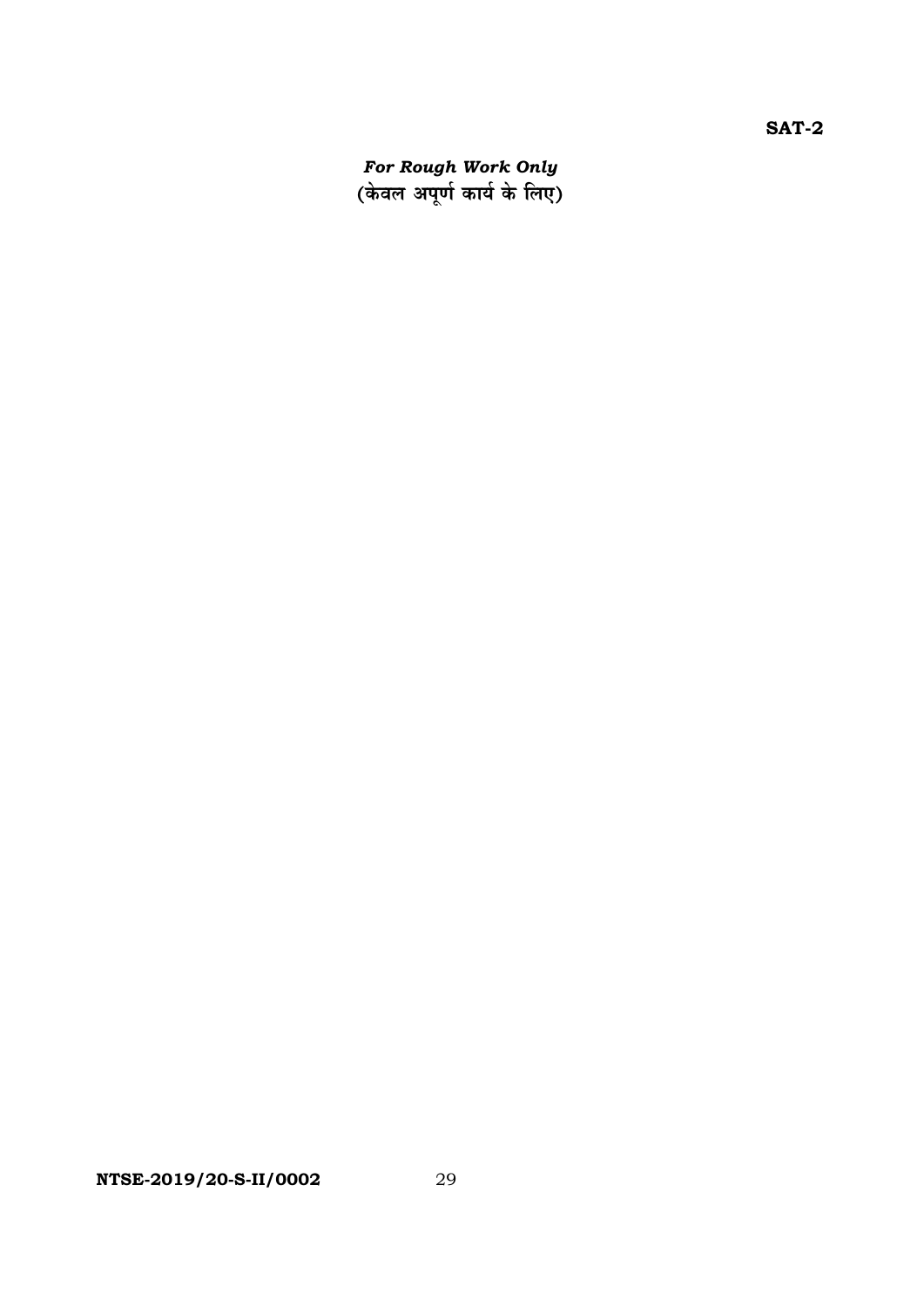**SAT-2** 

*For Rough Work Only*<br>(केवल अपूर्ण कार्य के लिए)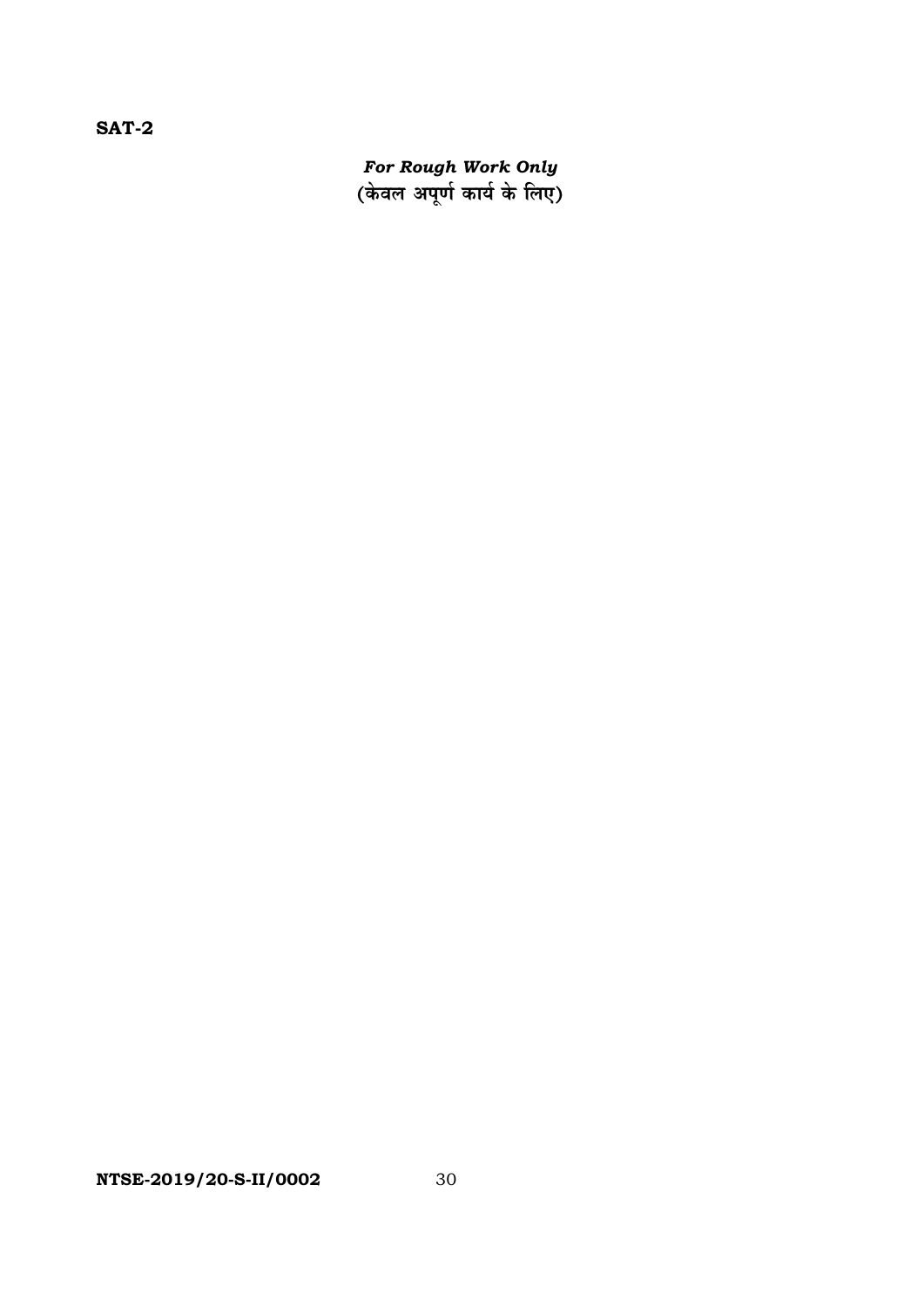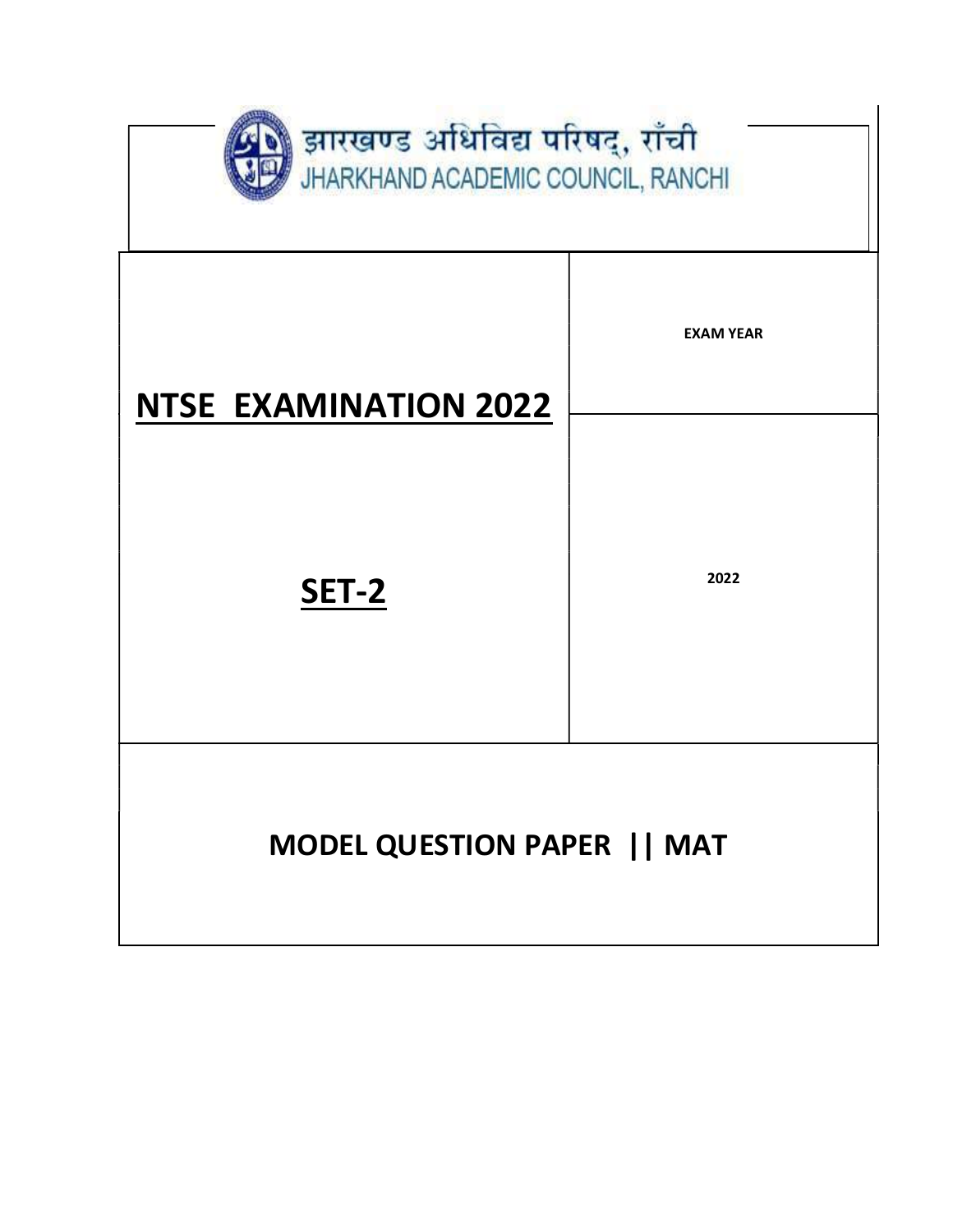|    | $M - 1$                                                                                                                                                                                                                                                                           |     |                                   |     | MAT-1                   |
|----|-----------------------------------------------------------------------------------------------------------------------------------------------------------------------------------------------------------------------------------------------------------------------------------|-----|-----------------------------------|-----|-------------------------|
|    | <b>Mental Ability Test</b>                                                                                                                                                                                                                                                        |     |                                   |     | बौद्धिक योग्यता परीक्षा |
|    | <b>MENTAL ABILITY TEST</b>                                                                                                                                                                                                                                                        |     |                                   |     |                         |
| 1. | Choose the odd one:<br>निम्न में बेमेल चुनें :                                                                                                                                                                                                                                    |     |                                   |     |                         |
|    | (1) Patna (पटना)                                                                                                                                                                                                                                                                  | (2) | Shimla (शिमला)                    |     |                         |
|    | (3) Bhopal (भोपाल)                                                                                                                                                                                                                                                                | (4) | Ujjain (उज्जैन)                   |     |                         |
| 2. | Which alternative replaces the question mark?<br>कौन-सा विकल्प प्रश्न चिह्न (?) की जगह आयेगा ?<br>45, 34, 25, 18, ?                                                                                                                                                               |     |                                   |     |                         |
| 3. | $(2)$ 12<br>(1)<br>11                                                                                                                                                                                                                                                             | (3) | 13                                | (4) | 14                      |
| 4. | $\frac{2}{(1)}$ 1 3 4 $\frac{3}{(2)}$ 4 $\frac{3}{421241}$ 3 2 4 1 3<br>(1) 213421 (2) 421241 (3) 241321<br>What will come in place of question mark $(?)$                                                                                                                        |     |                                   | (4) | 123421                  |
|    | प्रश्न चिह्न (?) के स्थान पर क्या आयेगा ?                                                                                                                                                                                                                                         |     |                                   |     |                         |
| 5. | ECA, JHF, OMK, ?<br>$(2)$ RPT<br>$(1)$ LNP<br>How many meaningful two-lettered English words can be made by taking letters<br>from the later half of the English alphabet?                                                                                                        | (3) | QPN                               | (4) | <b>TRP</b>              |
|    | अंग्रेजी वर्णमाला के दूसरे आधे भाग से दो अक्षरों का उपयोग करके कितने दो अक्षरों के अर्थपूर्ण                                                                                                                                                                                      |     |                                   |     |                         |
|    | अंग्रेजी शब्द बनाए जा सकते हैं ?                                                                                                                                                                                                                                                  |     |                                   |     |                         |
|    | A B C D E F G H I J K L M N O P Q R S T U V W X Y Z<br>(1) One (एक)                                                                                                                                                                                                               |     | $(2)$ Two $(\overrightarrow{5})$  |     |                         |
|    | (3) Three (तीन)                                                                                                                                                                                                                                                                   |     | (4) More than three (तीन से अधिक) |     |                         |
| 6. | Some letters are given with numbers 1 to 7. Choose the order of the letters by                                                                                                                                                                                                    |     |                                   |     |                         |
|    | which a meaningful English word can be made:<br>कुछ अक्षर 1 से 7 संख्या के साथ दिये गये हैं। संख्याओं के उस क्रम को चुनिए जो अक्षरों को                                                                                                                                           |     |                                   |     |                         |
|    | एक सार्थक अंग्रेजी शब्द के रूप में व्यवस्थित करता है :                                                                                                                                                                                                                            |     |                                   |     |                         |
|    | SOUBRCE                                                                                                                                                                                                                                                                           |     |                                   |     |                         |
| 7. | 1 2 3 4 5 6 7<br>4216573<br>2416537<br>(2)<br>(1)<br>Which of the following letters will come in place of question mark $( ? )$ in the<br>chain of letters of English alphabet?<br>नीचे दिये गये अंग्रेजी वर्णमाला के अक्षर समूह की शृंखला में प्रश्न चिह्न (?) के स्थान पर निम्न |     | $(3)$ 2146357                     | (4) | 2416357                 |
|    | में से कौन-सा अक्षर समूह आना चाहिए ?                                                                                                                                                                                                                                              |     |                                   |     |                         |
|    | BZA DYC FXE ? JVI<br>HUG<br>(1)<br>(2)<br>UHG                                                                                                                                                                                                                                     | (3) | <b>HWG</b>                        | (4) | WHG                     |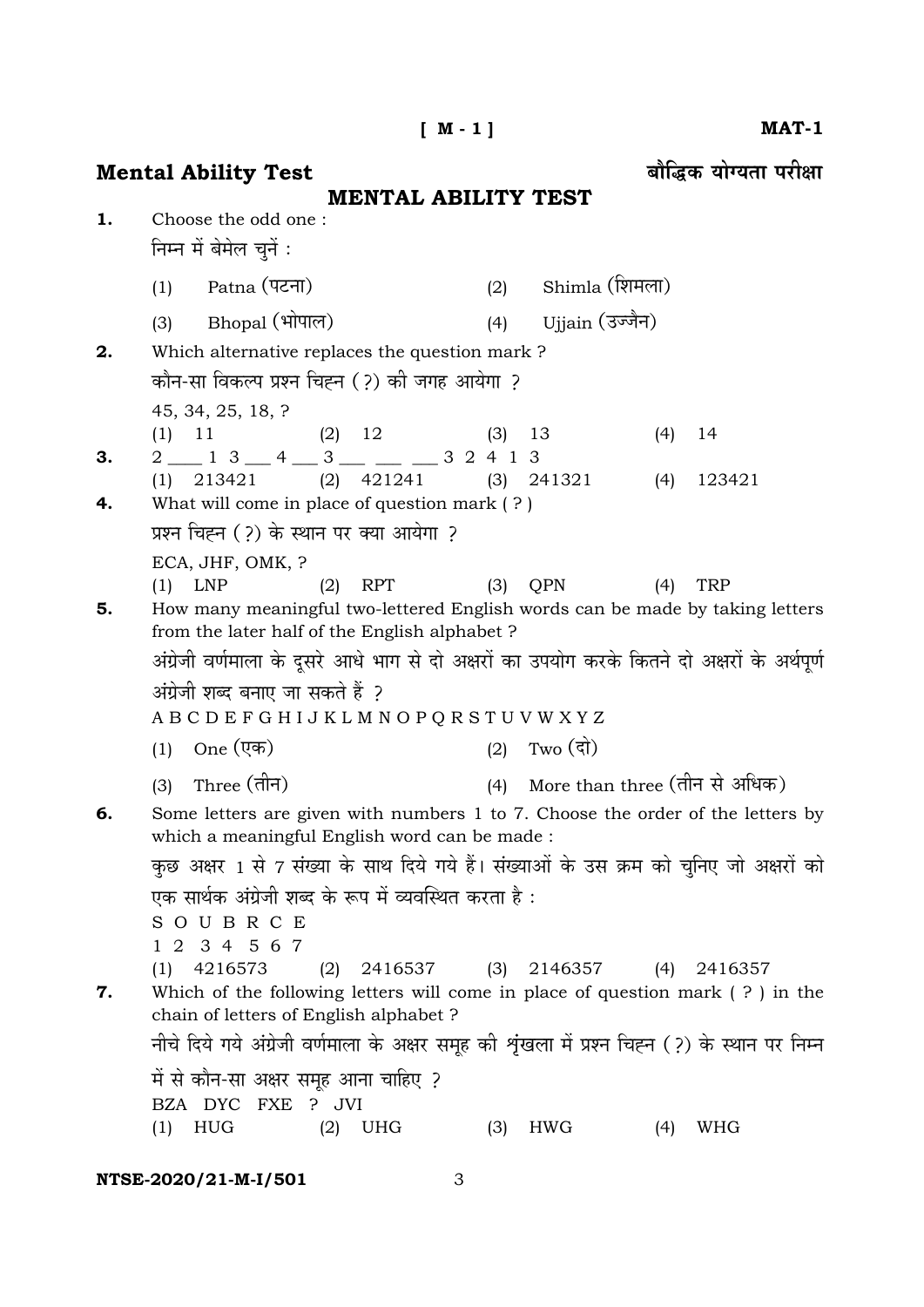| MAT-1 | $[M - 2]$                                                                                                                                                 |                      |                |
|-------|-----------------------------------------------------------------------------------------------------------------------------------------------------------|----------------------|----------------|
| 8.    | Choose the word from the following alternatives which cannot be made with the<br>letters of the given word :                                              |                      |                |
|       | निम्नलिखित विकल्पों में से वह शब्द चुनिए जो दिए गए शब्द के अक्षरों का प्रयोग करके नहीं                                                                    |                      |                |
|       | बनाया जा सकता :                                                                                                                                           |                      |                |
|       | <b>COMPREHENSION</b>                                                                                                                                      |                      |                |
| 9.    | COMPRISE<br>(2)<br>PENSION<br>(3)<br>(1)                                                                                                                  | ONION<br>(4)         | PREACH         |
|       | Choose the alternative which will complete the following sequence :<br>उस सही विकल्प को चुनिये जो अनुक्रम को पूरा करेगा :                                 |                      |                |
|       | ZXUQL ?                                                                                                                                                   |                      |                |
|       | $(3)$ C<br>(1)<br>$\mathbf F$<br>(2)<br>E                                                                                                                 | (4)                  | H              |
| 10.   | In a code language CENTRAL is written as LARTNEC then in that language what<br>will be written for SEMINAR?                                               |                      |                |
|       | एक कोड भाषा में CENTRAL को LARTNEC लिखा जाता है, तो उसी भाषा में SEMINAR को                                                                               |                      |                |
|       | किस प्रकार लिखा जायेगा ?                                                                                                                                  |                      |                |
| 11.   | <b>NARMES</b><br>MESIRAN (3) RANIMES<br>(1)<br>(2)<br>By using the letters of the word 'AIPR' only once how many meaningful English<br>words can be made? | (4)                  | <b>NARISEM</b> |
|       | शब्द 'AIPR' के प्रत्येक अक्षर को केवल एक बार प्रयोग करके अंग्रेजी के कितने अर्थपूर्ण शब्द                                                                 |                      |                |
|       | बनाये जा सकते हैं ?                                                                                                                                       |                      |                |
|       | (2) Two $(\vec{q})$<br>(1) One (एक)                                                                                                                       |                      |                |
|       | (3) Three (तीन)<br>Four (चार)<br>(4)                                                                                                                      |                      |                |
| 12.   | In the given question if the letters of the word are rearranged then comes the<br>name of one of which of the following alternatives?                     |                      |                |
|       | निम्न प्रश्न में यदि शब्द के अक्षरों को पुनर्व्यवस्थित किया जाय तो प्रदत्त विकल्पों में से किस एक                                                         |                      |                |
|       | का नाम आयेगा ?                                                                                                                                            |                      |                |
|       | LORAMIGD                                                                                                                                                  |                      |                |
|       | <b>Bird</b><br>Animal<br>(2)<br>(1)<br>Tree<br>Flower<br>(4)<br>(3)                                                                                       |                      |                |
| 13.   | By using the letters of 'ADER' only once how many meaningful English words<br>can be made?                                                                |                      |                |
|       | शब्द 'ADER' के अक्षरों से कितने अर्थपूर्ण अंग्रेजी शब्द बनाये जा सकते हैं, जबकि प्रत्येक अक्षर                                                            |                      |                |
|       | केवल एक बार प्रयोग करना है ?                                                                                                                              |                      |                |
|       | Two $(\vec{a})$<br>One (एक)<br>(2)<br>(1)                                                                                                                 |                      |                |
|       | Three (तीन)<br>(3)<br>(4)                                                                                                                                 | Four $(\overline{u}$ |                |
|       |                                                                                                                                                           |                      |                |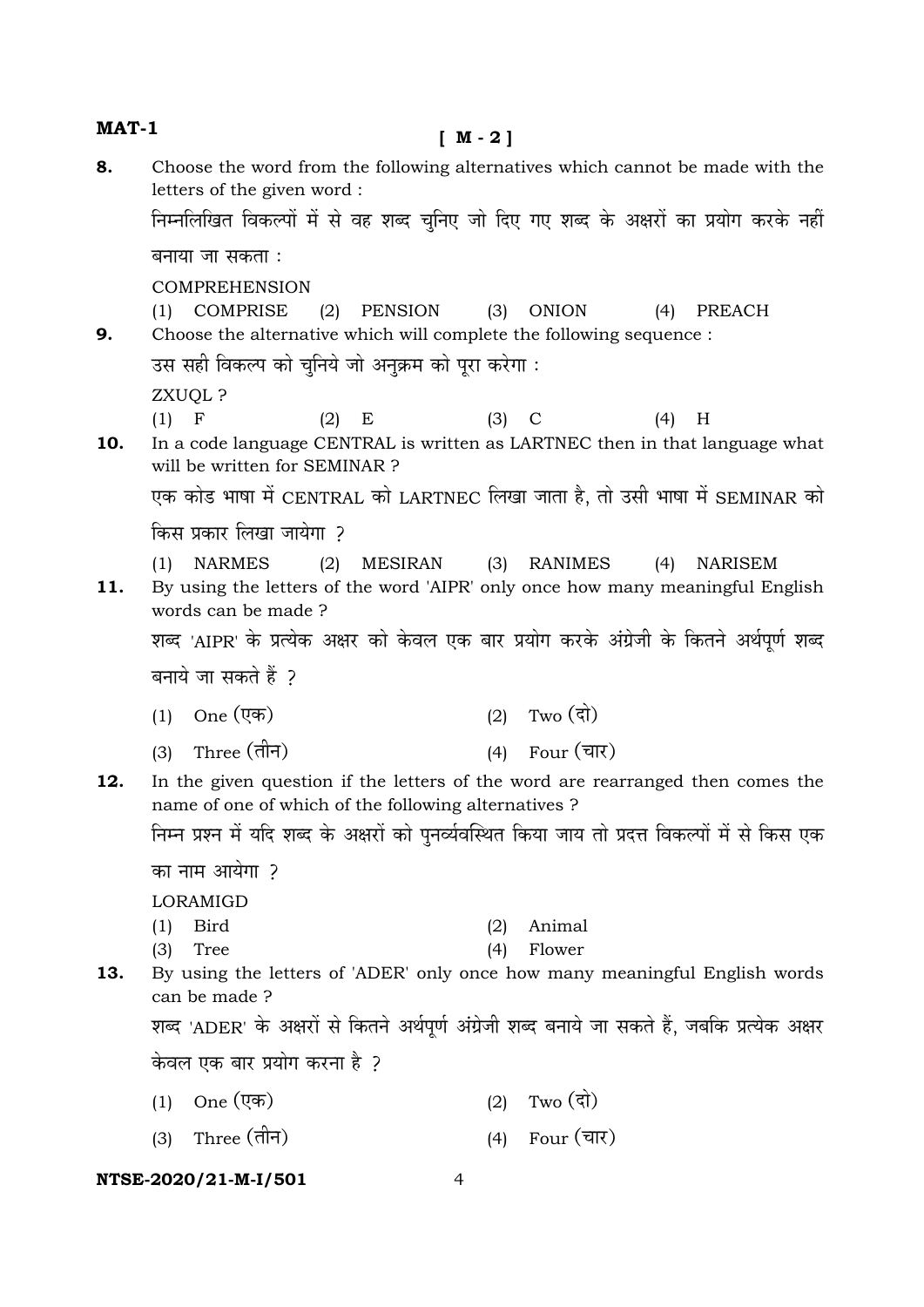**14.** If in a code language HANUMAN is written as MFSZRFS, then what will BINAY be written in that code language ? यदि किसी कोड भाषा में HANUMAN को MFSZRFS लिखा जाता है, तो उसी कोड भाषा में BINAY को क्या लिखा जायेगा 2 (1) GSNTD (2) GNSFD (3) GSNDT (4) GNSDT **15.** If in a code language MOTHER is written as OQVJGT, then what way SISTER will be written ? किसी सांकेतिक भाषा में MOTHER को OOVJGT लिखा गया. तो SISTER को क्या लिखा जायेगा ? (1) CJUVGT (2) TJTUFS (3) TJTUES (4) UKUVGT **16.** If in a code language *A* is written as 2, *B* is written as 4 and *C* is written as 6, then in that language 12 10 10 8 will be written as  $\,$ यदि किसी सांकेतिक भाषा में  $\,$  को  $\,$  2,  $\,$  *B* को 4 तथा  $\,$  को 6 लिखा जाए तो उसी भाषा में  $12\ 10\ 10\ 8$  किसके लिये लिखा जायेगा २ (1) DEEP (2) DOOR (3) DEAF (4) FEED **17.** In a symbolic language POCKET is written as QNDJFS, then in that language what will DEAR be written ? िकसी सांकेतिक भाषा में POCKET को ONDJFS लिखा जाता है. तो उसी सांकेतिक भाषा में DEAR को क्या लिखा जायेगा 2 (1) EDBQ (2) CFBQ (3) EDCQ (4) EFDQ **18.** In a code language CHAIR is written as EGCHT, then in that language PROVE will be written as किसी सांकेतिक भाषा में CHAIR को EGCHT लिखा जाता है, तो उसी सांकेतिक भाषा में  $PROVE$  को लिखा जायेगा (1) NSNXD (2) RPPVG (3) NRNUD (4) RQQUG **19.** As 'Warrior' is related to 'battlefield' in the same way to what is 'Steward' related ? जिस प्रकार 'योद्धा' संबंधित है 'रणभूमि' से, ठीक उसी प्रकार 'स्टीवार्ड' किससे संबंधित है ? (1) Shop (दुकान)  $(2)$  Restaurant (रेस्तरां)  $(3)$  Stage  $(\dot{H} \dot{\mathbf{\tau}})$  (4) Garage  $(\dot{\mathbf{\tau}})$ **20.** As 'white pigeon' is related to 'peace', in the same way 'black colour' is related to which of the following ? जिस प्रकार 'सफेद कबूतर', 'शांति' से संबंधित है, उसी प्रकार 'काला रंग' किससे संबंधित है ?  $(1)$  Hospital (अस्पताल)  $(2)$  Power (शक्ति) (3) Sorrow (शोक) (4) Bravery (शौर्य) **[ M - 3 ]** 

#### **NTSE-2020/21-M-I/501** 5

**MAT-1**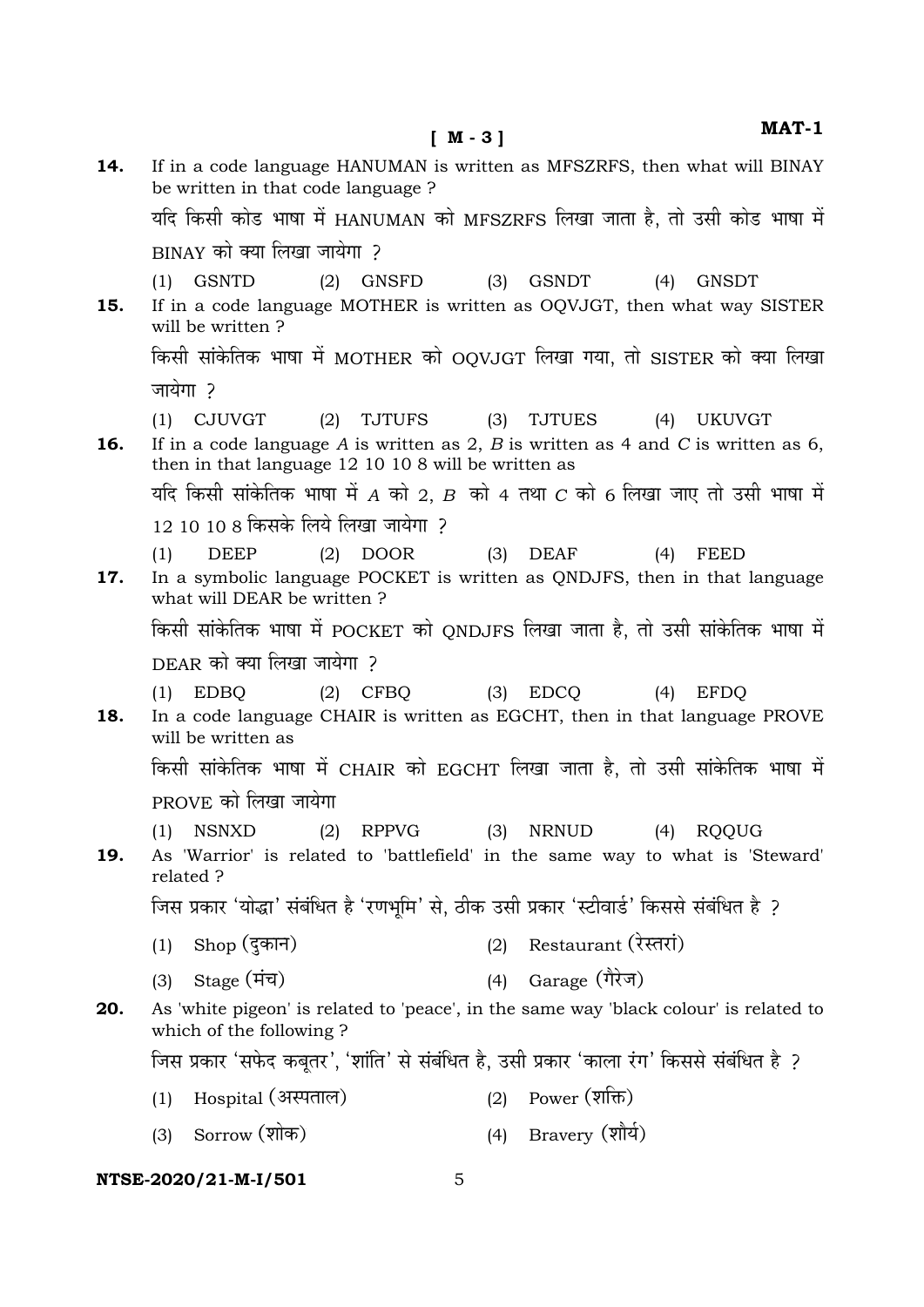| MAT-1 |                                                                                  | $[M-4]$                                                                               |     |                                                                              |  |
|-------|----------------------------------------------------------------------------------|---------------------------------------------------------------------------------------|-----|------------------------------------------------------------------------------|--|
| 21.   |                                                                                  | As 'Chicago' is related to America, in the same way 'Sydney' is related to            |     |                                                                              |  |
|       | जिस प्रकार 'शिकागो' संबंधित है अमेरिका से, उसी प्रकार 'सिडनी' किससे संबंधित है ? |                                                                                       |     |                                                                              |  |
|       | (1)                                                                              | Egypt (मिस्र)                                                                         |     | (2) Australia (आस्ट्रेलिया)                                                  |  |
|       | (3)                                                                              | India (भारत)                                                                          |     | (4) England (इंग्लैंड)                                                       |  |
| 22.   |                                                                                  | As the 'Publisher' is related to 'Book', in the same way 'Film' is related to         |     |                                                                              |  |
|       |                                                                                  | जिस प्रकार 'प्रकाशक', 'पुस्तक' से संबंधित है, उसी प्रकार 'फिल्म' किससे संबंधित है  ?  |     |                                                                              |  |
|       | (1)                                                                              | Director (निर्देशक)                                                                   |     | (2) Actor (अभिनेता)                                                          |  |
|       | (3)                                                                              | Producer (निर्माता)                                                                   | (4) | Hero (नायक)                                                                  |  |
| 23.   |                                                                                  | As 'Lotus' is related to 'India', in the same way 'Great Britain' is related to       |     |                                                                              |  |
|       |                                                                                  | 'कमल' जिस प्रकार 'भारत' से संबंधित है, उसी प्रकार 'ग्रेट ब्रिटेन' किससे संबंधित है  ? |     |                                                                              |  |
|       | (1)                                                                              | Jasmine (चमेली)                                                                       |     | (2) Rose (गुलाब)                                                             |  |
|       | (3)                                                                              | Chrysanthemum (गुलदाउदी)                                                              |     | (4) White Lily (सफेद लिली)                                                   |  |
| 24.   |                                                                                  | Tripura: Agartala:: Mizoram: ?                                                        |     |                                                                              |  |
|       |                                                                                  | त्रिपुरा : अगरतला : : मिजोरम : ?                                                      |     |                                                                              |  |
|       |                                                                                  | (1) Aizawl (आइजोल)                                                                    | (2) | Imphal (इम्फाल)                                                              |  |
|       |                                                                                  | (3) Kavaratti (कावारत्ती)                                                             | (4) | Silvassa (सिलवासा)                                                           |  |
| 25.   |                                                                                  | Rohu : Fish :: Bat : ?                                                                |     |                                                                              |  |
|       |                                                                                  | रोहू : मछली : : चमगादड़ : ?                                                           |     |                                                                              |  |
|       | (1)                                                                              | Amphibian (उभयचर)                                                                     |     | (2) Reptile (सरीसृप)                                                         |  |
|       | (3)                                                                              | Mammal (स्तनपायी)                                                                     | (4) | Aquatic (जलचर)                                                               |  |
| 26.   |                                                                                  | Thermometer: Temperature:: Lactometer: ?                                              |     |                                                                              |  |
|       | (1)                                                                              | Purity of curd                                                                        | (2) | Purity of milk                                                               |  |
|       | (3)                                                                              | Purity of water                                                                       | (4) | Atmospheric pressure                                                         |  |
|       |                                                                                  | थर्मामीटर : तापमान : : लैक्टोमीटर : ?                                                 |     |                                                                              |  |
|       |                                                                                  | (1) दही की शुद्धता                                                                    |     | (2) दूध को शुद्धता                                                           |  |
|       | (3)                                                                              | जल की शुद्धता                                                                         | (4) | वायु दाब                                                                     |  |
| 27.   | Jadu?                                                                            |                                                                                       |     | Shyam is son of Ram and maternal brother of Jadu, then how is Ram related to |  |
|       | (1)                                                                              | Paternal uncle                                                                        | (2) | Maternal uncle                                                               |  |
|       | (3)                                                                              | Father                                                                                | (4) | Maternal grandfather                                                         |  |
|       |                                                                                  | श्याम, राम का पुत्र है और यदु का ममेरा भाई, तो राम, यदु का कौन होगा ?                 |     |                                                                              |  |
|       | (1)                                                                              | चाचा                                                                                  | (2) | मामा                                                                         |  |
|       | (3)                                                                              | पिता                                                                                  | (4) | नाना                                                                         |  |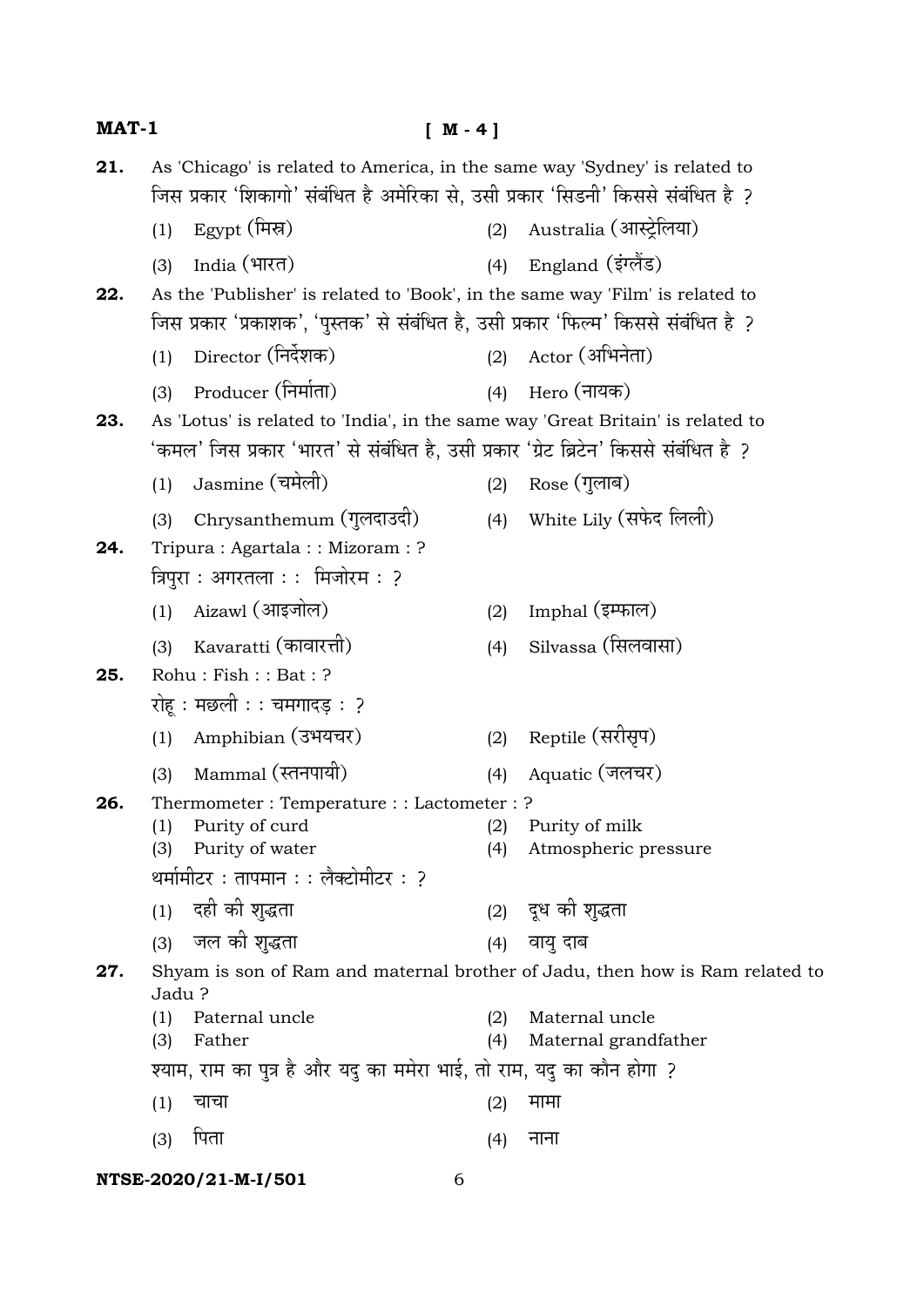28. In a marriage reception, pointing to a lady a man said, 'That lady is the only daughter of the father-in-law of my eldest paternal brother'. What is the relation of that man with the lady? Husband's younger brother **Brother**  $(1)$  $(2)$  $(3)$ Nephew  $(4)$ Father एक विवाह समारोह में एक महिला की ओर इशारा करते हए एक व्यक्ति ने बताया कि 'वह महिला मेरे चचेरा बड़े भाई के ससर की इकलौती बेटी है'। उस व्यक्ति का उस महिला से क्या संबंध है ? देवर भाई  $(1)$  $(2)$ भतीजा पिता  $(3)$  $(4)$ Second: Time:: Pascal: ? 29.  $(1)$ Resistance  $(2)$ Illumination (3) Potential  $(4)$ Pressure सेकेण्ड: समय : : पास्कल : २ रोधकता प्रदीप्ति  $(1)$  $(2)$ (3) विभव  $(4)$ दाब B is the sister of A and C is the mother of B. How is C related to A? 30.  $(1)$ Mother  $(2)$ Father Maternal aunt (4) Maternal grandmother  $(3)$ A की बहन  $B$  है तथा  $B$  की माँ  $C$  है, तो  $C$ , A से किस प्रकार संबंधित है ?  $(1)$ माँ पिता  $(2)$ (4) नानी मामी  $(3)$ 31. Following the pattern of the following letter series fill in the blank space : निम्न अक्षर-श्रेणी के पैटर्न का अनुसरण कर रिक्त स्थान की पूर्ति करें: ak, eo, is, ........... qa, ue  $(1)$  $1v$  $(2)$  mw  $(3)$  $(4)$  oe  $nx$ 32. What will come next in series ? श्रेणी में बाद वाला अक्षर क्या होगा ? D, H, L, P, ..... S  $\mathbf U$ T  $(1)$  $(2)$  $(3)$  $(4)$  $\Omega$  $33<sub>1</sub>$ 10J, 13M, 17Q, 20T, .........  $(1)$ 24X  $25Y$  $26Z$  $23V$  $(2)$  $(3)$  $(4)$ 34. Telephone: Graham Bell: : Electric Bulb: ? टेलीफोन : ग्राहम बेल : : विद्युत बल्ब : ? J. L. Baird (जे. एल. बेयर्ड)  $(1)$ Thomas Alva Edison (थमास अल्वा एडिसन)  $(2)$ James Watt (जेम्स वाट)  $(3)$ G. Marconi (जी. मार्कोनी)  $(4)$ 

 $[M - 5]$ 

#### NTSE-2020/21-M-I/501

 $MAT-1$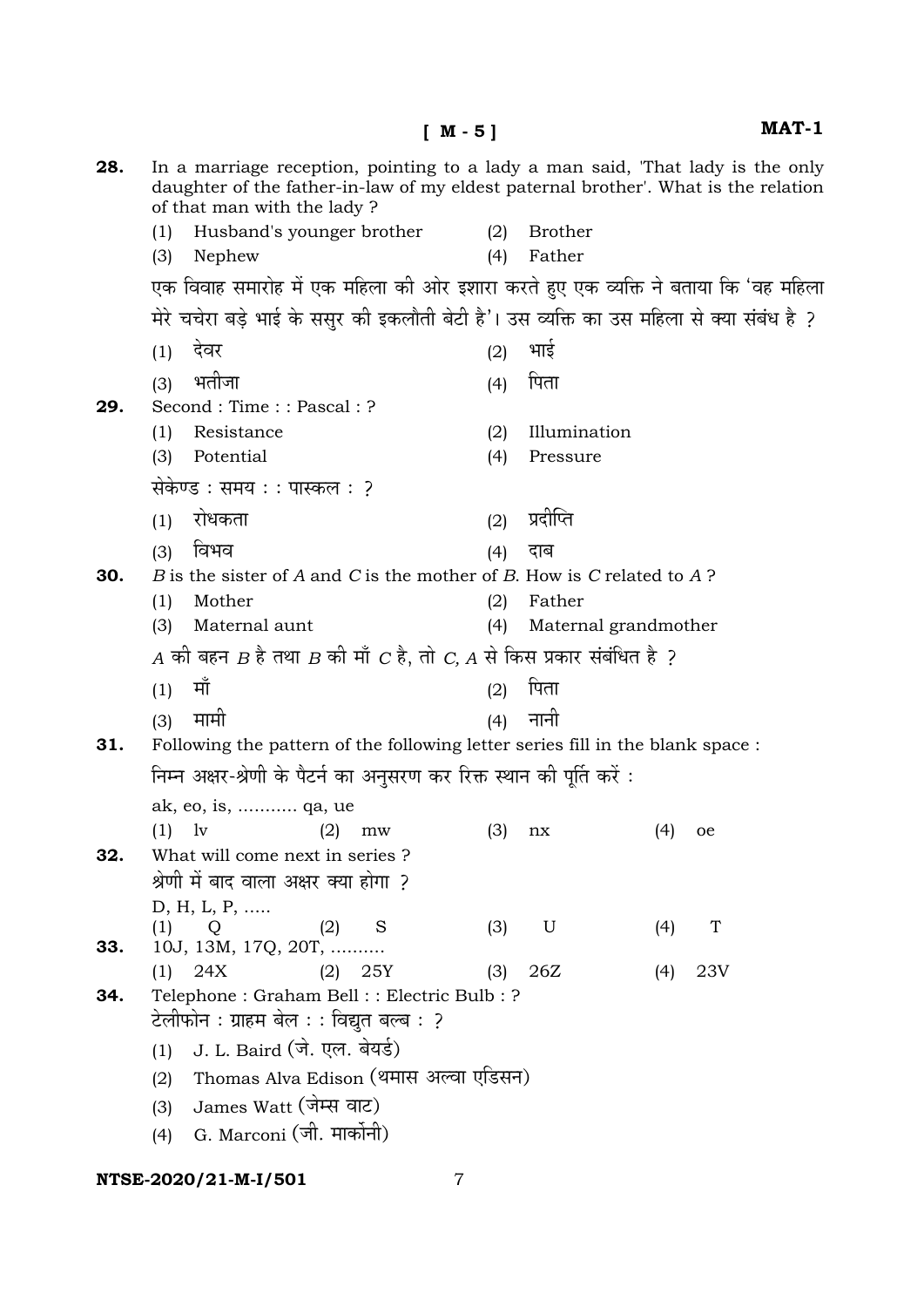#### $MAT-1$

 $Q: 35-40$ In each of the following questions a group of three pictures are given. You have to find out the fourth picture. You have to select the answer from  $1, 2, 3$  or  $4$ :

> प्रत्येक प्रश्न में तीन चित्रों की एक श्रेणी दी हुई है, आपको पता लगाना है कि चौथा चित्र क्या होगा। इसे 1, 2, 3 या 4 में से चुनना है :



यदि किसी सांकेतिक भाषा में LPPHGLDWH को IMMEDIATE द्वारा लिखा जाता है तो शब्द WRSVHFUHW को किस प्रकार लिखा जायेगा ?

(1) YUVKIXKY (2) FAITHFUL TOPSBRASS (4) TOPSECRET  $(3)$ 

NTSE-2020/21-M-I/501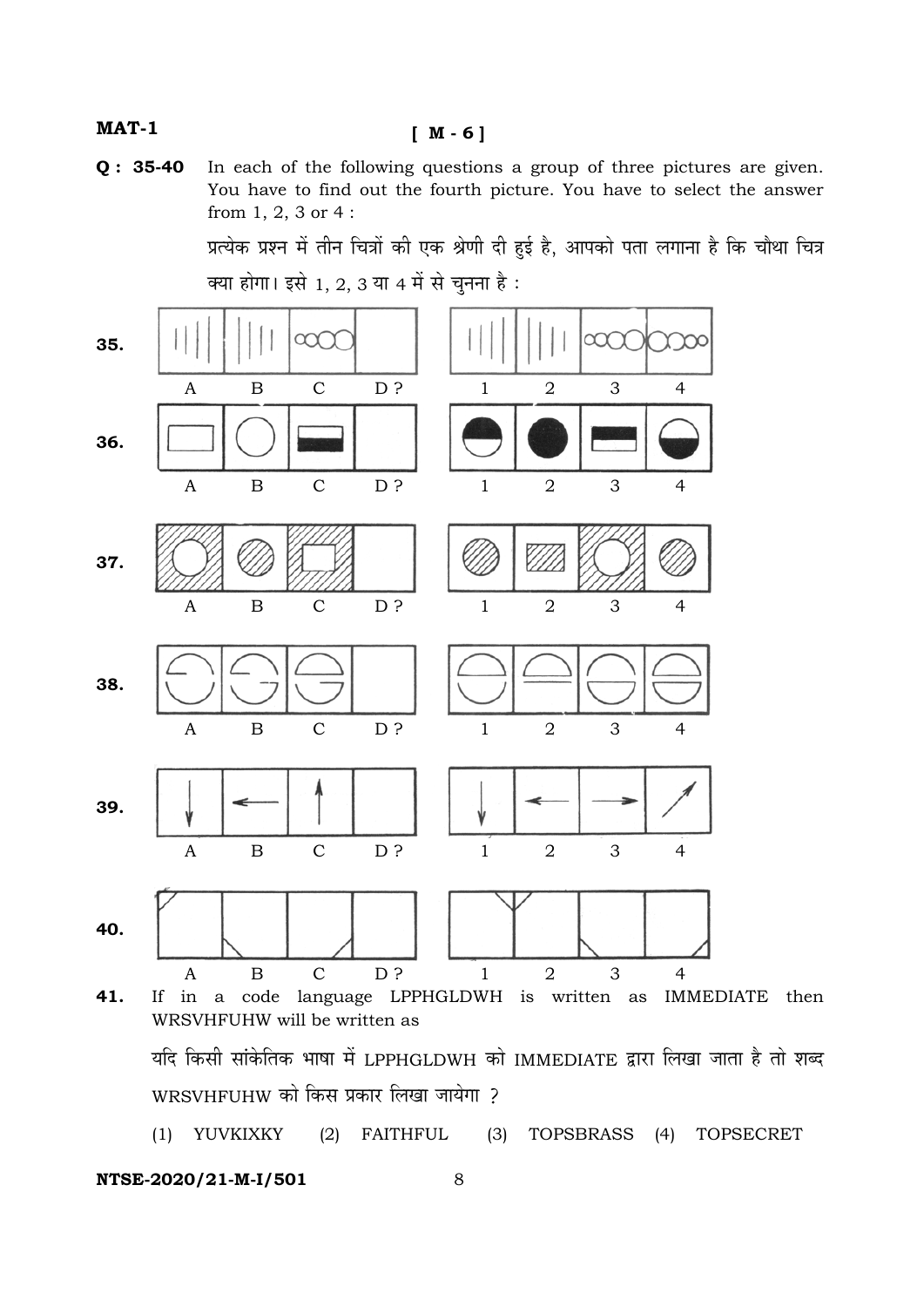| 42. | If TOM = 48 and DICK = $27$ then HARRY will mean                                                                                                                                                                                                                                                              |                                                       |
|-----|---------------------------------------------------------------------------------------------------------------------------------------------------------------------------------------------------------------------------------------------------------------------------------------------------------------|-------------------------------------------------------|
|     | यदि TOM = 48 तथा DICK = 27 तो HARRY का आशय है                                                                                                                                                                                                                                                                 |                                                       |
| 43. | (1)<br>50<br>(2)<br>60<br>If in a code language SISTER is written as 535301, UNCLE is written as 84670<br>and BOY is written as 129 then in that language SON will be written as<br>यदि किसी सांकेतिक भाषा में SISTER के लिए 535301, UNCLE के लिए 84670 तथा                                                   | (3)<br>70<br>80<br>(4)                                |
| 44. | BOY के लिए 129 लिखा जाता है तो उसी भाषा में SON के लिए क्या लिखा जायेगा ?<br>$(2)$ 524<br>$(1)$ 923<br>If in a code language 5234 is written for RING and 6109 for FAST, then in that<br>language 095234 will be written for<br>यदि किसी सांकेतिक भाषा में 5234 को RING तथा 6109 को FAST  लिखा जाता है तो उसी | $(3)$ 342<br>$(4)$ 872                                |
| 45. | भाषा में 095234 को क्या लिखा जायेगा ?<br><b>STRING</b><br>NGRIST (3)<br>(2)<br>(1)<br>Rita is taller than Neeta but shorter than Sita. Sita is shorter than Gita then<br>who is the tallest among them?<br>रीता, नीता से लम्बी किन्तु सीता से छोटी है। सीता, गीता से छोटी है, तो इनमें सबसे लम्बी             | <b>STRNIG</b><br><b>STRIGN</b><br>(4)                 |
|     | कौन है ?<br>$(1)$ Rita (रीता)                                                                                                                                                                                                                                                                                 | Neeta (नीता)                                          |
| 46. | (3) Sita (सीता)<br>If in a code language FIRE is written as DGPC, then in that code language<br>SHOT will be written as                                                                                                                                                                                       | (2)<br>$(4)$ Gita $(\overline{\eta} \overline{\eta})$ |
|     | यदि किसी सांकेतिक भाषा में FIRE को DGPC लिखा जाता है, तो उसी सांकेतिक भाषा में                                                                                                                                                                                                                                |                                                       |
|     | SHOT को क्या लिखेंगे ?                                                                                                                                                                                                                                                                                        |                                                       |
| 47. | FQMR<br>(2)<br>QMFR<br>(1)<br>In the way 'horse' is related to 'run' in the same way 'bird' is related to<br>जिस प्रकार 'घोड़ा' का संबंध 'दौड़ने' से है उसी प्रकार 'पक्षी' का संबंध किससे है ?                                                                                                                | (3)<br>QFMR<br>(4)<br>QREM                            |
|     | $(1)$ move (चलना)                                                                                                                                                                                                                                                                                             | (2) run (दौड़ना)                                      |
|     | (3) $crawl(\tilde{\mathcal{X}}\mathcal{H})$                                                                                                                                                                                                                                                                   | (4) fly (उड़ना)                                       |
| 48. | In the way 'voltmeter' is related to 'potential difference', in the same way<br>'Ammeter' is related to                                                                                                                                                                                                       |                                                       |
|     | जिस प्रकार 'वोल्टमीटर' का संबंध 'विभवांतर' से है, उसी प्रकार 'एमीटर' का संबंध                                                                                                                                                                                                                                 |                                                       |
|     | किससे है ?                                                                                                                                                                                                                                                                                                    |                                                       |
|     | (1) Rain (वर्षा)                                                                                                                                                                                                                                                                                              | Earthquake (भूकंप)<br>(2)                             |
|     | (3) Electric current (विद्युत धारा)                                                                                                                                                                                                                                                                           | Temperature (तापमान)<br>(4)                           |
|     |                                                                                                                                                                                                                                                                                                               |                                                       |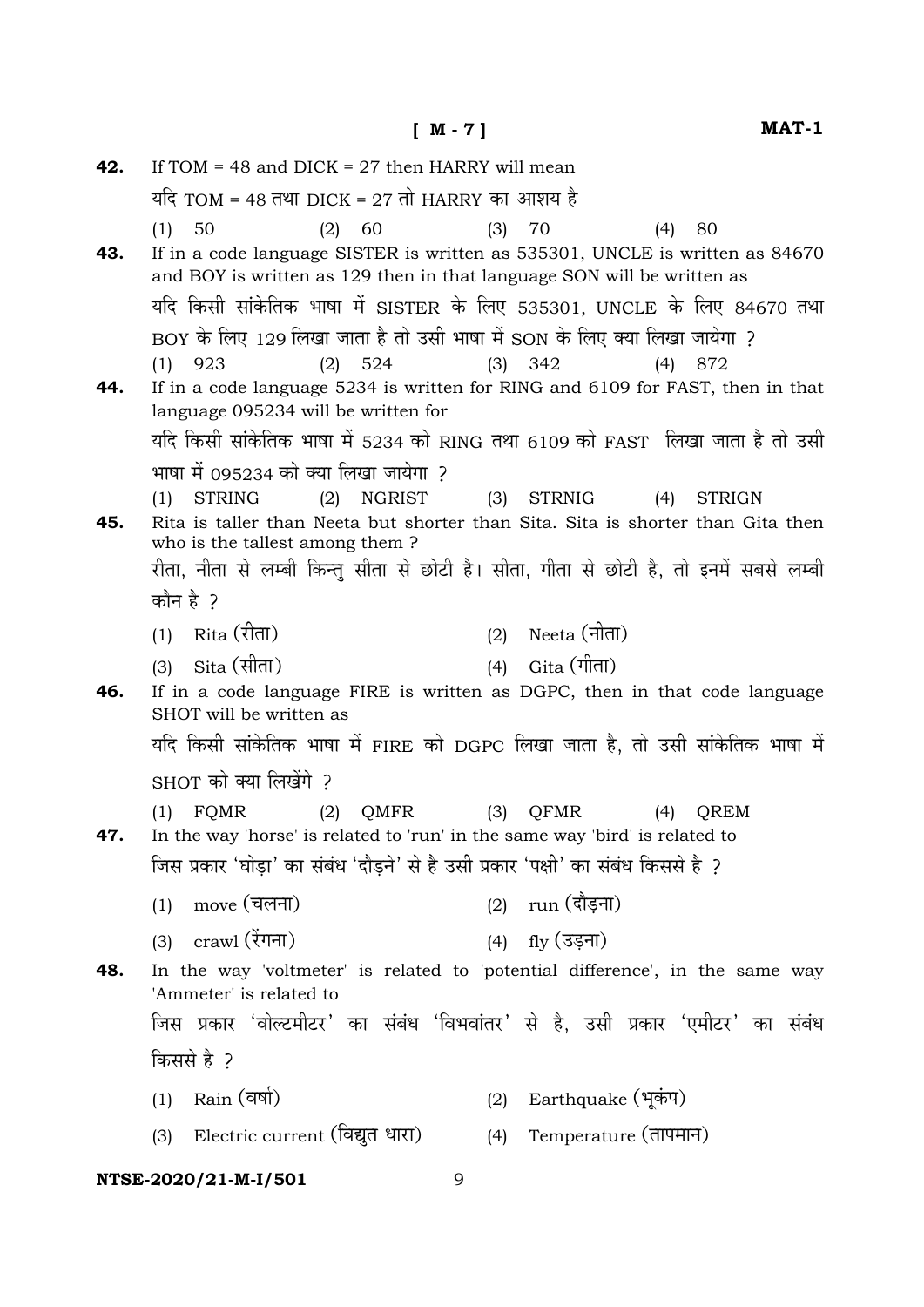| MAT-1 |                                                                                  | $[M-8]$                                                                            |     |                                                                                      |  |
|-------|----------------------------------------------------------------------------------|------------------------------------------------------------------------------------|-----|--------------------------------------------------------------------------------------|--|
| 49.   |                                                                                  |                                                                                    |     | In the way 'Indonesia' is related to 'Jakarta' in the same way 'Nepal' is related to |  |
|       | जिस प्रकार 'इंडोनेशिया' का संबंध 'जकार्ता' से है, उसी प्रकार 'नेपाल' का संबंध है |                                                                                    |     |                                                                                      |  |
|       | (1)                                                                              | Melbourne (मेलबोर्न से)                                                            | (2) | Dhaka (ढाका से)                                                                      |  |
|       | (3)                                                                              | Kathmandu (काठमांडू से)                                                            |     | (4) Islamabad (इस्लामाबाद से)                                                        |  |
| 50.   |                                                                                  | related to                                                                         |     | In the way India is related to Ashok Chakra, the same way Sri Lanka is               |  |
|       |                                                                                  | जिस प्रकार भारत का संबंध अशोक चक्र से है उसी प्रकार श्रीलंका का संबंध किससे है ?   |     |                                                                                      |  |
|       | (1)                                                                              | Lily (लिली)                                                                        |     | (2) Lion and sword (शेर व तलवार)                                                     |  |
|       | (3)                                                                              | Moon and star (चाँद और सितारा)                                                     |     | (4) Red star (रेड स्टार)                                                             |  |
| 51.   |                                                                                  | In the way 'Hockey' is related to 'India' in the same way 'Spain' is related to    |     |                                                                                      |  |
|       |                                                                                  | जिस प्रकार 'भारत' का संबंध 'हॉकी' से है, उसी प्रकार 'स्पेन' का संबंध है            |     |                                                                                      |  |
|       | (1)                                                                              | Baseball (बेसबॉल से)                                                               |     | (2) Bull fight (साँढ़ों की लड़ाई से)                                                 |  |
|       | (3)                                                                              | Football (फुटबॉल से)                                                               |     | (4) Ice hockey (आइस हॉकी से)                                                         |  |
| 52.   |                                                                                  | In the way 'Santhal' is related to 'India', in the same way 'Negro' is related to  |     |                                                                                      |  |
|       |                                                                                  | जिस प्रकार 'संथाल' का संबंध 'भारत' से है, उसी प्रकार 'नीग्रो' का संबंध है          |     |                                                                                      |  |
|       | (1)                                                                              | Japan (जापान से)                                                                   |     |                                                                                      |  |
|       | (2)                                                                              | Germany (जर्मनी से)                                                                |     |                                                                                      |  |
|       | (3)                                                                              | Africa, America (अफ्रीका, अमेरिका से)                                              |     |                                                                                      |  |
|       | (4)                                                                              | Nepal (नेपाल से)                                                                   |     |                                                                                      |  |
| 53.   |                                                                                  | In the way 'Red Fort' is related to Delhi, in the same way 'Pyramid' is related to |     |                                                                                      |  |
|       |                                                                                  | जिस प्रकार 'लाल किला' दिल्ली से संबंधित है, उसी प्रकार 'पिरामिड' का संबंध है       |     |                                                                                      |  |
|       | (1)                                                                              | New York (न्यूयार्क से)                                                            |     | (2) Egypt (मिस्र से)                                                                 |  |
|       | (3)                                                                              | London (लंदन से)                                                                   |     | (4) Berlin (बर्लिन से)                                                               |  |
| 54.   |                                                                                  | In the way poet is related to poem, in the same way ornaments are related to       |     |                                                                                      |  |
|       |                                                                                  | जिस प्रकार कवि संबंधित है कविता से उसी प्रकार आभूषण संबंधित है                     |     |                                                                                      |  |
|       | (1)                                                                              | Goldsmith (स्वर्णकार से)                                                           | (2) | Cobbler (मोची से)                                                                    |  |
|       | (3)                                                                              | Carpenter (बढ़ई से)                                                                | (4) | Dance director (नृत्य निर्देशक से)                                                   |  |
|       |                                                                                  |                                                                                    |     |                                                                                      |  |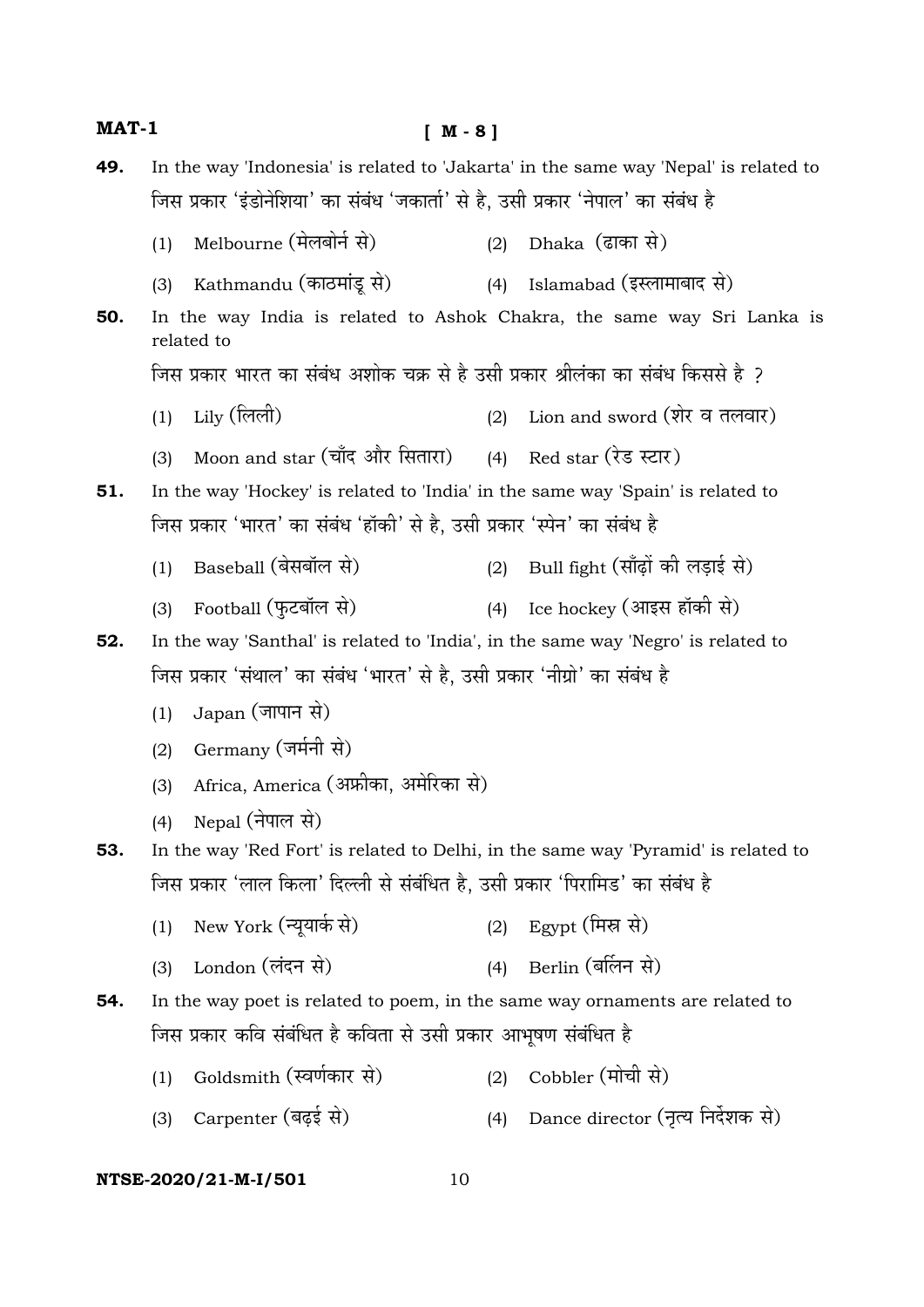|     |                                                                                                                                           | $[M - 9]$                  | MAT-1 |  |  |  |
|-----|-------------------------------------------------------------------------------------------------------------------------------------------|----------------------------|-------|--|--|--|
| 55. | In the way 'area' is related to 'hectare', the same way 'radian' is related to                                                            |                            |       |  |  |  |
|     | जिस प्रकार 'क्षेत्रफल' संबंधित है 'हेक्टेयर' से उसी प्रकार 'रेडियन' संबंधित है                                                            |                            |       |  |  |  |
|     | heat (ऊष्मा से)<br>(1)                                                                                                                    | (2) potential (विभव से)    |       |  |  |  |
|     | resistance (रोधकता से)<br>(3)                                                                                                             | (4) angle (कोण से)         |       |  |  |  |
| 56. | The relation that exists between ABC and ZYX, the same relation will exist<br>between CBA and                                             |                            |       |  |  |  |
|     | ABC तथा ZYX के बीच जो संबंध है, वही संबंध CBA का निम्न में से किससे रहेगा ?                                                               |                            |       |  |  |  |
|     | <b>ZXY</b><br><b>BCA</b><br>(1)<br>(2)                                                                                                    | (3)<br>XYZ<br>(4)          | XZY   |  |  |  |
| 57. | In the way 28 is related to 82 in the same way 36 is related to                                                                           |                            |       |  |  |  |
|     | जिस प्रकार 28 संबंधित है 82 से, ठीक उसी प्रकार 36 का संबंध है  से।                                                                        |                            |       |  |  |  |
| 58. | 56<br>(2)<br>32<br>(1)<br>Statue of Liberty: USA:: Eiffel Tower: ?                                                                        | (3)<br>63<br>(4)<br>56     |       |  |  |  |
|     | स्टैच्यू ऑफ लिबर्टी : सं० रा० अमेरिका : : ऐफेल टावर : ?                                                                                   |                            |       |  |  |  |
|     | New Zealand (न्यूजीलैंड)<br>(1)                                                                                                           | France (फ्रांस)<br>(2)     |       |  |  |  |
|     | Indonesia (इंडोनेशिया)<br>(3)                                                                                                             | Japan (जापान)<br>(4)       |       |  |  |  |
| 59. | In the way Palaeontology is related to Fossil in the same way Pedology is                                                                 |                            |       |  |  |  |
|     | related to                                                                                                                                |                            |       |  |  |  |
|     | जिस प्रकार पैलिओन्टोलॉजी का संबंध जीवाश्म से है उसी प्रकार पेडोलॉजी का संबंध है                                                           |                            |       |  |  |  |
|     | Blood (रक्त से)<br>(1)                                                                                                                    | Plants (पौधे से)<br>(2)    |       |  |  |  |
|     | Soil (मिट्टी से)<br>(3)                                                                                                                   | Tissue (ऊतक से)<br>(4)     |       |  |  |  |
| 60. | In the way White Pigeon is related to peace, the same way Swastik is related to                                                           |                            |       |  |  |  |
|     | जिस प्रकार सफेद कबूतर का संबंध शांति से है, उसी प्रकार स्वास्तिक का संबंध है                                                              |                            |       |  |  |  |
|     | Good luck (सौभाग्य से)<br>(1)                                                                                                             |                            |       |  |  |  |
|     | Prosperity (समृद्धि से)<br>(2)                                                                                                            |                            |       |  |  |  |
|     | Civilization and culture (सभ्यता तथा संस्कृति से)<br>(3)                                                                                  |                            |       |  |  |  |
|     | Danger (खतरा से)<br>(4)                                                                                                                   |                            |       |  |  |  |
| 61. | Regarding Ajit, Neelam tells to her friend that 'He is the only son of grandfather                                                        |                            |       |  |  |  |
|     | of my own brother', then how is Neelam related to Ajit?<br>नीलम, अजीत के बारे में अपनी एक सहेली से कहती है कि 'वह मेरे सगे भाई के दादा का |                            |       |  |  |  |
|     | इकलौता बेटा है', तो नीलम का अजीत से क्या संबंध है ?                                                                                       |                            |       |  |  |  |
|     | Maternal aunt (मौसी)<br>(1)                                                                                                               | Sister (बहन)<br>(2)        |       |  |  |  |
|     | Daughter (पुत्री)<br>(3)                                                                                                                  | Paternal aunt (बुआ)<br>(4) |       |  |  |  |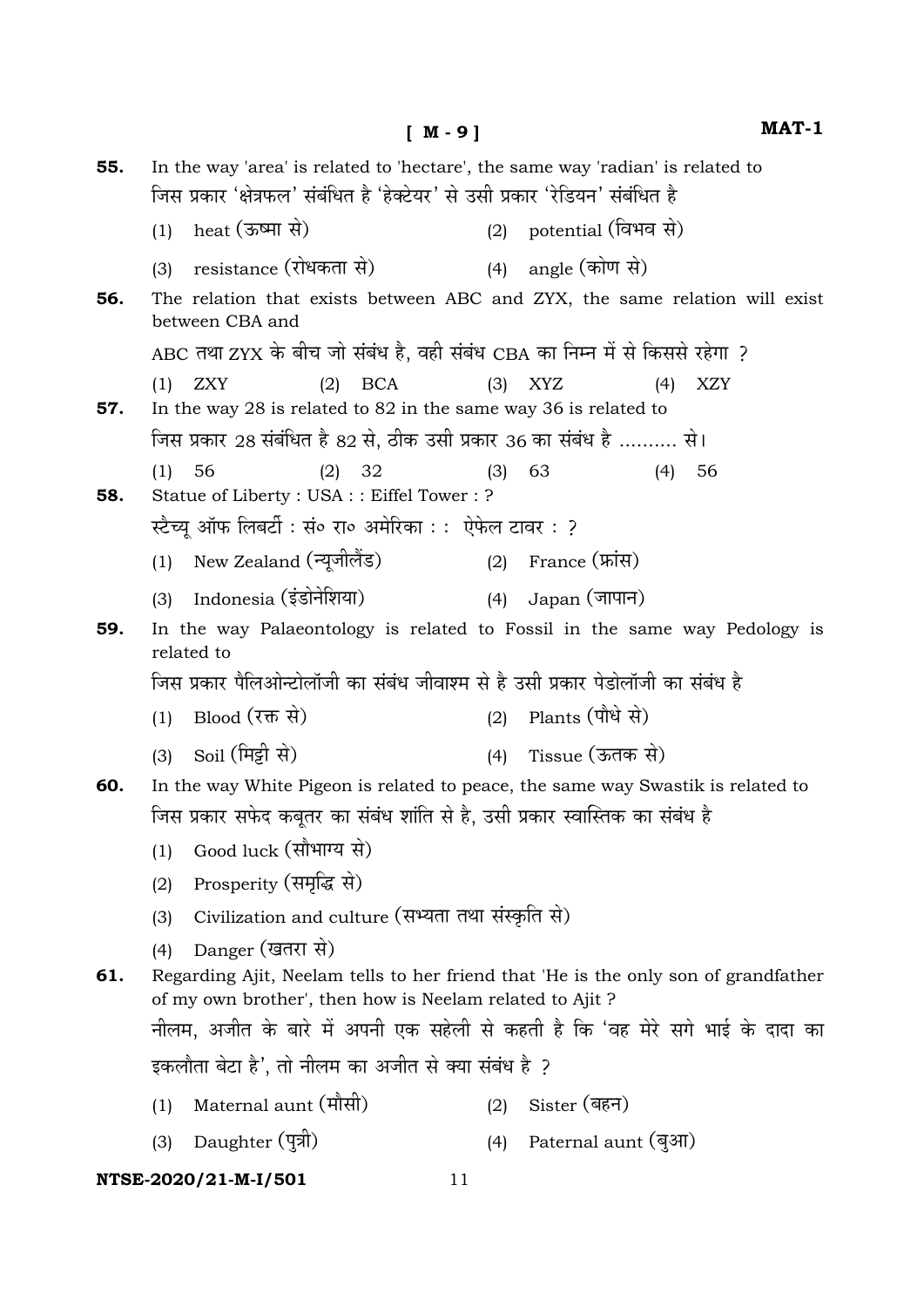| MAT-1 | $[M - 10]$                                                                                                                                                                                                                                                       |
|-------|------------------------------------------------------------------------------------------------------------------------------------------------------------------------------------------------------------------------------------------------------------------|
| 62.   | Navin, the son of a photographer who is a resident of Nagpur says to Urmila<br>that Prabhat, who is staying in Delhi, is the eldest son of the father of Samir. If<br>mother of Samir is the wife of Navin, then what is the relation Prabhat has with<br>Navin? |
|       | नागपुर में रहने वाले एक फोटोग्राफर के पुत्र नवीन ने उर्मिला से कहा कि प्रभात जो दिल्ली में                                                                                                                                                                       |
|       | रहता है समीर के पिता का सबसे बड़ा पुत्र है। यदि समीर की माँ नवीन की पत्नी हो, तो प्रभात का                                                                                                                                                                       |
|       | नवीन के साथ क्या संबंध है ?                                                                                                                                                                                                                                      |
|       | (2) Brother $(\overline{\mathfrak{m}}\overline{\mathfrak{k}})$<br>$(1)$ Son $($ पुत्र)                                                                                                                                                                           |
| 63.   | Nephew (brother's son) (भतीजा)<br>Nephew (sister's son) (भांजा)<br>(4)<br>(3)<br>A man walks 12 km towards north. After this he walks 5 km towards west then<br>how far is he now from his starting point?                                                       |
|       | एक व्यक्ति उत्तर दिशा की ओर 12 किमी चला, उसके बाद वह पश्चिम की ओर 5 किमी चला तो<br>वह अपने आरंभिक स्थान से कितनी दूरी पर है ?                                                                                                                                    |
|       | $(1)$ 22 km $(22 \overline{p}$ किमी)<br>(2) 17 km (17 किमी)                                                                                                                                                                                                      |
|       | (3) 5 km (5 किमी)<br>(4) 13 km (13 किमी)                                                                                                                                                                                                                         |
| 64.   | Pointing to a lady Vijay says that "She is the only sister of my brother-in-law".<br>How is the lady related to Vijay?                                                                                                                                           |
|       | विजय एक औरत की ओर इशारा करते हुए कहता है कि 'वह मेरे साले की इकलौती बहन है'।                                                                                                                                                                                     |
|       | वह औरत विजय से किस प्रकार संबंधित है ?                                                                                                                                                                                                                           |
|       |                                                                                                                                                                                                                                                                  |

- (1) Daughter  $(\overline{q}3)$  (2) Wife  $(\overline{q}\overline{q})$ 
	-
- (3) Sister (बहन) (4) Sister-in-law (भाभी)
- **65.** Pointing to a man in a picture a woman said, 'The father of his brother is the only son of my mother'. How is the man related to that woman ? एक तस्वीर में एक परुष की ओर संकेत करते हए एक महिला ने कहा कि 'उसके भाई का पिता

मेरी माँ का इकलौता पुत्र है'। वह पुरुष का उस महिला से क्या संबंध है ?

- (1) Grandson (पोता) (2) Nephew (Brother's son) (भतीजा)
- $(3)$  Son  $(4)$  Brother  $(4\mathbb{R})$
- **66.** At the time of sunrise a boy was doing exercise by keeping his head down and legs up in the ground. If his left hand is towards east, then in which direction is his face ?

सुर्योदय के समय एक लडका मैदान में सिर नीचे और पैर ऊपर करके व्यायाम कर रहा था। यदि उसका बायाँ हाथ परब की तरफ हो, तो उसका चेहरा किस ओर था ?

- $(1)$  North  $(3\pi)$  (2) South (दक्षिण)
- (3) West (पश्चिम) (4) None of these (इनमें से कोई नहीं)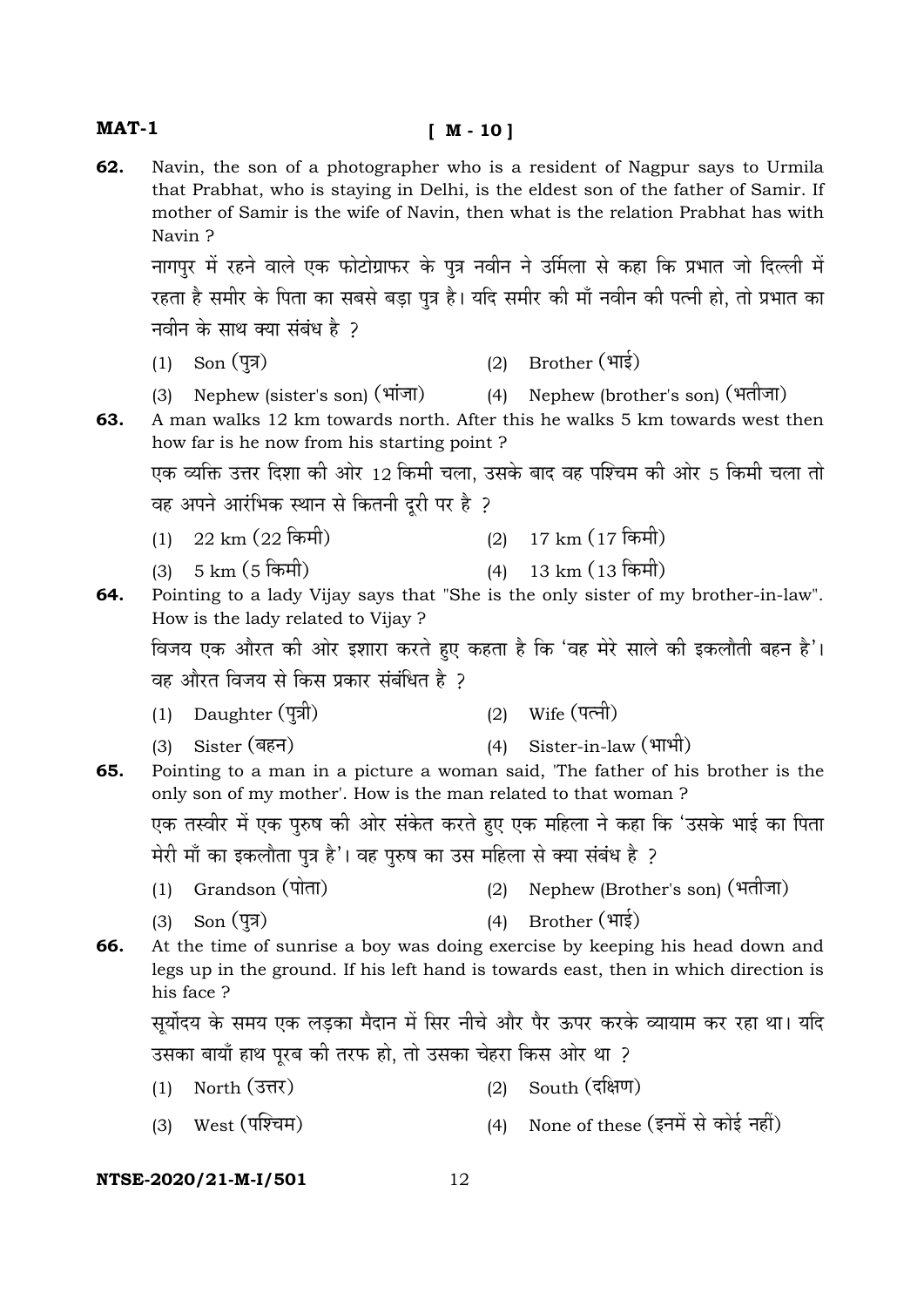**[ M - 11 ]** 

**67.** Facing towards north Rana walked 30 m. Then he turned left and walked 50 m. Again he turned left and walked 30 m. Now how far is Rana from his starting place ? उत्तर की ओर मुँह करके राणा 30 मीटर चला। फिर वह बायें मुड़ा और 50 मीटर चला।

तत्पश्चात फिर बायें मड़कर 30 मीटर चला। अब वह प्रारंभिक स्थान से कितनी दुरी पर है ?

- $(1)$  80 m (80  $\overline{\text{m}}$ ) (2) 60 m (60  $\overline{\text{m}}$ )
- $(3)$  20 m  $(20 \text{ m}^2)$  (4) 50 m  $(50 \text{ m}^2)$
- **68.** Bablu started to walk from a point *A*. After moving 12 m towards north he turned right and moved 10 m. Again he turned right and walked 12 m, then turning left walked 5 m. So far what distance has he travelled and in which direction is he ?
	- ञबलू एक बिन्दु A से चलना प्रारंभ करता है। 12 मीटर उत्तर दिशा में जाने के बाद दायें मडकर  $10$  मीटर चलता है। फिर दायें मुड़कर वह  $12$  मीटर और फिर बायें मुड़कर 5 मीटर चलता है। अब तक वह कुल कितनी दुरी तय कर चुका है और किस दिशा में है ?
	- (1) 40 m, west (40 मीटर, पश्चिम) (2) 29 m, south (29 मीटर, दक्षिण)
	- (3) 39 m, east (39 मीटर, पूर्व) (4) 35 m, north (35 मीटर, उत्तर)
- **69.** One day before sunset Vandana and Chandan were talking with each other face to face standing in a chawk. If the shadow of Vandana falls on the right side of her then in which direction was Chandan facing ? एक दिन सर्यास्त होने से पर्व वन्दना और चन्दन एक चौक पर आमने-सामने खडे होकर बात कर रहे थे। यदि वन्दना को परछाई उसके ठीक दायीं ओर पड़ रही हो. तो चन्दन का चेहरा किस दिशा की ओर होगा 2
	- (1) South-east (दक्षिण-पूर्व) (2) South (दक्षिण)
	- (3) North (उत्तर)  $(4)$  West (पश्चिम)
- **70.** One morning after sunrise Atul and Rashmi was talking with each other standing face to face. If the shadow of Rashmi falls on the left side of Atul then in which direction Atul was facing ?

एक सुबह सुर्योदय के बाद अतुल और रश्मि एक-दुसरे से आमने सामने खड़े होकर बात कर रहे थे। अगर रश्मि की परछाई अतुल की ठीक बायीं ओर थी, तो अतुल का चेहरा किस तरफ था ?

- $(1)$  North  $(3\pi)$  (2) South (दक्षिण)
- (3) East (पर्व) (4) West (पश्चिम)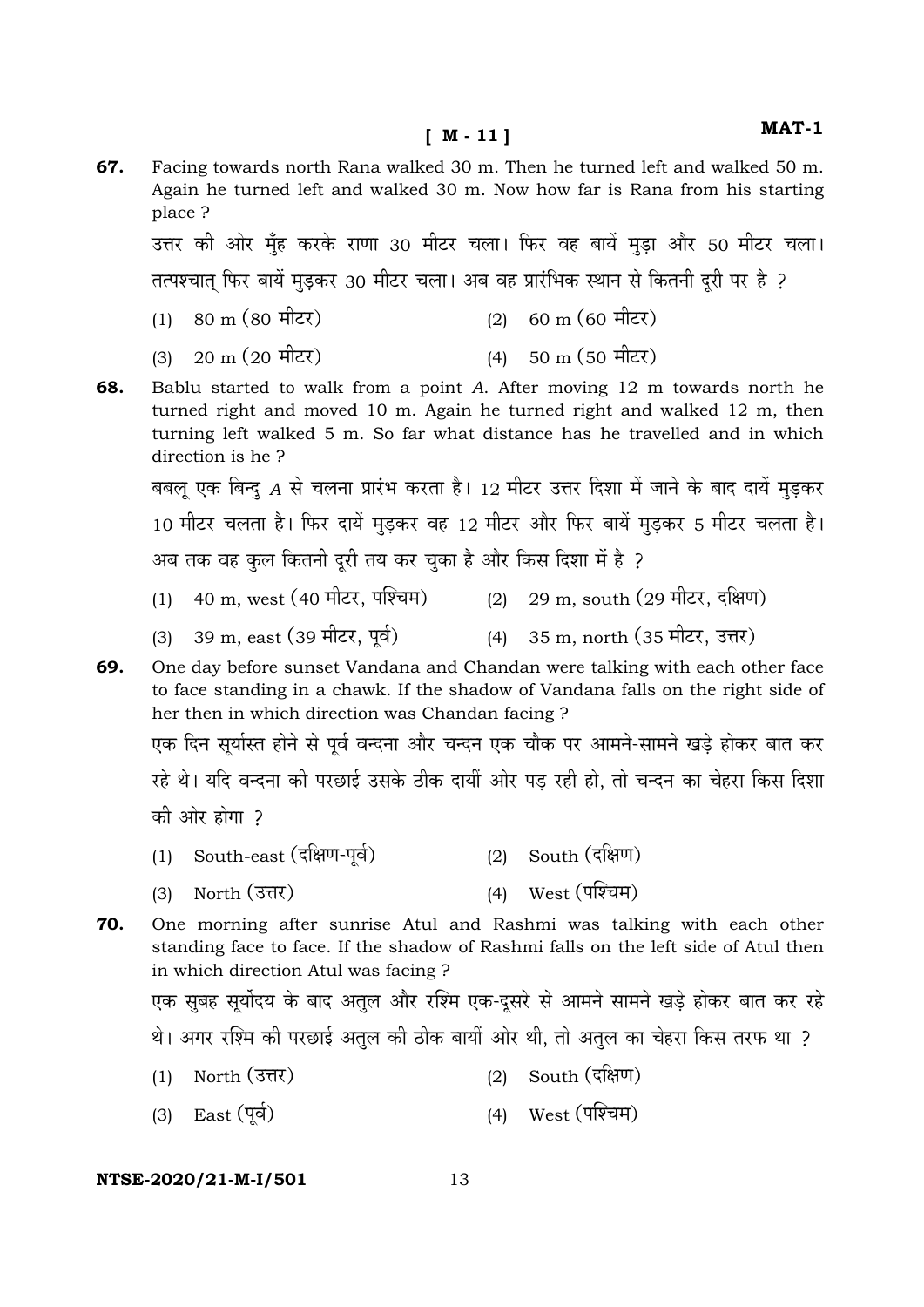| MAT-1    | $M - 12$                                                                                                                                                                                                                                          |
|----------|---------------------------------------------------------------------------------------------------------------------------------------------------------------------------------------------------------------------------------------------------|
| 71.      | Harish is taller than Sameer but shorter than Ambuj. Sumit is shorter than<br>Vishal. Ambuj is shorter than Sumit. If all of them are made standing in<br>increasing order (ascending order) of their heights, then who will stand at the<br>end? |
|          | हरीश, समीर से लम्बा, परंतु अम्बुज से छोटा है। सुमित, विशाल से छोटा है। अम्बुज, सुमित से                                                                                                                                                           |
|          | छोटा है। यदि सभी लोगों को उनकी लम्बाई के अनुसार बढ़ते क्रम (आरोही क्रम) में खड़ा किया                                                                                                                                                             |
|          | जाए, तो सबसे अंत में कौन खड़ा होगा ?                                                                                                                                                                                                              |
|          | Harish (हरीश)<br>(2) Ambuj (अम्बुज)<br>(1)                                                                                                                                                                                                        |
|          | (4) Vishal (विशाल)<br>Sumit (सुमित)<br>(3)                                                                                                                                                                                                        |
| Q. 72-74 | According to the information given below answer the following three<br>questions :                                                                                                                                                                |
|          | Four girls A, B, C and D and three boys E, F and G are sitting<br>simultaneously in such a way that any two boys or any two girls will not<br>sit together.                                                                                       |
|          | नीचे दी गई जानकारियों के आधार पर निम्नांकित तीन प्रश्नों के उत्तर दें।                                                                                                                                                                            |
|          | चार लड़कियों A, B, C तथा D और तीन लड़कों E, F तथा G क्रमशः इस प्रकार बैठते हैं                                                                                                                                                                    |
|          | कि कोई भी दो लड़के या दो लड़कियाँ एक साथ न बैठें।                                                                                                                                                                                                 |
| 72.      | Who will sit after $B$ ?                                                                                                                                                                                                                          |
|          | $\overline{B}$ के बाद कौन बैठेगा ?                                                                                                                                                                                                                |
| 73.      | $(1)$ F<br>(2)<br>B<br>(3)<br>D<br>(4)<br>$\mathcal C$<br>Who will sit between $C$ and $D$ ?                                                                                                                                                      |
|          | $C$ और $D$ के बीच में कौन बैठेगा ?                                                                                                                                                                                                                |
| 74.      | (3)<br>(4)<br>$\mathcal C$<br>G<br>$(1)$ A<br>(2)<br>D<br>Who will sit exactly in the middle?                                                                                                                                                     |
|          | सबसे बीच में कौन बैठेगा ?                                                                                                                                                                                                                         |
| 75.      | $(1)$ F<br>(2)<br>$(3)$ C<br>G<br>(4)<br>В<br>If the age of Manohar is greater than that of Ankit and the age of Saroj is not                                                                                                                     |
|          | greater than Ankit then whose age among the three is greatest?                                                                                                                                                                                    |
|          | यदि मनोहर को आयु अंकित की आयु से अधिक है और सरोज की आयु अंकित की आयु से<br>अधिक नहीं है, तो इन तीनों में सबसे अधिक उम्र किसकी है ?                                                                                                                |
|          | Saroj (सरोज)<br>(1)                                                                                                                                                                                                                               |
|          | Ankit (अंकित)<br>(2)                                                                                                                                                                                                                              |
|          | Manohar (मनोहर)<br>(3)                                                                                                                                                                                                                            |
|          | Cannot be decided (तय नहीं किया जा सकता)<br>(4)                                                                                                                                                                                                   |
|          |                                                                                                                                                                                                                                                   |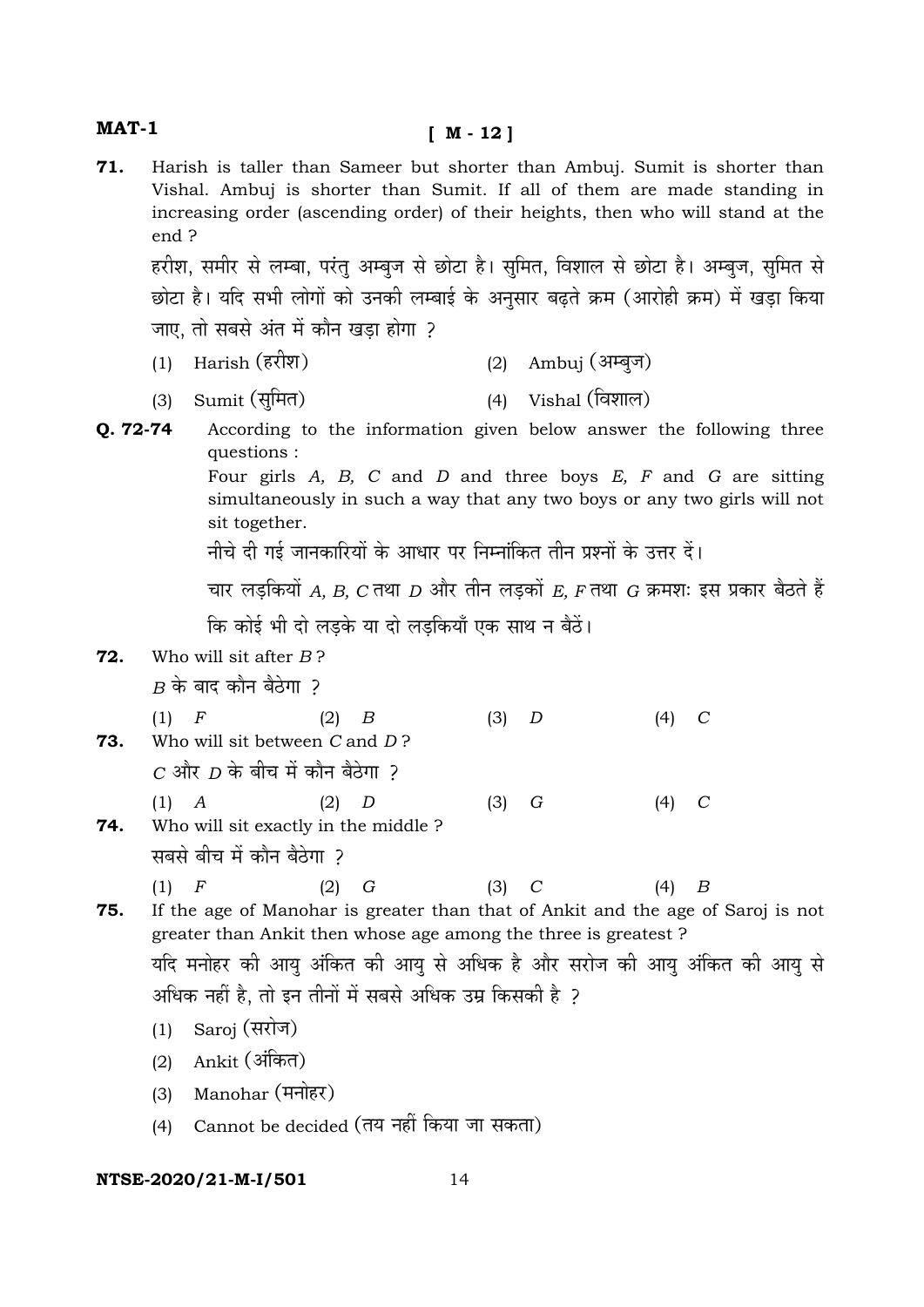$0.76 - 80$ Based on the following information answer the following questions :

- In a school classes of different subjects Commerce,  $(A)$ Mathematics, English, Hindi, Urdu and Sanskrit are held in weekdays and Sunday is a holiday.
- $(B)$ Commerce class is on Friday and English is taught on Monday. Urdu class is after Hindi. Sanskrit is taught on Thursday after Urdu.
- $(C)$ Mathematics class is on one day before holiday.

नीचे दी गई जानकारियों के आधार पर निम्न प्रश्नों के उत्तर दें :

- एक विद्यालय में सप्ताह के दिनों में विभिन्न विषयों वाणिज्य, गणित, अंग्रेजी,  $(A)$ हिन्दी. उर्द तथा संस्कृत की पढाई होती है तथा रविवार के दिन अवकाश होता है।
- शुक्रवार को वाणिज्य तथा सोमवार को अंग्रेजी की पढाई होती है। उर्दू की पढाई  $(B)$ हिन्दी के बाद होती है। उर्द के बाद संस्कृत की पढाई बृहस्पतिवार को होती है।

अवकाश के एक दिन पहले गणित की पढ़ाई होती है।  $(C)$ 

76. Which subject is taught on Wednesday? बधवार को किस विषय की पढाई होती है ?

- Hindi (हिन्दी) Urdu (उर्द)  $(1)$  $(2)$ 
	- English (अंग्रेजी) Sanskrit (संस्कृत)  $(3)$  $(4)$

Which subject is taught before Hindi? 77. हिन्दी से पहले किस विषय की पढ़ाई होती है ?

- English (अंग्रेजी)  $(2)$  Urdu  $(3\dot{5})$  $(1)$ 
	- Mathematics (गणित) Sanskrit (संस्कृत)  $(3)$  $(4)$
- 78. The difference of how many days is there between Urdu and Commerce classes ?

उर्दू और वाणिज्य की पढ़ाई के बीच कितने दिनों का अंतर है ?

- $(1)$  $\overline{4}$  $(2)$ 3
- $(3)$  $\overline{2}$  $(4)$  $\mathbf{1}$
- Mathematics class is just after which subject? 79. गणित की पढाई किस विषय के ठीक बाद होती है ?
	- Hindi (हिन्दी) Mathematics (गणित)  $(1)$  $(2)$
	- Commerce (वाणिज्य) Sanskrit (संस्कृत)  $(4)$  $(3)$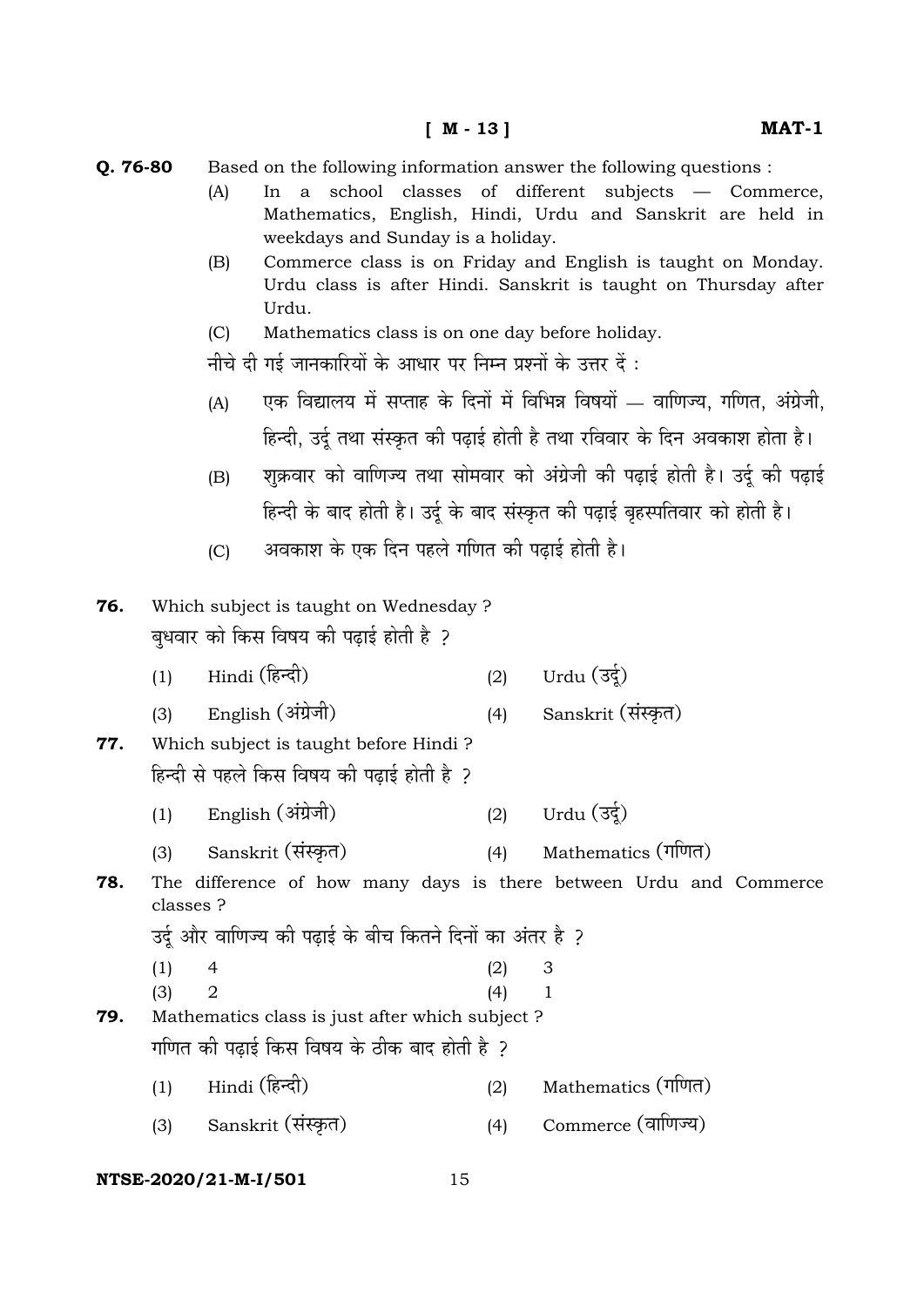| $MAT-1$  |     | $[ M - 14 ]$                                                                                                                                                                                                                                                                                           |     |                                                                                                                                                                                                                                                     |
|----------|-----|--------------------------------------------------------------------------------------------------------------------------------------------------------------------------------------------------------------------------------------------------------------------------------------------------------|-----|-----------------------------------------------------------------------------------------------------------------------------------------------------------------------------------------------------------------------------------------------------|
| 80.      |     | The classes start with which subject?                                                                                                                                                                                                                                                                  |     |                                                                                                                                                                                                                                                     |
|          |     | पढ़ाई का प्रारंभ किस विषय से होता है ?                                                                                                                                                                                                                                                                 |     |                                                                                                                                                                                                                                                     |
|          | (1) | English (अंग्रेजी)                                                                                                                                                                                                                                                                                     | (2) | Hindi (हिन्दी)                                                                                                                                                                                                                                      |
|          | (3) | Commerce (वाणिज्य)                                                                                                                                                                                                                                                                                     | (4) | Sanskrit (संस्कृत)                                                                                                                                                                                                                                  |
| 81.      |     | just kept below the book of English then which book is kept bottommost ?                                                                                                                                                                                                                               |     | On a table the books of Physics, Mathematics, English and Hindi are arranged<br>in such a way that the book of Hindi is just above the book of English and the<br>book of Mathematics is just below that book of Physics. If the book of Physics is |
|          |     |                                                                                                                                                                                                                                                                                                        |     | एक मेज पर भौतिकी, गणित, अंग्रेजी और हिन्दी की किताबें इस प्रकार रखी हैं कि हिन्दी की                                                                                                                                                                |
|          |     |                                                                                                                                                                                                                                                                                                        |     | किताब अंग्रेजी की किताब के ठीक ऊपर और गणित की किताब भौतिकी की किताब के ठीक                                                                                                                                                                          |
|          |     |                                                                                                                                                                                                                                                                                                        |     | नीचे। यदि भौतिकी की किताब, अंग्रेजी की किताब के ठीक नीचे रखी हो, तो सबसे नीचे कौन-सी                                                                                                                                                                |
|          |     | किताब होगी ?                                                                                                                                                                                                                                                                                           |     |                                                                                                                                                                                                                                                     |
|          | (1) | Physics (भौतिकी)                                                                                                                                                                                                                                                                                       | (2) | English (अंग्रेजी)                                                                                                                                                                                                                                  |
|          | (3) | Mathematics (गणित)                                                                                                                                                                                                                                                                                     | (4) | Hindi (हिन्दी)                                                                                                                                                                                                                                      |
| Q. 82-84 |     | table. It is seen that<br>Akram is seated in front of Vikas<br>A.<br>Dinesh is seated in front of Karan<br>В.<br>C.<br>Dinesh is seated at the left of Akram.<br>गया कि<br>अकरम, विकास के सामने बैठा है<br>A.<br>दिनेश, करण के सामने बैठा है<br><b>B.</b><br>दिनेश, अकरम के बायीं ओर बैठा है।<br>$C$ . |     | Akram, Vikas, Karan and Dinesh are seated on chairs around a round<br>अकरम, विकास, करण और दिनेश एक गोल मेज के इर्द-गिर्द कुर्सी पर बैठे हैं। यह देखा                                                                                                |
| 82.      |     | Who is seated at the left of Vikas?                                                                                                                                                                                                                                                                    |     |                                                                                                                                                                                                                                                     |
|          |     | विकास के बायीं ओर कौन बैठा है ?                                                                                                                                                                                                                                                                        |     |                                                                                                                                                                                                                                                     |
|          | (1) | Dinesh (दिनेश)                                                                                                                                                                                                                                                                                         |     |                                                                                                                                                                                                                                                     |
|          | (2) | Akram (अकरम)                                                                                                                                                                                                                                                                                           |     |                                                                                                                                                                                                                                                     |
|          | (3) | Karan (करण)                                                                                                                                                                                                                                                                                            |     |                                                                                                                                                                                                                                                     |
|          | (4) | Cannot be decided (तय नहीं कर सकते)                                                                                                                                                                                                                                                                    |     |                                                                                                                                                                                                                                                     |
|          |     | 16<br>NTSE-2020/21-M-I/501                                                                                                                                                                                                                                                                             |     |                                                                                                                                                                                                                                                     |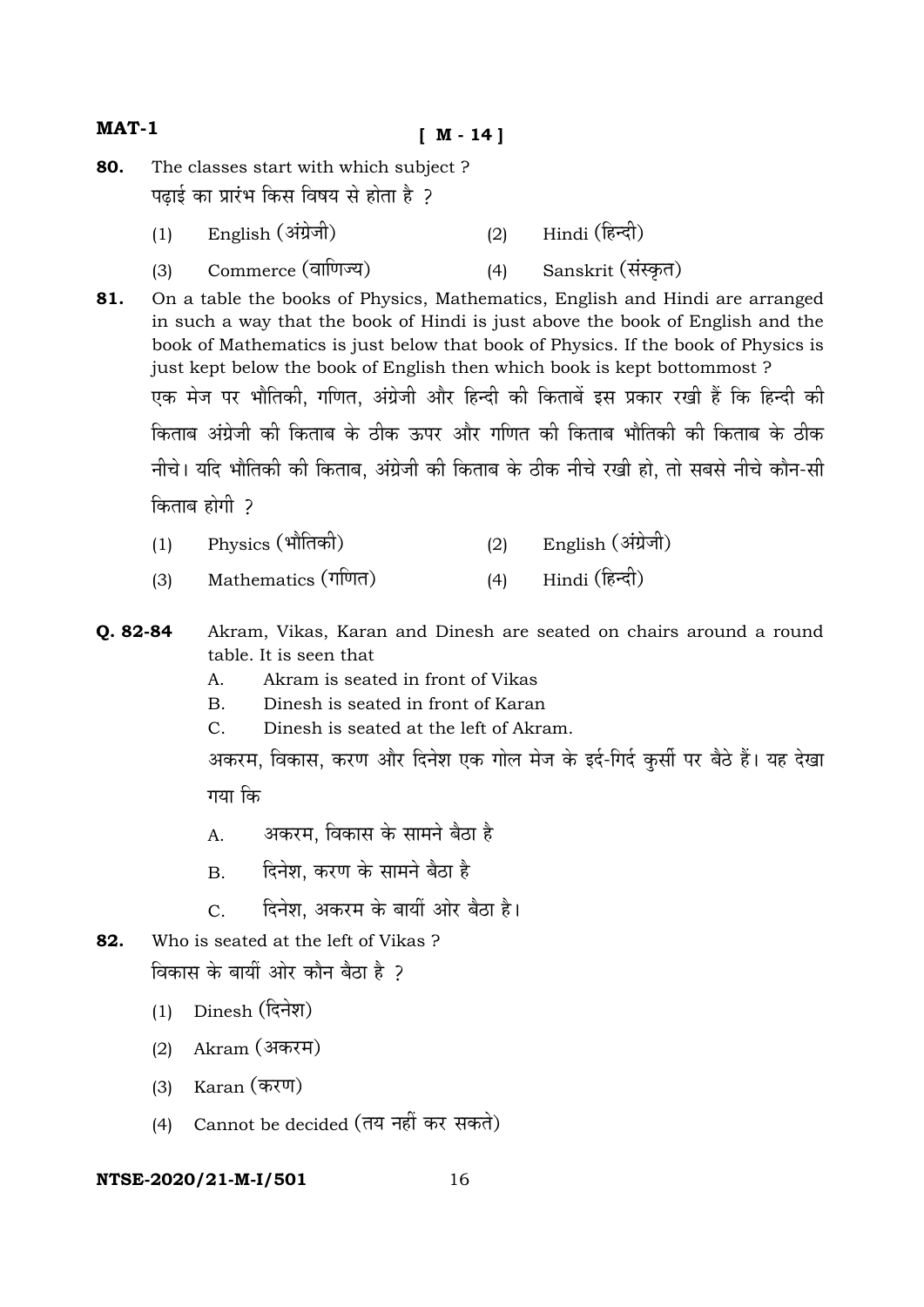|          |                                                        | $M - 15$                                                                  |     | MAT-1                                                                                                                                                                                                                                                                                                     |  |  |  |  |  |
|----------|--------------------------------------------------------|---------------------------------------------------------------------------|-----|-----------------------------------------------------------------------------------------------------------------------------------------------------------------------------------------------------------------------------------------------------------------------------------------------------------|--|--|--|--|--|
| 83.      |                                                        | Who is not seated at either right or left of Dinesh?                      |     |                                                                                                                                                                                                                                                                                                           |  |  |  |  |  |
|          | निम्न में कौन दिनेश के दायें अथवा बायें नहीं बैठा है ? |                                                                           |     |                                                                                                                                                                                                                                                                                                           |  |  |  |  |  |
|          | (1)                                                    | Vikas (विकास)                                                             | (2) | Akram (अकरम)                                                                                                                                                                                                                                                                                              |  |  |  |  |  |
|          | (3)                                                    | Akram or Vikas (अकरम या विकास)                                            | (4) | Karan (करण)                                                                                                                                                                                                                                                                                               |  |  |  |  |  |
| 84.      |                                                        | Which statement is not correct?                                           |     |                                                                                                                                                                                                                                                                                                           |  |  |  |  |  |
|          |                                                        | निम्न में से कौन-सा कथन सही नहीं है ?                                     |     |                                                                                                                                                                                                                                                                                                           |  |  |  |  |  |
|          | (1)                                                    | Karan is seated in front of Dinesh (करण, दिनेश के सामने बैठा है)          |     |                                                                                                                                                                                                                                                                                                           |  |  |  |  |  |
|          | (2)                                                    | Akram is seated at the left of Karan (अकरम, करण के बायें बैठा है)         |     |                                                                                                                                                                                                                                                                                                           |  |  |  |  |  |
|          | (3)                                                    | Vikas is not seated in front of Akram (विकास, अकरम के सामने नहीं बैठा है) |     |                                                                                                                                                                                                                                                                                                           |  |  |  |  |  |
|          | (4)                                                    | Vikas is seated at the left of Dinesh (विकास, दिनेश के बायें बैठा है)     |     |                                                                                                                                                                                                                                                                                                           |  |  |  |  |  |
| 85.      |                                                        | Which of the following names will come second in the telephone directory? |     |                                                                                                                                                                                                                                                                                                           |  |  |  |  |  |
|          |                                                        | निम्नलिखित नामों में से कौन टेलीफोन डायरेक्टरी में दूसरे स्थान पर होगा ?  |     |                                                                                                                                                                                                                                                                                                           |  |  |  |  |  |
|          | (1)                                                    | Raman (रमन)                                                               | (2) | Rana (राणा)                                                                                                                                                                                                                                                                                               |  |  |  |  |  |
|          | (3)                                                    | Rahul (राहुल)                                                             | (4) | Rajan (राजन)                                                                                                                                                                                                                                                                                              |  |  |  |  |  |
| Q. 86-90 |                                                        | book.                                                                     |     | Six books are kept one after the other. History book is just above Civics<br>book, which is just above the Mathematics book. Computer book is not at<br>the topmost. There are four books in between English and Physics books.<br>English book is at topmost and Computer book is just below the English |  |  |  |  |  |
|          |                                                        |                                                                           |     | छः पुस्तकें एक के ऊपर एक रखी गयी हैं। इतिहास की पुस्तक नागरिक शास्त्र के ठीक                                                                                                                                                                                                                              |  |  |  |  |  |
|          |                                                        |                                                                           |     | ऊपर है, जो गणित की पुस्तक के ठीक ऊपर है। कम्प्यूटर की पुस्तक सबसे ऊपर नहीं है।                                                                                                                                                                                                                            |  |  |  |  |  |
|          |                                                        |                                                                           |     | अंग्रेजी और भौतिक शास्त्र की पुस्तक के बीच चार पुस्तकें हैं। अंग्रेजी की पुस्तक सबसे                                                                                                                                                                                                                      |  |  |  |  |  |
|          |                                                        | ऊपर है और कम्प्यूटर की पुस्तक अंग्रेजी की पुस्तक के ठीक नीचे है।          |     |                                                                                                                                                                                                                                                                                                           |  |  |  |  |  |
| 86.      |                                                        | Which book is in between Civics and Computer books?                       |     |                                                                                                                                                                                                                                                                                                           |  |  |  |  |  |
|          |                                                        | नागरिक शास्त्र और कम्प्यूटर की पुस्तक के बीच कौन-सी पुस्तक है ?           |     |                                                                                                                                                                                                                                                                                                           |  |  |  |  |  |
|          | (1)                                                    | Mathematics (गणित)                                                        |     | (2) English (अंग्रेजी)                                                                                                                                                                                                                                                                                    |  |  |  |  |  |
|          | (3)                                                    | History (इतिहास)                                                          | (4) | Physics (भौतिक शास्त्र)                                                                                                                                                                                                                                                                                   |  |  |  |  |  |
| 87.      |                                                        | How many books are above Physics book?                                    |     |                                                                                                                                                                                                                                                                                                           |  |  |  |  |  |
|          |                                                        | भौतिक शास्त्र के ऊपर कितनी पुस्तकें हैं ?                                 |     |                                                                                                                                                                                                                                                                                                           |  |  |  |  |  |
|          | (1)                                                    | $\mathbf{1}$                                                              | (2) | 2                                                                                                                                                                                                                                                                                                         |  |  |  |  |  |
|          | (3)                                                    | 3                                                                         | (4) | 5                                                                                                                                                                                                                                                                                                         |  |  |  |  |  |
|          |                                                        | NTSE-2020/21-M-I/501<br>17                                                |     |                                                                                                                                                                                                                                                                                                           |  |  |  |  |  |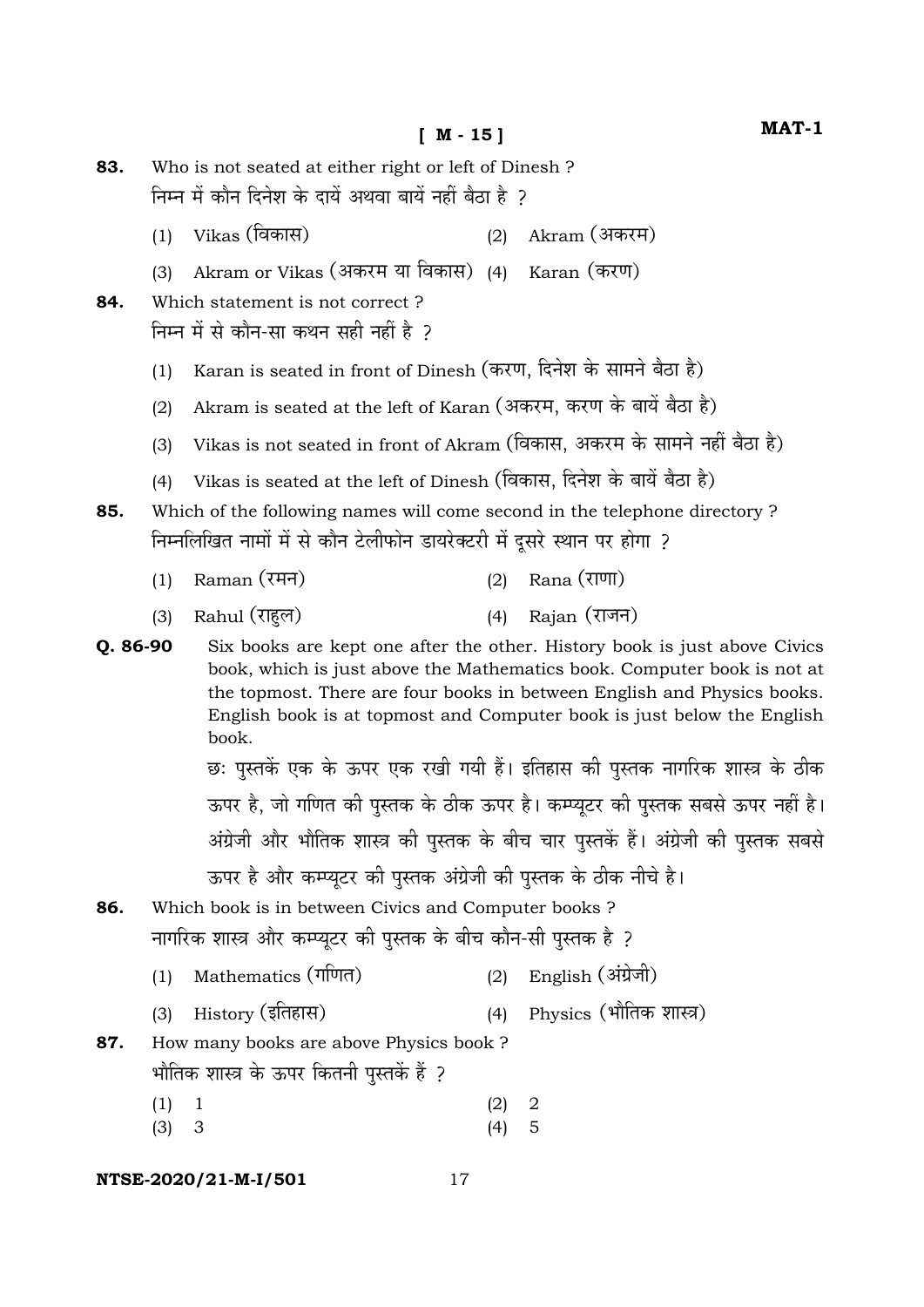| MAT-1                      |                                                                                                                                |                                                 | M - 16                  |                           |  |     |                                          |  |
|----------------------------|--------------------------------------------------------------------------------------------------------------------------------|-------------------------------------------------|-------------------------|---------------------------|--|-----|------------------------------------------|--|
| 88.                        | Which book is at bottommost?                                                                                                   |                                                 |                         |                           |  |     |                                          |  |
|                            | सबसे नीचे कौन-सी पुस्तक है ?                                                                                                   |                                                 |                         |                           |  |     |                                          |  |
|                            | (1)                                                                                                                            |                                                 | Computer (कम्प्यूटर)    |                           |  | (2) | History (इतिहास)                         |  |
|                            | (3)                                                                                                                            |                                                 | Civics (नागरिक शास्त्र) |                           |  | (4) | Physics (भौतिक शास्त्र)                  |  |
| 89.                        | Which book is just below the History book?                                                                                     |                                                 |                         |                           |  |     |                                          |  |
|                            |                                                                                                                                | इतिहास की पुस्तक के ठीक नीचे कौन-सी पुस्तक है ? |                         |                           |  |     |                                          |  |
|                            | (1)                                                                                                                            |                                                 | Civics (नागरिक शास्त्र) |                           |  | (2) | Mathematics (गणित)                       |  |
|                            | (3)                                                                                                                            |                                                 | Physics (भौतिक शास्त्र) |                           |  | (4) | Computer (कम्प्यूटर)                     |  |
| 90.                        | How many books are there in between Computer and Physics books ?<br>कम्प्यूटर और भौतिक शास्त्र के बीच में कितनी पुस्तकें हैं ? |                                                 |                         |                           |  |     |                                          |  |
|                            |                                                                                                                                |                                                 |                         |                           |  |     |                                          |  |
|                            | (1)                                                                                                                            | $\mathbf{1}$                                    |                         |                           |  | (2) | 2                                        |  |
|                            | (3)                                                                                                                            | 3                                               |                         |                           |  | (4) | 4                                        |  |
| 91.                        | Find the missing number in the diagram :                                                                                       |                                                 |                         |                           |  |     |                                          |  |
|                            | प्रदत्त आकृति में लुप्त संख्या ज्ञात करें :                                                                                    |                                                 |                         |                           |  |     |                                          |  |
|                            |                                                                                                                                |                                                 | 16<br>$\overline{7}$    | 30<br>$\overline{3}$<br>I |  |     | 2<br>$\overline{\cdot}$<br>21<br>19<br>п |  |
|                            | (1)                                                                                                                            | 46                                              |                         |                           |  | (2) | 47                                       |  |
|                            | (3)                                                                                                                            | 48                                              |                         |                           |  | (4) | 45                                       |  |
| 92.                        | Find the missing number in the diagram :<br>प्रदत्त आकृति में विलुप्त संख्या ज्ञात करें :                                      |                                                 |                         |                           |  |     |                                          |  |
|                            |                                                                                                                                |                                                 |                         |                           |  |     |                                          |  |
|                            |                                                                                                                                |                                                 |                         | 50<br>21                  |  | 12  | 60<br>?<br>38                            |  |
|                            | (1)                                                                                                                            | 12                                              |                         |                           |  | (2) | 8                                        |  |
|                            | (3)                                                                                                                            | 6                                               |                         |                           |  | (4) | 7                                        |  |
| NTSE-2020/21-M-I/501<br>18 |                                                                                                                                |                                                 |                         |                           |  |     |                                          |  |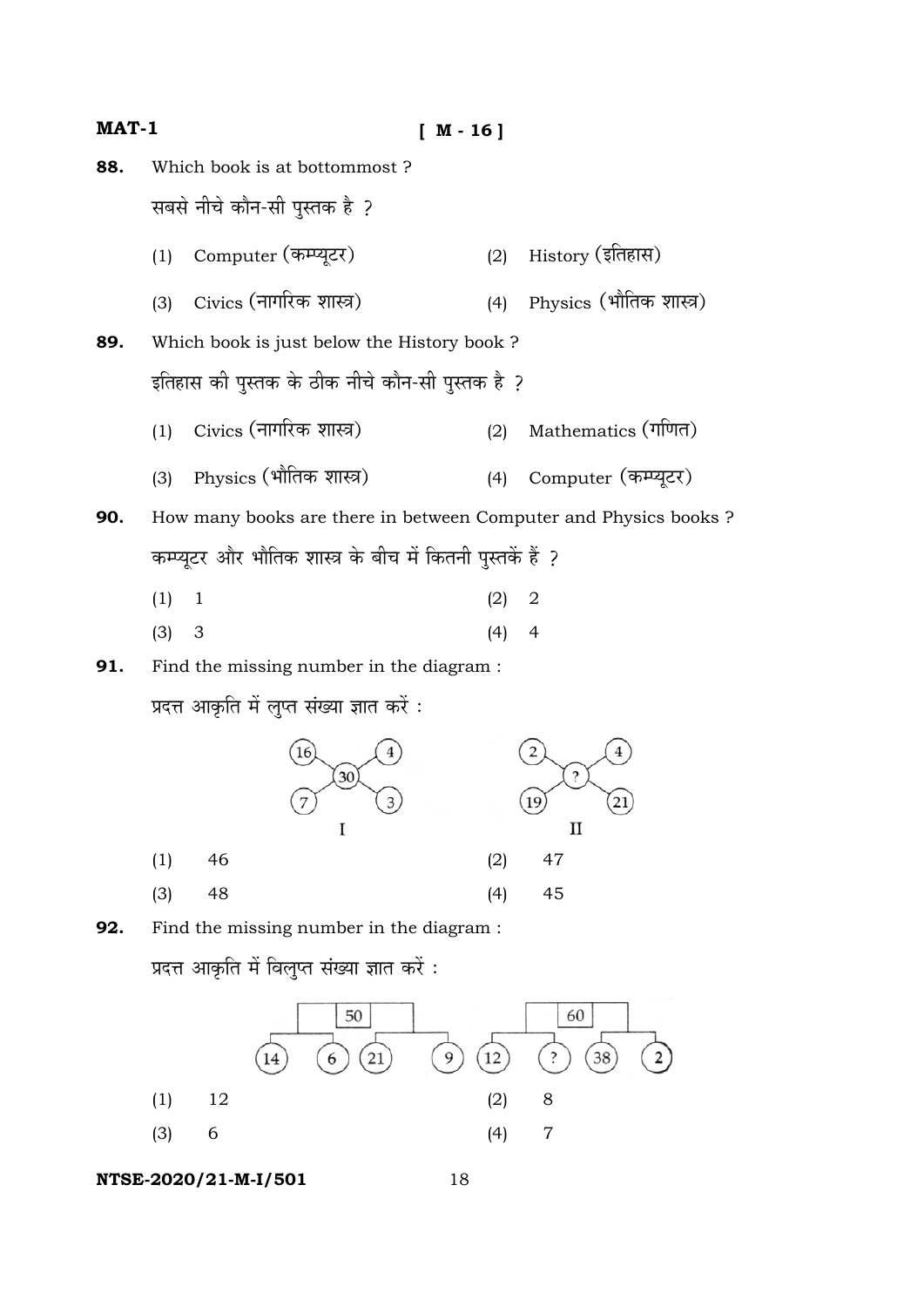**93.** Find the missing number in the diagram :



**96.** Which diagram will represent the relationship between Bihar, Jharkhand and Patna ?

बिहार, झारखण्ड तथा पटना के बीच के संबंध को कौन-सी आकृति प्रदर्शित करती है ?

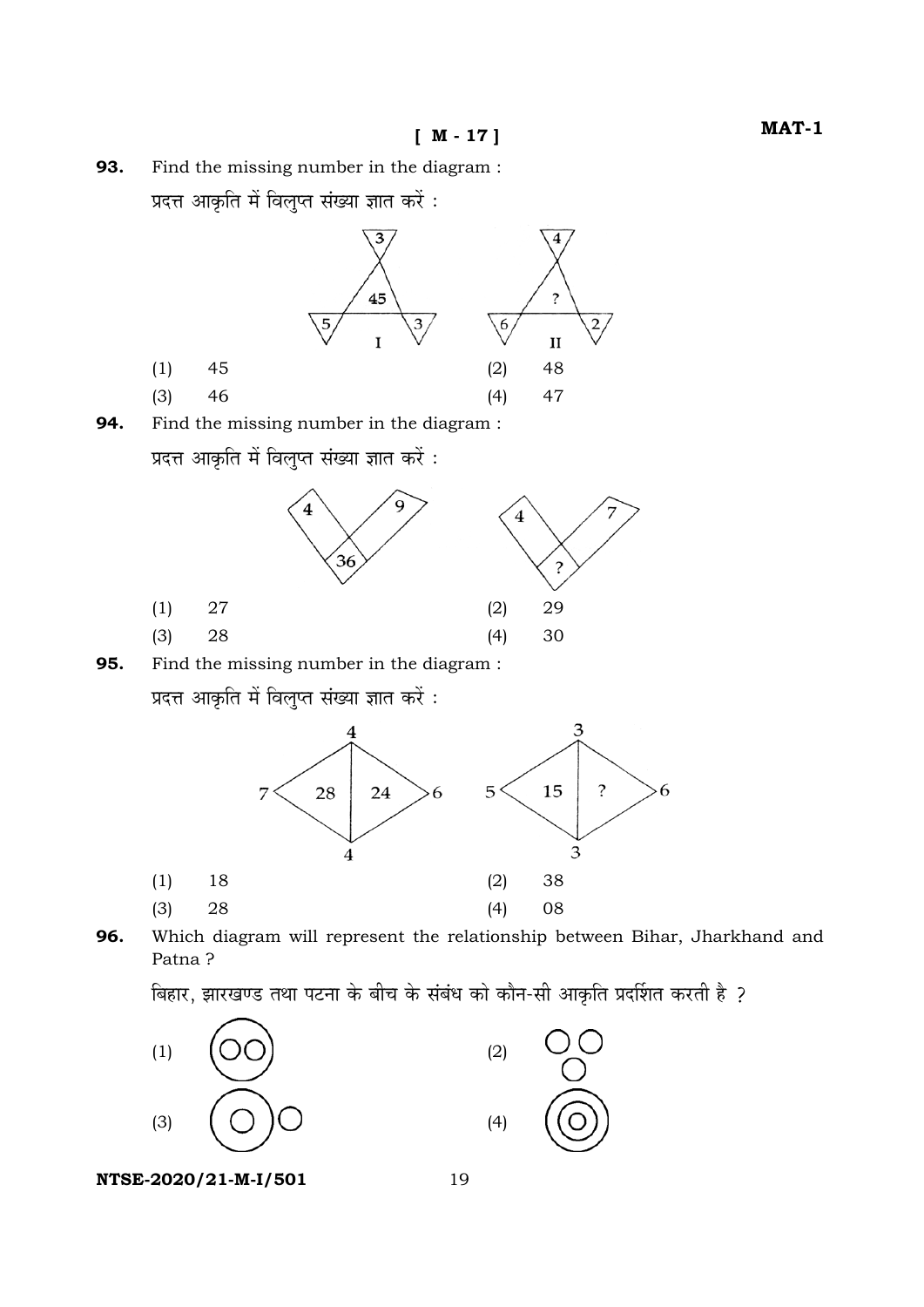#### **MAT-1**

**Q. 97-100** Study the following diagram and choose the correct alternatives given under each question :

> नीचे दिए गए आरेख का अध्ययन करें और उसके नीचे दिए गए प्रश्नों का उत्तर प्रत्येक प्रश्न के साथ दिए गए विकल्पों में से चुनें :



**97.** How many such cities are there which are neither capitals of states nor districts ?

कितने ऐसे नगर हैं जो राज्य की राजधानी या जिले नहीं हैं ?

(1) 6 (2) 5 (3) 4 (4) 7

**98.** How many such cities are there which are also capitals of states ? कितने ऐसे नगर हैं जो राज्य की राजधानी भी हैं ? (1) 4 (2) 8 (3) 6 (4) 11

**99.** How many such districts are there which are cities as well as capitals of states ? कितने ऐसे जिले हैं जो नगर भी हैं और राज्य की राजधानी भी 2 (1) 11 (2) 8 (3) 7 (4) 6 **100.** How many such cities are there which are also districts ?

कितने ऐसे नगर हैं जो जिले भी हैं ?

(1) 8 (2) 1 (3) 3 (4) 2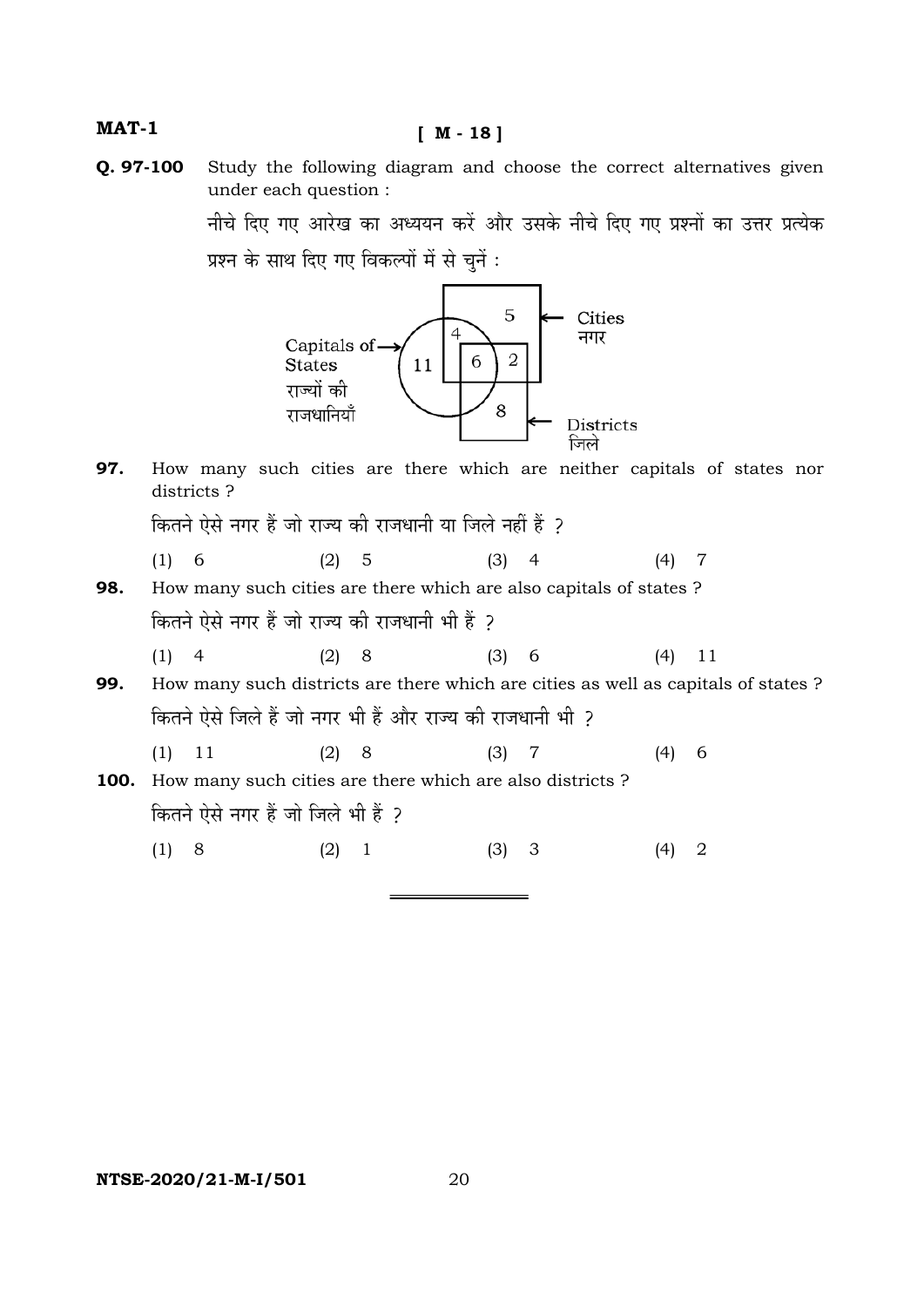For Rough Work Only<br>(केवल रफ कार्य के लिए)

 $MAT-1$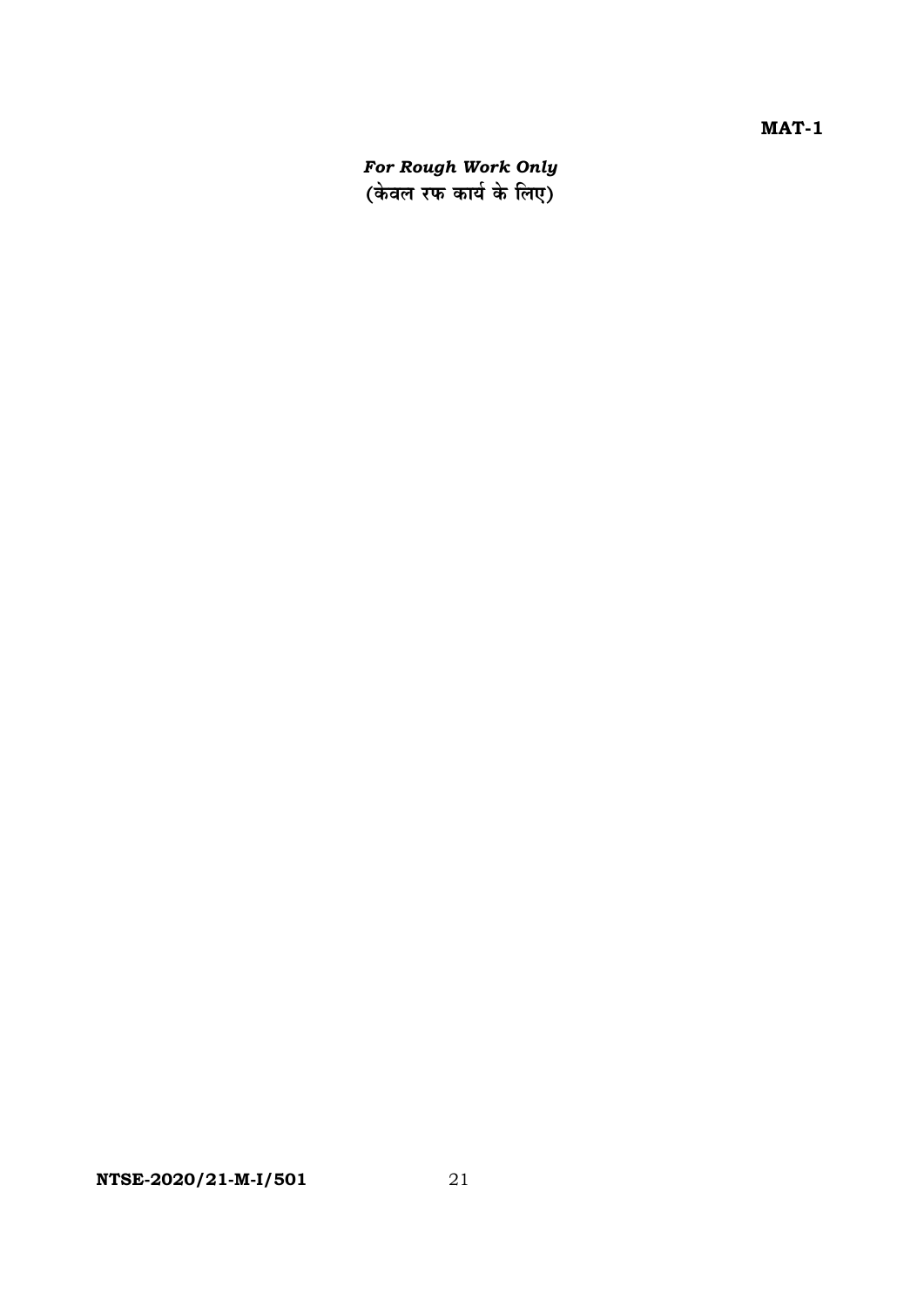$MAT-1$ 

For Rough Work Only<br>(केवल रफ कार्य के लिए)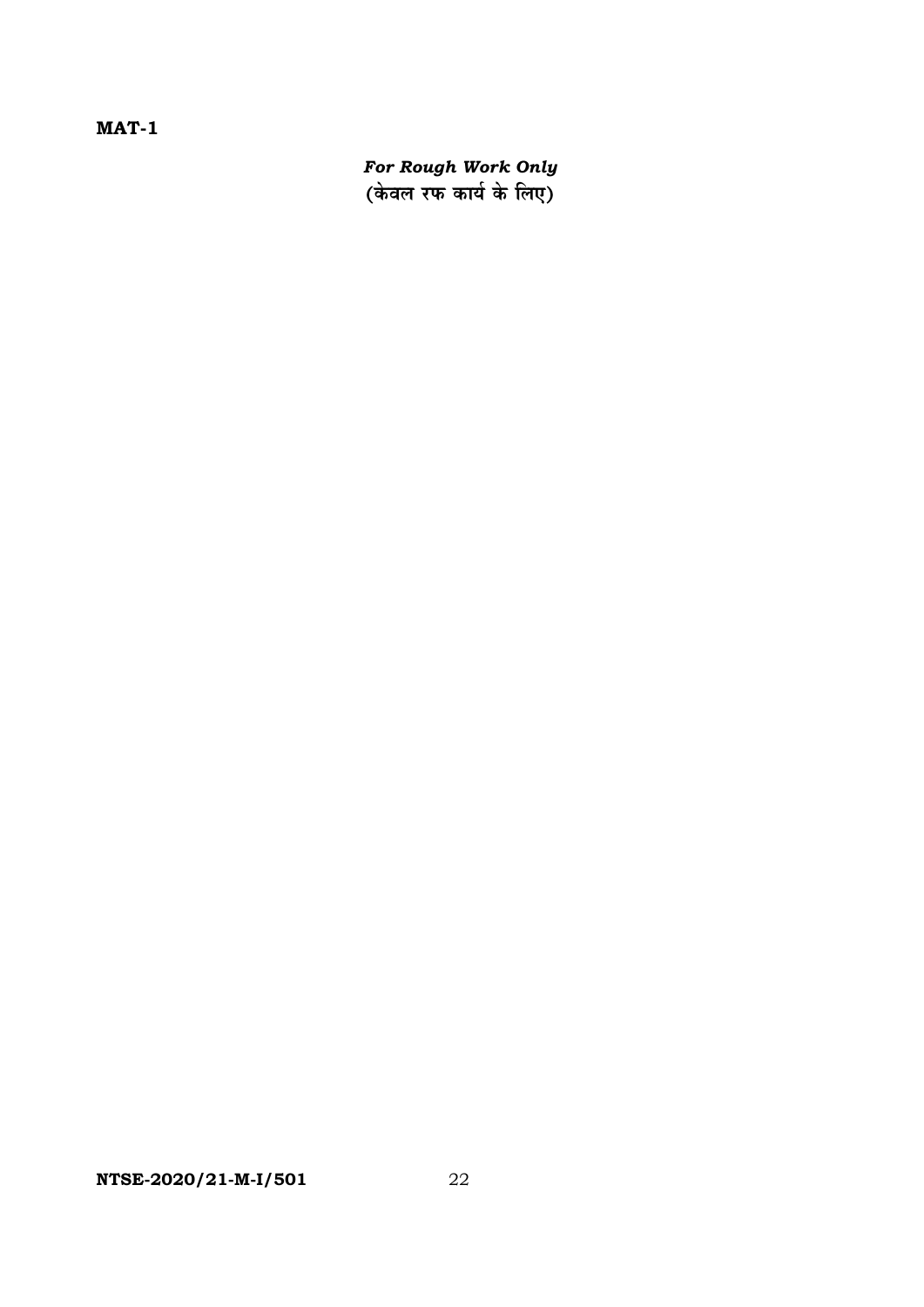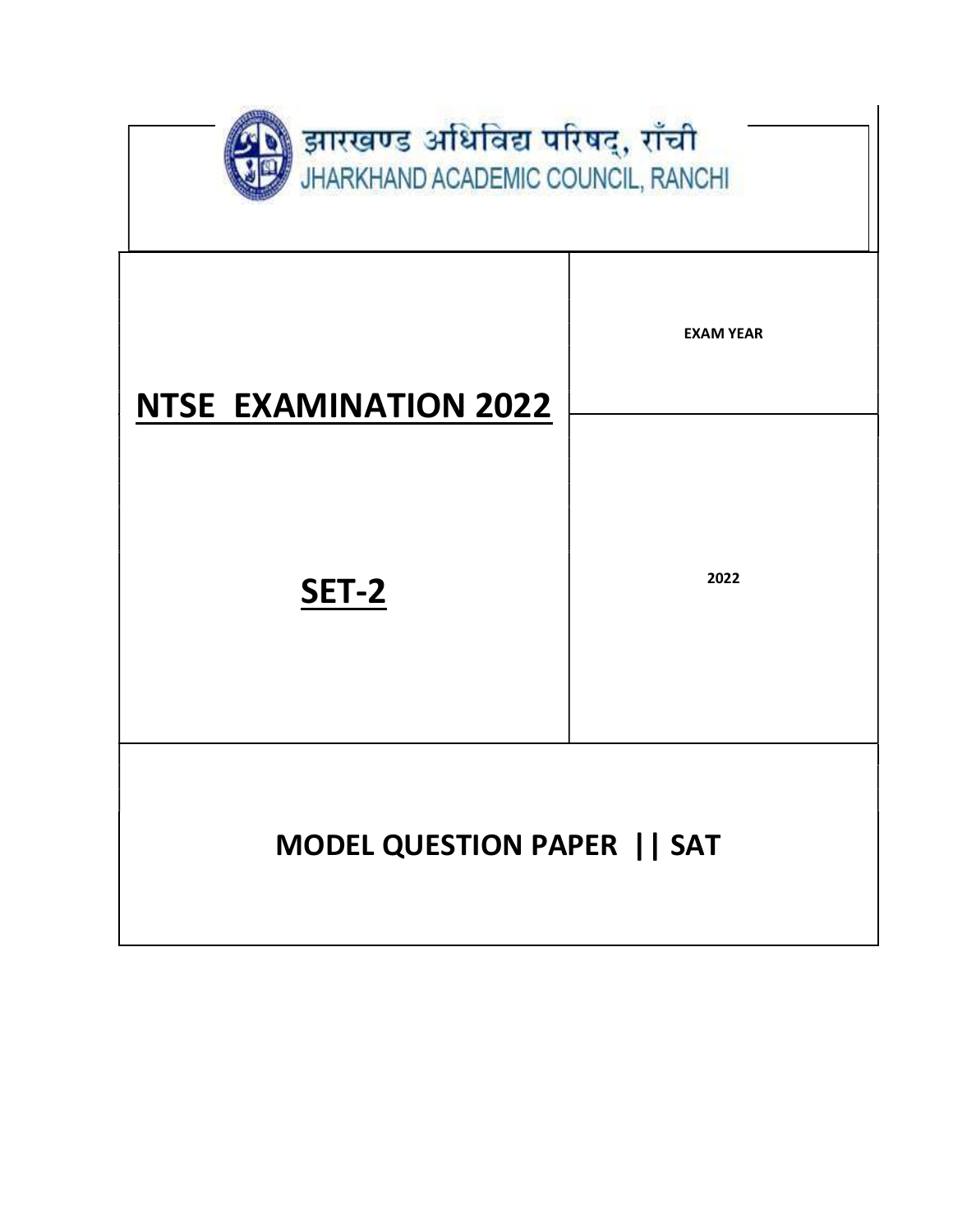# **Physics**

- 1. The object distance *u*, image distance *v* and focal length *f* for a spherical mirror are related as
- (1)  $\frac{1}{v} \frac{1}{u} = \frac{1}{f}$  (2)  $\frac{1}{u} + \frac{1}{v}$  $\frac{1}{v} = \frac{1}{f}$ 
	- (3) *v u* = *f* (4) *v* + *u* = *f*
- 2. The image formed by a concave mirror is observed to be virtual, erect and larger than the object. Where should be the position of the object ?
	- (1) Between the principal focus and the centre of curvature
	- (2) At the centre of curvature
	- (3) Beyond the centre of curvature
	- (4) Between the pole of the mirror and its principal focus
- 3. The change in focal length of an eye lens is caused by the action of the
	- (1) Pupil
	- (2) Retina
	- (3) Ciliary muscles
	- (4) Iris
- 4. At the time of short circuit, the current in the circuit
	- (1) reduces substantially
	- (2) does not change
	- (3) increases heavily
	- (4) vary continuously

# **NTSE-2020/21-S-II/502** 3

- $1.$  गोलीय दर्पण के लिए वस्तु की दुरी  $u$ ,  $\frac{1}{2}$ प्रतिबिम्ब की दुरी  $\nu$  तथा फोकस लंबाई  $f$ संबंधित है
- (1)  $\frac{1}{v} \frac{1}{u} = \frac{1}{f}$  (2)  $\frac{1}{u} + \frac{1}{v}$  $\frac{1}{v} = \frac{1}{f}$ 
	- (3) *v u* = *f* (4) *v* + *u* = *f*
- 2. किसी बिंब का अवतल दर्पण पर बना प्रतिबिम्ब आभासी, सीधा तथा वस्तु से बड़ा दिखायी पडता है । वस्तु की स्थिति कहाँ होनी चाहिए 2
	- (1) मख्य फोकस तथा वक्रता केन्द्र के बीच
	- (2) वक्रता केन्द्र पर
	- (3) वक्रता केन्द्र से परे
	- (4) दर्पण के ध्रव तथा मुख्य फोकस के बीच
- 3. अभिनेत्र लेंस की फोकस दूरी में परिवर्तन किया जाता है
	- $(1)$  पतली द्वारा
	- $(2)$  दृष्टिपटल द्वारा
	- (3) पक्ष्माभी द्रारा
	- (4) परितारिका द्रारा
- 4. जघपथन के समय परिपथ में विद्यत धारा का मान
	- $(1)$  बहुत कम हो जाता है
	- $(2)$  परिवर्तित नहीं होता
	- $(3)$  बहुत अधिक बढ़ जाता है
	- $(4)$  निरंतर परिवर्तित होता है

भौतिकी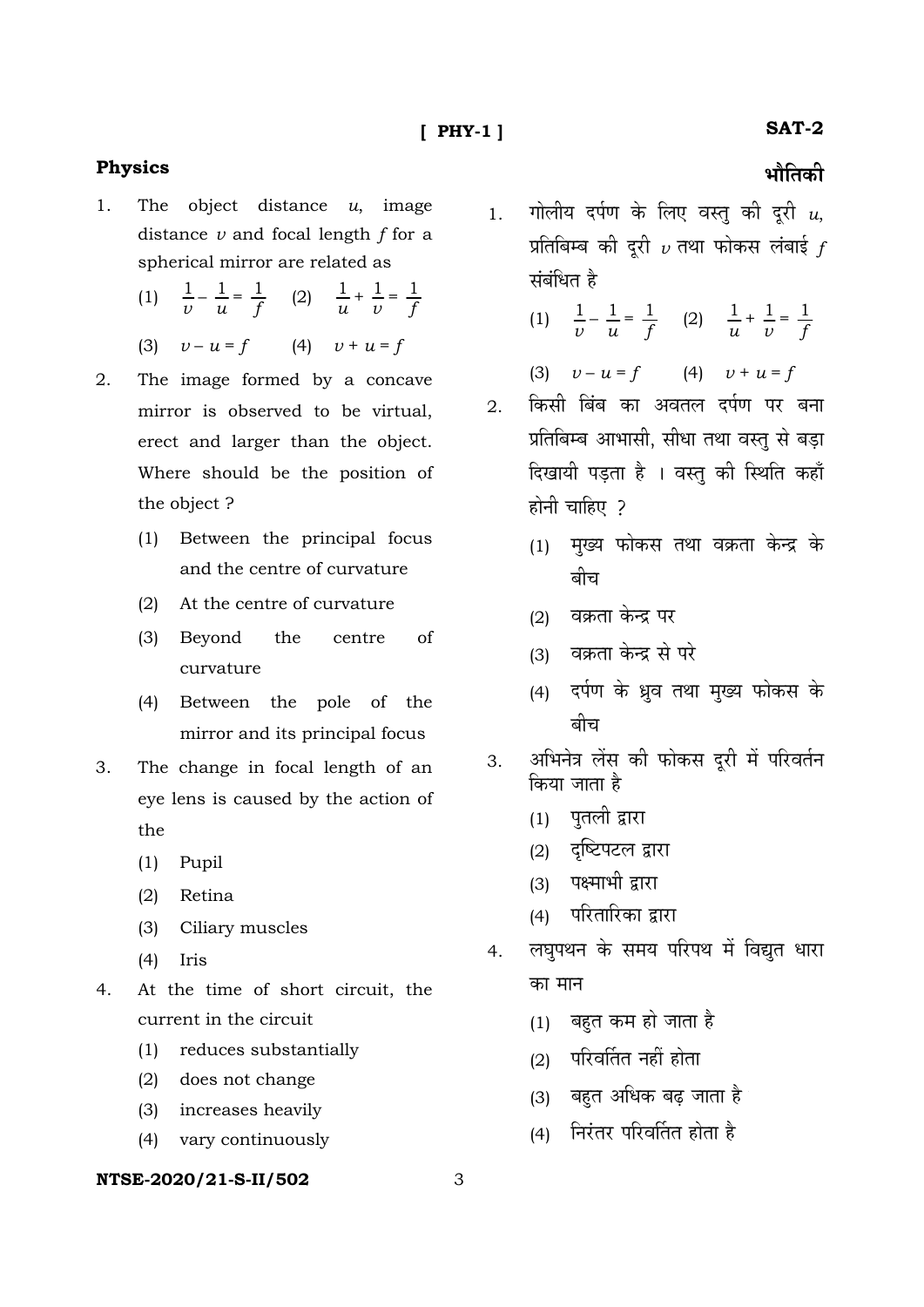# **[ PHY-2 ]**

- 5. Three resistances of  $4\Omega$ ,  $5\Omega$  and 20Ω are connected in parallel. Their combined resistance is
	- (1)  $2\Omega$  (2)  $4\Omega$
	- (3) 5Ω (4) 29Ω
- 6. The electrical appliances in the houses are connected with each other in
	- (1) parallel
	- (2) series
	- (3) a combination of series and parallel circuits
	- (4) none of these
- 7. Electrical power is given by
- (1)  $P = \frac{V}{I}$  (2)  $P = \frac{I}{V}$
- (3)  $P = \frac{I}{V}$  $\frac{I^2}{I}$  (4)  $P = VI$
- 8. SI unit of magnetic field is
	- (1) ampere (2) henry
	- (3) tesla (4) ohm
- 9. The direction of induced current in a circuit is given by
	- (1) Fleming's left hand rule
	- (2) Fleming's right hand rule
	- (3) Right hand thumb rule
	- (4) Ampere's swimming rule
- 5. 4Ω, 5Ω तथा 20Ω के तीन प्रतिरोध समांतर में जुड़े हुए हैं । उनका संयुक्त प्रतिरोध होगा
	- (1)  $2Ω$  (2)  $4Ω$
	- (3) 5Ω (4) 29Ω
- 6. घरों में विद्युतीय उपकरण एक दूसरे से जुड़े होते हैं $\overrightarrow{a}$ 
	- $(1)$  समांतर में
	- $(2)$  श्रेणीक्रम में
	- (3) श्रेणीक्रम तथा समांतर परिपथ के संयोजन में
	- $(4)$   $5\overrightarrow{4}$  से कोई नहीं
- 7. विद्युत ऊर्जा को व्यक्त किया जाता है
- $(1)$   $P = \frac{V}{I}$  द्वारा  $(2)$   $P = \frac{I}{V}$  द्वारा (3)  $P = \frac{I}{V}$  $\frac{I^2}{V}$  द्वारा (4)  $P = VI$  द्वारा
- 8. व्यम्बकीय क्षेत्र की SI इकाई है
	- $(1)$  एम्पीयर  $(2)$  हेनरी
	- (3) टेसला (4) ओम
- 9. किसी परिपथ में प्रेरित धारा की दिशा दी जाती है
	- (1) पलेमिंग के बायाँ हाथ नियम द्वारा
	- $(2)$  एलेमिंग के दायाँ हाथ नियम द्रारा
	- $(3)$  दायाँ हाथ अंगठा नियम द्वारा
	- (4) एम्पीयर के तैरना नियम द्वारा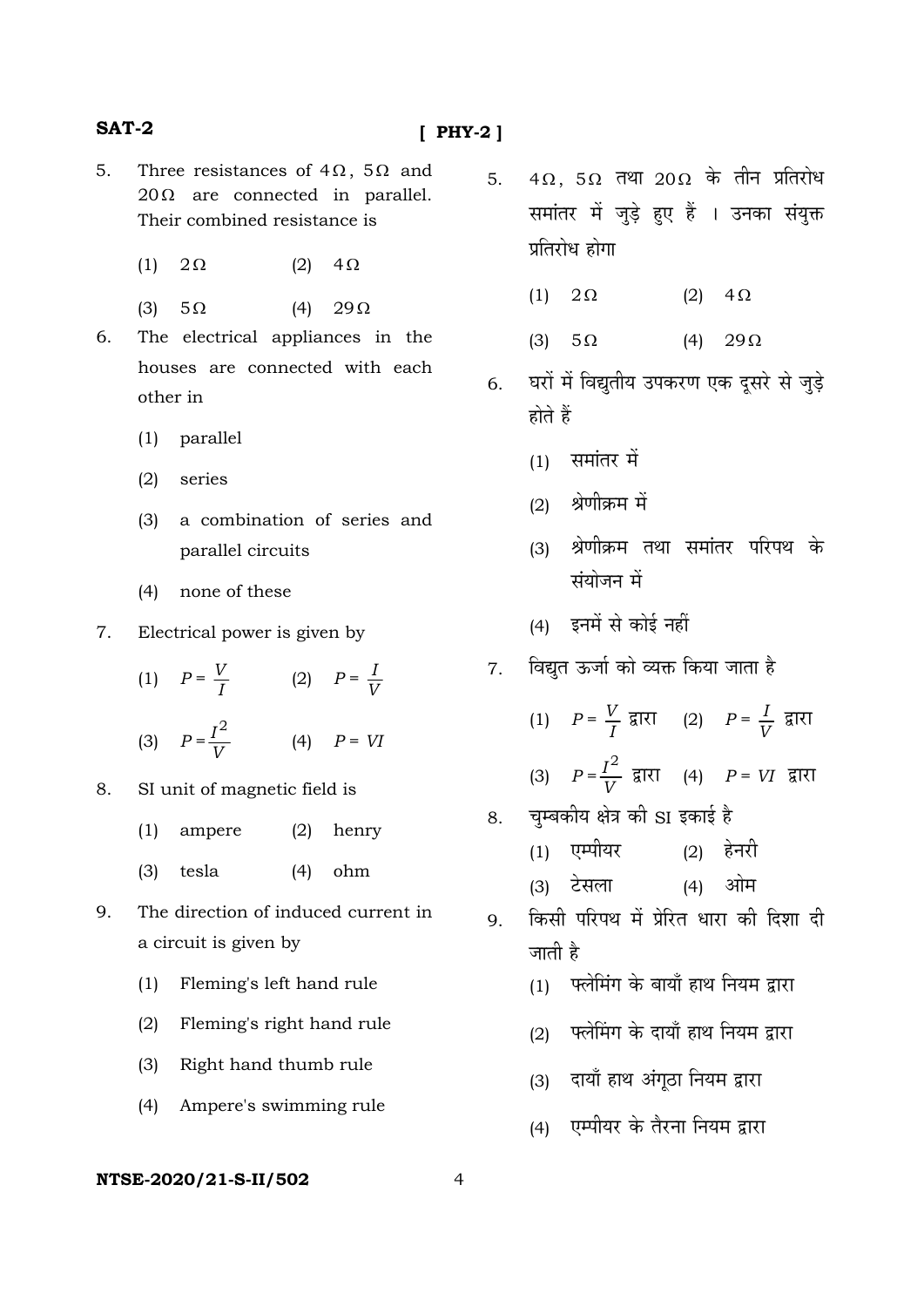- 10. No current flows between two charged bodies when connected, if they have same
	- (1) capacity
	- (2) potential
	- (3) charge
	- (4) none of these
- 11. The magnetic effect of electric current was discovered by
	- (1) Faraday (2) Henry
	- (3) Oersted (4) Maxwell
- 12. The phenomen of electromagnetic induction is
	- (1) the process of charging a body
	- (2) the process of generating magnetic field due to a current passing through a coil
	- (3) the process of producing induced current in a coil due to relative motion betwen a magnet and the coil
	- (4) the process of rotating a coil of an electric motor
- 13. The human eye forms the image of an object at its
	- (1) cornea (2) iris
	- (3) pupil (4) retina
- 10. जब दो आवेशित पिण्ड जुड़े होते हैं, तब धारा प्रवाहित नहीं होती है, यदि उनका समान होता है
	- $(1)$  क्षमता
	- (2) विभव
	- $(3)$  आवेश
	- $(4)$  इनमें से कोई नहीं
- 11. विद्युत धारा का चुम्बकीय प्रभाव की खोज किया गया था
	- $(1)$  फैराडे द्वारा  $(2)$  हेनरी द्वारा
	- (3) ओर्स्टेड द्वारा (4) मैक्सवेल द्वारा
- 12. विद्युत चुंबकीय प्रेरण की परिघटना
	- $(1)$  किसी वस्तु को आवेशित करने की प्रक्रिया है
	- (2) किसी कुंडली में विद्युत धारा प्रवाहित होने के कारण चुंबकीय क्षेत्र उत्पन्न करने की प्रक्रिया है
	- (3) कंडली तथा चंबक के बीच आपेक्षिक गति के कारण कुंडली में प्रेरित विद्युत धारा उत्पन्न करने की प्रक्रिया है
	- (4) किसी विद्युत मोटर की कुंडली को <u>घर्णन कराने की प्रक्रिया है</u>
- 13. मानव नेत्र जिस भाग पर किसी वस्तू का प्रतिबिंब बनाते हैं वह है
	- (1) कॉर्निया (2) परितारिका
	- (3) पुतली (4) दृष्टिपटल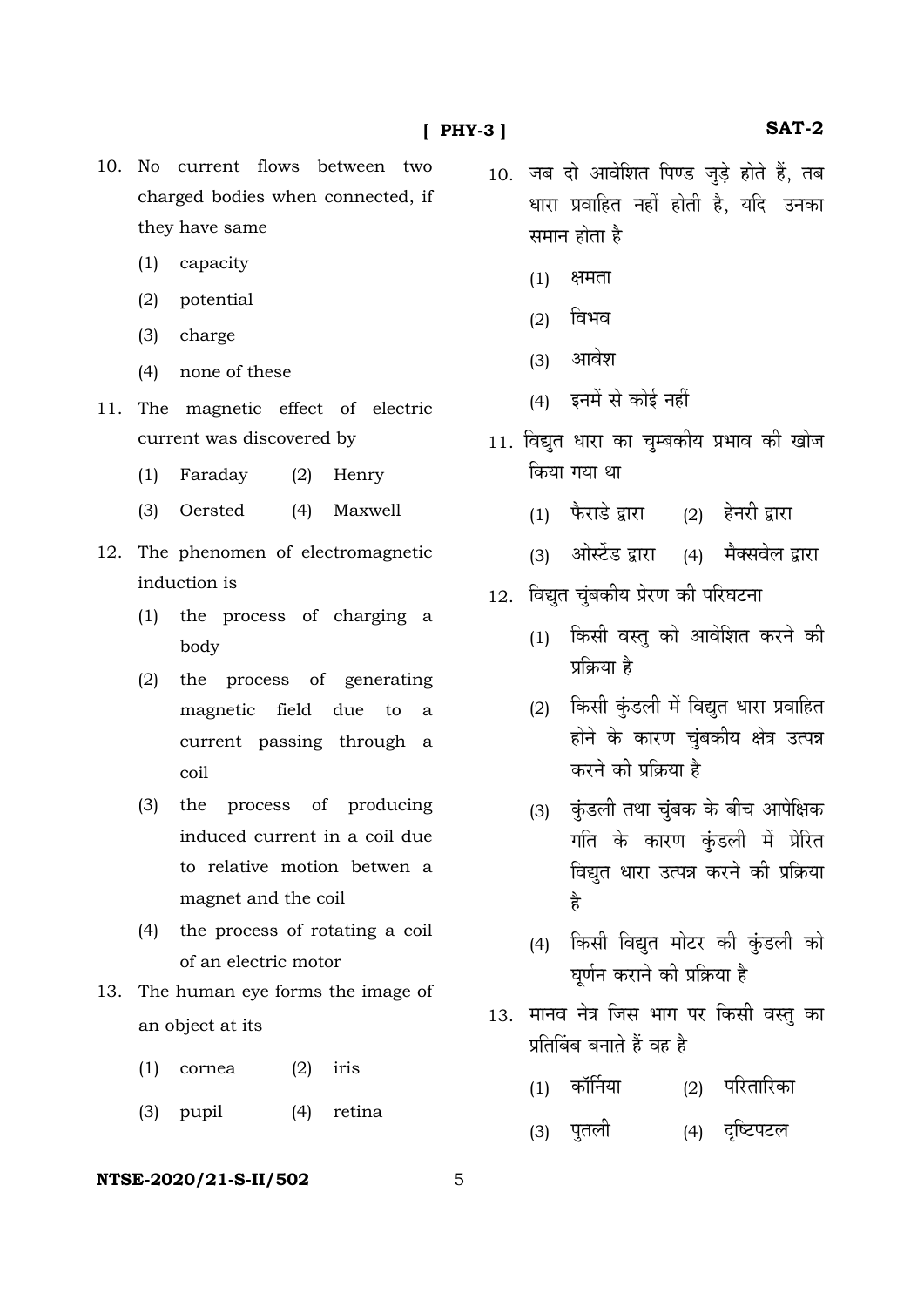For Rough Work Only<br>(केवल रफ कार्य के लिए)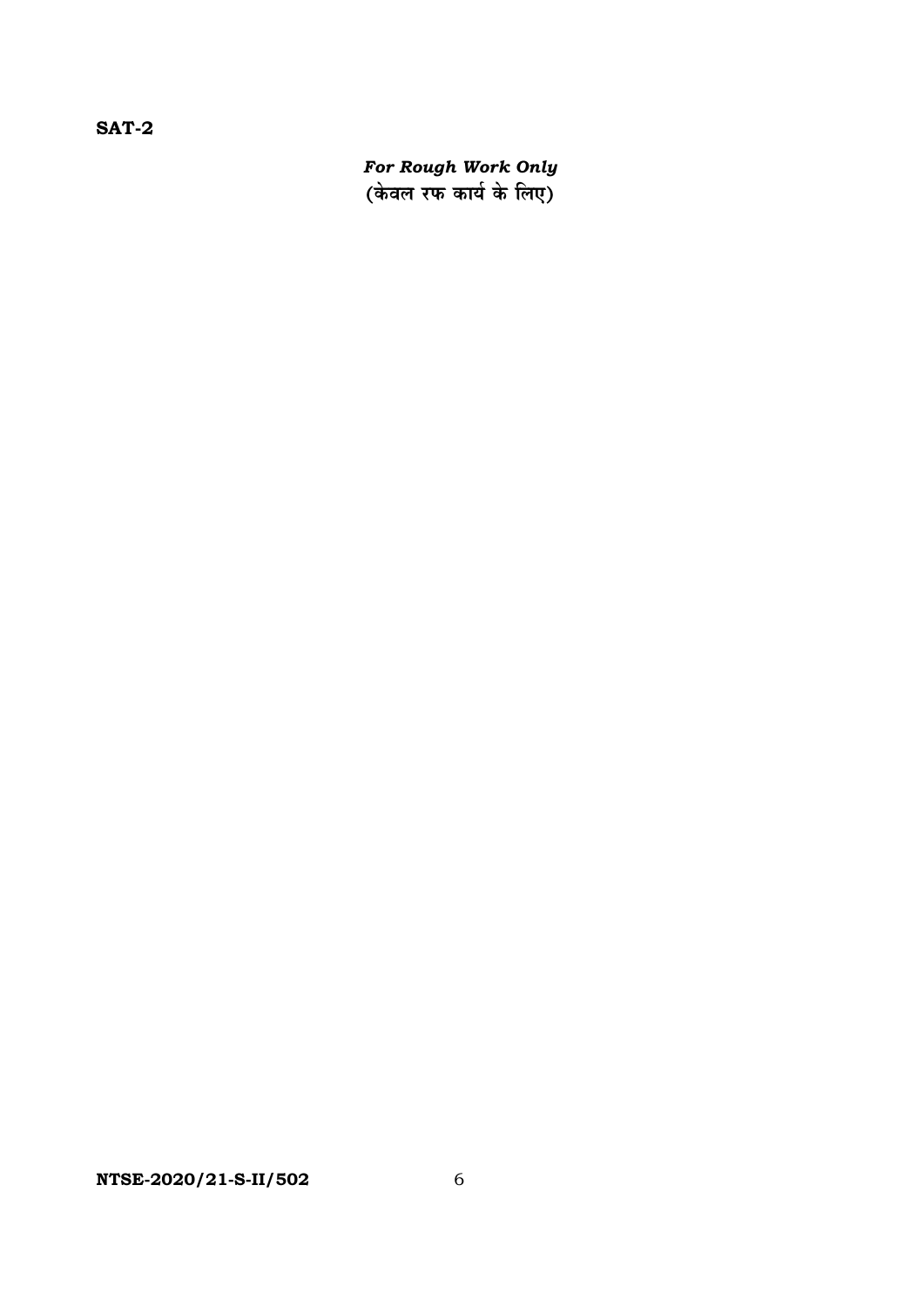#### **Chemistry**

- 14. What happens when dilute hydrochloric acid is added to iron filings ?
	- (1) Hydrogen gas and iron chloride are produced
	- (2) Chlorine gas and iron hydroxide are produced
	- (3) No reaction takes place
	- (4) Iron salt and water are produced
- 15. In the equation CuO +  $H_2 \rightarrow Cu + H_2O$ , the substance reduced is
	- (1) CuO
	- (2)  $H_2$
	- (3) Cu
	- (4) none of these
- 16. Select the organic acid from the following :
	- (1) Hydrochloric acid
	- (2) Nitric acid
	- (3) Sulphuric acid
	- (4) Citric acid
- 17. A solution turns red litmus blue, its pH is likely to be
- $(1)$  1  $(2)$  4
- (3) 5 (4) 10

#### **NTSE-2020/21-S-II/502** 7

# **SAT-2**

#### रसायन

- 14. लौह-चूर्ण पर तनु हाइड्रोक्लोरिक अम्ल डालने से क्या होता है ?
	- $(1)$  हाइडोजन गैस एवं आयरन क्लोराइड बनता है
	- (2) क्लोरीन गैस एवं आयरन हाइड़ॉक्साइड बनता है
	- $(3)$  कोई अभिक्रिया नहीं होती है
	- $(4)$  आयरन लवण एवं जल बनता है
- 15. समीकरण CuO + H<sub>2</sub> → Cu + H<sub>2</sub>O में <u>कौन पदार्थ अपचयित होता है</u> ?
	- $(1)$  CuO
	- (2)  $H_2$
	- (3) Cu
	- $(4)$  इनमें से कोई नहीं
- $16.$  निम्नलिखित में से कार्बनिक अम्ल चुनें :
	- (1) हाइड़ोक्लोरिक अम्ल
	- $(2)$  नाइटिक अम्ल
	- (3) सल्फ्युरिक अम्ल
	- (4) साइट्रिक अम्ल
- 17. कोई विलयन लाल लिटमस को नीला कर देता है, इसका pH संभवतः होगा
	- $(1)$  1  $(2)$  4
	- (3) 5 (4) 10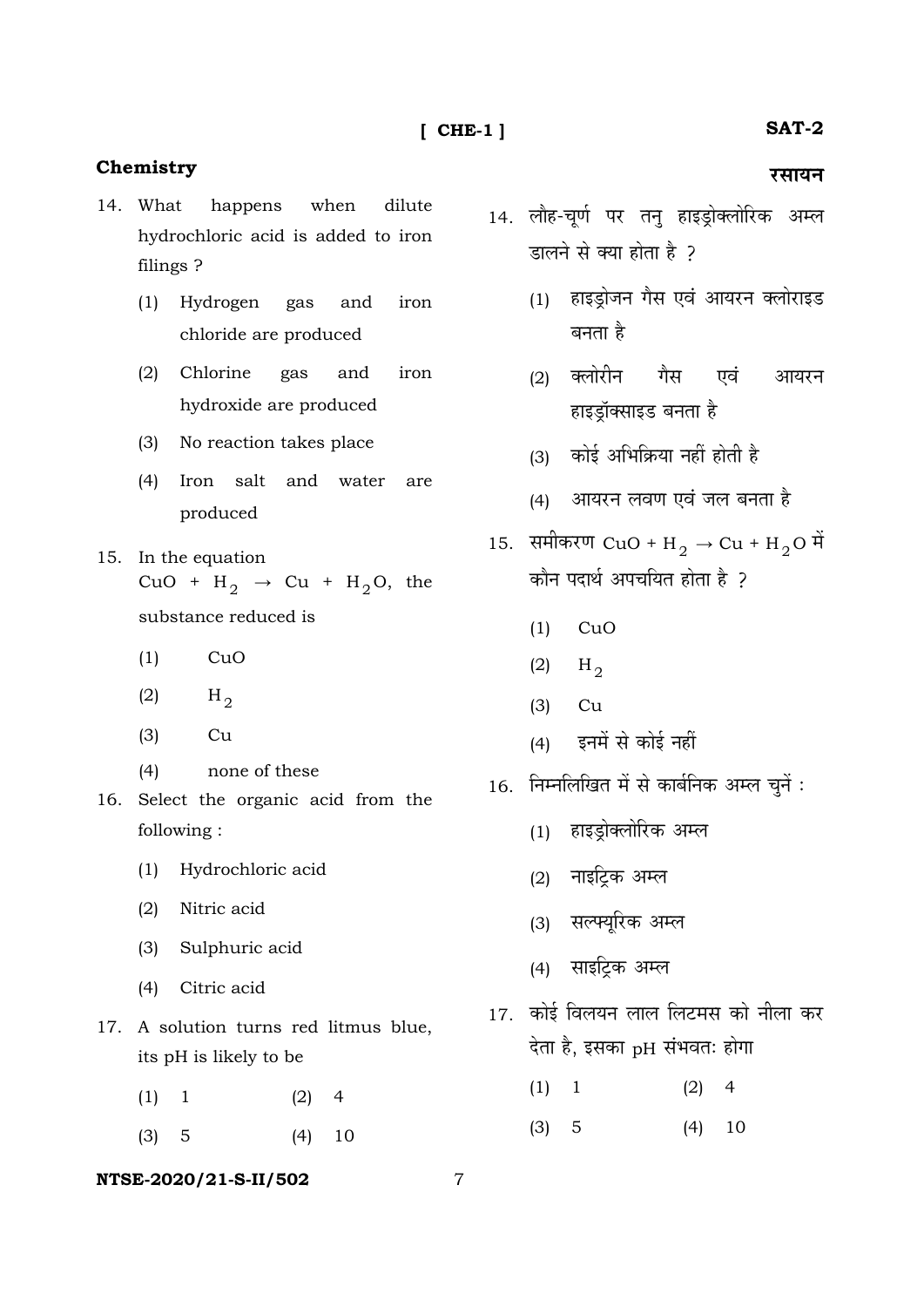# **[ CHE-2 ]**

# **SAT-2**

- 18. Tooth enamel contains
	- (1) Calcium carbonate
	- (2) Calcium sulphate
	- (3) Calcium chloride
	- (4) Calcium phosphate
- 19. Which one of the following compounds is not an ionic compound ?
	- (1) Sodium chloride
	- (2) Calcium chloride
	- (3) Carbon tetrachloride
	- (4) Magnesium chloride
- 20. Butanone is a four-carbon compound with the functional group
	- (1) carboxylic acid
	- (2) aldehyde
	- (3) ketone
	- (4) alcohol
- 21. Ethane, with the molecular formula  $C_2H_6$  has
	- (1) 6 covalent bonds
	- (2) 7 covalent bonds
	- (3) 8 covalent bonds
	- (4) 9 covalent bonds
- 22. Choose the metalloid from the following elements :
	- (1) Boron
	- (2) Sodium
	- (3) Chlorine
	- (4) Aluminium

- 18. दाँतों का इनैमल बना होता है
	- $(1)$  कैलशियम कार्बोनेट से
	- (2) कैलशियम सल्फेट से
	- (3) कैलशियम क्लोराइड से
	- (4) कैलशियम फॉस्फेट से
- 19. निम्न में से कौन-सा यौगिक आयनिक यौगिक नहीं है २
	- (1) सोडियम क्लोराइड
	- $(2)$  कैलशियम क्लोराइड
	- (3) कार्बन टेटाक्लोराइड
	- (4) मैग्नेसियम क्लोराइड
- 20. ब्युटेनॉन चार-कार्बन यौगिक है जिसका प्रकार्यात्मक समूह है
	- $(1)$  कार्बोक्सिलिक अम्ल
	- $(2)$  ऐल्डिहाइड
	- (3) कोटोन
	- (4) ऐल्कोहॉल
- $21.$  एथेन का आण्विक सूत्र  $\overline{\mathrm{C}}_2\mathrm{H}_\kappa$  है । इसमें
	- $(1)$  6 सहसंयोजक आबंध हैं
	- $(2)$  7 सहसंयोजक आबंध हैं
	- $(3)$   $8$  सहसंयोजक आबंध हैं
	- $(4)$  9 सहसंयोजक आबंध हैं
- $22.$  निम्नलिखित तत्वों से उपधात् चुनें :
	- $(1)$  बोरोन
	- $(2)$  सोडियम
	- (3) क्लोरीन
	- (4) एल्यूमिनियम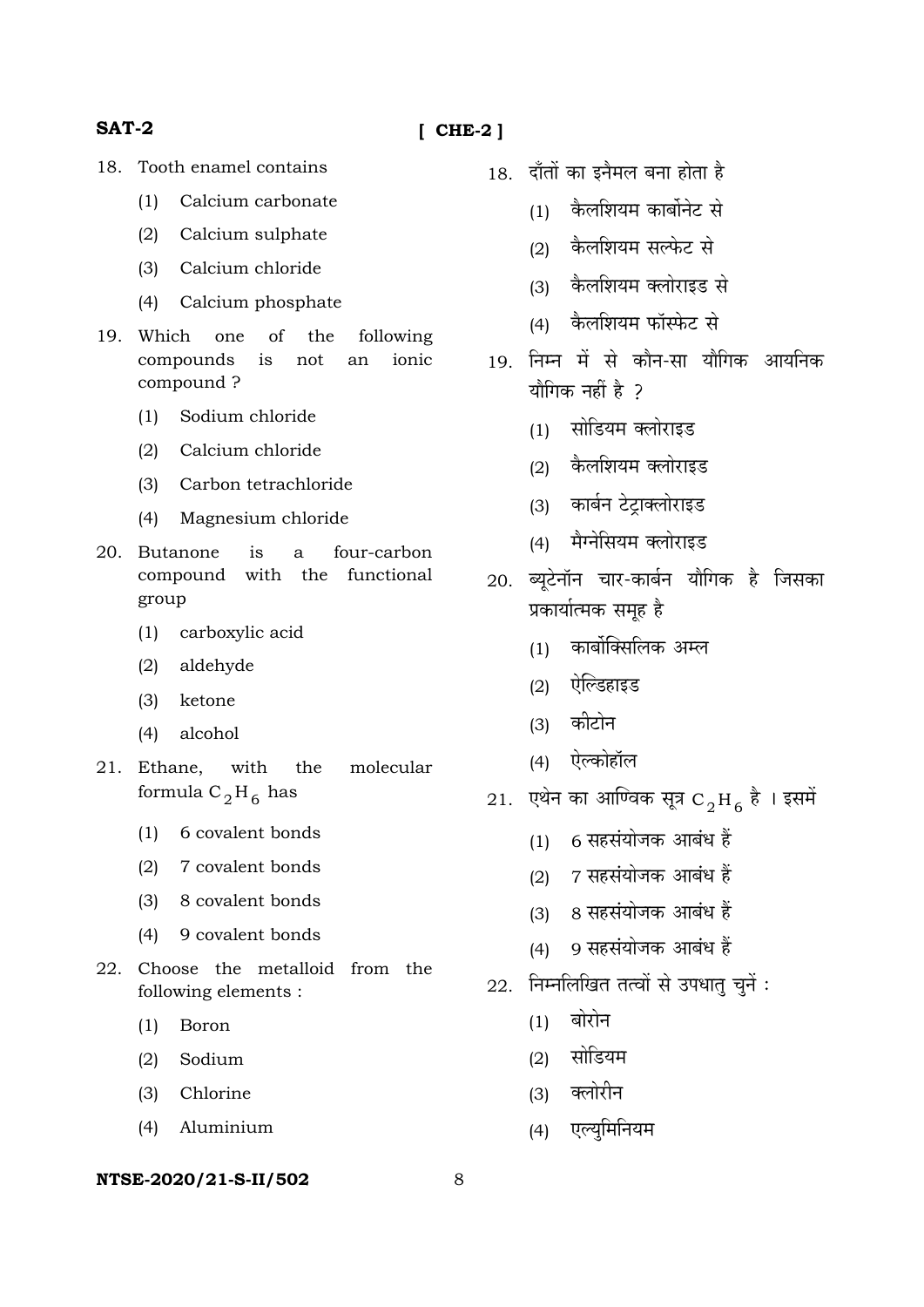- 23. Na, Mg, Al and S belong to 3rd period of the periodic table. Out of these acidic oxide is formed by 23. Na, Mg, Al तथा S आवर्त सारणी के तीसरे आवर्त में हैं । इनमें से किसके द्वारा आम्लीय आक्साइड बनता है ?
	- (1) Na (2) Mg
	- (3) Al (4) S
- 24. Which of the following compounds is used to repair fractured bones ?
	- (1)  $\text{Na}_2\text{CO}_3$
	- (2)  $CaOCl<sub>2</sub>$
- (3) CaSO<sub>4</sub>,  $\frac{1}{2}$  H<sub>2</sub>O
	- (4)  $CuSO_4, 5H_2O$
- 25. How many groups are there in modern periodic table ?
- (1) 7 (2) 13
- (3) 18 (4) 20
- 26. Pure gold is
	- (1) 18 carat
	- (2) 20 carat
	- (3) 22 carat
	- (4) 24 carat
- **NTSE-2020/21-S-II/502** 9
- - (1) Na (2) Mg
	- (3) Al (4) S
- 24. निम्न यौगिकों में से किसका उपयोग टूटी हुई हड्डियों के मरम्मत में होता है ?
	- (1)  $\text{Na}_2\text{CO}_3$
	- (2)  $CaOCl<sub>2</sub>$
- (3) CaSO<sub>4</sub>,  $\frac{1}{2}$  H<sub>2</sub>O
	- (4)  $CuSO_4, 5H_2O$
- 25. आधुनिक आवर्त सारणी में कितने समूह  $\frac{3}{6}$  ?
	- (1) 7 (2) 13
	- (3) 18 (4) 20
- $26.$  शुद्ध सोना है
	- $(1)$  18 कैरट
	- $(2)$  20 कैरट
	- $(3)$  22 कैरट
- $(4)$  24 कैरट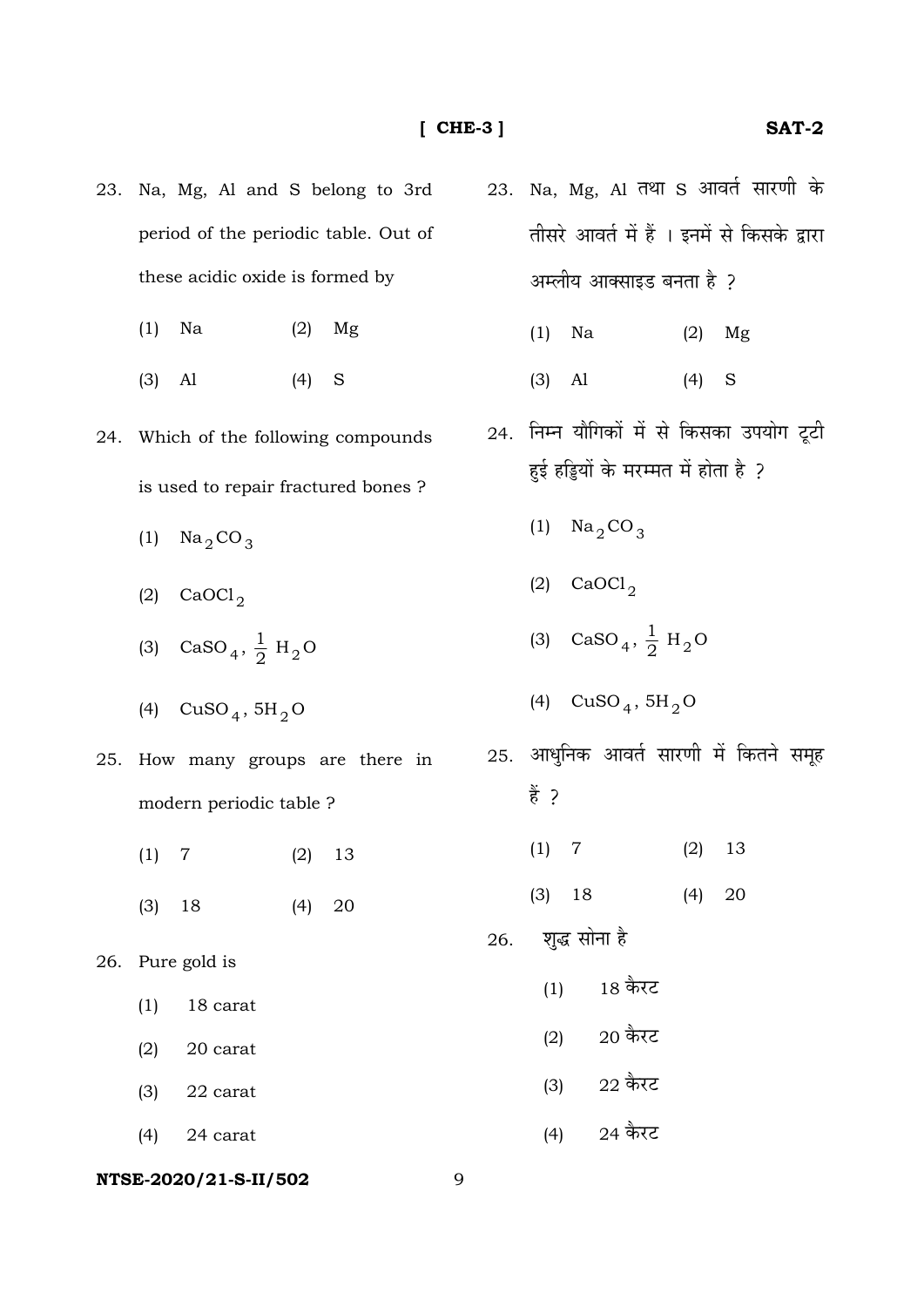For Rough Work Only<br>(केवल रफ कार्य के लिए)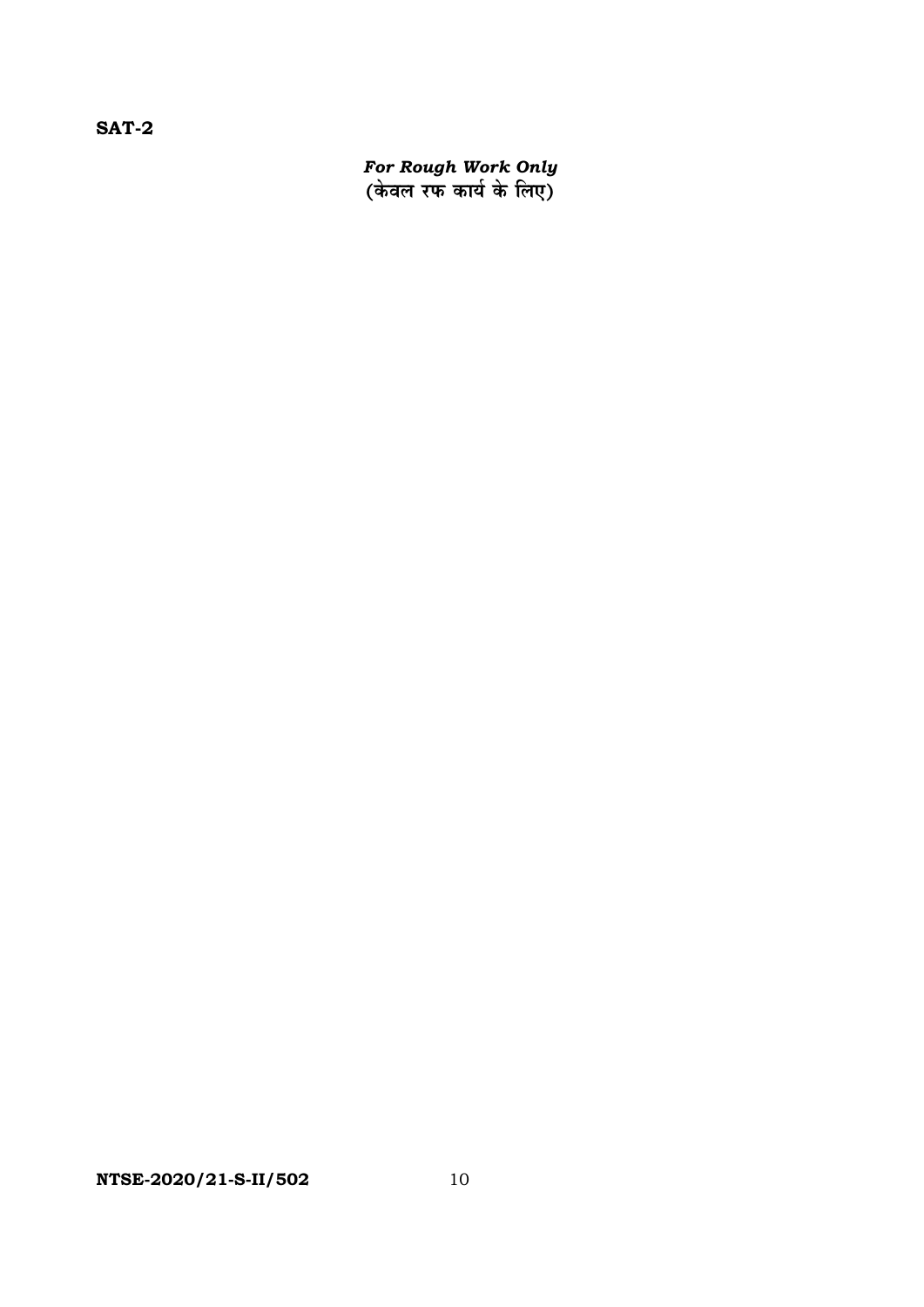# $[$  BIO-1]

# **Biology**

- 27. The breakdown of pyruvate to give carbon dioxide, water and energy takes place in presence of oxygen in
	- cytoplasm  $(1)$
	- $(2)$ mitochondria
	- (3) chloroplast
	- (4) nucleus
- 28. The gap between two neurons is called
	- $(1)$ dendrite
	- $(2)$ synapse
	- $(3)$ axon
	- $(4)$ impulse
- 29. Rings of cartilage are present in
	- oesophagus  $(1)$
	- $(2)$ bile duct
	- $(3)$ throat
	- small intestine  $(4)$
- 30. The xvlem in plants are responsible for
	- transport of water  $(1)$
	- transport of food  $(2)$
	- transport of amino acids  $(3)$
	- transport of oxygen  $(4)$
- 31. Which plant hormone causes bending of shoot towards light?
	- $(1)$ Auxin
	- Gibberellin  $(2)$
	- $(3)$ Cytokinin
	- Abscisic acid  $(4)$

# NTSE-2020/21-S-II/502

- 27 ऑक्सीजन की उपस्थिति में पायरुवेट के विखंडन से कार्बन डाइऑक्साइड, जल तथा ऊर्जा देने की क्रिया होती है
	- (1) कोशिकाद्रव्य में
	- (2) माइटोकॉन्डिया में
	- (3) हरित लवक में
	- (4) केंद्रक में
- दो न्यूरॉनों के बीच अंतराल कहलाता है 28.
	- (1) डेन्ड्राइट
	- (2) सिनैप्स
	- (3) एक्सॉन
	- (4) आवेग
- 29 उपास्थि-वलय उपस्थित रहते हैं
	- $(2)$  पित्त वाहिनी में (1) ग्रसिका में
	- (4) छोटी आँत में (3) गला में
- पौधों के जायलम उत्तरदायी हैं  $30<sup>7</sup>$ 
	- (1) जल के परिवहन के लिए
	- (2) भोजन के परिवहन के लिए
	- (3) एमीनो अम्ल के परिवहन के लिए
	- (4) आक्सीजन के परिवहन के लिए
- 31 किस पादप हार्मोन के कारण शाखाएँ प्रकाश की तरफ मडी होती हैं ?
	- (1) आक्सीन
	- (2) जिब्बेरेलीन
	- (3) सायटोकाइनिन
	- (4) एब्सिसिक एसिड

# **SAT-2**

जीव-विज्ञान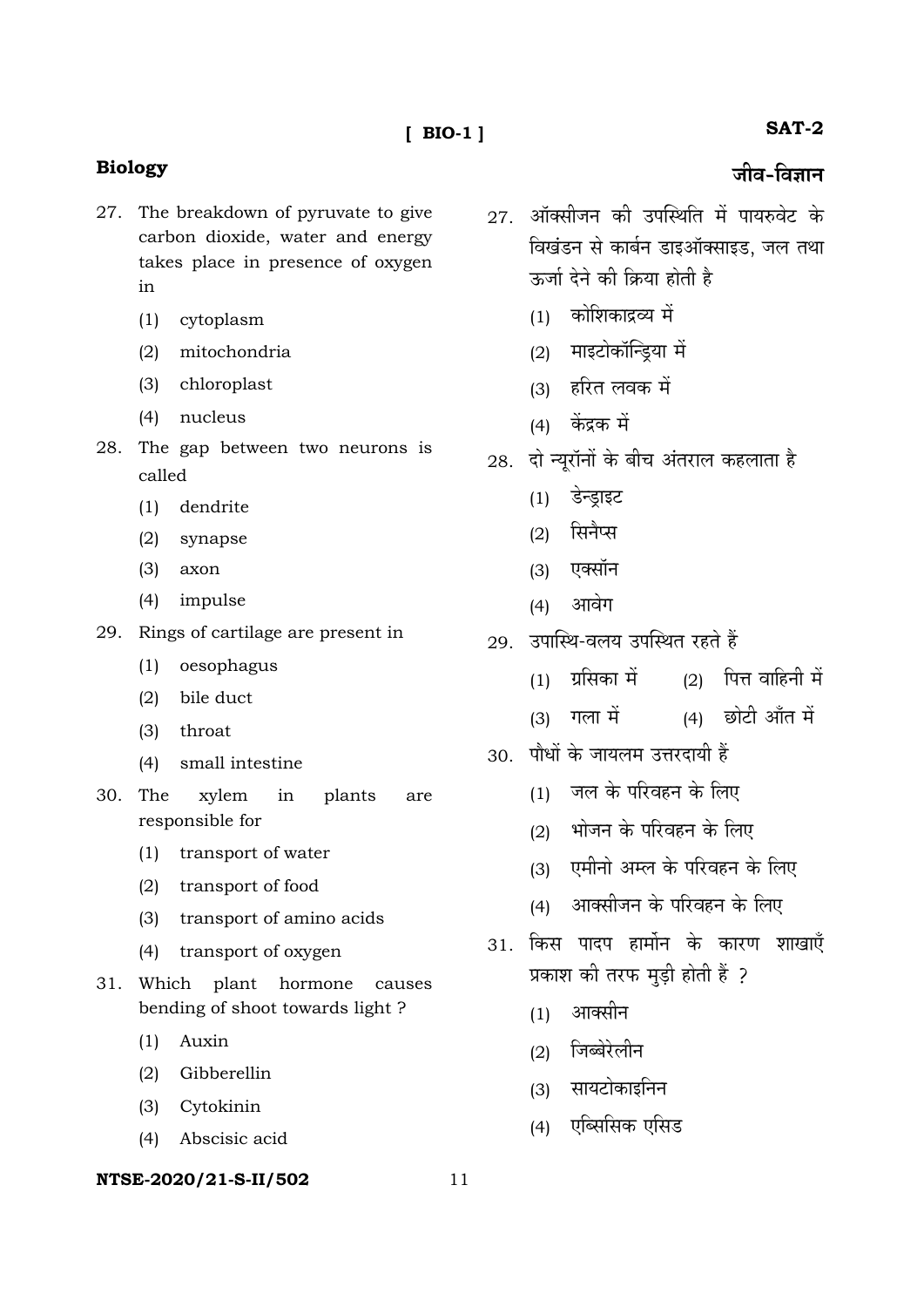# **[ BIO-2 ]**

- 32. Which of the following plant hormones causes wilting of leaves ?
	- (1) Gibberellin
	- (2) Cytokinin
	- (3) Auxin
	- (4) Abscisic acid
- 33. Human Growth hormone is produced in
	- (1) thyroid
	- (2) adrenal
	- (3) pancreas
	- (4) pituitary
- 34. Insulin is produced by
	- (1) Pituitary
	- (2) Pancreas
	- (3) Thyroid
	- (4) Adrenal
- 35. The example of unisexual flower is
	- (1) Hibiscus
	- (2) Mustard
	- (3) Papaya
	- (4) None of these
- 36. The transfer of pollen grains from anther to stigma is termed as
	- (1) fertilisation
	- (2) pollination
	- (3) ovulation
	- (4) double fertilisation

- 32. निम्नलिखित में से किस पादप हार्मोन के कारण पत्तियाँ मुरझाई हुई रहती हैं ?
	- (1) जिब्बेरेलीन
	- $(2)$  सायटोकाइनिन
	- $(3)$  आक्सीन
	- $(4)$  एब्सिसिक एसिड
- 33. मानव वृद्धि हार्मोन उत्पन्न होता है
	- $(1)$  थायरायड में
	- (2) एड्रेनल में
	- $(3)$  पैंक्रियाज में
	- (4) पिट्यूटरी में
- 34. इन्सलीन उत्पन्न होता है
	- (1) पिट्यूटरी द्वारा
	- $(2)$  पैंक्रियाज द्वारा
	- (3) थायरायड द्वारा
	- (4) एड़ेनल द्वारा
- 35. एकलिंगी पुष्प का उदाहरण है
	- (1) हिबिस्कस
	- (2) सरसों
	- $(3)$  पपीता
	- $(4)$   $5\overrightarrow{+}$   $\overrightarrow{+}$   $\overrightarrow{+}$   $\overrightarrow{+}$   $\overrightarrow{+}$   $\overrightarrow{+}$   $\overrightarrow{+}$   $\overrightarrow{+}$   $\overrightarrow{+}$   $\overrightarrow{+}$   $\overrightarrow{+}$   $\overrightarrow{+}$   $\overrightarrow{+}$   $\overrightarrow{+}$   $\overrightarrow{+}$   $\overrightarrow{+}$   $\overrightarrow{+}$   $\overrightarrow{+}$   $\overrightarrow{+}$   $\overrightarrow{+}$   $\overrightarrow{+}$   $\overrightarrow{+}$   $\overrightarrow{+}$   $\overrightarrow{+$
- 36. परागकोश से परागकण का वर्तिकाग्र तक स्थानांतरण कहलाता है
	- $(1)$  निषेचन
	- $(2)$  परागन
	- (3) अण्डोत्सर्ग
	- (4) द्विनिषेचन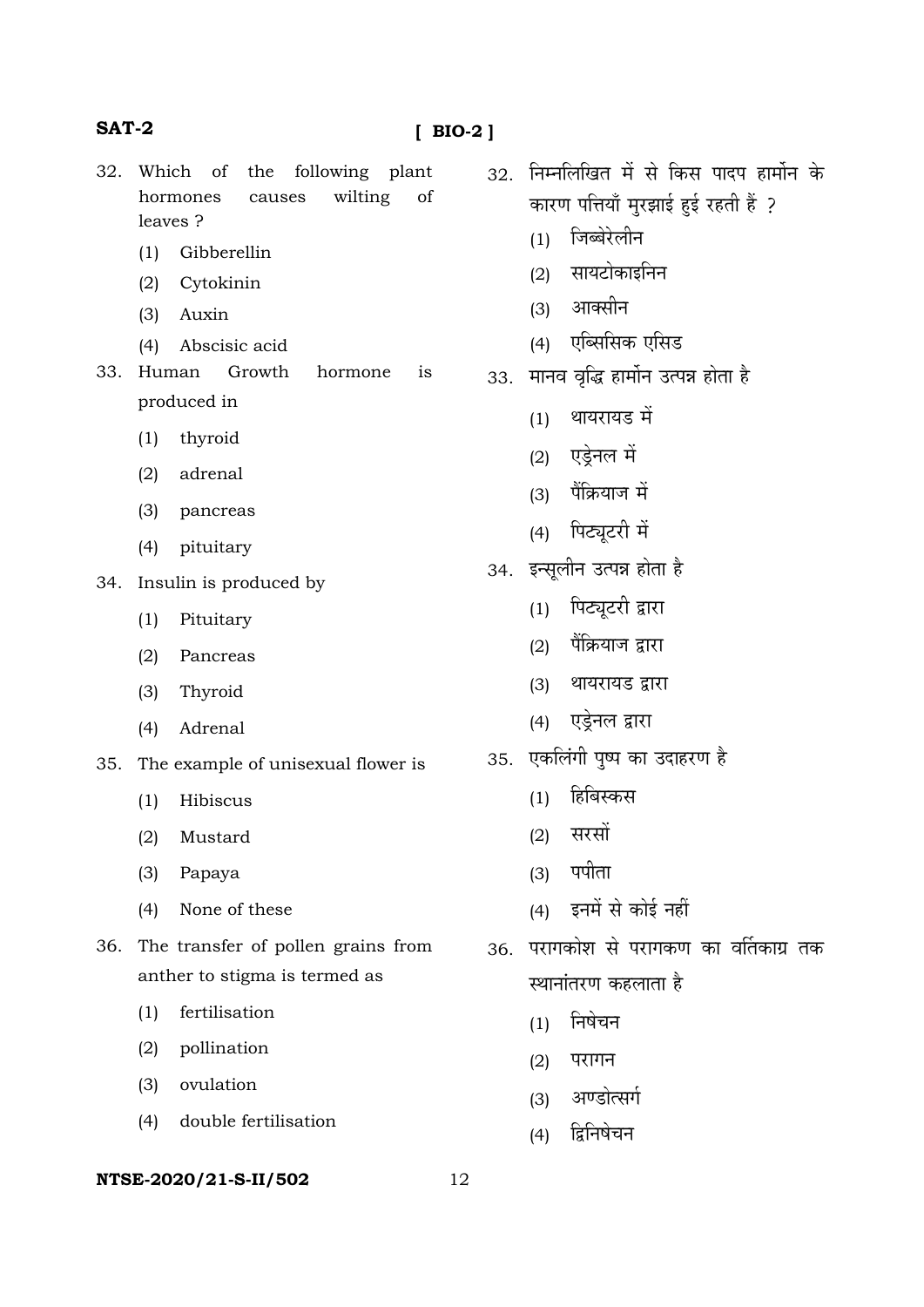$[$  BIO-3 $]$ 

|     | 37. Fat is digested by the enzyme          | 37. | एन्जाइम द्वारा<br>वसा<br>.<br>का       |
|-----|--------------------------------------------|-----|----------------------------------------|
|     | (1)<br>amylase                             |     | पाचन होता है ।                         |
|     | (2)<br>pepsin                              |     | एमाइलेज<br>(1)                         |
|     | (3)<br>trypsin                             |     | पेप्सिन<br>(2)                         |
|     | (4)<br>lipase                              |     | ट्रिप्सिन<br>(3)                       |
| 38. | Genetic material is carried out by         |     | लाइपेज<br>(4)                          |
|     | long chain of molecules made up            |     |                                        |
|     | of                                         | 38. | अणुओं की लंबी शृंखला से परिवाहित होने  |
|     | (1)<br>enzymes                             |     | वाले आनुवंशिक पदार्थ बने होते हैं      |
|     | <b>DNA</b><br>(2)                          |     | एंजाइम के<br>(1)                       |
|     | (3)<br>amino acids                         |     | DNA के<br>(2)                          |
|     |                                            |     | एमीनो एसिड के<br>(3)                   |
|     | (4)<br>proteins                            |     | प्रोटीन के<br>(4)                      |
| 39. | Who<br>proposed<br>the<br>of<br>law        | 39. | वंशागति का नियम<br>किसने<br>प्रस्तावित |
|     | inheritance?                               |     | किया ?                                 |
|     | Darwin<br>(1)                              |     | डार्विन<br>(1)                         |
|     | Mendel<br>(2)                              |     | मेण्डल<br>(2)                          |
|     | Lamarck<br>(3)                             |     | लैमार्क<br>(3)                         |
|     | (4)<br>Morgan                              |     | मॉर्गन                                 |
|     |                                            |     | (4)                                    |
| 40. | Changes in the non-reproductive            | 40. | पर्यावरणीय<br>कारकों<br>के<br>कारण     |
|     | tissues caused by environmental<br>factors |     | गैर-जननात्मक ऊतकों में परिवर्तन        |
|     | are inheritable<br>(1)                     |     | वंशागत-योग्य है<br>(1)                 |
|     |                                            |     |                                        |
|     | are not inheritable<br>(2)                 |     | वंशागत-योग्य नहीं है<br>(2)            |
|     | both $(1)$ and $(2)$<br>(3)                |     | (1) तथा (2) दोनों<br>(3)               |
|     | none of these<br>(4)                       |     | (4) इनमें से कोई नहीं ।                |

# NTSE-2020/21-S-II/502

13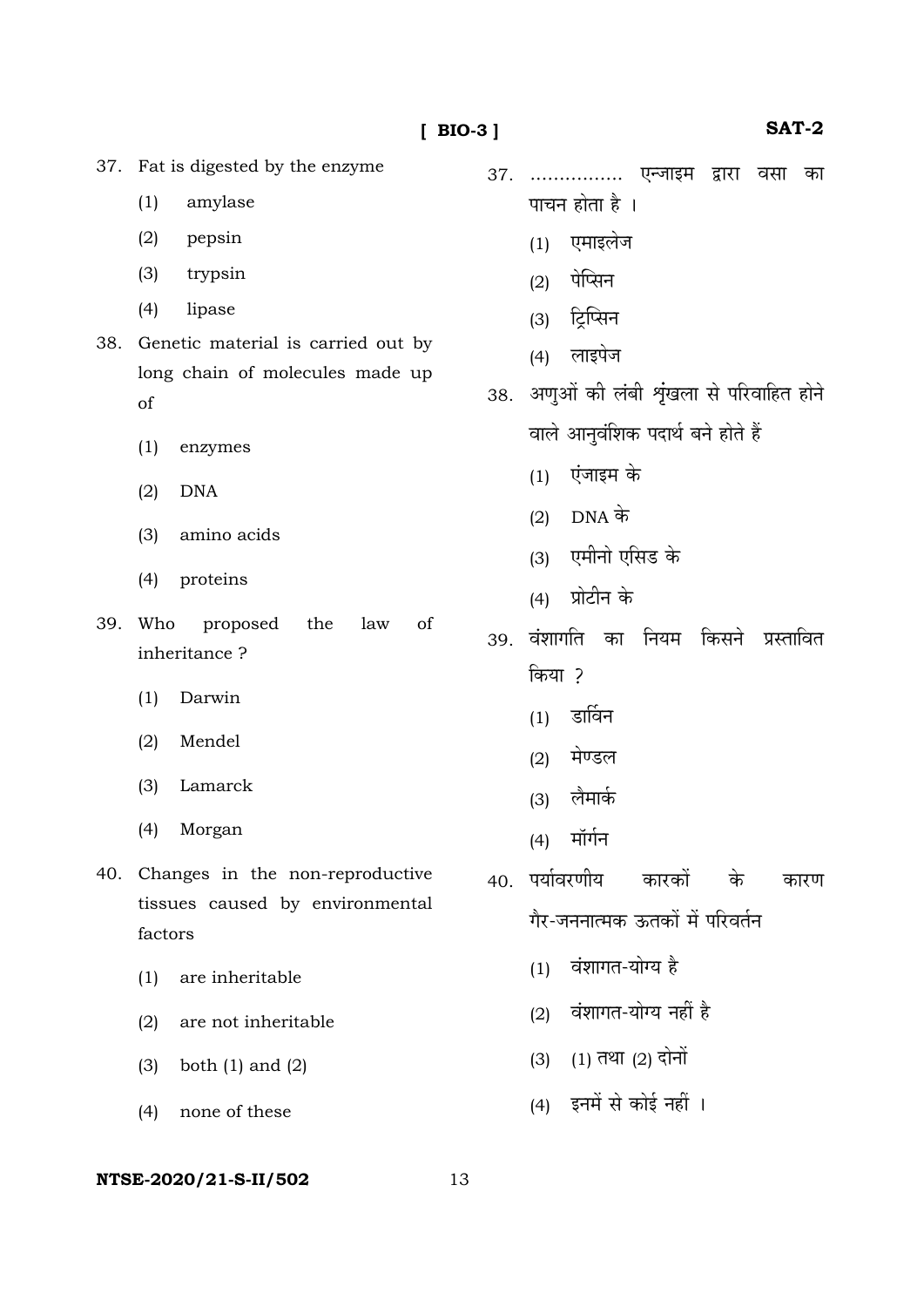For Rough Work Only<br>(केवल रफ कार्य के लिए)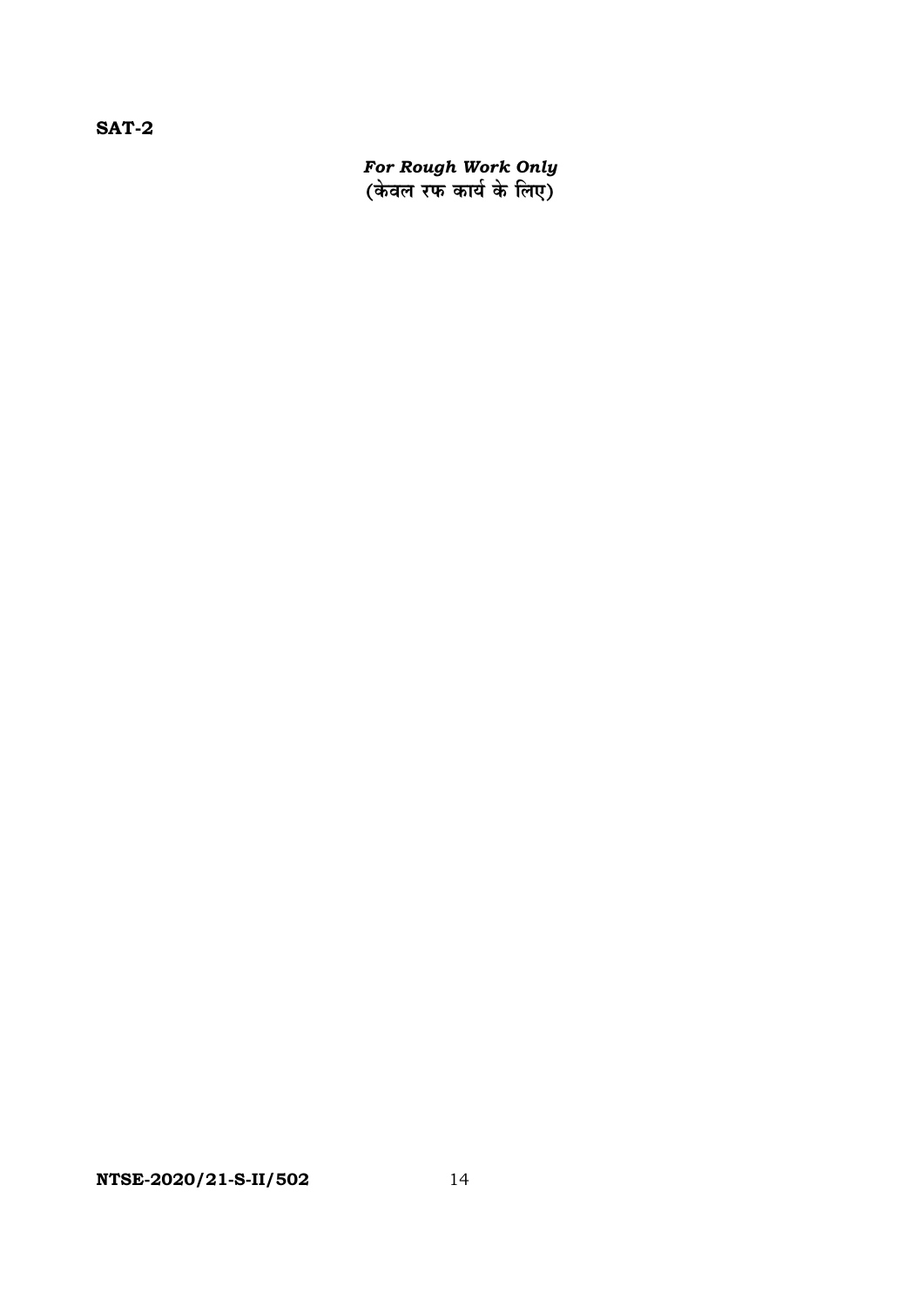# **Mathematics**

- 41. In a mixture the ratio of milk and water is  $3:2$ . If there is  $5$  litre milk more than water the quantity of milk in the mixture is
	- $(1)$  10 litre  $(2)$  15 litre
	- (3) 20 litre (4)25 litre
- 42. If  $x = 2$ ,  $y = 3$  is a solution of a pair of lines  $2x - 3y + a = 0$ and  $2x + 3y - b + 2 = 0$  then
	- (1)  $a = 3b$  (2)  $a + 3b = 0$
	- (3) 3*a* + *b* = 0 (4) 3*a* = *b*
- 43. In a right triangle *ABC,* 
	- $AB = 6\sqrt{3}$  cm,  $BC = 6$  cm
	- and  $AC = 12$  cm. ∠ *A* is given by
	- $(1)$  90<sup>°</sup>  $(2)$  45<sup>°</sup>
	- (3)  $30^{\circ}$  (4)  $60^{\circ}$
- 44. *D* and *E* are the mid-points of the sides  $AB$  and  $AC$  of  $\triangle ABC$ . If  $DE$ measures 3 cm, then the side *BC* measures
	- (1) 6 cm (2) 7 cm
	- (3) 8 cm (4) 9 cm
- 45. The mean and median of a data are respectively 20 and 22. The value of mode is
- (1) 20 (2) 26
- (3) 22 (4) 21
- 46. The tenth term from the end of the A.P. 4, 9, 14, ......... 254 is
	- (1) 214 (2) 209
	- (3) 208 (4) 204

- <u>गणित</u> 41. किसी मिश्रण में दूध एवं जल का अनुपात 3 : 2 है । यदि मिश्रण में जल से दूध 5 लीटर अधिक है तो मिश्रण में दुध की मात्रा ज्ञात करें ।  $(1)$   $10$  लीटर  $(2)$   $15$  लीटर (3) 20 लीटर (4) 25 लीटर  $42. \quad 2x-3y+a=0$  तथा  $2x+3y-b+2=0$ रेखा युग्म का हल यदि x = 2, y = 3 हो, तो (1)  $a = 3b$  (2)  $a + 3b = 0$  (3) 3*a* + *b* = 0 (4) 3*a* = *b*  43. एक समकोण त्रिभुज *ABC* में  $AB = 6\sqrt{3}$  cm,  $BC = 6$  cm  $\vec{A}$  $AC$  = 12 cm है । ∠ A दिया जाएगा  $(1)$  90<sup>°</sup>  $(2)$  45<sup>°</sup> (3)  $30^{\circ}$  (4)  $60^{\circ}$ 44. ∆*ABC* की भृजाओं *AB* तथा *AC* के मध्य-िंबन्दु *D* तथा  $E$  हैं । यदि  $DE$  की माप 3 cm हो, तो भूजा *BC* की माप होगी (1) 6 cm (2) 7 cm (3) 8 cm (4) 9 cm
- 45. किसी आँकडे के माध्य तथा माध्यिका क्रमशः 20 तथा 22 हैं । बहलक का मान होगा (1) 20 (2) 26
	- (3) 22 (4) 21
- 46. A.P. 4, 9, 14, ......... 254 के अंत्य से दसवाँ पद होगा
	- (1) 214 (2) 209 (3) 208 (4) 204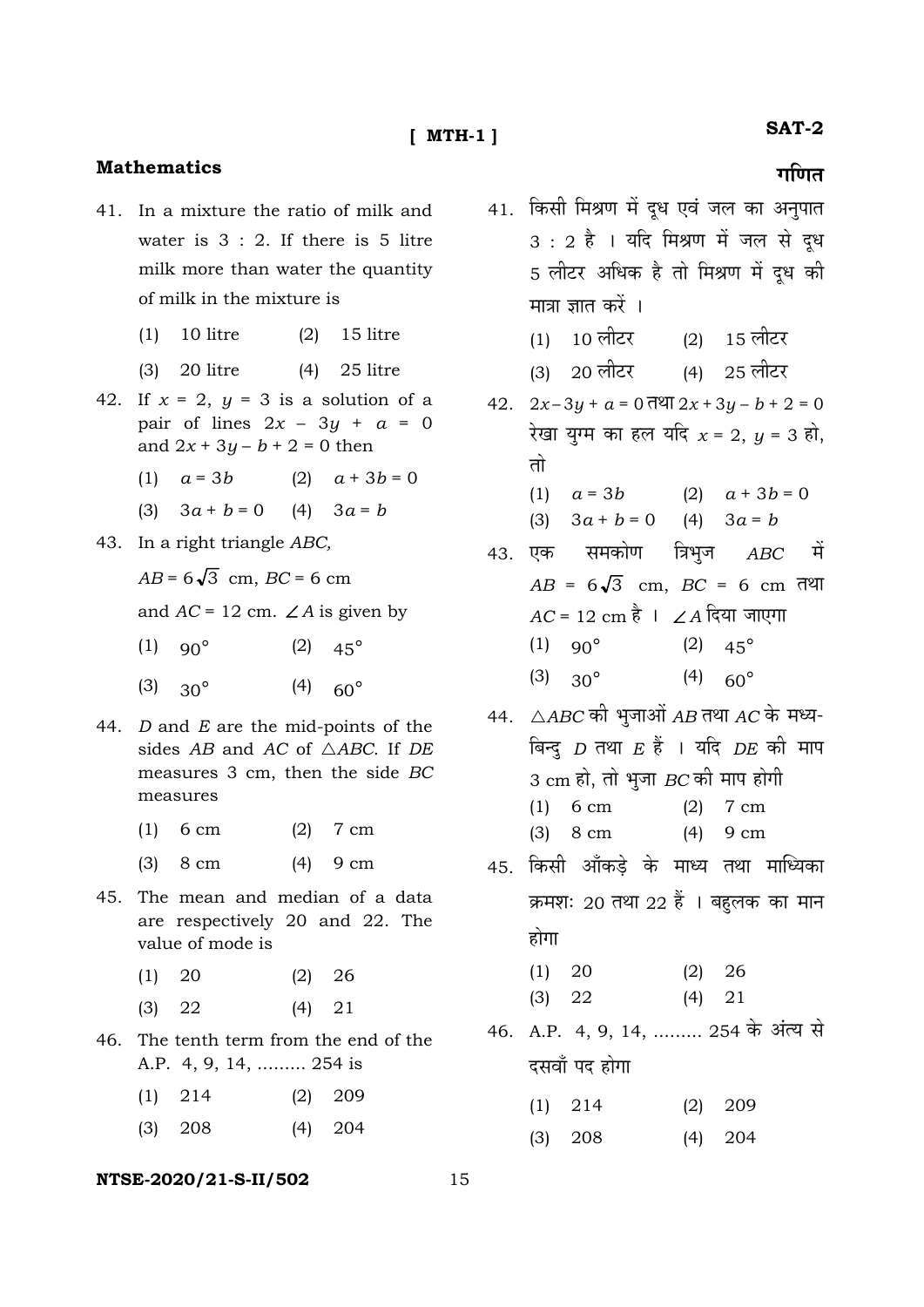#### $[MTH-2]$

- 47. Two vertices of a triangle are (3, 5) and  $(-4, -5)$ . If the centroid of the triangle is  $(4, 3)$ , find the third vertex.
	- $(13, 9)$  $(2)$   $(9, 13)$  $(1)$
	- $(13, -9)$  $(4) \quad (-9, -13)$  $(3)$
- 48. If tangents PA and PB from a point P to a circle with centre O are inclined to each other at an angle of 100 $^{\circ}$ , then  $\angle$  POA is equal to
	- $20^{\circ}$  $30^\circ$  $(1)$  $(2)$
	- $40^{\circ}$  $(4)$  $50^{\circ}$  $(3)$
- 49. A square is circumscribing a circle. The side of the square is 14 cm. Find the area of the square not included in the circle.



- 21 cm<sup>2</sup>  $(2)$ 42 cm $^2$  $(1)$
- 48 cm $^2$ 196 cm $^2$  $(4)$  $(3)$
- 50. If the angles of elevation of the top of a tower from two points at the distances of 3m and 12m from the base of the tower in the same straight line with it are complementary, then the height of the tower  $($  in  $m$  $)$  is
	- $(1)$ 36  $(2)$ - 60
	- $(3)$ 6  $(4)$ 100
- 51. The surface areas of two spheres are in the ratio  $1:4$ . Then, the ratio of their volumes is
	- $(1)$  $1:4$  $(2)$  $1:8$
	- $1:16$  $(4)$  $1:64$  $(3)$

#### NTSE-2020/21-S-II/502

- 47. त्रिभुज के दो शीर्ष (3, 5) तथा (-4, -5) हैं । यदि त्रिभज का केन्द्रक ( 4, 3 ) हो, तो तीसरा शीर्ष ज्ञात करें ।
	- $(1)$   $(13, 9)$  $(2)$   $(9, 13)$
	- (3)  $(13, -9)$  (4)  $(-9, -13)$
- 48. यदि 0 केन्द्र वाले वृत्त के बिन्द P से PA तथा PB स्पर्शरेखाएँ एक दसरे पर 100° कोण पर अंतरित हैं, तो ∠*POA* बराबर होगा
	- $(1)$  $20^{\circ}$  $(2)$  $30^\circ$
	- $(3)$  $40^{\circ}$  $(4)$  $50^{\circ}$
- 49. एक वृत्त के परिगत एक वर्ग है । वर्ग की भुजा 14 cm है । वर्ग का वह क्षेत्रफल ज्ञात करें जिसमें वृत्त अंतर्वेशित नहीं है ।



(4) 196 cm<sup>2</sup> (3)  $48 \text{ cm}^2$ 

- 50. यदि एक टावर के आधार से एक ही सरल रेखा में 3m तथा 12m दूरी पर स्थित दो बिन्दयों में से टावर के शीर्ष का उन्नयन कोण सम्पूरक हैं, तो टावर की ऊँचाई  $(m \nightharpoonup \vec{r})$  होगा  $(2)$ 60  $(1) 36$ 
	- $(4)$  100  $(3) 6$
- 51. दो गोलकों के पृष्ठ क्षेत्रफल का अनुपात 1: 4 है, तो उनके आयतनों का अनुपात होगा
	- $1:4$  $(1)$  $(2) \quad 1:8$  $(3)$  $1:16$  $(4)$  1:64
- 16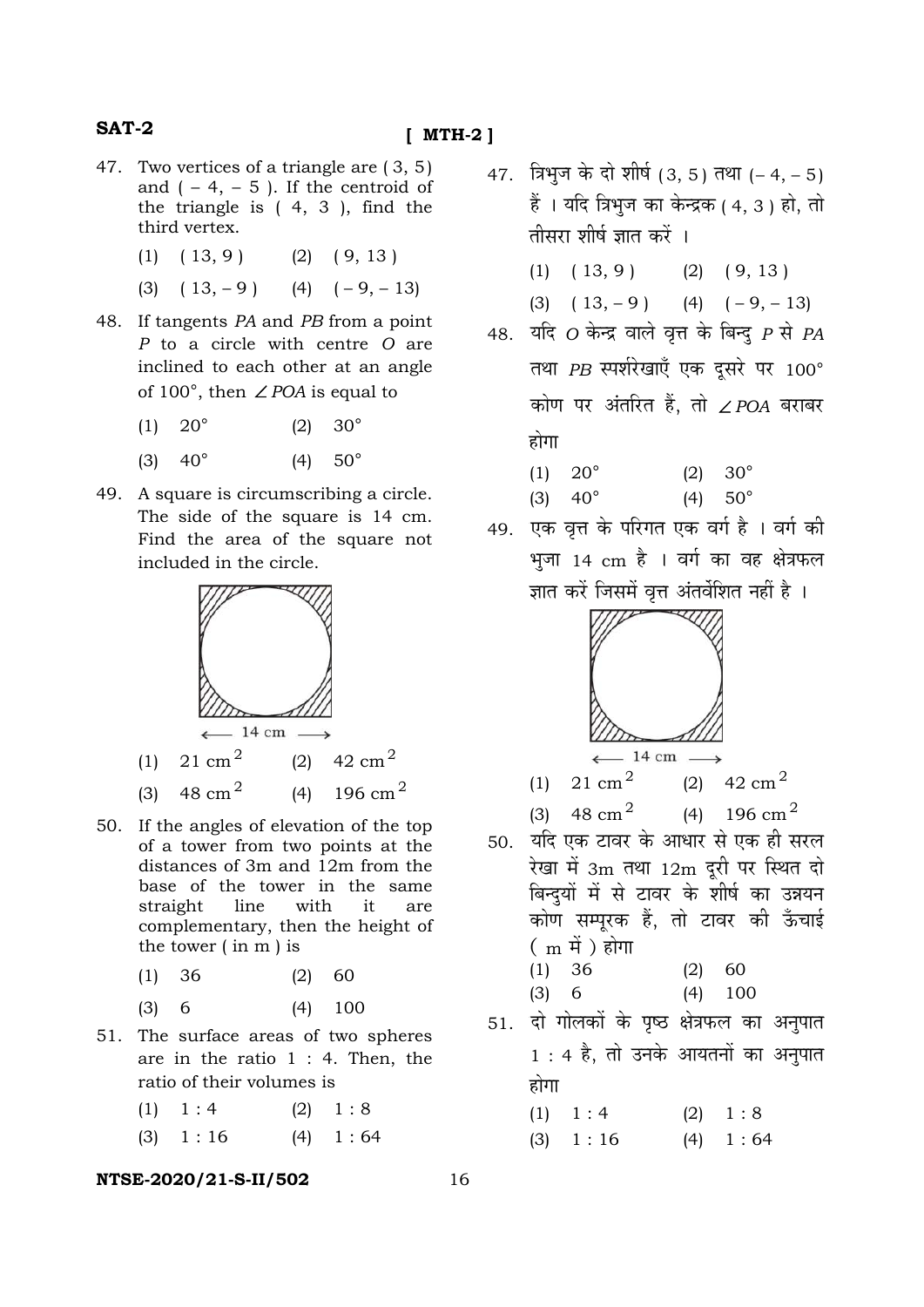- 52. The slant height of a bucket is 26 cm. The diameter of upper and lower circular ends are 36 cm and 16 cm. The height of the bucket is
	- (1) 22 cm (2) 24 cm
	- (3) 10 cm (4) 25 cm
- 53. Half of which number is 18 more than its one fifth  $\left(\frac{1}{5}th\right)$  ?
- (1) 48 (2) 52
- (3) 60 (4) 64
- 54. Sum of two numbers is 25 and their product is 154. The greater number is
- (1) 11 (2) 12
- (3) 13 (4) 14
- 55. If *A* and *B* together can complete a work in 12 days and *B* and *C* can complete it in 15 days and *C* and *A* can complete in 20 days, then in how many days can *A* alone complete the said work ?
	- (1) 20 days (2) 30 days
	- (3) 40 days (4) 60 days

- 52. एक बाल्टी की तीरछी ऊँचाई 26 cm है । <u>वृत्तीय अंत्यों के ऊपरी तथा नीचली व्यास</u> 36 cm तथा 16 cm हैं । बाल्टी की ऊँचाई है
	- (1) 22 cm (2) 24 cm
	- (3) 10 cm (4) 25 cm
- 53. किस संख्या का आधा उसकी पाँचवें हिस्से से 18 ज्यादा होगा ?
- (1) 48 (2) 52
- (3) 60 (4) 64
- 54. दो संख्याओं का योग 25 तथा गुणनफल 154 है, तो बड़ी संख्या होगी
- (1) 11 (2) 12
- (3) 13 (4) 14
- 55. यदि *A* और *B* मिलकर किसी काम को  $12$  दिन में परा करते हैं,  $B$  और  $C$  मिलकर 15 दिन में और *C* व *A* मिलकर उसी काम को 20 दिन में परा करते हैं. तो *A* अकेला कितने दिनों में इस कार्य को पूरा करेगा ?
	- $(1)$  20 दिन  $(2)$  30 दिन
	- $(3)$  40 दिन  $(4)$  60 दिन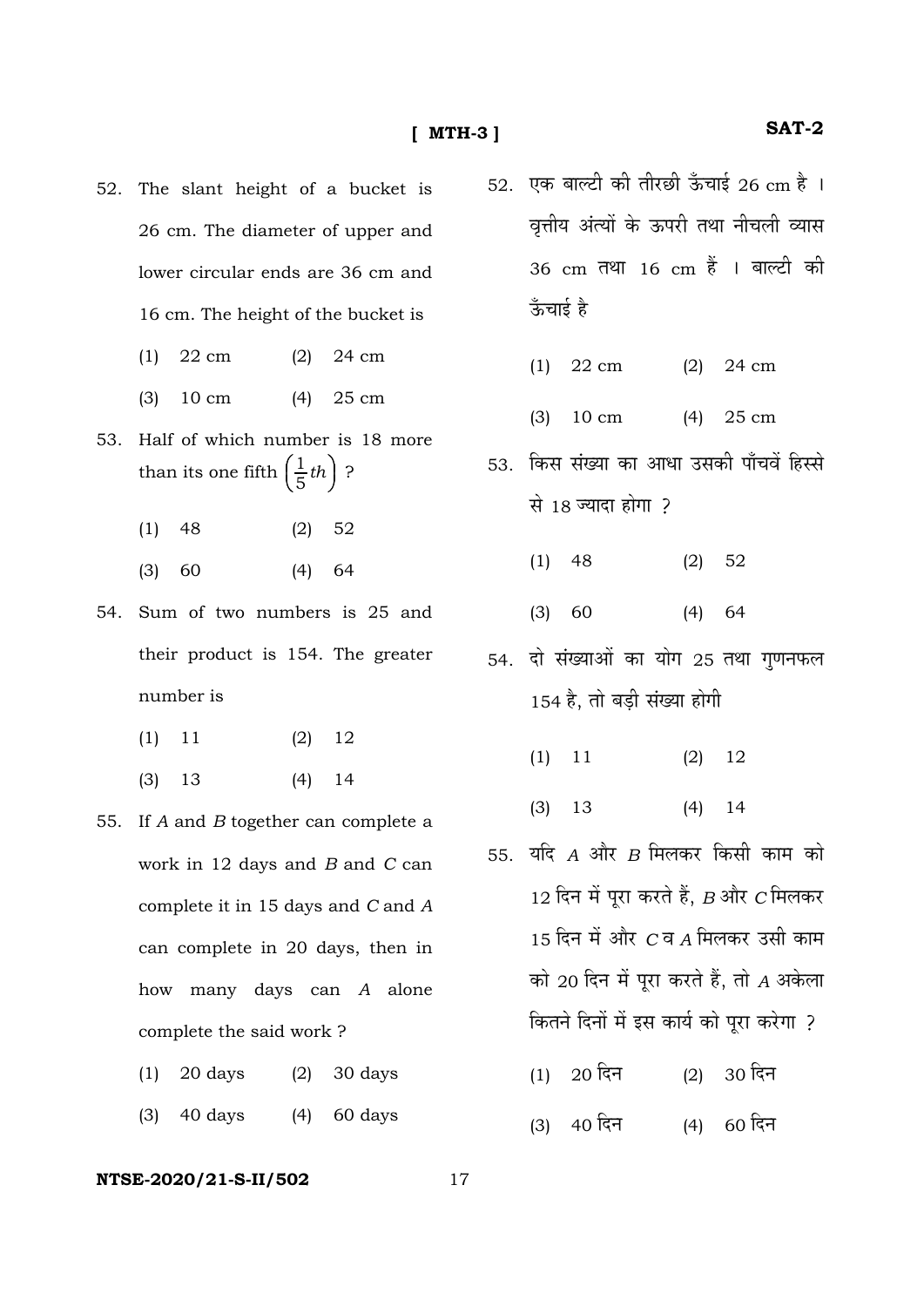# **[ MTH-4 ]**

- 56. The diagonals of a rhombus are 15 m and 20 m long. Find its area.
	- $(1)$  150 m<sup>2</sup>
	- $(2)$  300 m<sup>2</sup>
	- (3) 450 m<sup>2</sup>
	- (4) None of these
- 57. The wall around a semicircular garden is 180 m long. The area of the garden is
	- (1)  $1800 \text{ m}^2$  (2)  $1900 \text{ m}^2$
	- (3)  $1925 \text{ m}^2$  (4)  $1825 \text{ m}^2$
- 58. If the measure of each interior angle of a regular polygon is 135°, then the number of its sides is
- $(1)$  5  $(2)$  6 (3) 7 (4) 8
- 59. The lengths of parallel sides of a trapezium are 60 m and 80 m respectively. If the distance of its parallel sides is 20 m, find the area of the trapezium.
	- (1)  $1200 \text{ m}^2$  (2)  $1400 \text{ m}^2$
	- (3)  $1800 \text{ m}^2$  (4)  $2400 \text{ m}^2$
- 60. Find the area of a parallelogram of which a diagonal measures 65 cm and of which two adjacent sides measure 70 cm and 75 cm respectively.
	- (1) 4000 cm<sup>2</sup>
	- (2)  $4200 \text{ cm}^2$
	- (3) 4800 cm  $^{2}$
	- (4) None of these

- 56. किसी समचतर्भज के विकर्ण 15 m तथा  $20 \text{ m}$  लंबा हैं । उसका क्षेत्रफल ज्ञात करें ।
	- (1)  $150 \text{ m}^2$
	- (2)  $300 \text{ m}^2$
	- (3) 450 m<sup>2</sup>
	- (4) इनमें से कोई नहीं
- 57. एक अर्धवृत्ताकार बगीचा की दीवार  $180 \text{ m}$  लंबी है । बगीचा का क्षेत्रफल होगा
	- (1)  $1800 \text{ m}^2$  (2)  $1900 \text{ m}^2$
	- (3)  $1925 \text{ m}^2$  (4)  $1825 \text{ m}^2$
- 58. किसी समबहभज के प्रत्येक अन्तः कोण की माप 135° है । उसकी भुजाओं की संख्या है
	- $(1) 5 (2) 6$
	- (3) 7 (4) 8
- 59. किसी समलंब की समांतर भजाओं की लंबाई क्रमशः 60 m तथा 80 m हैं । यदि उसकी समांतर भूजाओं की दुरी 20 m हो, तो समलंब का क्षेत्रफल ज्ञात करें ।
	- (1)  $1200 \text{ m}^2$  (2)  $1400 \text{ m}^2$
	- (3)  $1800 \text{ m}^2$  (4)  $2400 \text{ m}^2$
- 60.  $65 \text{ cm}$  विकर्ण वाला समांतर चतुर्भुज का क्षेत्रफल ज्ञात करें जिसकी दो आसन्<mark>न</mark> भूजाओं की माप क्रमशः 70 cm तथा  $75 \text{ cm} \, \text{\AA}$  |
	- (1) 4000 cm<sup>2</sup>
	- (2) 4200 cm<sup>2</sup>
	- (3) 4800 cm<sup>2</sup>
	- $(4)$  इनमें से कोई नहीं
-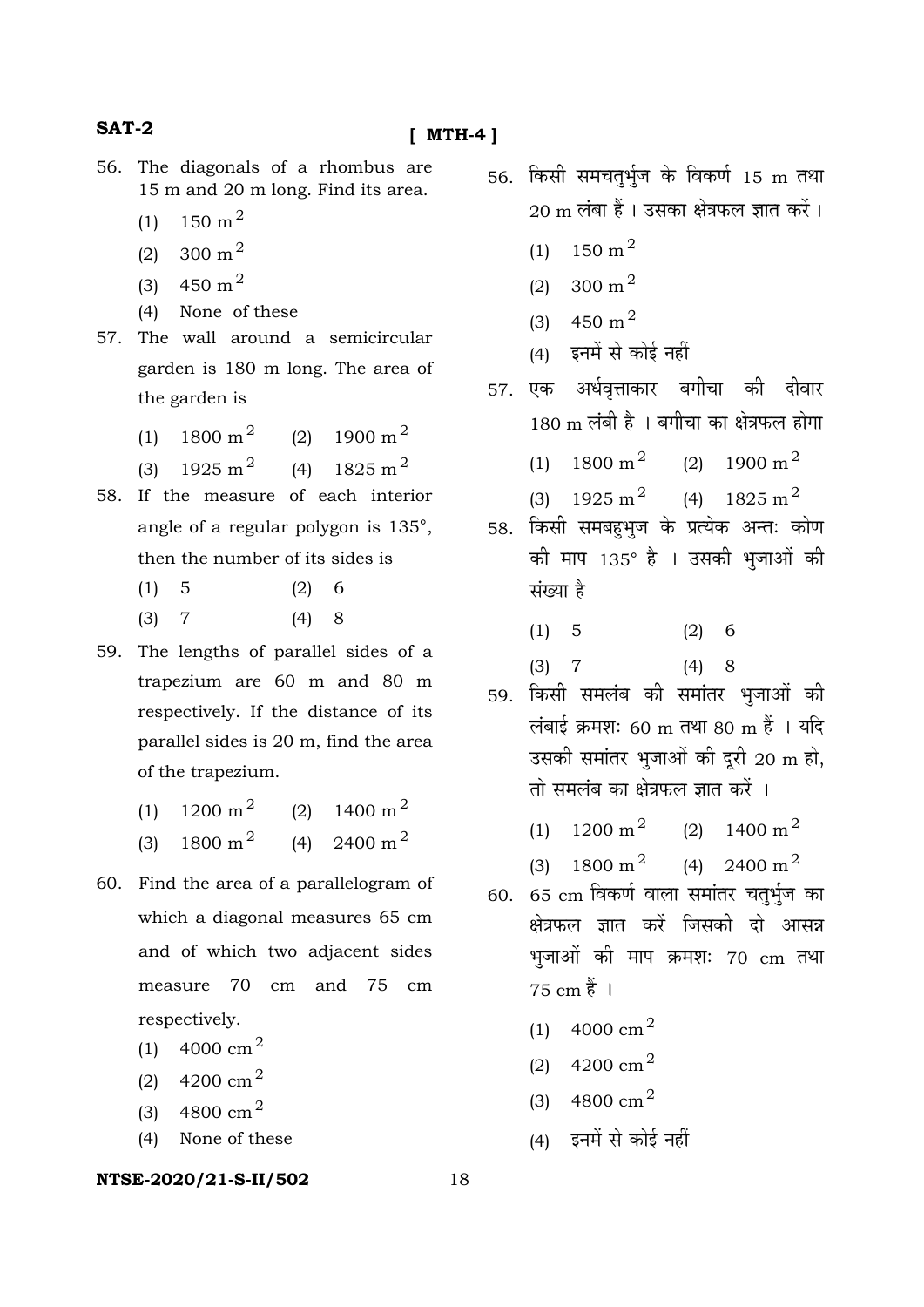For Rough Work Only<br>(केवल रफ कार्य के लिए)

**SAT-2**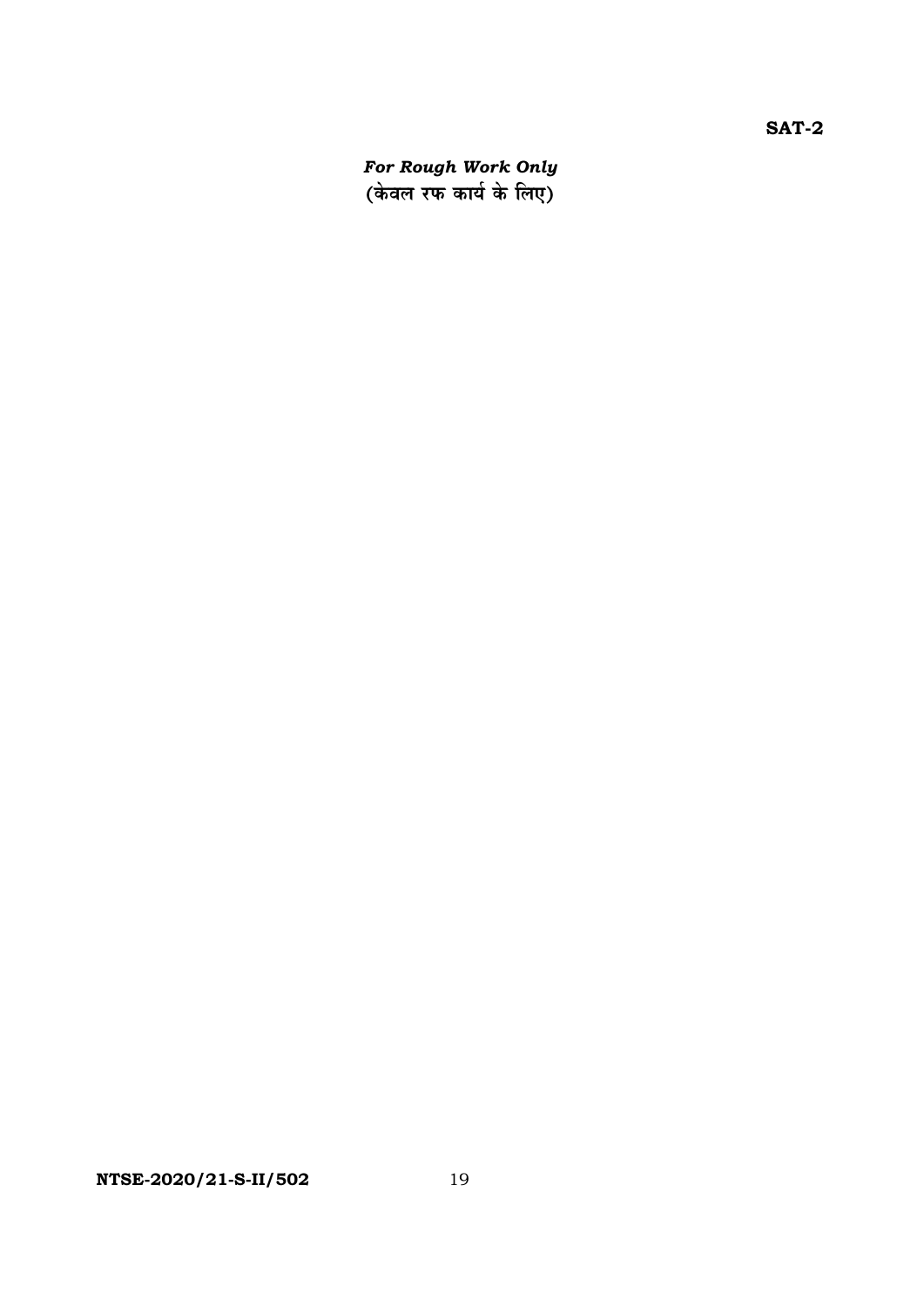For Rough Work Only<br>(केवल रफ कार्य के लिए)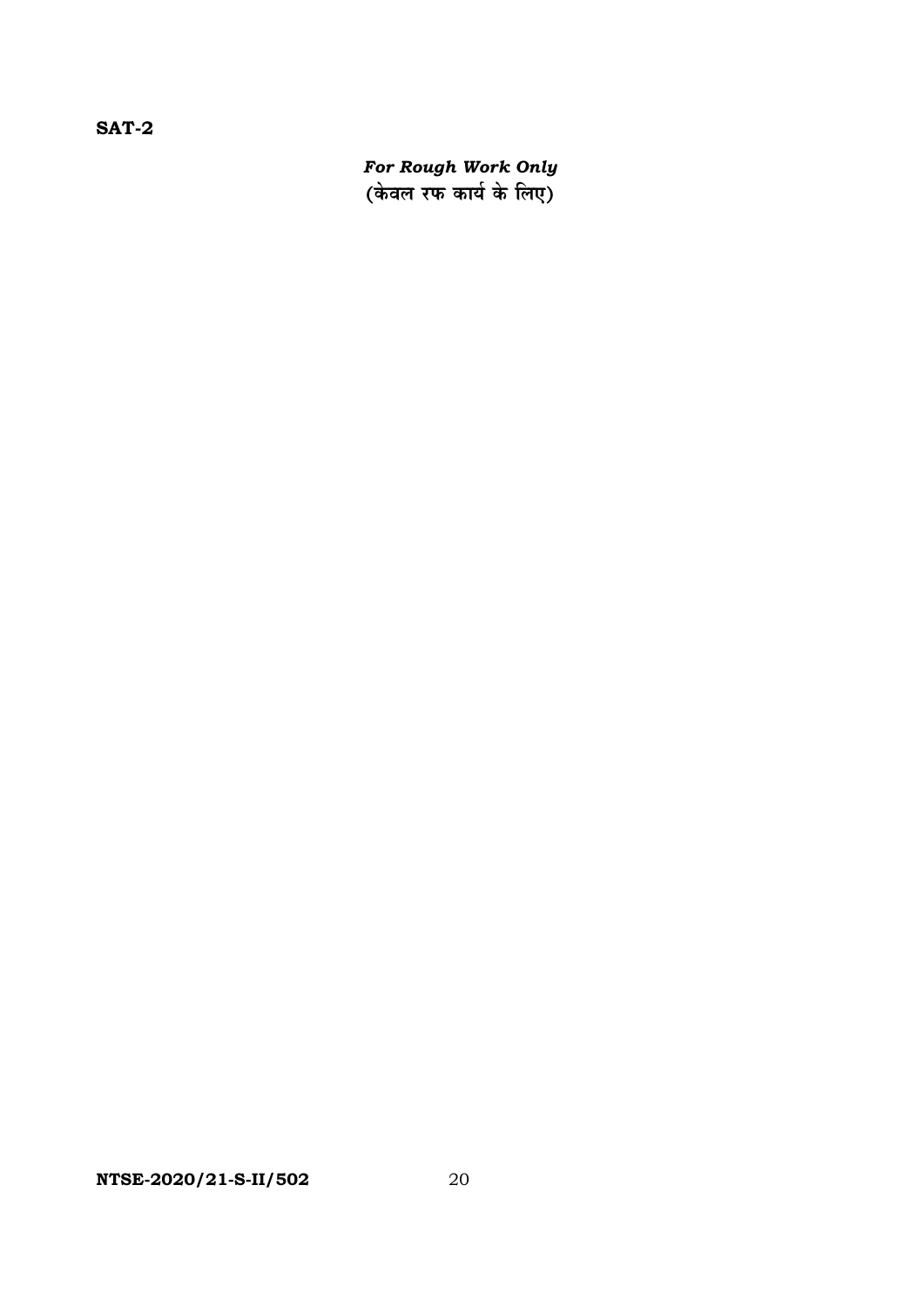## **History**

- 61. Which treaty recognised Greece as an independent nation ?
	- (1) Treaty of Versailles
	- (2) Treaty of Vienna
	- (3) Treaty of Constantinople
	- (4) Treaty of Lausanne
- 62. Which of the following societies was founded by Giuseppe Mazzini?
	- (1) Carbonari
	- (2) Young Italy
	- (3) Young Europe
	- (4) Jacobin Club
- 63. When did Ho Chi Minh form Vietnamese Communist Party ?
	- (1) 1930 (2) 1931
	- (3) 1932 (4) 1934
- 64. In which famous battle were the French defeated ?
	- (1) Nghe An
	- (2) Dien Bien Phu
	- (3) Ha Tinh
	- (4) Phan Boi
- 65. The resolution of 'Poorna Swaraj' was adopted at which Congress session ?
	- (1) Karachi (2) Lucknow
	- (3) Lahore (4) Haripur
- 66. In which year did the "Great Depression" start ?
	- (1) 1928 (2) 1936
	- (3) 1929 (4) 1981
- 67. IMF stands for
	- (1) Inland Maintenance Force
	- (2) International Military Force
	- (3) International Monetary Fund
	- (4) Indian Monetary Factor

#### **NTSE-2020/21-S-II/502** 21

# **SAT-2** डतिहास

- $61.$  किस संधि द्वारा ग्रीस को स्वतंत्र राष्ट्र की मान्यता मिली २
	- $(1)$  वर्साय की संधि
	- $(2)$  वियेना की संधि
	- (3) कॉन्सटैन्टिनोपुल की संधि
	- (4) लॉसेन की संधि
- 62. ज्यूसेपे मैजिनी द्वारा किस समाज की स्थापना की गई ?
	- (1) कार्बोनरी
	- (2) यंग इटली
	- (3) यंग यूरोप
	- (4) जैकोबिन क्लब ।
- 63. हो ची मिन्ह द्वारा वियतनामी कम्यनिस्ट पार्टी कब बनी २
	- (1) 1930 (2) 1931
	- (3) 1932 (4) 1934
- 64. किस प्रसिद्ध युद्ध में फ्रांस ने हारा ?
	- $(1)$  ने अन
	- $(2)$  दियेन बियेन फ
	- $(3)$  हा तिन्ह
	- $(4)$  फान बोई
- 65. किस काँग्रेस अधिवेशन में 'पर्ण स्वराज' <u>का प्रस्ताव लाया गया ?</u>
	- (1) कराची (2) लखनऊ
	- (3) ±……Ω˛…ËÆ˙ (4) Ω˛ Æ˙{…÷Æ˙
- 66. किस वर्ष 'विश्वव्यापी मंदी' प्रारंभ हई ?
	- (1) 1928 (2) 1936
	- (3) 1929 (4) 1981
- $67.$  IMF का पर्ण रूप है
	- (1) Inland Maintenance Force
	- (2) International Military Force
	- (3) International Monetary Fund
	- (4) Indian Monetary Factor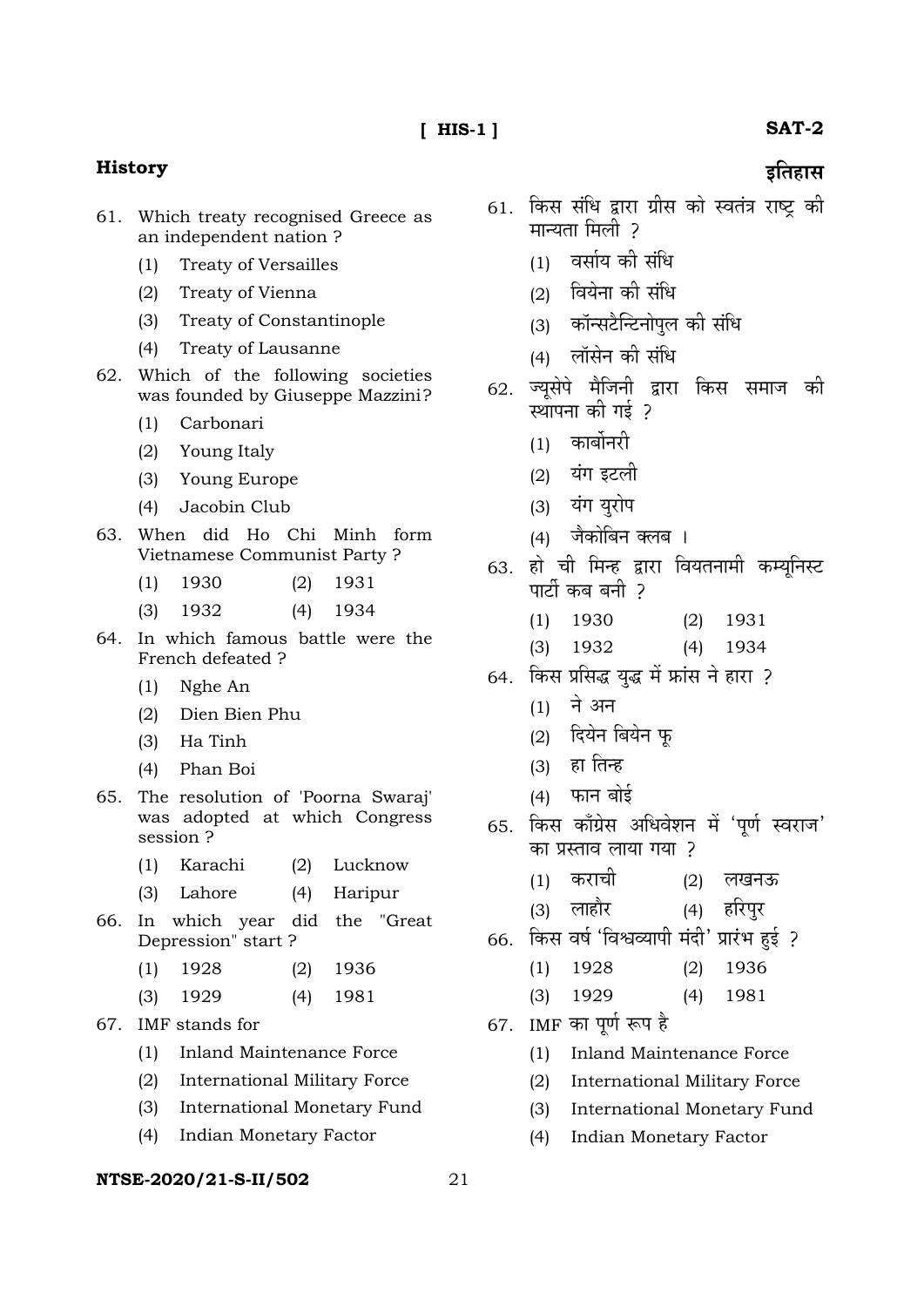# **[ HIS-2 ]**

- 68. The first printing press was developed by
	- (1) Marco Polo
	- (2) Kitagawa Utamaro
	- (3) Johannes Gutenberg
	- (4) Erasmus
- 69. Who among the following was the leader of dalits ?
	- (1) Dr. B. R. Ambedkar
	- (2) Jyotiba Phule
	- (3) Mahatma Gandhi
	- (4) Sitaram Raju
- 70. Ravi Verma was a
	- (1) Painter (2) Calligraphist
	- (3) Scientist (4) Colonist
- 71. Which of the following novels was too moralising ?
	- (1) Chandrakanta
	- (2) Pariksha-Guru
	- (3) Padmarag
	- (4) Indulekha
- 72. Which European power first acquired control over Bombay ?
	- (1) Dutch (2) English
	- (3) French (4) Portuguese
- 73. Who among the following was known as 'Frontier Gandhi' ?
	- (1) Mahatma Gandhi
	- (2) Jawaharlal Nehru
	- (3) Abdul Gaffar Khan
	- (4) Bhagat Singh
- 74. Which of the following did not take part in World War I ?
	- (1) England (2) Spain
	- (3) Germany (4) France
- 75. Who among the following set up the first Jute Mill in Calcutta ?
	- (1) Dinshaw Petit
	- (2) J. N. Tata
	- (3) Seth Hukumchand
	- (4) Dwarakanath Tagore

- 68. प्रथम प्रिंटिंग प्रेस विकसित हुआ था
	- $(1)$  सार्को पोलो द्वारा
	- (2) कितागावा उतामारो द्वारा
	- (3) जोहनस गुटेनबर्ग द्वारा
	- $(4)$  एरास्मस द्वारा
- 69. निम्न में से कौन दलितों के नेता थे 2
	- (1) हॉ॰ बी॰ आर॰ अम्बेडकर
	- $(2)$  ज्योतिबा फले
	- (3) महात्मा गाँधी
	- (4) सीताराम राज
- 70. रवि वर्मा थे
	- (1) पेन्टर (2) कैलीग्राफर
	- (3) वैज्ञानिक (4) उपनिवेशक
- $71.$  निम्न उपन्यासों में से कौन अत्यधिक नीतिवाचक है २
	- (1) चन्द्रकान्ता (2) परीक्षा-गुरु
	- (3) पद्मराग (4) इन्दुलेखा
- 72. कौन युरोपीय शक्ति सर्वप्रथम बॉम्बे पर नियंत्रण हासिल किया ?
- (1) डच (2) अंग्रेज
	- (3) फ्रेंच ... (4) पर्तगाली
- 73. निम्न में से किन्हें 'सीमांत गाँधी' के रूप में जाना जाता है २
	- $(1)$  महात्मा गाँधी
	- (2) जवाहरलाल नेहरू
	- (3) अब्दुल गफ्फर खान
	- (4) <sup>भगत सिंह</sup>
- 74. निम्न में से कौन प्रथम विश्व युद्ध में भाग नहीं लिया ?
	- (1) इंगलैण्ड (2) स्पेन
	- (3) जर्मनी (4) फ्रान्स
- 75. निम्न में से कौन सर्वप्रथम जूट मिल की स्थापना कलकत्ता में किये २
	- (1) दिनशाव पेटिट
	- (2) जे॰ एन॰ टाटा
	- (3) सेठ हकुमचंद
	- (4) द्वारकानाथ टैगोर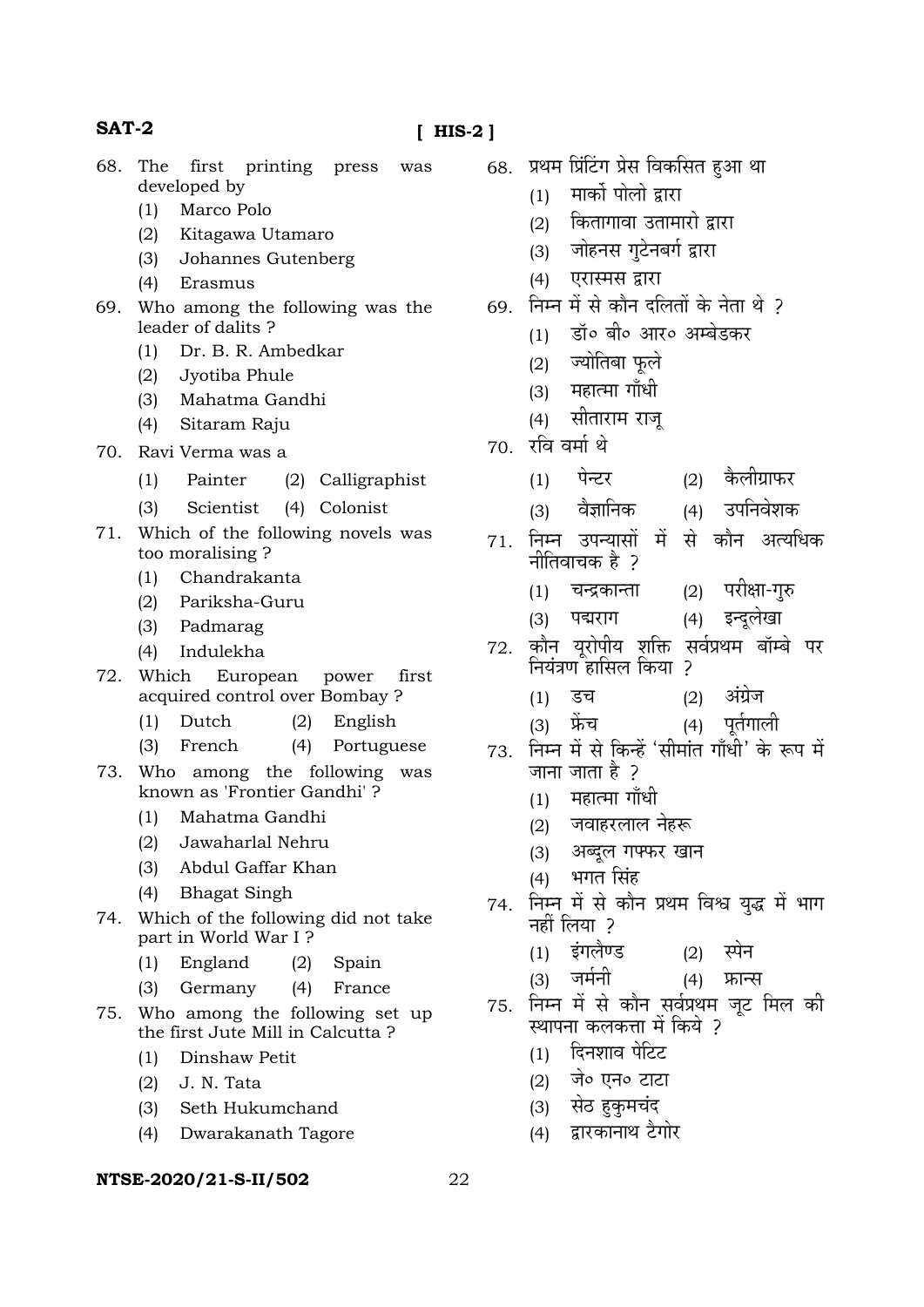# **[ GEO- 1 ]**

# **Geography**

- 76. What percent area of the whole country does plain occupy ?
	- (1) 27% (2) 43%
	- (3) 30% (4) 50%
- 77. Which one of the following is the main cause of land degradation in Punjab ?
	- (1) Intensive cultivation
	- (2) Over-irrigation
	- (3) Deforestation
	- (4) Overgrazing
- 78. Regions of ................... soils are intensively cultivated and densely populated.
	- (1) black
	- (2) red and yellow
	- (3) laterite
	- (4) alluvial
- 79. Cropping season from November to May is called
	- (1) Kharif
	- (2) Rabi
	- (3) Zaid
	- (4) None of these
- 80. "Temples of Modern India" was the name given to dams by
	- (1) Pt. Jawaharlal Nehru
	- (2) Mahatma Gandhi
	- (3) Rabindranath Tagore
	- (4) Subhash Chandra Bose

#### **NTSE-2020/21-S-II/502** 23

# **SAT-2**

- **¶…⁄M……‰±…**
- $76.$  देश में कितना प्रतिशत क्षेत्र मैदानी है २
	- (1) 27% (2) 43% (3) 30% (4) 50%
- $77.$  पंजाब में भूमि अपक्षय का मुख्य कारण <u>निम्न में से कौन है</u> 2
	- $(1)$  गहन खेती  $(2)$  अति सिंचाई
	- (3) वनोन्मूलन (4) अतिचारण
- 78. ............... मृदा क्षेत्र गहन खेती तथा सघन जनसंख्या वाला है ।
	- $(1)$  काली
	- $(2)$  लाल तथा पीली
	- (3) लैटेराइट
	- (4) जलोढ
- 79. नवम्बर से मई तक का फसल मौसम कहलाता है $\,$ 
	- (1) खरीफ
	- $(2)$  रबी
	- $(3)$  जायद
	- $(4)$  इनमें से कोई नहीं
- 80. बाँधों को 'आधुनिक भारत का मंदिर' नाम दिया गया
	- $(1)$  पं $\circ$  जवाहरलाल नेहरू द्वारा
	- $(2)$  महात्मा गाँधी द्रारा
	- (3) स्वीन्द्रनाथ टैगोर द्रारा
	- (4) सुभाष चन्द्र बोस द्वारा
-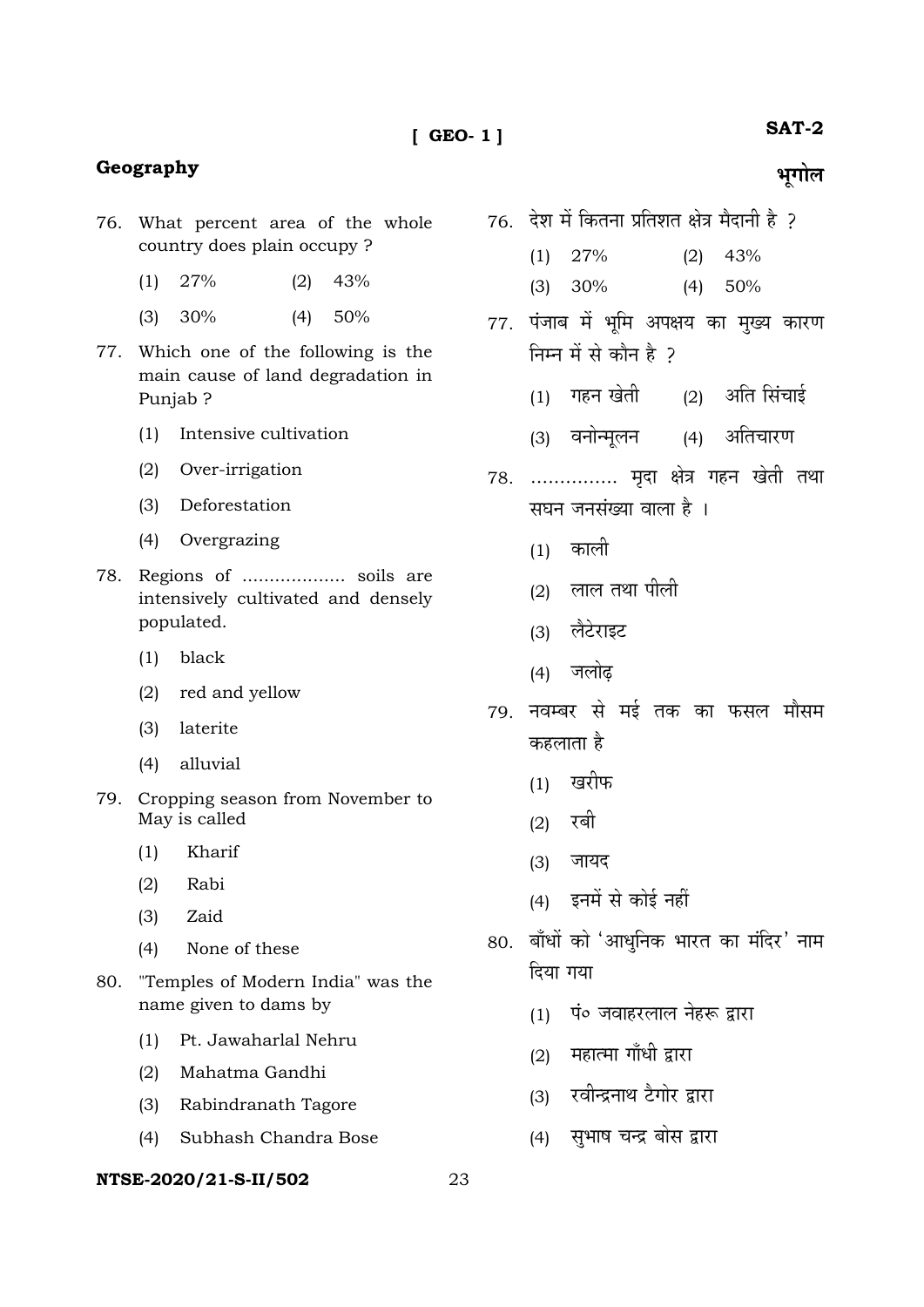# $[$  GEO-2]

- 81. Which one  $\alpha$ f the following describes a system of agriculture where a single crop is grown on a large area?
	- **Shifting Agriculture**  $(1)$
	- $(2)$ Horticulture
	- $(3)$ Plantation Agriculture
	- Intensive Agriculture  $(4)$
- 82. Limestone is found in which rocks?
	- $(1)$ Igneous
	- $(2)$ Sedimentary
	- $(3)$ Metamorphic
	- None of these  $(4)$
- 83. Which agency markets steel for the public sector plants?
	- $(1)$ HAIL  $(2)$ **TATA Steel**
	- $(3)$ **SAIL**  $(4)$ **MNCC**
- 84. Which one  $\sigma$ the following countries import iron ore from India?
	- $(1)$ **USA**  $(2)$  Japan
	- $(3)$ Russia  $(4)$  China
- 85. Which mode of transportation reduces transhipment losses and delays ?
	- Railways Roadways  $(1)$  $(2)$
	- $(4)$  $(3)$ Pipelines Waterways

#### NTSE-2020/21-S-II/502

- 81. निम्न में से किस कृषि व्यवस्था में वृहद क्षेत्र में एकल फसल उगायी जाती है २
	- स्थानांतरित कृषि  $(1)$
	- बागवानी  $(2)$
	- (3) बागान कृषि
	- गहन कृषि  $(4)$
- 82. चुनापत्थर किस चड़ान से प्राप्त होता है ?
	- आग्नेय  $(1)$
	- अवसादी  $(2)$
	- (3) कायांतरित
	- (4) इनमें से कोई नहीं
- 83. सार्वजनिक क्षेत्रक उद्योगों में कौन एजेन्सी स्टील का विपणन करती है ?
	- $(1)$ **HAIL**  $(2)$ **TATA Steel**
	- $(3)$ **SAIL**  $(4)$ **MNCC**
- 84. निम्न में से कौन देश भारत से लौह अयस्क का आयात करता है २
	- (1) यू० एस० ए०  $(2)$ जापान
	- चीन  $(4)$  $(3)$  रूस
- परिवहन का कौन-सा रूप वाहनान्तरण 85 क्षति एवं विलंब में कमी लाया है ?
	- (1) रेलवे सडक मार्ग  $(2)$
	- (4) जलमार्ग पाइपलाइन  $(3)$

24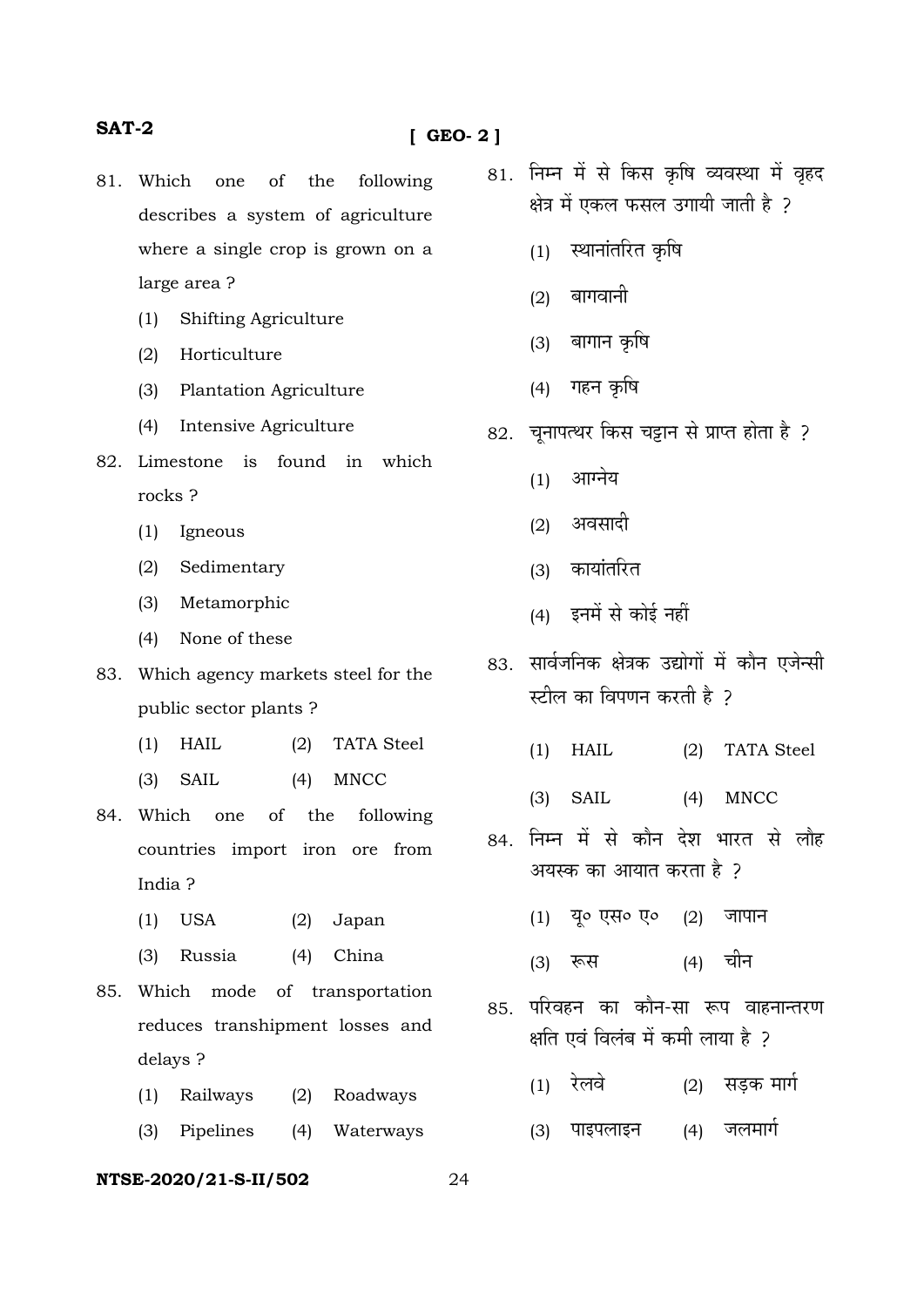| 86. | Which movement has successfully  | 86. | हिमालय में वनोन्मूलन के विरोध में कौन |
|-----|----------------------------------|-----|---------------------------------------|
|     | resisted<br>deforestation<br>in  |     | आन्दोलन सफलतापूर्वक हुआ ?             |
|     | Himalayas?                       |     | बीज बचाओ आंदोलन<br>(1)                |
|     | Beej Bachao Andolan<br>(1)       |     | चिपको आंदोलन                          |
|     | (2)<br>Chipko Movement           |     | (2)                                   |
|     | Navdanya<br>(3)                  |     | नवदान्य<br>(3)                        |
|     | Joint Forest Management<br>(4)   |     | संयुक्त वन प्रबंध<br>(4)              |
| 87. | The habitat of Lions in India is | 87. | भारत में सिंहों का आवास है            |
|     | Gir forest<br>(1)                |     | गिर वन<br>(1)                         |
|     | (2)<br>Simlipal                  |     | सिमलीपाल<br>(2)                       |
|     | Ranthambhor<br>(3)               |     | रणथम्भौर<br>(3)                       |
|     | None of these<br>(4)             |     |                                       |
| 88. | The first Earth Summit was held  |     | इनमें से कोई नहीं<br>(4)              |
|     | at                               | 88. | प्रथम पृथ्वी सम्मेलन हुआ था           |
|     | Montreal<br>(1)                  |     | मॉन्ट्रीयल में<br>(1)                 |
|     | Rio-de-Janeiro<br>(2)            |     | रियो-डी-जेनेरो में<br>(2)             |
|     | New York<br>(3)                  |     | न्यूयॉर्क में<br>(3)                  |
|     | London<br>(4)                    |     | लन्दन में<br>(4)                      |
| 89. | Which one of the following is a  |     |                                       |
|     | kharif crop?                     | 89. | निम्न में से कौन खरीफ फसल है ?        |
|     | (2)<br>Wheat<br>(1)<br>Paddy     |     | गेहूँ<br>धान<br>(2)<br>(1)            |
|     | (3)<br>Watermelon (4)<br>Gram    |     | तरबूज<br>चना<br>(3)<br>(4)            |
| 90. | The place of India in respect of | 90. | गेहूँ की खेती में भारत का स्थान है    |
|     | wheat cultivation is             |     | द्वितीय<br>तृतीय<br>(2)<br>(1)        |
|     | second<br>third<br>(1)<br>(2)    |     | चतुर्थ<br>पंचम                        |
|     | fourth<br>fifth<br>(3)<br>(4)    |     | (3)<br>(4)                            |

# **NTSE-2020/21-S-II/502** 25

# **SAT-2**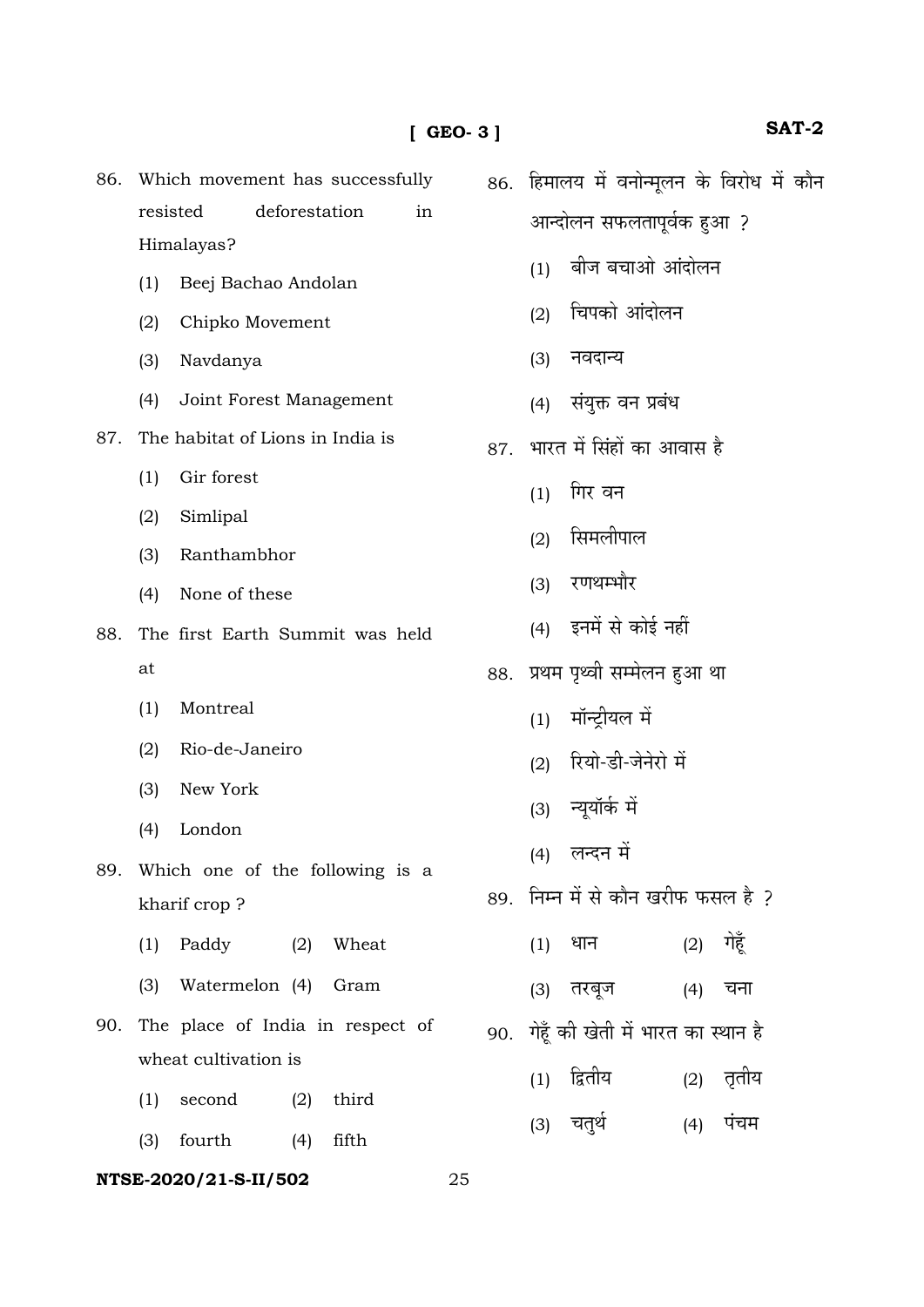For Rough Work Only<br>(केवल रफ कार्य के लिए)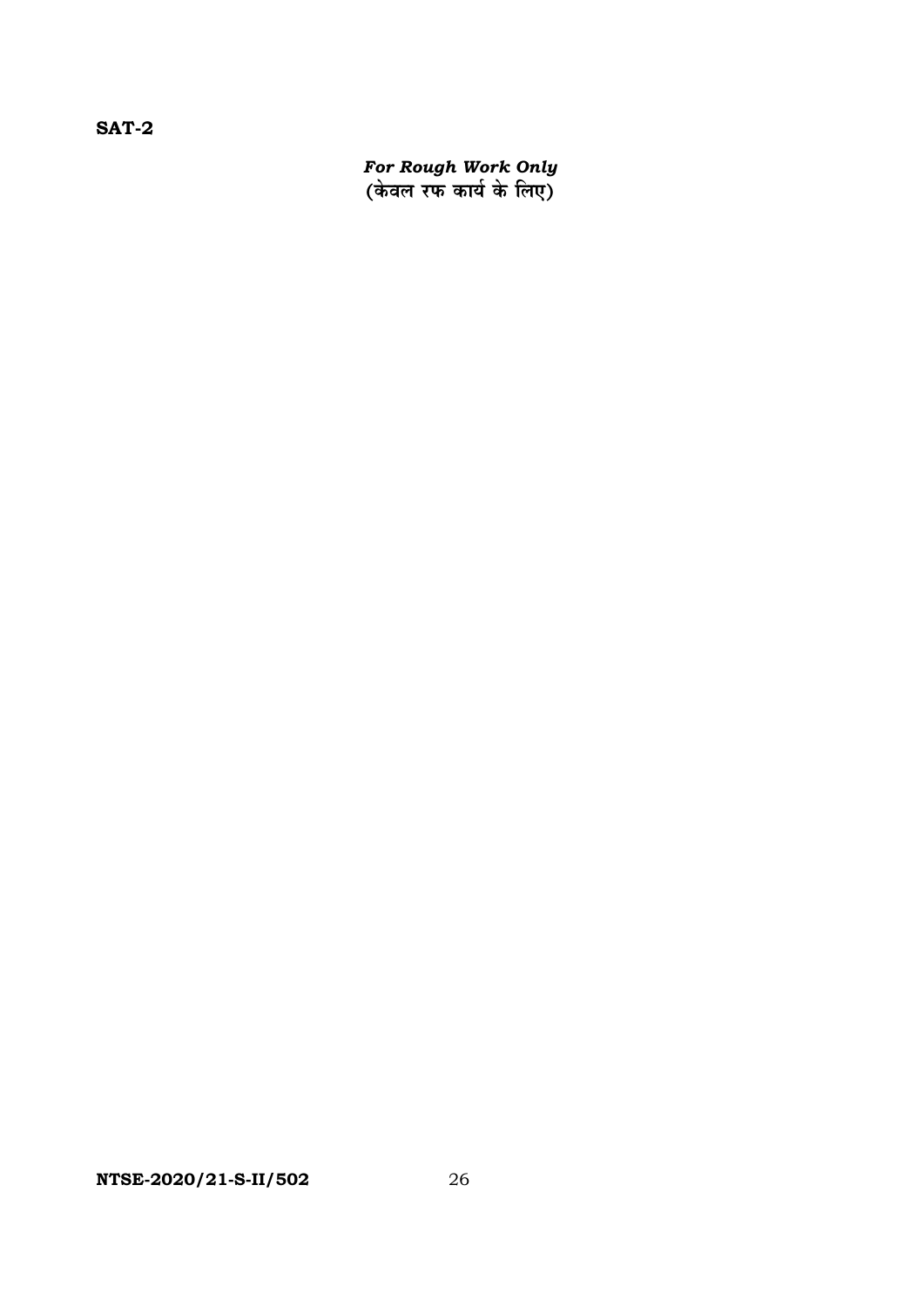नागरिकशास्त्र

# Civics

91. The present structure of Panchayati Raj is based on the **Constitutional Amendment Act** 

- 65th  $(2)$ 73rd  $(1)$
- 76th  $(3)$  $74th$  $(4)$
- 92. A person who does not discriminate others on the basis of religious beliefs, is
	- $(1)$ Feminist
	- $(2)$ Communist
	- Casteist  $(3)$
	- Secularist  $(4)$
- 93. The best form of government for promoting dignity and freedom of the individual is
	- $(1)$ Democracy
	- $(2)$ Dictatorship
	- $(3)$ Army Rule
	- (4) none of these
- 94. Number of Lok Sabha Members from Jharkhand is
	- $(1)$  $12$  $(2)$ 13
	- $(3)$  $14$  $(4)$ 15
- 95. The Chairperson of a Municipal Corporation is
	- Deputy Commissioner  $(1)$
	- Sarpanch  $(2)$
	- $(3)$ Mayor
	- M.L.A. of the area  $(4)$

#### NTSE-2020/21-S-II/502

91 पंचायती राज की वर्तमान संरचना संविधान के किस संशोधन अनुच्छेद पर आधारित हे २

- $(2)$  73 वाँ  $(1)$  65 वाँ
- $(4)$  76 वाँ  $(3)$  74 वाँ
- 92 धार्मिक विश्वास के आधार पर जो व्यक्ति किसी दुसरे से भेदभाव नहीं करता है, वह है
	- (1) नारी अधिकारवादी
	- $(2)$  साम्यवादी
	- (3) जातिवादी
	- (4) धर्मनिरपेक्षतावादी
- 93. मर्यादा को प्रोन्नत करने तथा वैयक्तिक स्वतंत्रता के लिए सरकार का सबसे अच्छा रूप है
	- $(1)$  प्रजातंत्र
	- अधिनायकत्व  $(2)$
	- (3) सेना का शासन
	- (4) इनमें से कोई नहीं
- झारखण्ड राज्य से लोकसभा के सदस्यों की 94. संख्या है
	- $(1)$ 12  $(2)$ 13
	- 14  $(4)$ 15  $(3)$
- 95. नगर निगम का अध्यक्ष होता है
	- (1) उपायुक्त
	- (2) सरपंच
	- (3) मेयर
	- (4) उस क्षेत्र का विधायक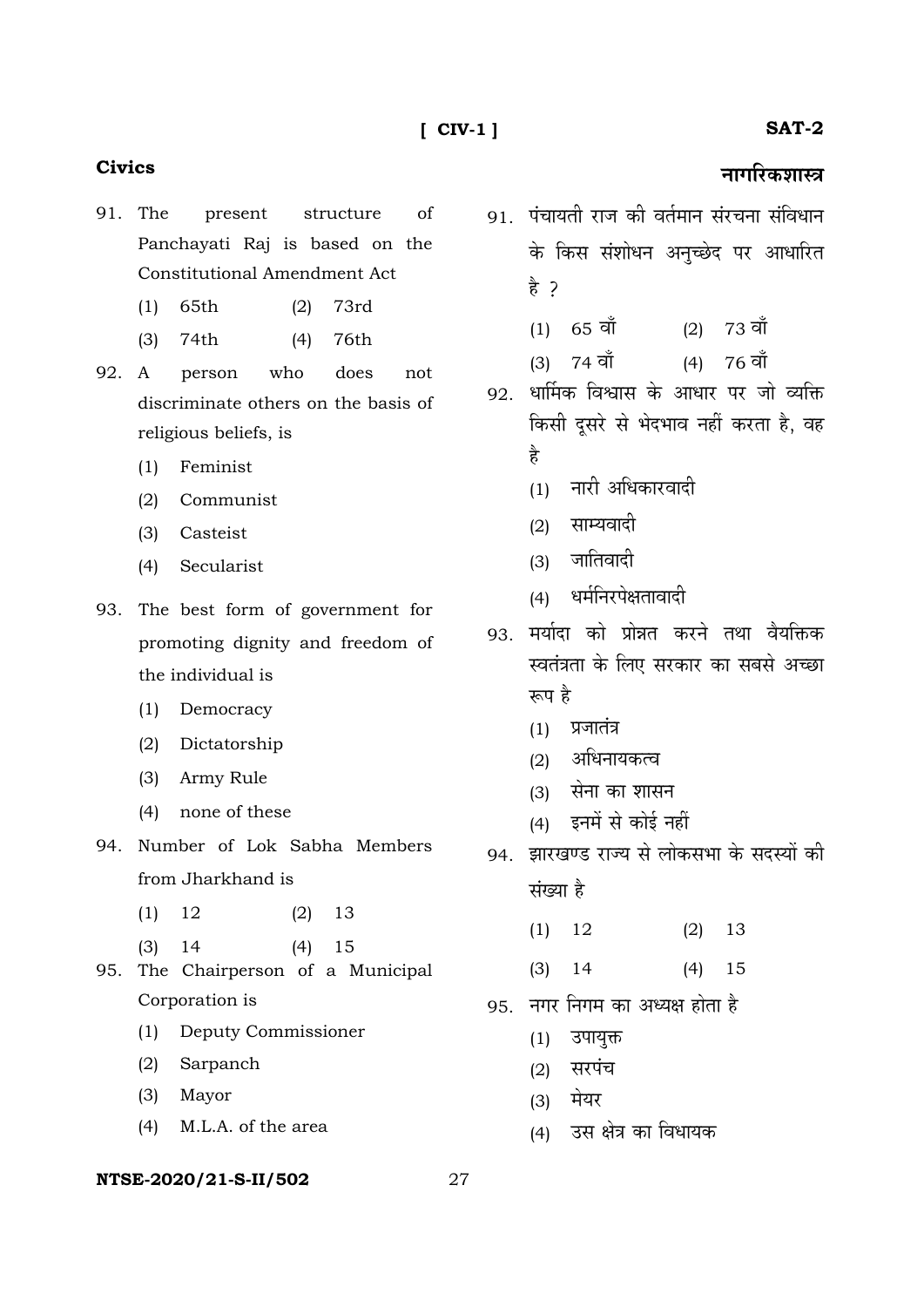# $[ECO-1]$

# **Economics**

- 96. Which is considered to be one of the most important attributes for comparing the development of countries?
	- $(1)$ Health and Education
	- $(2)$ Infrastructure
	- $(3)$ Per capita income
	- (4) Growth of technology
- 97. Which sector of the Indian Economy has grown the most over thirty years?
	- (1) Primary sector
	- $(2)$ Secondary sector
	- $(3)$ Tertiary sector
	- (4) None of these
- 98. Reserve Bank of India grants loans to
	- General public  $(1)$
	- Private companies  $(2)$
	- $(3)$ Commercial banks
	- $(4)$ All of these.
- 99. Human Development Report is published by
	- $(1)$ **UNDP**
	- $(2)$ World Bank
	- $(3)$ Government of the country
	- $(4)$ central bank of the country
- 100. In which of the following years. Consumer Protection Act was passed ?
	- $(1)$ 1989  $(2)$ 1980
	- 1985  $(4)$ 1986  $(3)$
- 96. देशों के विकास की तुलना के लिए महत्वपूर्ण गूण कौन है ?
	- (1) स्वास्थ्य तथा शिक्षा
	- आधारिक संरचना  $(2)$
	- प्रति व्यक्ति आय  $(3)$
	- (4) तकनीकी का विकास
- 97. तीस वर्षों से अधिक तक किस क्षेत्र में भारतीय अर्थव्यवस्था विकसित हुई ?
	- (1) प्राथमिक क्षेत्र
	- (2) द्वितीयक क्षेत्र
	- (3) तृतीयक क्षेत्र
	- (4) इनमें से कोई नहीं
- भारतीय रिजर्व बैंक ऋण प्रदान करती है 98.
	- (1) सामान्य जनता को
	- निजी कम्पनी को  $(2)$
	- (3) व्यावसायिक बैंकों को
	- (4) इनमें से सभी को
- 99. मानव विकास रिपोर्ट प्रकाशित होता है
	- UNDP द्वारा  $(1)$
	- (2) विश्व बैंक द्वारा
	- (3) देश की सरकार द्रारा
	- (4) देश की केन्द्रीय बैंक द्वारा
- 100. निम्न में से किस वर्ष उपभोक्ता सुरक्षा अधिनियम पारित हुआ ?
	- $(1)$ 1989 1980  $(2)$
	- $(3)$ 1985  $(4)$ 1986

#### NTSE-2020/21-S-II/502

# 28

# अर्थशास्त्र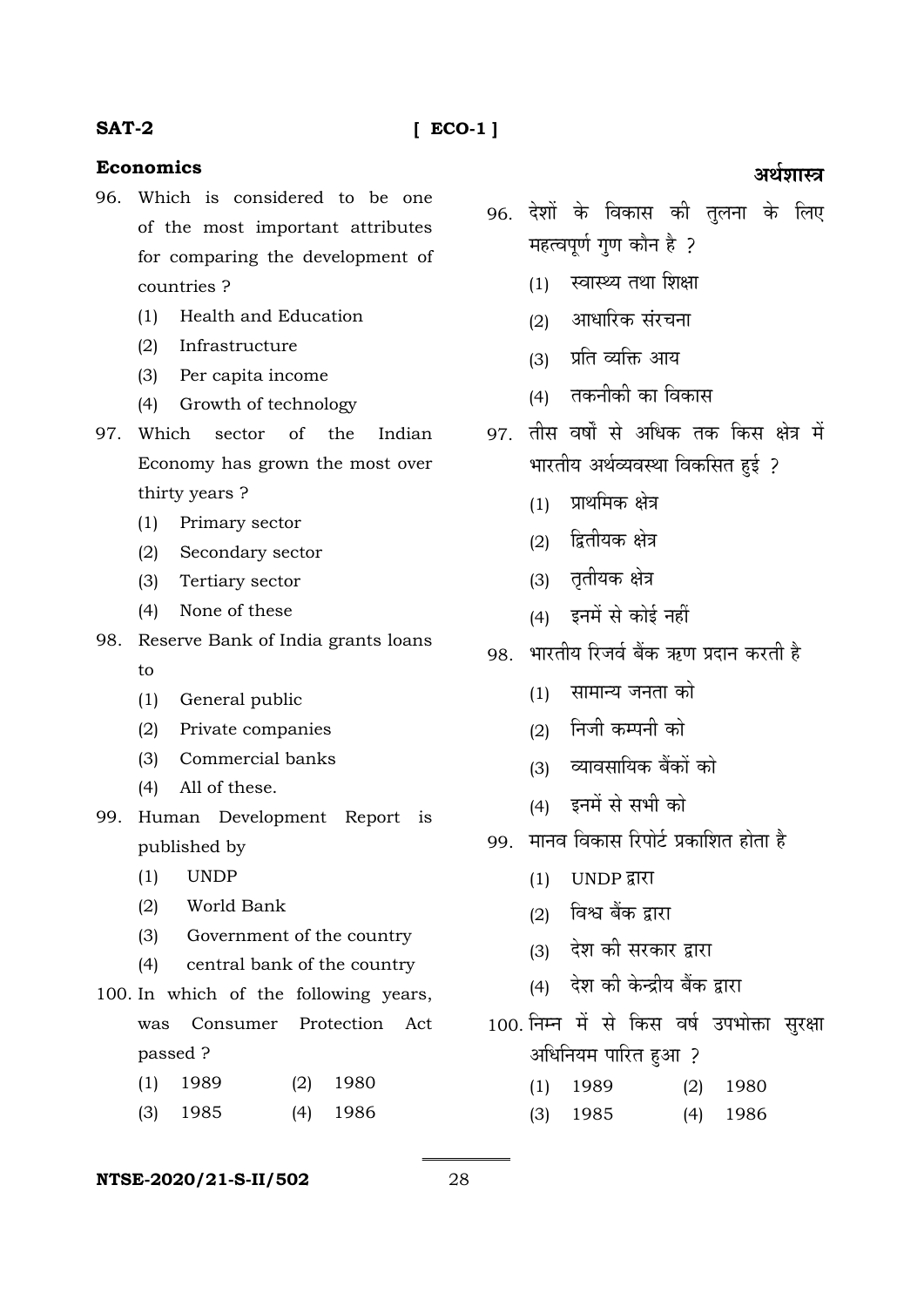For Rough Work Only<br>(केवल रफ कार्य के लिए)